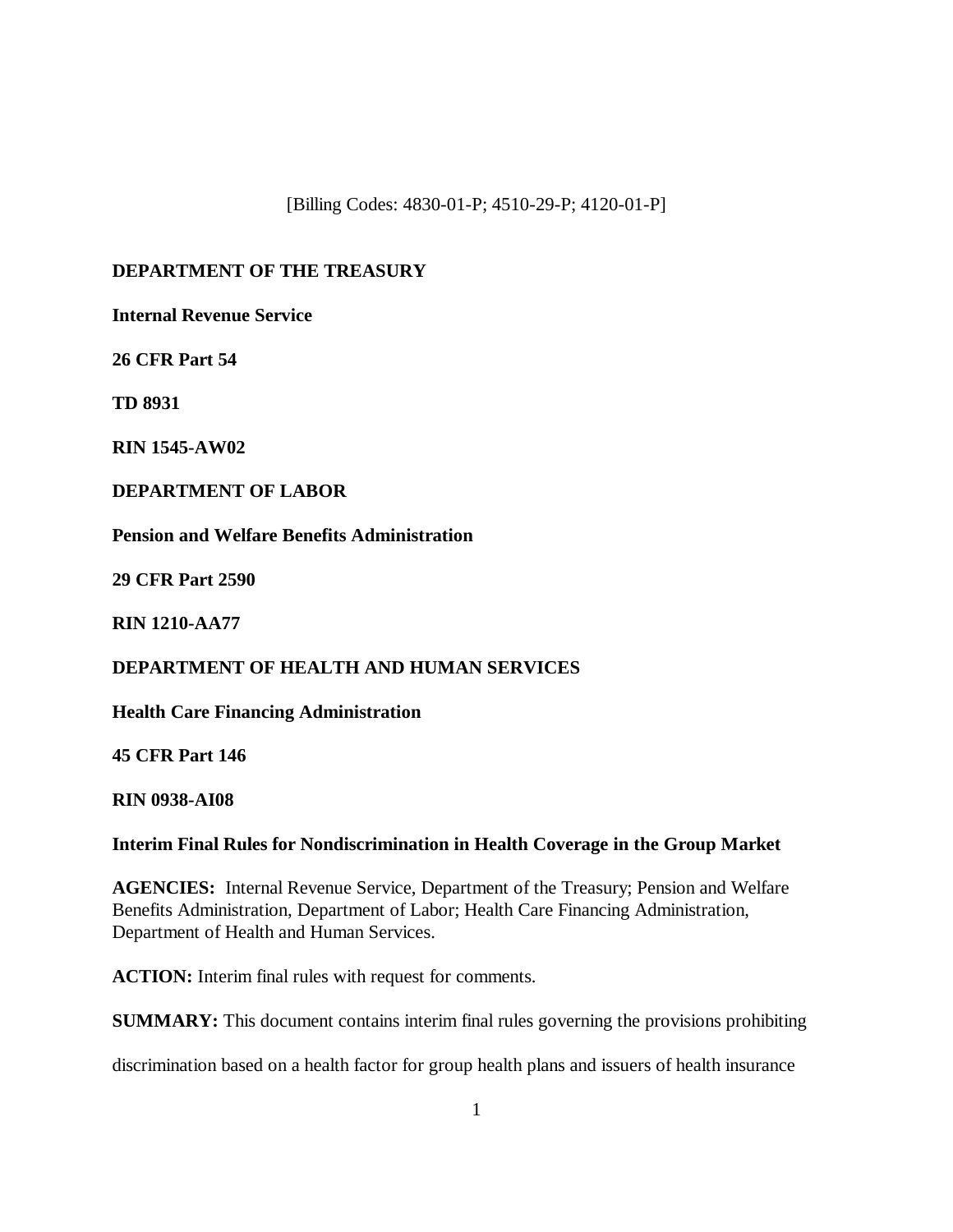coverage offered in connection with a group health plan. The rules contained in this document implement changes made to the Internal Revenue Code of 1986 (Code), the Employee Retirement Income Security Act of 1974 (ERISA), and the Public Health Service Act (PHS Act) enacted as part of the Health Insurance Portability and Accountability Act of 1996 (HIPAA).

**DATES:** Effective date. The interim final rules are effective March 9, 2001.

Applicability dates. For rules describing when this section applies to group health plans and group health insurance issuers, see paragraph  $(i)$  of these interim regulations.<sup>1</sup>

Comment date. Written comments on these interim regulations are invited and must be received by the Departments on or before April 9, 2001.

**ADDRESSES**: Written comments should be submitted with a signed original and three copies (except for electronic submissions to the Internal Revenue Service (IRS) or Department of Labor) to any of the addresses specified below. Any comment that is submitted to any Department will be shared with the other Departments.

Comments to the IRS can be addressed to:

CC:M&SP:RU (REG-109707-97) Room 5226 Internal Revenue Service POB 7604, Ben Franklin Station Washington, DC 20044

In the alternative, comments may be hand-delivered between the hours of 8 a.m. and 5 p.m. to:

CC:M&SP:RU (REG-109707-97)

References in this preamble to a specific paragraph in the interim regulations are to <sup>1</sup> paragraphs in each of the three sets of regulations being published as part of this document. Specifically, references are to paragraphs in 26 CFR 54.9802-1 and 26 CFR 54.9802-1T (see discussion and table in "**C. Format of Regulations**" below), 29 CFR 2590.702, and 45 CFR 146.121.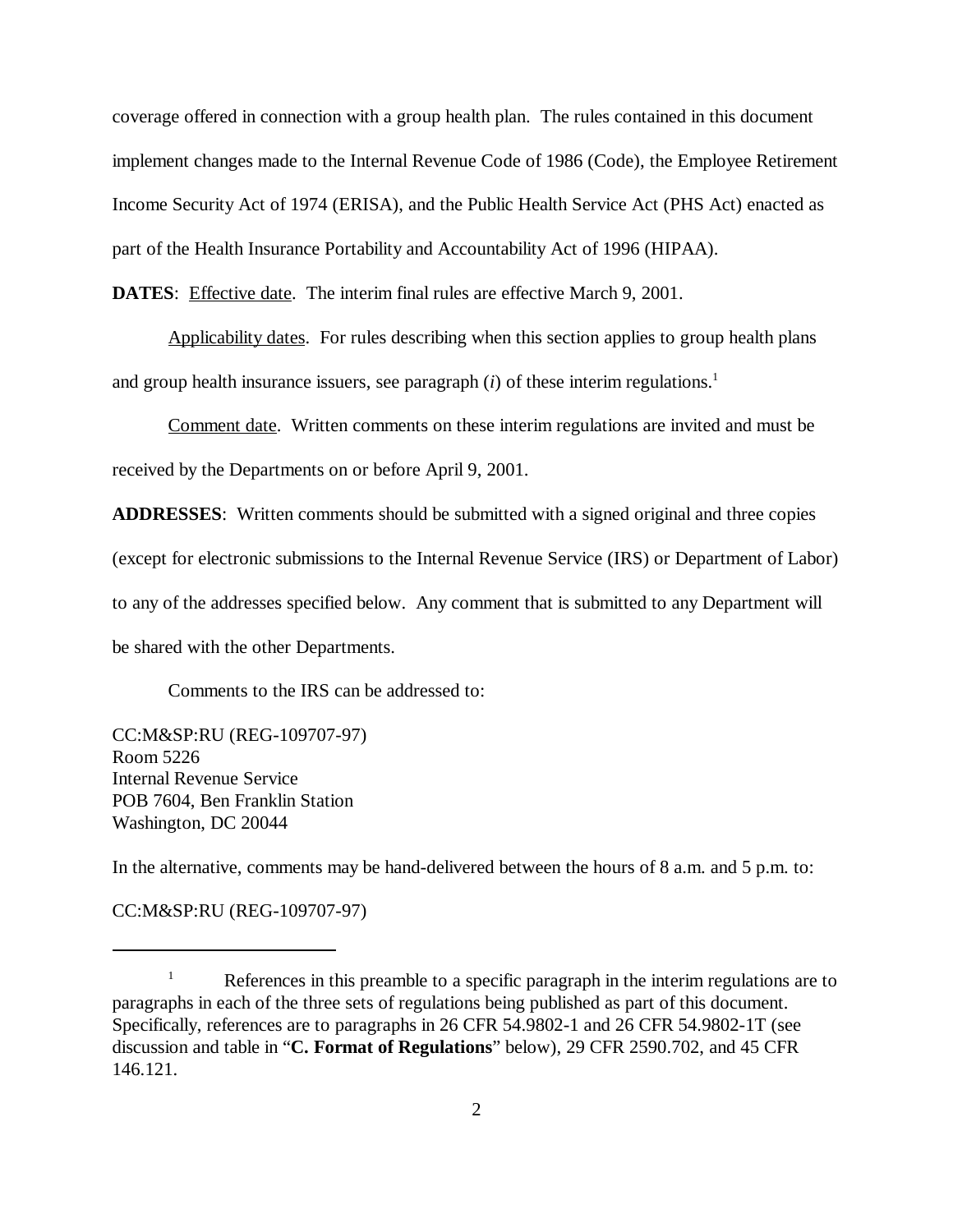Courier's Desk Internal Revenue Service 1111 Constitution Avenue, NW. Washington DC 20224

Alternatively, comments may be transmitted electronically via the IRS Internet site at:

http://www.irs.gov/tax\_regs/regslist.html.

Comments to the Department of Labor can be addressed to:

U.S. Department of Labor Pension and Welfare Benefits Administration 200 Constitution Avenue NW., Room C-5331 Washington, DC 20210 Attention: Nondiscrimination Comments

Alternatively, comments may be hand-delivered between the hours of 9 a.m. and 5 p.m. to the

same address. Comments may also be transmitted by e-mail to: HIPAA702@pwba.dol.gov.

Comments to HHS can be addressed to:

Health Care Financing Administration Department of Health and Human Services Attention: HCFA-2022-IFC P.O. Box 26688 Baltimore, MD 21207

In the alternative, comments may be hand-delivered between the hours of 8:30 a.m. and 5 p.m. to

either:

Room 443-G Hubert Humphrey Building 200 Independence Avenue, SW. Washington, DC 20201

or

Room C5-14-03 7500 Security Boulevard Baltimore, MD 21244-1850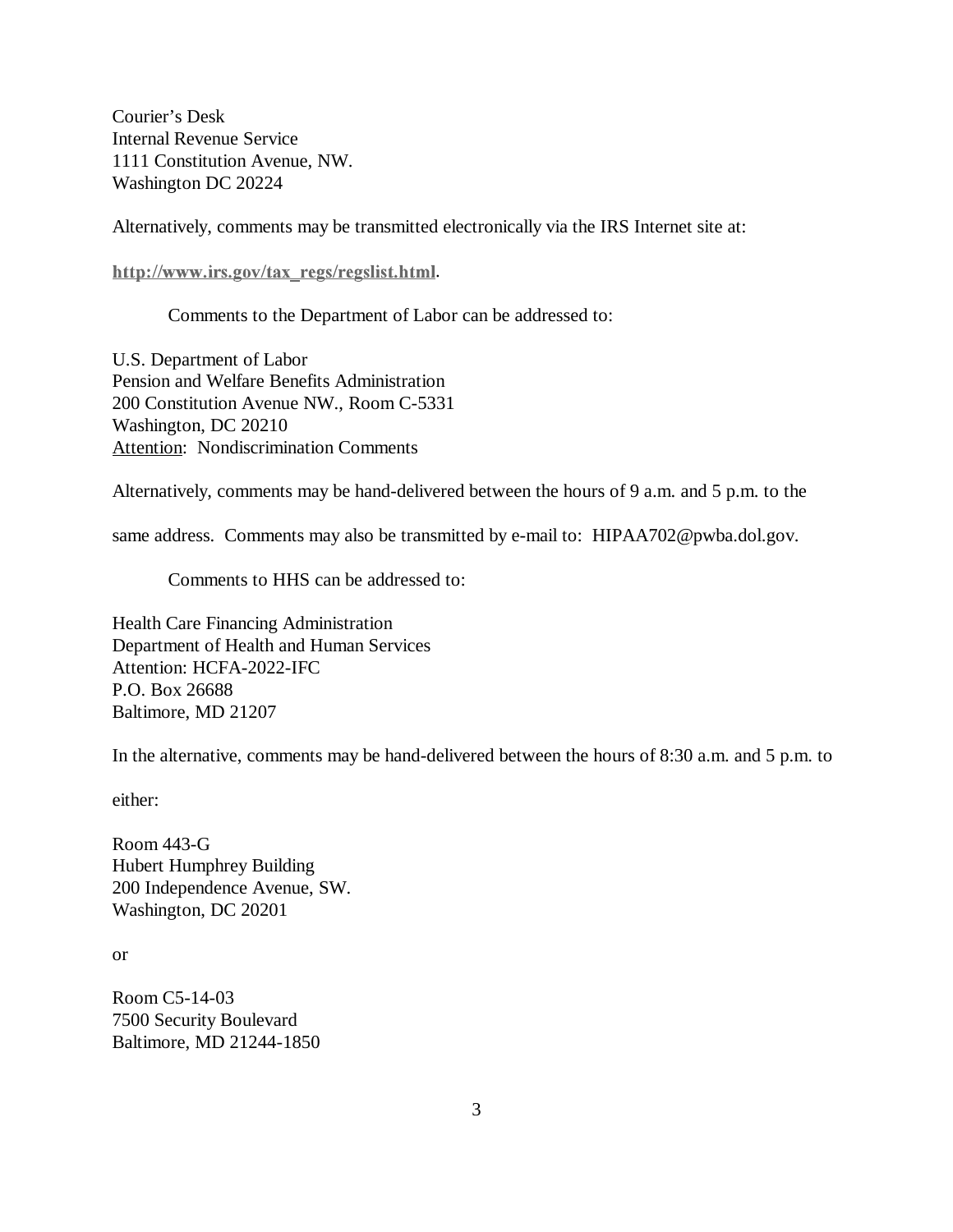All submissions to the IRS will be open to public inspection and copying in room 1621, 1111 Constitution Avenue, NW., Washington, DC from 9 a.m. to 4 p.m.

All submissions to the Department of Labor will be open to public inspection and copying in the Public Documents Room, Pension and Welfare Benefits Administration, U.S. Department of Labor, Room N-1513, 200 Constitution Avenue, NW., Washington, DC from 8:30 a.m. to 5:30 p.m.

All submissions to HHS will be open to public inspection and copying in room 309-G of the Department of Health and Human Services, 200 Independence Avenue, SW., Washington, DC from 8:30 a.m. to 5 p.m.

**FOR FURTHER INFORMATION CONTACT:** Russ Weinheimer, Internal Revenue Service, Department of the Treasury, at (202) 622-6080; Amy J. Turner, Pension and Welfare Benefits Administration, Department of Labor, at (202) 219-7006; or Ruth A. Bradford, Health Care Financing Administration, Department of Health and Human Services, at (410) 786-1565.

**CUSTOMER SERVICE INFORMATION:** Individuals interested in obtaining additional information on HIPAA's nondiscrimination rules may request a copy of the Department of Labor's booklet entitled "Questions and Answers: Recent Changes in Health Care Law" by calling the PWBA Toll-Free Publication Hotline at 1-800-998-7542 or may request a copy of the Health Care Financing Administration's new publication entitled "Protecting Your Health Insurance Coverage" by calling (410) 786-1565. Information on HIPAA's nondiscrimination rules and other recent health care laws is also available on the Department of Labor's website  $(\underline{http://www.dol.gov/dol/pwba})$  and the Department of Health and Human Services' website  $(\frac{http://hipaa.hcfa.gov)}$ .

4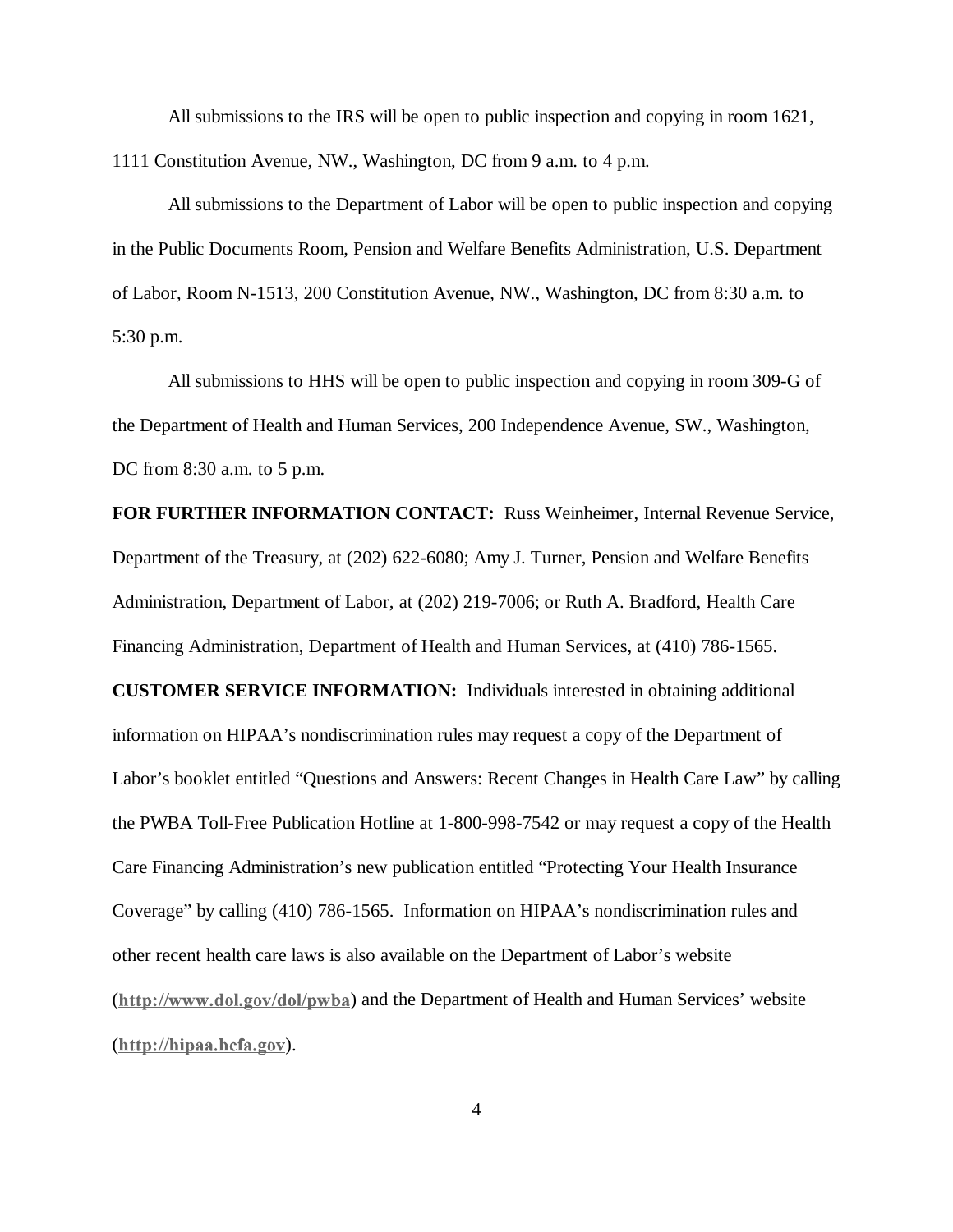#### **SUPPLEMENTARY INFORMATION:**

## **I. Background**

The Health Insurance Portability and Accountability Act of 1996 (HIPAA), Public Law 104-191, was enacted on August 21, 1996. HIPAA amended the Internal Revenue Code of 1986 (Code), the Employee Retirement Income Security Act of 1974 (ERISA), and the Public Health Service Act (PHS Act) to provide for, among other things, improved portability and continuity of health coverage. HIPAA added section 9802 of the Code, section 702 of ERISA, and section 2702 of the PHS Act, which prohibit discrimination in health coverage. Interim final rules implementing the HIPAA provisions were first made available to the public on April 1, 1997 (published in the **Federal Register** on April 8, 1997, 62 FR 16894) (April 1997 interim rules). On December 29, 1997, the Departments published a clarification of the April 1997 interim rules as they relate to individuals who were denied coverage before the effective date of HIPAA on the basis of any health factor (62 FR 67689).

In the preamble to the April 1997 interim rules, the Departments invited comments on whether additional guidance was needed concerning --

- The extent to which the statute prohibits discrimination against individuals in eligibility for particular benefits;
- The extent to which the statute may permit benefit limitations based on the source of an injury;
- The permissible standards for defining groups of similarly situated individuals;
- $\bullet$  Application of the prohibitions on discrimination between groups of similarly situated individuals; and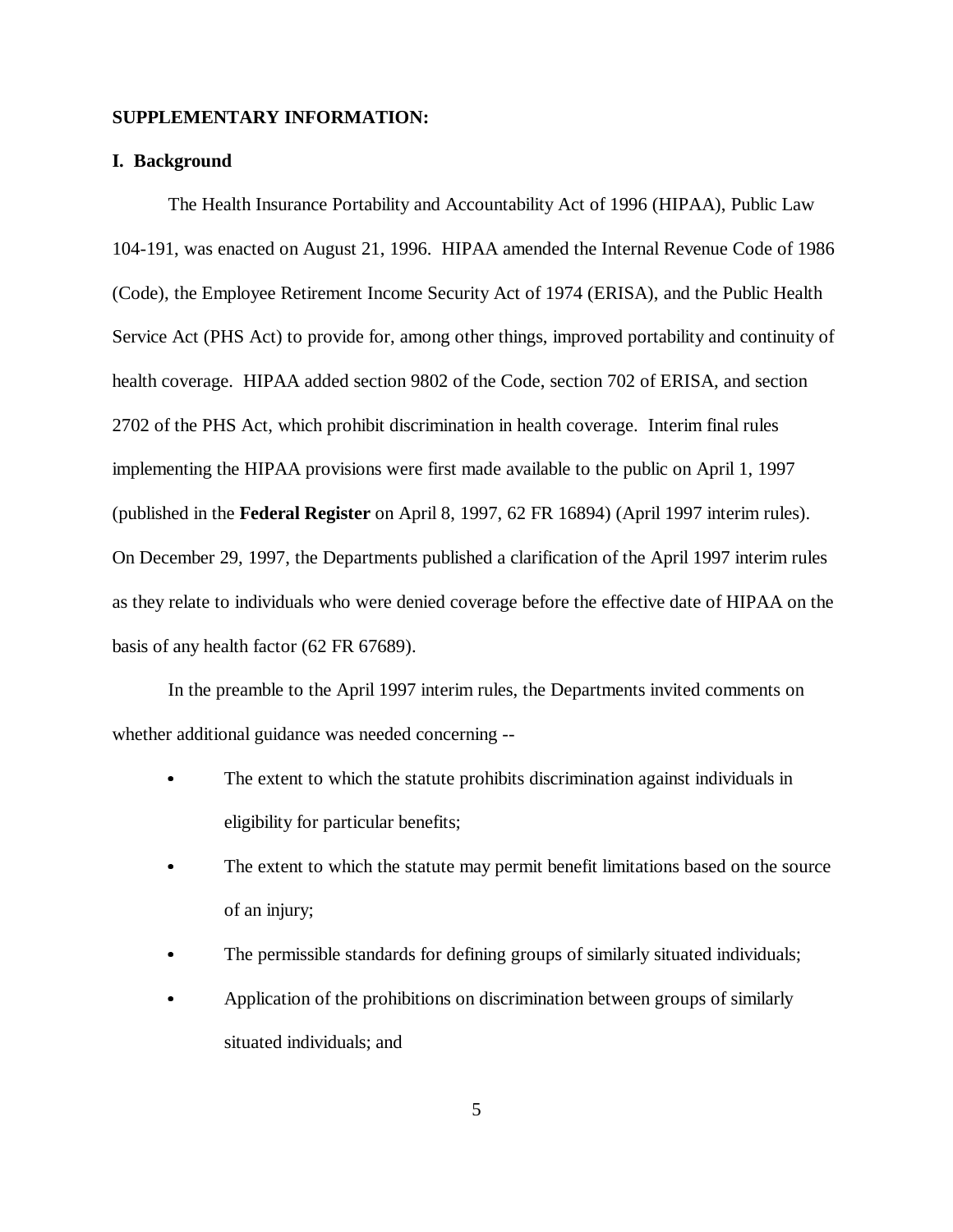The permissible standards for determining bona fide wellness programs.

In the preamble to the April 1997 interim rules, the Departments stated that they intend to issue further regulations on the nondiscrimination rules and that in no event would the Departments take any enforcement action against a plan or issuer that had sought to comply in good faith with section 9802 of the Code, section 702 of ERISA, and section 2702 of the PHS Act before the additional guidance is provided. Accordingly, with the issuance of these interim regulations, the Departments have determined that the period for nonenforcement in cases of good faith compliance ends in accordance with the rules described in paragraph (*i*) of these interim regulations.<sup>2</sup> However, because the interim regulations do not include a discussion of bona fide wellness programs (see proposed rules relating to bona fide wellness programs published elsewhere in this issue of the **Federal Register**), the period for good faith compliance continues with respect to those provisions until further guidance is issued.

## **II. Overview of the Regulations**

 $\bullet$ 

Section 9802 of the Code, section 702 of ERISA, and section 2702 of the PHS Act (the HIPAA nondiscrimination provisions) establish rules generally prohibiting group health plans and group health insurance issuers from discriminating against individual participants or beneficiaries based on any health factor of such participants or beneficiaries. These interim regulations interpret the HIPAA nondiscrimination provisions. Among other things, the interim regulations --

- Explain the application of these provisions to benefits;
- Clarify the relationship between the HIPAA nondiscrimination provisions and the HIPAA preexisting condition exclusion limitations;

 $\degree$  See footnote 1.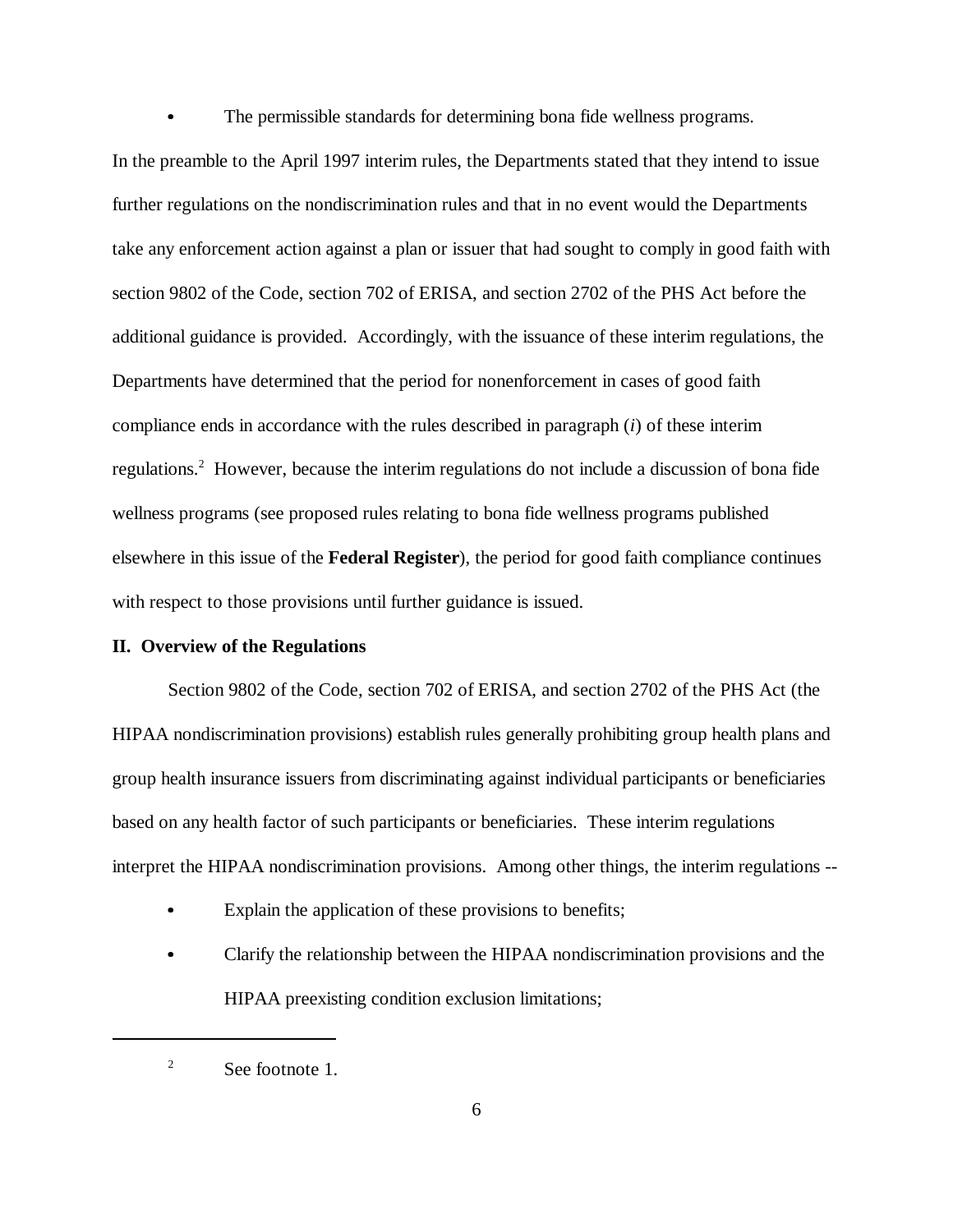- Explain the application of these provisions to premiums;
- Describe similarly situated individuals;
- Explain the application of these provisions to actively-at-work and nonconfinement clauses; and
- Clarify that more favorable treatment of individuals with medical needs generally is permitted.

Described elsewhere in this issue of the **Federal Register** are proposed standards for defining bona fide wellness programs.

Of course, plans and benefits that are not subject to the HIPAA portability provisions (set forth in Chapter 100 of the Code, Part 7 of Subtitle B of Title I of ERISA, and Title XXVII of the PHS Act) are not subject to the HIPAA nondiscrimination requirements. Accordingly, the following plans and benefits are not subject to the HIPAA nondiscrimination requirements: benefits that qualify under the HIPAA portability provisions as excepted benefits; plans with fewer than two participants who are current employees on the first day of the plan year<sup>3</sup>; and self-funded non-Federal governmental plans that elect, under 45 CFR 146.180, to be exempt from these nondiscrimination requirements. In addition, under a proposed regulation published by the Department of the Treasury and described elsewhere in this issue of the **Federal Register**, certain church plans are treated as not violating the general HIPAA nondiscrimination provisions if the plan requires evidence of good health for the coverage of certain individuals.

<sup>&</sup>lt;sup>3</sup> However, a State may impose the requirements of the HIPAA portability provisions, in whole or in part, on health insurance coverage sold to groups that contain fewer than 2 current employees on the first day of the plan year. See sections 2723 and 2791(e) of the PHS Act.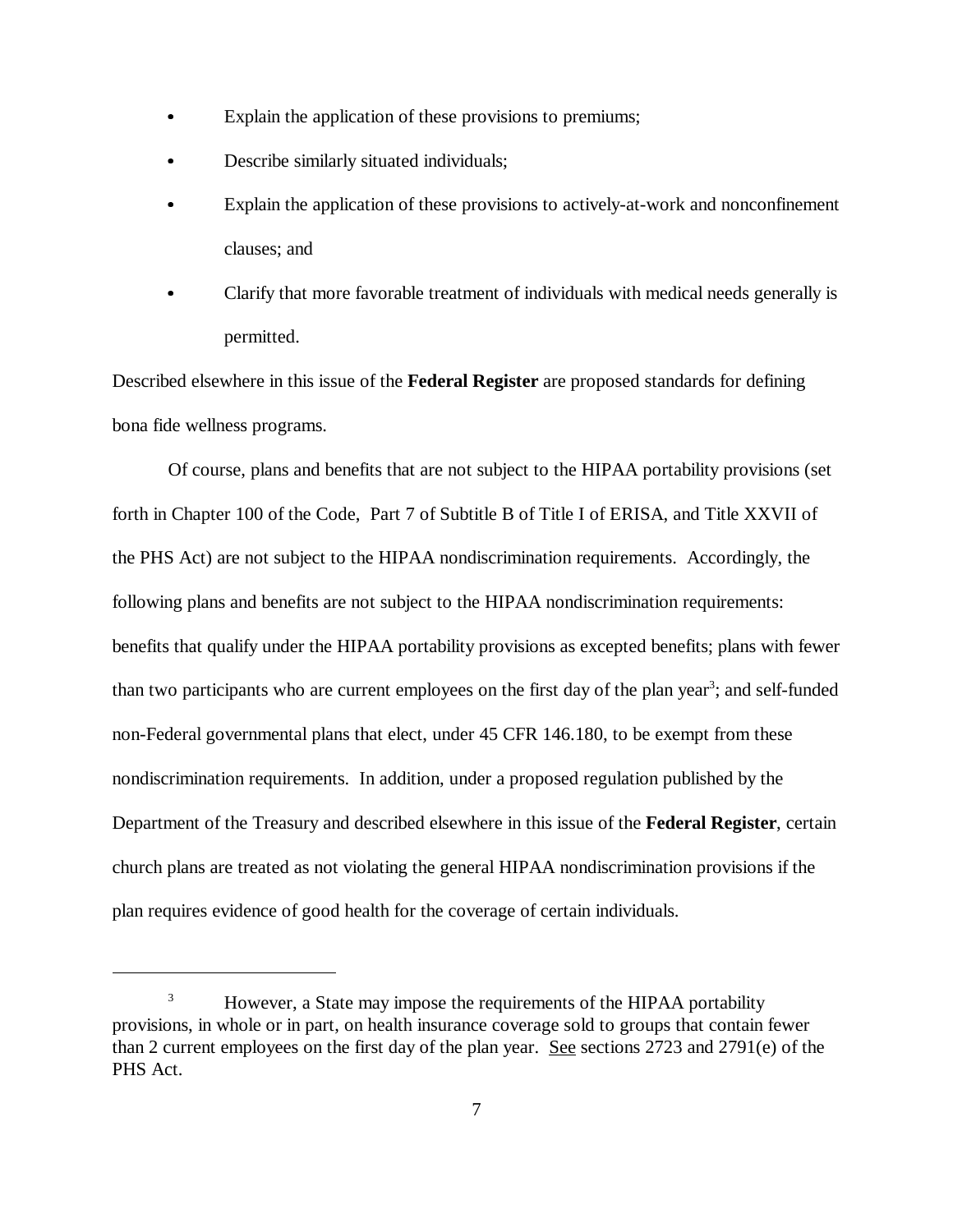### Health Factors

The HIPAA nondiscrimination provisions set forth eight health status-related factors. The interim regulations refer to these as "health factors." The eight health factors are health status, medical condition (including both physical and mental illnesses), claims experience, receipt of health care, medical history, genetic information, evidence of insurability, and disability. These terms are largely overlapping and, in combination, include any factor related to an individual's health.

Evidence of insurability. Several commenters urged that the health factor "evidence of insurability" be interpreted to prohibit plans and issuers from denying coverage to individuals who engage in certain types of activities. Commenters cited language in the conference report that states, "The inclusion of evidence of insurability in the definition of health status is intended to ensure, among other things, that individuals are not excluded from health care coverage due to their participation in activities such as motorcycling, snowmobiling, all-terrain vehicle riding, horseback riding, skiing and other similar activities." H.R. Conf. Rep. No. 736, 104th Cong., 2d Sess. 186 (1996). The interim regulations clarify that evidence of insurability includes participation in activities listed in the conference report. In addition, the interim regulations incorporate the statutory clarification that evidence of insurability includes conditions arising out of acts of domestic violence. See also the discussion below concerning source-of-injury restrictions under the heading "Application to Benefits."

Late enrollees and special enrollees. Some commenters asked whether treating late enrollees differently from other enrollees is discrimination based on one or more health factors. HIPAA was designed to encourage individuals to enroll in health coverage when first eligible and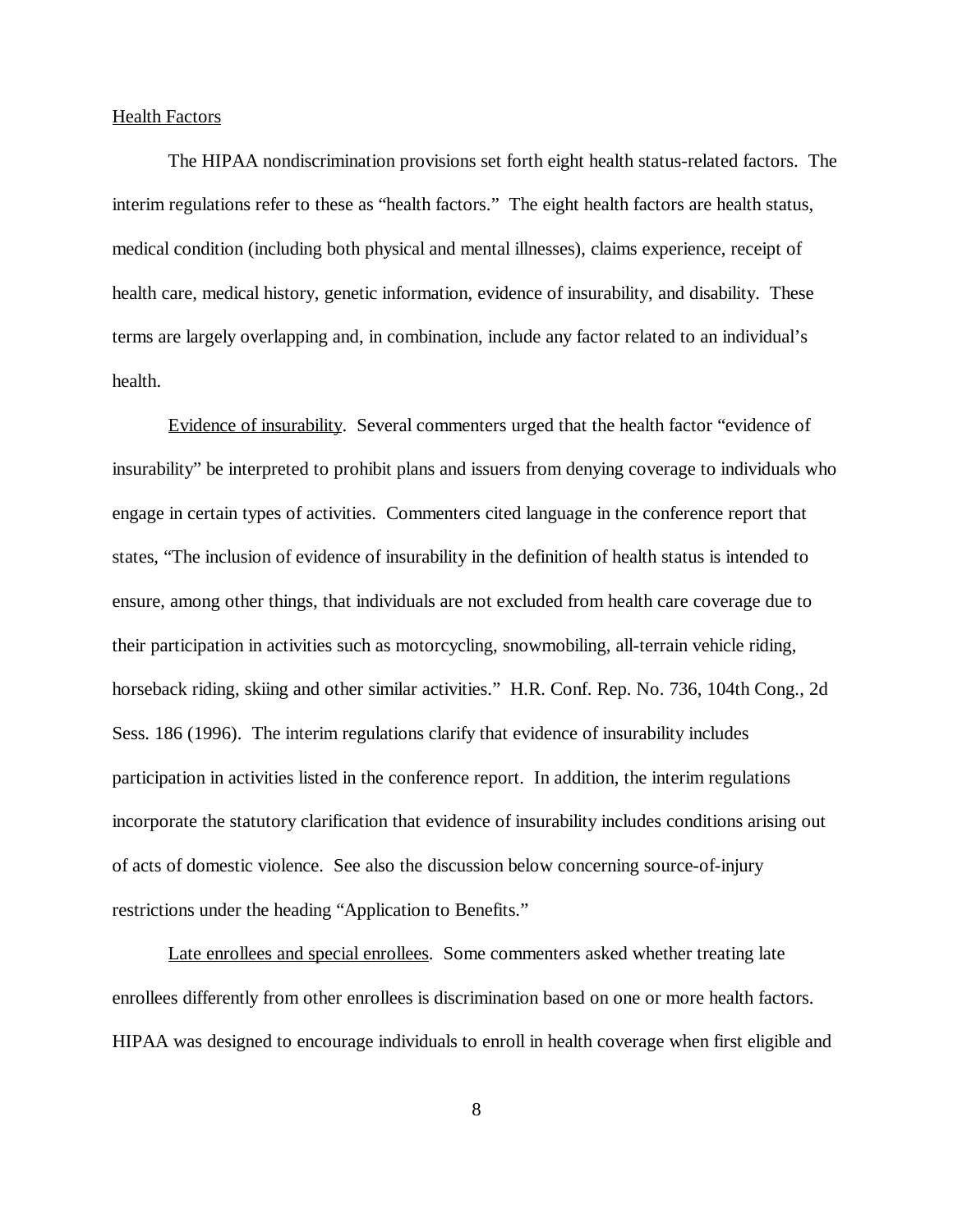to maintain coverage for as long as they continue to be eligible. Permitting plans and issuers to treat late enrollees less favorably than other enrollees is consistent with this objective. The interim regulations clarify that the decision whether to elect health coverage, including the time an individual chooses to enroll, such as late enrollment, is not itself within the scope of any health factor. Thus, the interim regulations permit plans and issuers to treat late enrollees differently from similarly situated individuals who enroll when first eligible.

Although the HIPAA nondiscrimination requirements do not prohibit different treatment of special enrollees, any differential treatment would violate the HIPAA special enrollment requirements. These interim regulations provide a cross-reference to the HIPAA regulations requiring special enrollees to be treated the same as individuals who enroll when first eligible. Prohibited Discrimination in Rules for Eligibility

These interim regulations provide that group health plans and group health insurance issuers generally may not establish any rule for eligibility of any individual to enroll for benefits under the terms of the plan or group health insurance coverage that discriminates based on any health factor that relates to that individual or a dependent of that individual. Under these interim regulations, rules for eligibility include, but are not limited to, rules relating to enrollment, the effective date of coverage, waiting (or affiliation) periods, late and special enrollment, eligibility for benefit packages (including rules for individuals to change their selection among benefit packages), benefits (as described below under the heading "Application to Benefits"), continued eligibility, and terminating coverage of any individual under the plan.

The rules for eligibility apply in tandem with the rules describing similarly situated individuals (described below under the heading "Similarly Situated Individuals") to prevent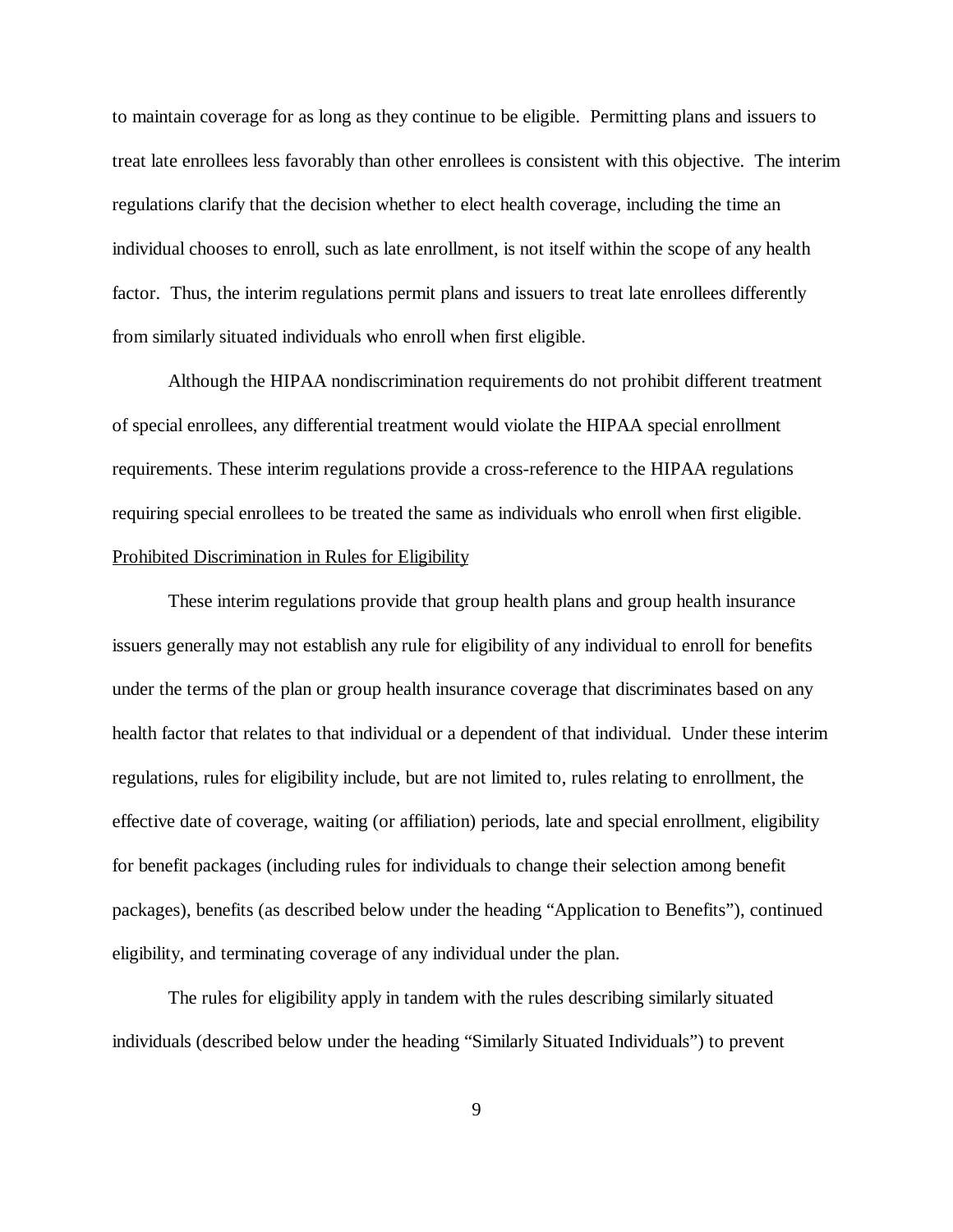discrimination in eligibility based on any health factor. Thus, while it is permissible for a plan or issuer to impose waiting periods of different lengths on different groups of similarly situated individuals, a plan or issuer would violate the interim regulations if it imposed a longer waiting period for individuals within the same group of similarly situated individuals based on the higher claims of those individuals (or based on any other adverse health factor of those individuals).

While the interim regulations clarify that late enrollment itself is not within the scope of any health factor, eligibility for late enrollment comes within the scope of rules for eligibility under which discrimination based on one or more health factors is prohibited. The effect of these rules is to permit plans or issuers to treat late enrollees differently from individuals who enroll when first eligible but to prohibit plans and issuers from distinguishing among applicants for late enrollment based on any health factor of the applicant. Thus, a plan could impose an 18-month preexisting condition exclusion on late enrollees while imposing no preexisting condition exclusion on individuals who enroll in the plan when first eligible, but a plan would violate the interim regulations if it conditioned the ability to enroll as a late enrollee on the passing of a physical examination (or on any other health factor of the individual, such as having incurred health claims during a past period below a certain dollar amount).

#### Application to Benefits

General rules. The extent to which the statutory language prohibits discrimination against individuals in eligibility for particular benefits is subject to a wide range of interpretations. At one extreme, the language could be interpreted as applying only to enrollment and to premiums. Under this interpretation, for example, it would be possible for a plan or issuer to impose a \$100 lifetime limit on a particular individual with a history of high health claims (provided that the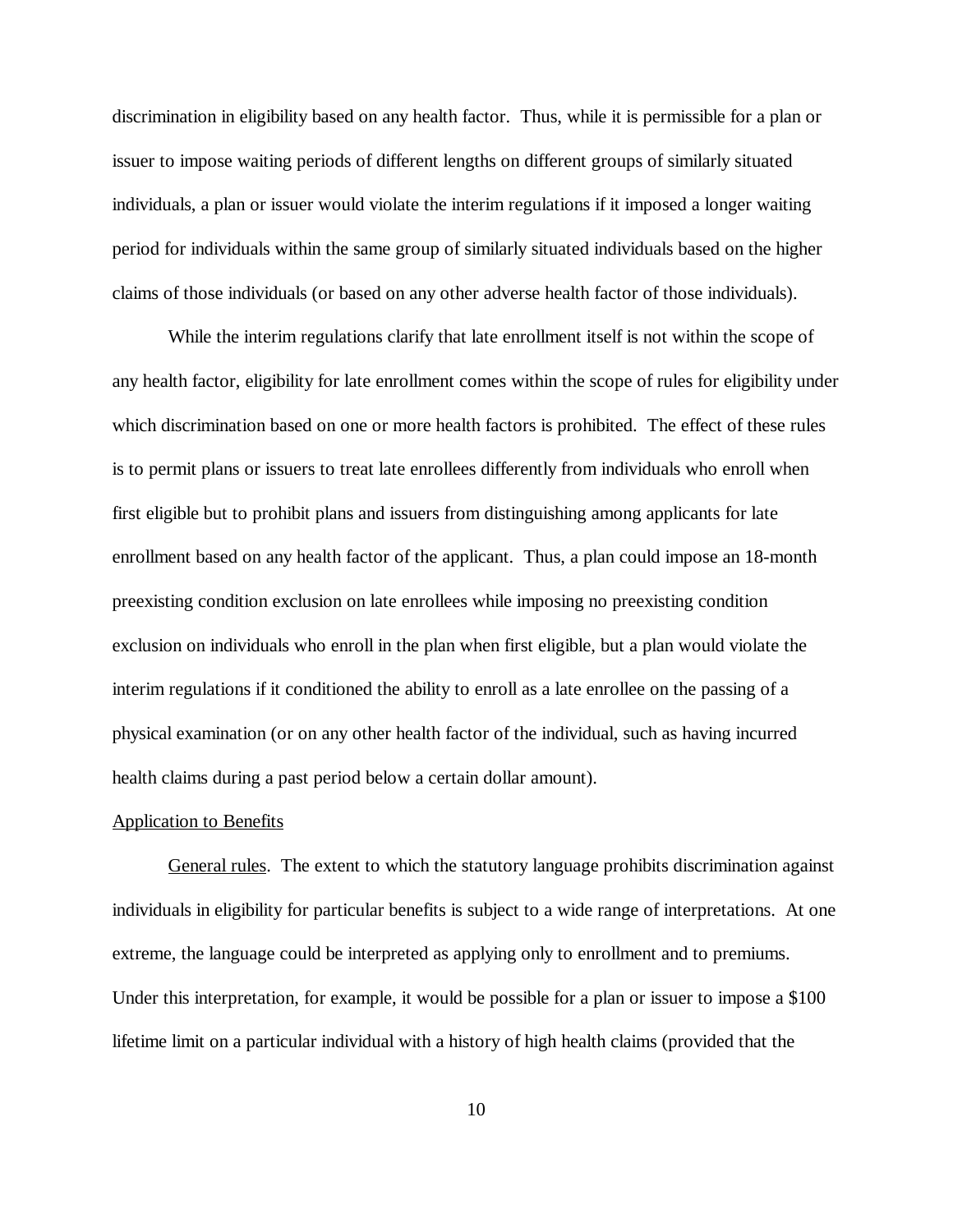individual is permitted to enroll in the plan and is charged the same premium as similarly situated individuals), while imposing a \$1 million lifetime limit on all other participants in the plan.

At the other extreme, the statutory language could be interpreted to mandate parity in health benefits. This interpretation would prevent plans and issuers from designing benefit packages that control costs and are responsive to employees' preferences for balancing additional benefits with additional costs.

In the preamble to the April 1997 interim rules, the Departments specifically invited comments on whether guidance was needed concerning this issue. The comments received ranged between these two extremes. The approach in these interim regulations takes into account the concerns expressed by commenters, as well as the conference report. Specifically, the conference report states that:

It is the intent of the conferees that a plan cannot knowingly be designed to exclude individuals and their dependents on the basis of health status. However, generally applicable terms of the plan may have a disparate impact on individual enrollees. For example, a plan may exclude all coverage of a specific condition, or may include a lifetime cap on all benefits, or a lifetime cap on specific benefits. Although individuals with the specific condition would be adversely affected by an exclusion of coverage for that condition . . . such plan characteristics would be permitted as long as they are not directed at individual sick employees or dependents.

H.R. Conf. Rep. No. 736, 104<sup>th</sup> Cong., 2d Sess. 186 - 187 (1996).

The interim regulations clarify that they do not require a plan or issuer to provide coverage for any particular benefit to any group of similarly situated individuals. However, benefits provided under a plan or group health insurance coverage must be uniformly available to all similarly situated individuals. Likewise, any restriction on a benefit or benefits must apply uniformly to all similarly situated individuals and must not be directed at individual participants or beneficiaries based on any health factor of the participants or beneficiaries (determined based on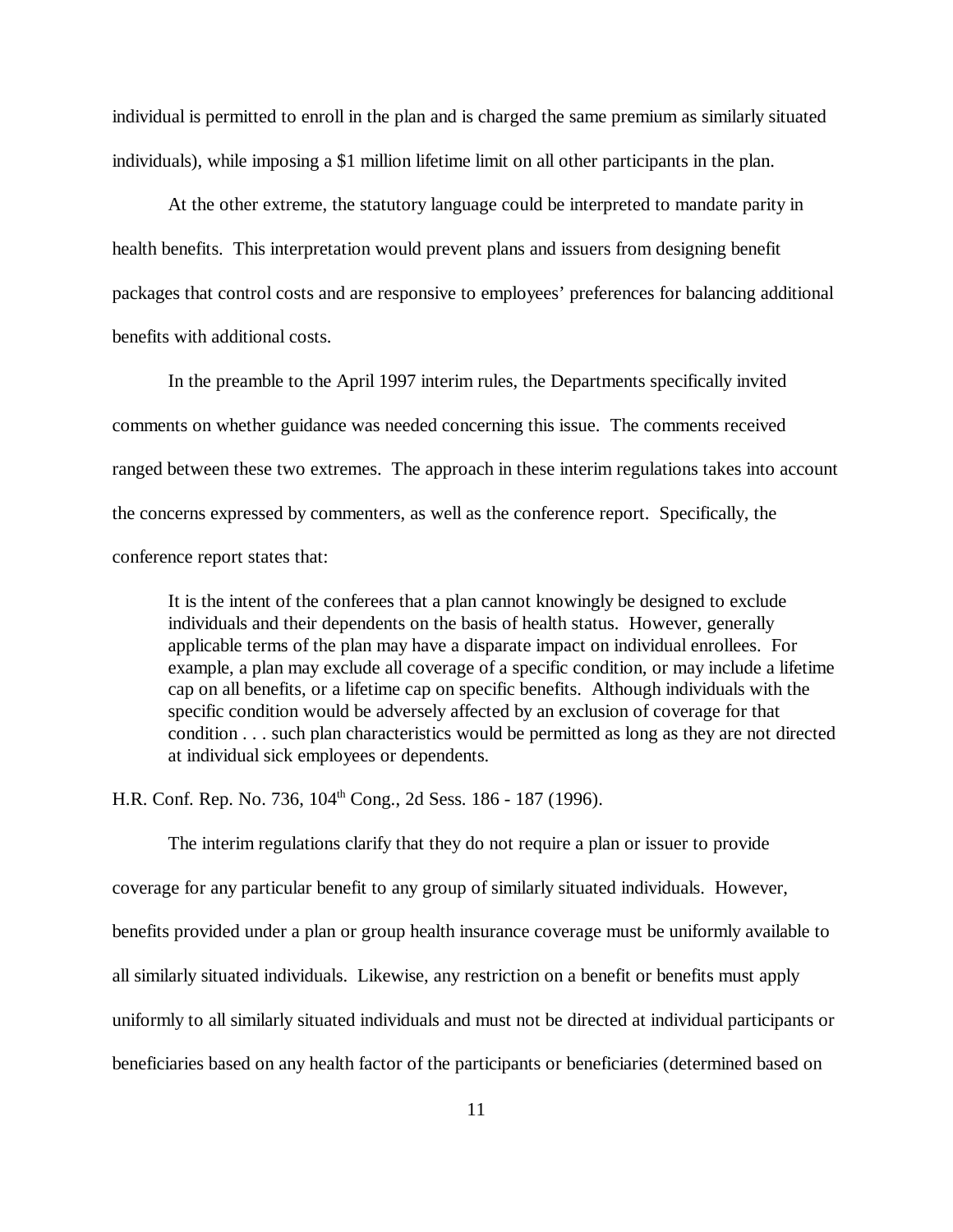all the relevant facts and circumstances). Thus, for example, a plan or issuer may limit or exclude benefits in relation to a specific disease or condition, limit or exclude benefits for certain types of treatments or drugs, or limit or exclude benefits based on a determination of whether the benefits are experimental or not medically necessary, but only if the benefit limitation or exclusion applies uniformly to all similarly situated individuals and is not directed at individual participants or beneficiaries based on any health factor of the participants or beneficiaries. In addition, a plan or issuer may impose annual, lifetime, or other limits on benefits and may require the satisfaction of a deductible, copayment, coinsurance, or other cost-sharing requirement in order to obtain a benefit if the limit or cost-sharing requirement applies uniformly to all similarly situated individuals and is not directed at individual participants or beneficiaries based on any health factor of the participants or beneficiaries.<sup>4</sup> These interim regulations clarify that whether any plan provision with respect to benefits complies with the interim regulations does not affect whether the provision is permitted under the Americans with Disabilities Act (ADA), or any other law, whether State or federal.<sup>5</sup>

Accordingly, for example, a group health plan may apply a lifetime limit on all benefits provided to each participant covered under the plan. While this limitation on all benefits may adversely impact individuals with serious medical conditions, the limitation is permitted provided that it applies to all similarly situated individuals and is not directed at individual participants or

<sup>&</sup>lt;sup>4</sup> For special rules that apply to cost-sharing mechanisms that are part of a bona fide wellness program, see the proposed regulations relating to bona fide wellness programs published elsewhere in this issue of the **Federal Register**.

 $\frac{5}{10}$  In this regard, the Equal Employment Opportunity Commission has commented, by letter of July 7, 1997, "Title I of the ADA prohibits disability-based employment discrimination, including discrimination in fringe benefits such as health insurance plans."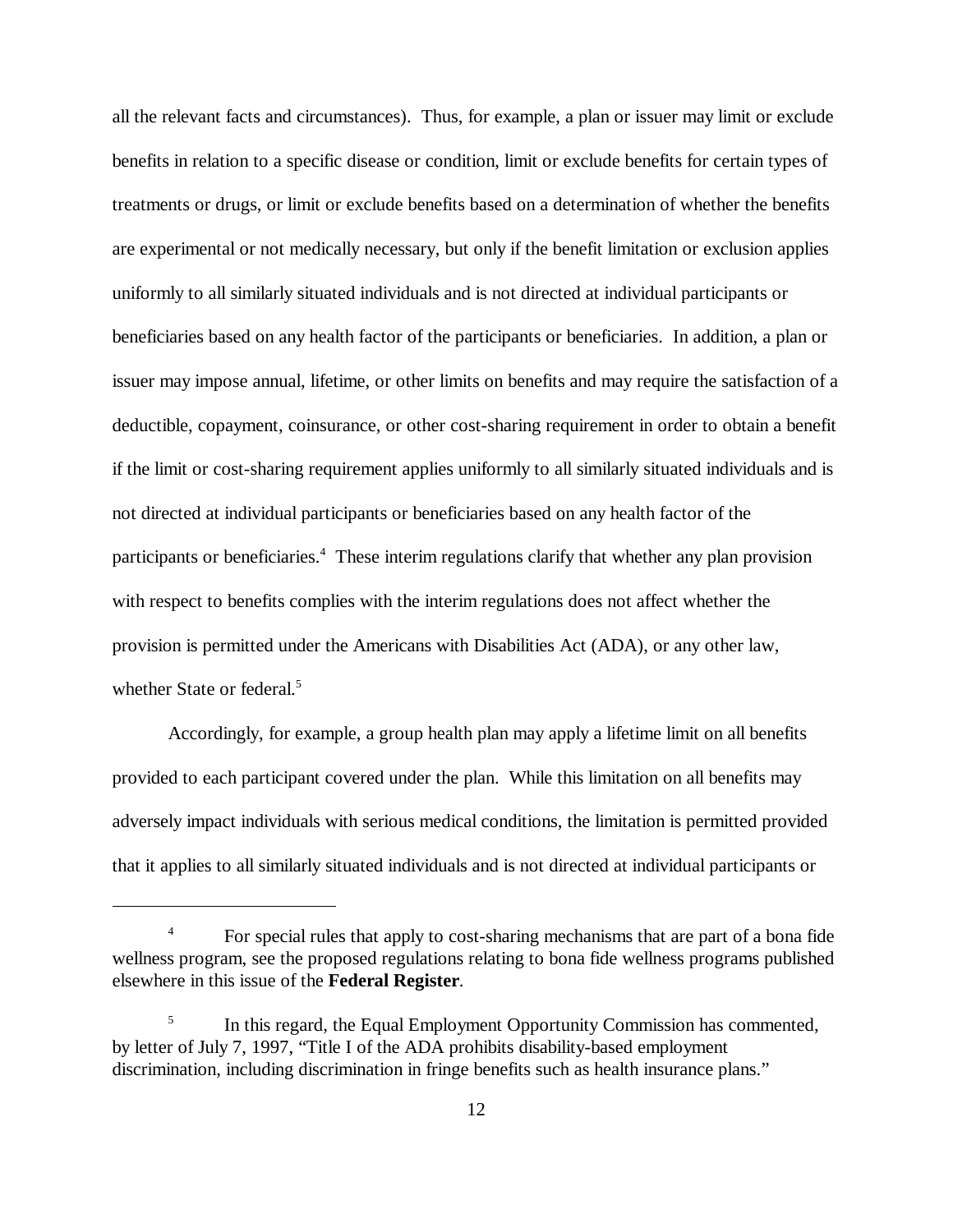beneficiaries. Similarly, a plan or issuer may establish a specific lifetime limit on the treatment of a particular condition (such as the treatment of temporomandibular joint syndrome (TMJ)) for all similarly situated individuals in the plan. Although individuals with TMJ may be adversely affected by this limitation, because benefits for the treatment of TMJ are available uniformly to all similarly situated individuals and because the limit on benefits for TMJ applies to all similarly situated individuals, the limit is permissible.

Under these interim regulations, plans and issuers therefore have significant flexibility in designing benefits. However, to prevent plans and issuers from restricting benefits based on a specific health factor of an individual under the plan, the interim regulations prohibit benefit restrictions, even if applied uniformly to all similarly situated individuals, from being directed at individual participants or beneficiaries based on any health factor of the participants or beneficiaries. The interim regulations clarify that a plan amendment applicable to all individuals in one or more groups of similarly situated individuals under the plan and made effective no earlier than the first day of the first plan year after the amendment is adopted is not considered to be directed at individual participants and beneficiaries. This exception to the general facts and circumstances determination that a change is directed at an individual is necessary to preserve the flexibility of small employers that might otherwise be disproportionately affected and prevented from adopting changes in benefit design. If small employers are unable to modify future benefits to keep health coverage affordable, their alternative may be to eliminate health coverage entirely. At the same time, the exception reflects the common practice of modifying the terms of a plan on an annual basis. Finally, changes in benefit design that are effective earlier than the first day of the next plan year remain subject to a facts and circumstances determination regarding whether the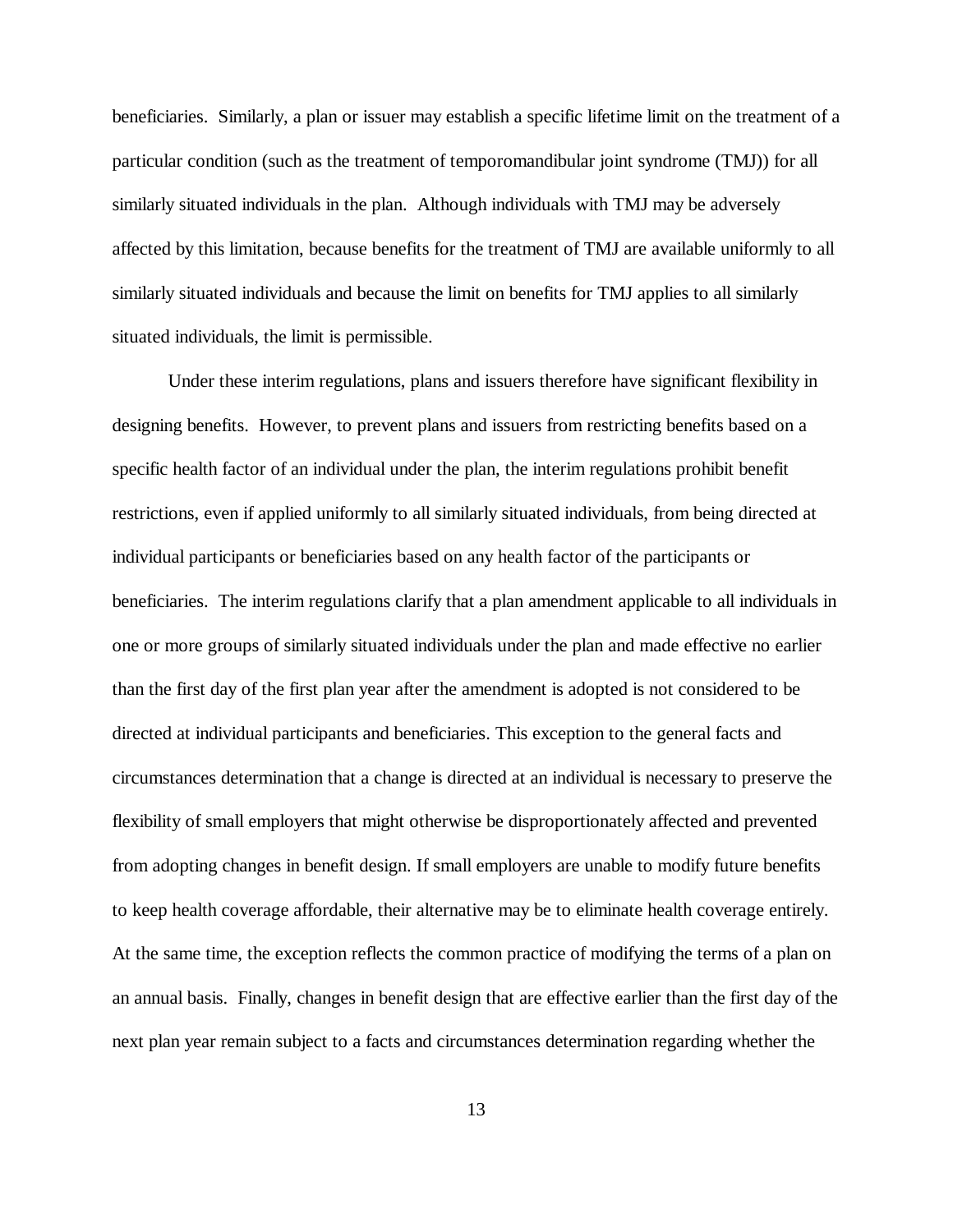change is directed at individual participants and beneficiaries.

An example illustrates that if an individual files a claim for the treatment of a condition, and shortly thereafter the plan is modified to restrict benefits for the treatment of the condition, effective before the beginning of the next plan year, the restriction would be directed at the individual based on a health factor (absent additional facts to indicate that the change was made independent of the claim) and the plan would violate these interim regulations.

Source-of-injury restrictions. While a person cannot be excluded from a plan for engaging in certain recreational activities (see previous discussion on evidence of insurability under the heading "Health Factors"), benefits for a particular injury can, in some cases, be excluded based on the source of an injury. These plan restrictions are known as source-of-injury restrictions. 6 Under these interim regulations, if a plan or group health insurance coverage generally provides benefits for a type of injury, the plan or issuer may not use a source-of-injury restriction to deny benefits otherwise provided for treatment of the injury if it results from an act of domestic violence or a medical condition (including both physical and mental health conditions). An example in the interim regulations clarifies that benefits for injuries generally covered under the plan cannot be excluded merely because they were self-inflicted or were sustained in connection with a suicide or attempted suicide if the injuries resulted from a medical condition such as depression. Another example illustrates that a plan can nonetheless exclude benefits for injuries because they were sustained in connection with various recreational activities if the accident did

<sup>&</sup>lt;sup>6</sup> A commenter pointed out that this type of restriction is distinct from two other restrictions sometimes referred to as "source-of-injury restrictions" -- (1) those based on the geographic location where the injury occurred, and (2) those based on when the injury occurred and whether other coverage was in effect.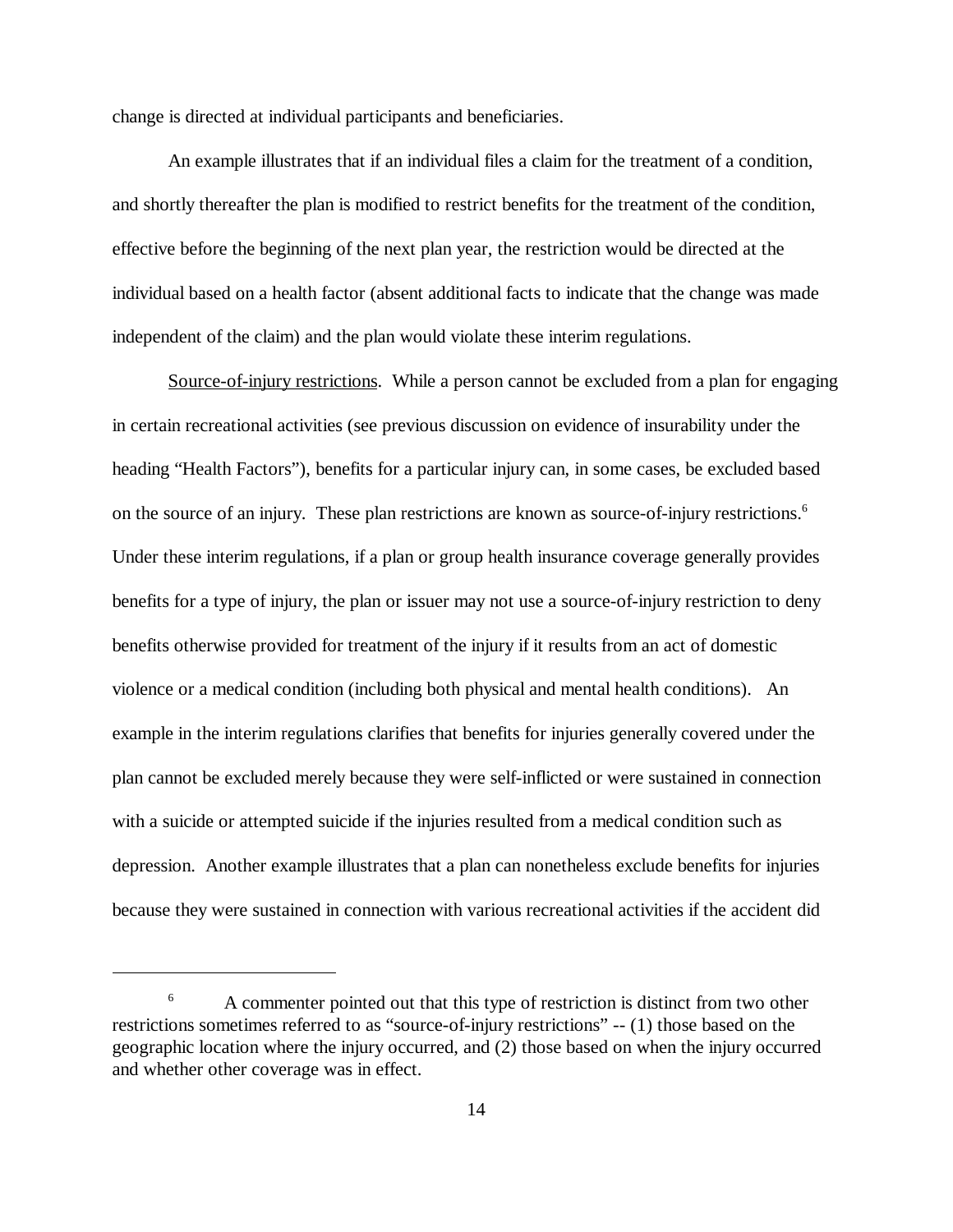not result from any medical condition (or from domestic violence).

# The Relationship Between the HIPAA Nondiscrimination Provisions and the HIPAA Preexisting Condition Exclusion Provisions

Restrictions on benefits based on the fact that a medical condition was present before the first day of coverage discriminate against individuals based on one or more health factors. The statute nonetheless provides that the nondiscrimination provisions are intended to be construed in a manner consistent with the HIPAA provisions specifically allowing the application of preexisting condition exclusions. These latter provisions restrict the ability of a group health plan or group health insurance issuer to apply preexisting condition exclusions, both by restricting the circumstances under which an individual's condition is considered preexisting and by limiting the length of the exclusion period. The interim regulations clarify that a preexisting condition exclusion that satisfies the requirements of the HIPAA preexisting condition exclusion provisions is permitted under the HIPAA nondiscrimination requirements if the exclusion applies uniformly to individuals within the same group of similarly situated individuals and is not directed at individual participants or beneficiaries based on any health factor of the participants or beneficiaries. A plan amendment relating to a preexisting condition exclusion applicable to all individuals in one or more groups of similarly situated individuals under the plan and made effective no earlier than the first day of the first plan year after the amendment is adopted is not considered to be directed at individual participants or beneficiaries.

The examples illustrate that a typical preexisting condition exclusion permitted under the HIPAA preexisting condition exclusion requirements does not violate the HIPAA nondiscrimination requirements even though the exclusion inherently discriminates based on one or more health factors. The examples also illustrate that a plan nonetheless must apply the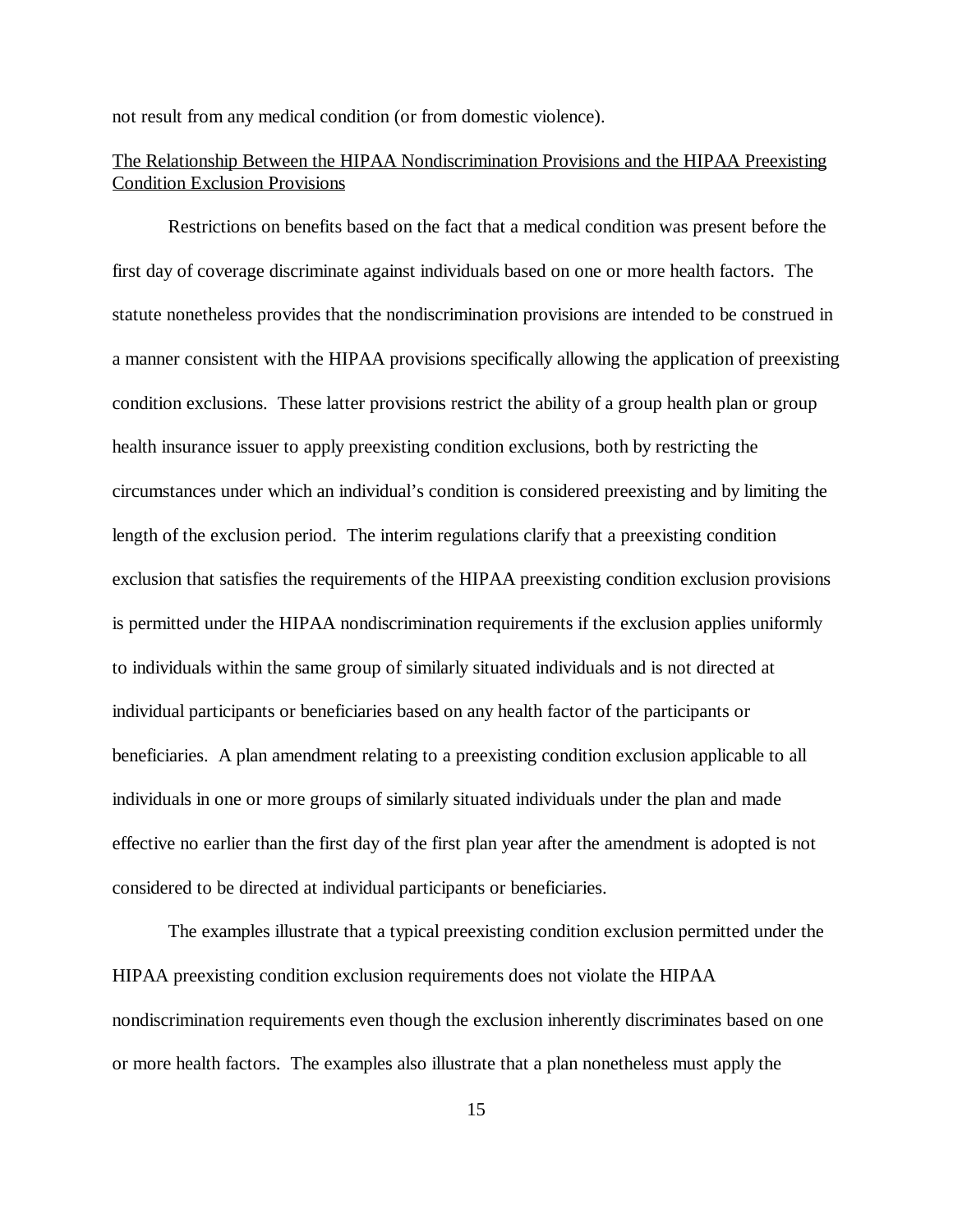preexisting condition exclusion to similarly situated individuals in a uniform manner and cannot apply a longer preexisting condition exclusion period based on the submission of claims during the first part of the exclusion period.

## Prohibited Discrimination in Premiums or Contributions

Under the interim regulations, a group health plan, and a health insurance issuer offering health insurance coverage in connection with a group health plan, may not require an individual, as a condition of enrollment or continued enrollment under the plan or group health insurance coverage, to pay a premium or contribution that is greater than the premium or contribution for a similarly situated individual enrolled in the plan or group health insurance coverage, based on any health factor that relates to that individual or a dependent of that individual. Under the interim regulations, when determining an individual's premium or contribution rate, discounts, rebates, payments in kind, or other premium differential mechanisms are taken into account.7

In general, the interim regulations do not restrict the amount that an employer may be quoted or charged by an issuer (or, in the case of a multiemployer plan, by the plan) for coverage of a group of similarly situated individuals. However, the interim regulations prohibit certain billing practices because in many instances they could directly or indirectly result in an individual's being charged more than a similarly situated individual based on a health factor.

Some health insurance issuers that offer health insurance coverage in connection with a group health plan use billing practices with separate individual rates that vary based, in part, on

<sup>&</sup>lt;sup>7</sup> However, a group health plan or a health insurance issuer offering group health insurance coverage may establish premium or contribution differentials through a bona fide wellness program. (See proposed regulations relating to bona fide wellness programs published elsewhere in this issue of the **Federal Register**.)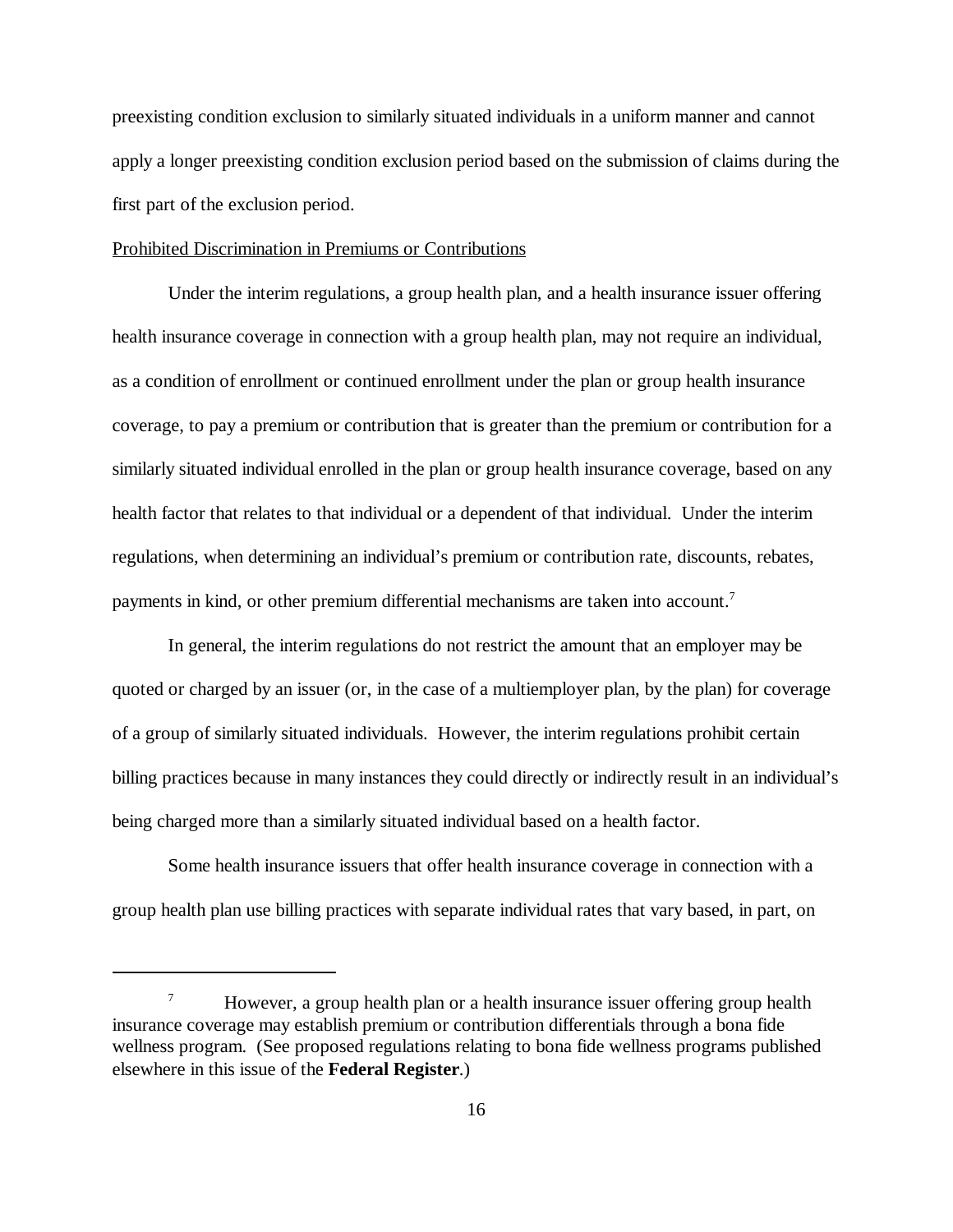the health factors of the individuals who are eligible to participate in the plan. This practice is generally known as list billing. List billing based on a health factor is prohibited under the interim regulations.

The HIPAA nondiscrimination requirements do not prohibit an issuer from considering all relevant health factors of individuals in order to establish aggregate rates for coverage provided under the group health plan. However, an individual may not be required to pay a higher premium based on any health factor of the individual. Under the interim regulations, an issuer (or a multiemployer plan) may not quote or charge an employer different premium rates on an individual-by-individual basis in a group of similarly situated individuals based on any health factor of the individuals, even if the employer does not pass the different rates through to the individuals. If an issuer wishes to increase rates to cover the additional exposure to expenses that may result from an individual's health factor, the issuer must blend the increase into an overall group rate and then quote or charge a higher per-participant rate. Nonetheless, the prohibition on the practice of list billing based on a health factor does not restrict communications between issuers and plans regarding rate calculations.

#### Similarly Situated Individuals

The statutory HIPAA nondiscrimination requirements clarify that the general rule prohibiting discrimination in eligibility does not prevent a group health plan or group health insurance coverage from establishing limitations or restrictions on the amount, level, extent, or nature of benefits for "similarly situated individuals" enrolled in the plan or coverage. The statutory rule prohibiting discrimination in charging individuals premiums or contributions prohibits a plan or issuer from requiring any individual, based on any health factor of that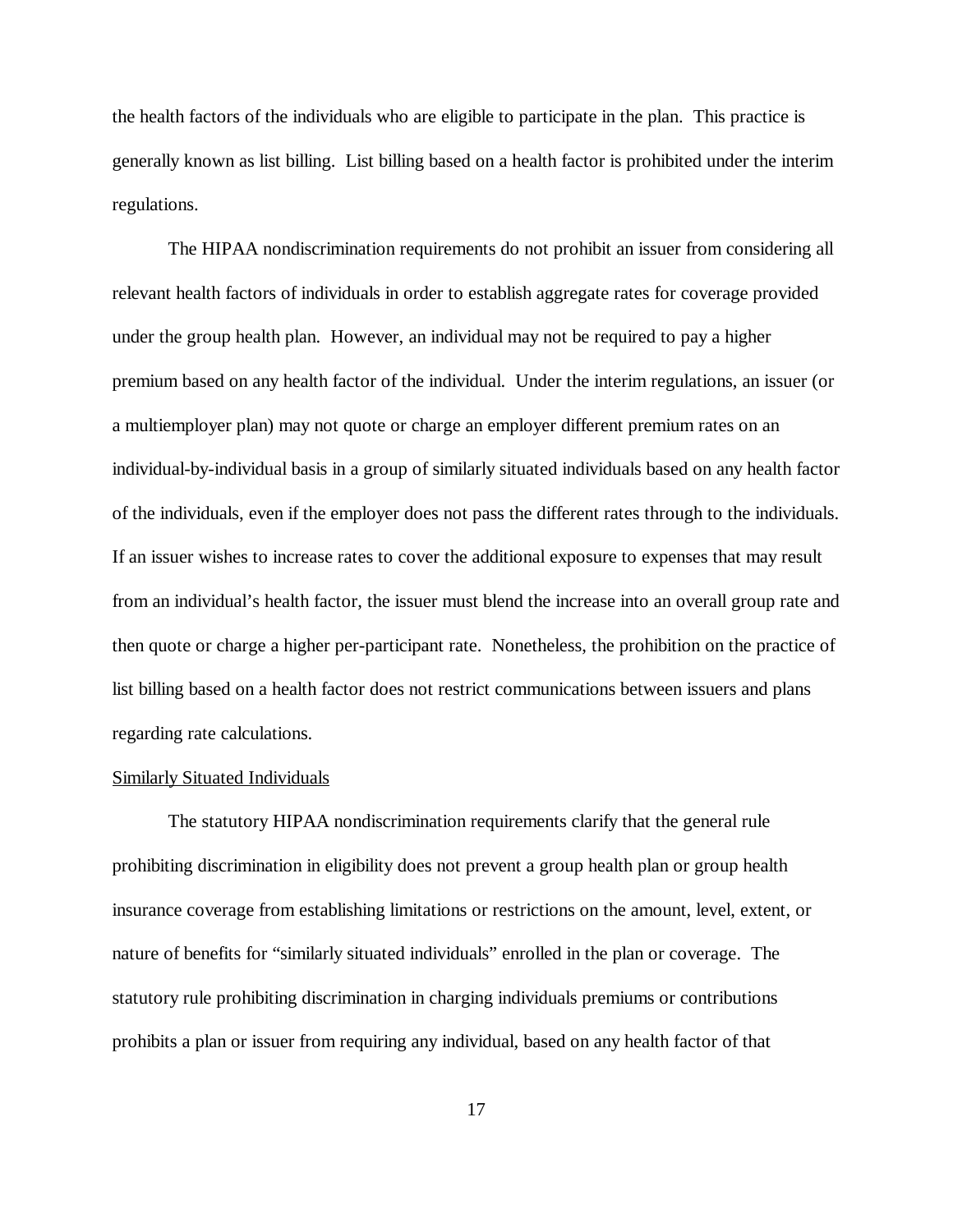individual or a dependent of that individual, to pay a premium or contribution that is greater than the premium or contribution required of a "similarly situated individual." In the preamble to the April 1997 interim rules, the Departments requested comments both on the permissible standards for defining groups of similarly situated individuals and on the application of the prohibitions on discrimination between groups of similarly situated individuals.

Many commenters suggested that discrimination between groups of similarly situated individuals should be permitted, with the caveat that it should not be permissible to define a group based on a health factor. These interim regulations provide that the nondiscrimination rules apply only within a group of similarly situated individuals. Thus, these interim regulations do not prohibit discrimination between or among groups of similarly situated individuals. However, these interim regulations also provide that if the creation or modification of an employment or coverage classification is directed at individual participants or beneficiaries based on any health factor of the participants or beneficiaries, the classification is not permitted. This is intended to be a broad anti-abuse standard that applies based on the relevant facts and circumstances of each case.

The permissibility of discrimination between or among groups of similarly situated individuals increases the possibility of abuse in establishing groups of similarly situated individuals. Most commenters addressing this issue focused on the classification of participants and suggested that classifications should be based on work activities and not on a health factor or on activities unrelated to employment. The interim regulations provide generally that participants may be treated as two or more groups of similarly situated individuals if the distinction between or among the groups is based on a bona fide employment-based classification consistent with the employer's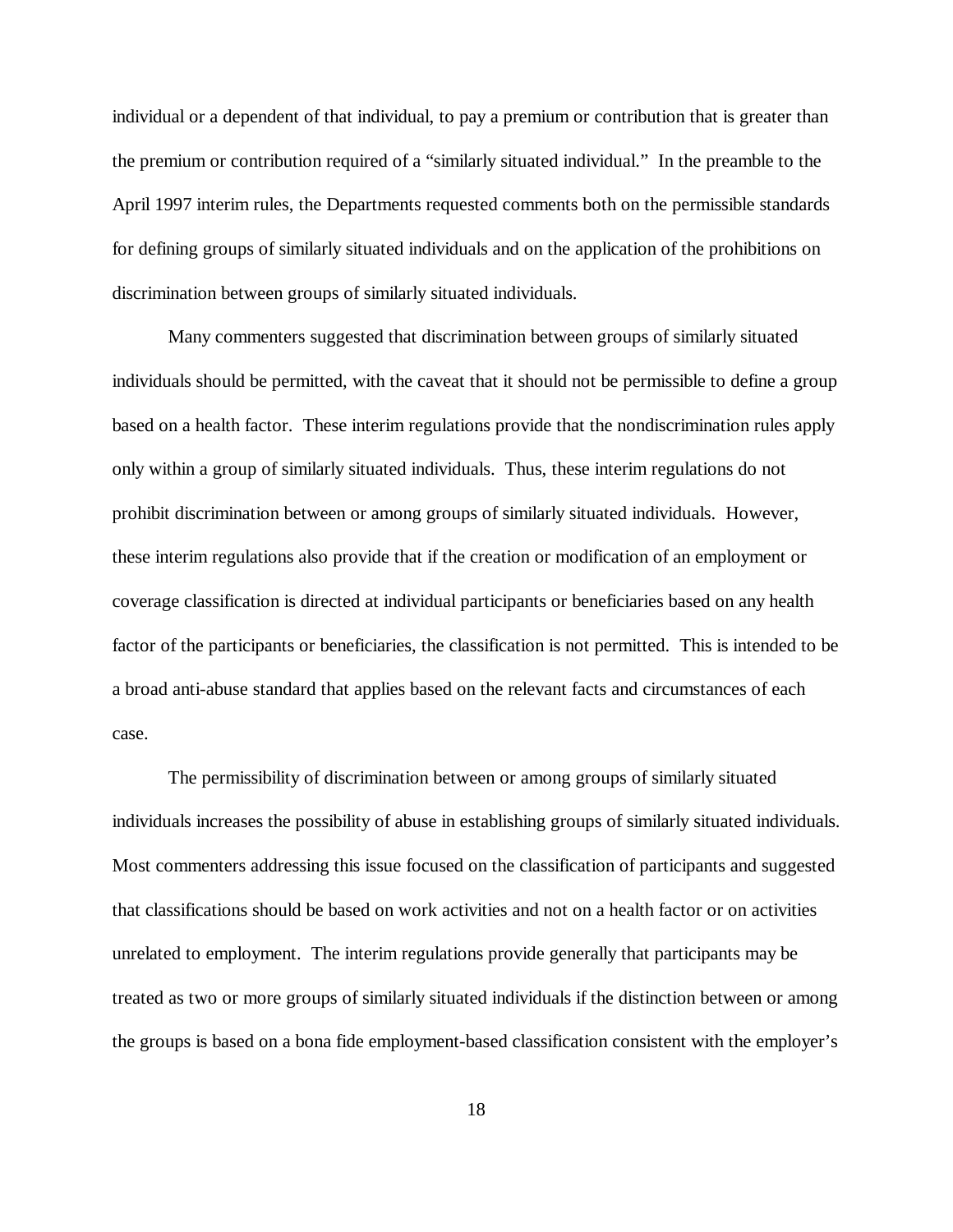usual business practice. The validity of a category as a bona fide employment-based classification is determined based on all the relevant facts and circumstances. Relevant facts and circumstances include whether the employer uses the classification for purposes independent of qualification for health coverage (for example, determining eligibility for other employee benefits or determining other terms of employment). Subject to the anti-abuse standard (described in the preceding paragraph), the interim regulations allow distinctions to be made based on full-time versus parttime status, different geographic location, membership in a collective bargaining unit, date of hire, length of service, current employee versus former employee status, and different occupations.

Some commenters expressed concern that allowing similarly situated individuals to be determined based on occupation or geographic location would allow plans and issuers to create artificial classifications, ostensibly based on occupation or geographic location, that are actually designed to discriminate based on a health factor of an individual or individuals. These interim regulations permit bona fide classifications based on occupation or geographic location. In this connection, commenters had two principal concerns. First, there was a concern about reclassifications targeting unhealthy individuals. For example, a participant receiving expensive medical treatment might be reclassified to a separate employment category either with reduced health benefits or none at all. The broad anti-abuse standard of these interim regulations is intended, among other things, to prohibit reclassifications directed at individuals such as this.

A second concern that commenters had was that plans and issuers might design health benefits differently for employees in different occupations or geographic locations based, at least in part, on the health factors of these groups of individuals. One example is a plan that offers fewer benefits to employees in one occupation than to employees in another occupation at least in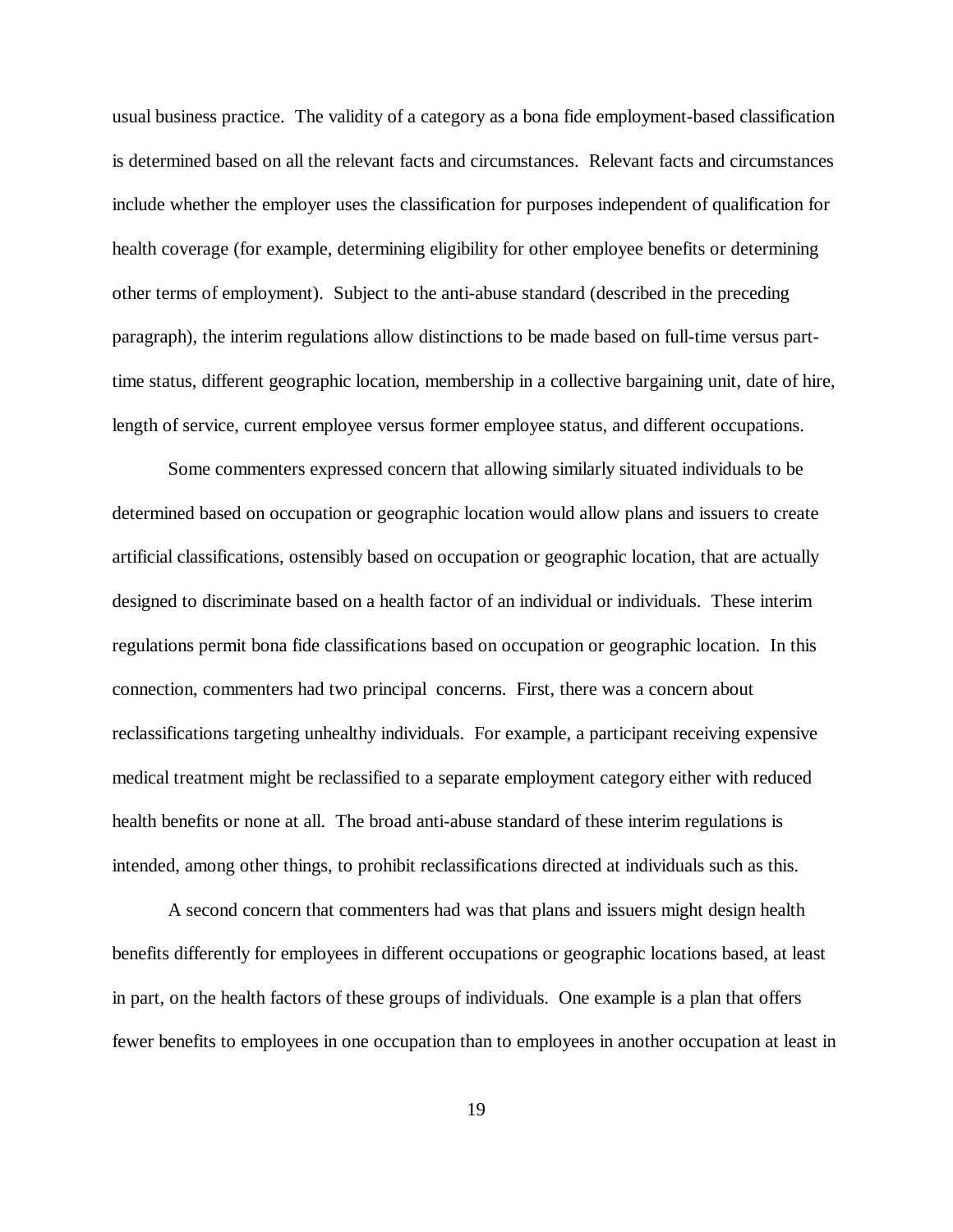part because of the higher average historical claims of the employees in the first occupation. A second example is a plan that charges employees in one area more than employees in another area at least in part because the cost of medical care is generally higher in the first area. The statute and legislative history appear to allow this practice, and thus these interim regulations do not prohibit the provision of different health benefits for employees in different occupations or geographic locations, based at least in part on the health factors of the group as a whole, if the classifications are not directed at individual participants or beneficiaries based on a health factor of the participants or beneficiaries.

These interim regulations also permit plans and issuers, in certain circumstances, to treat beneficiaries as different groups of similarly situated individuals. Beneficiaries may be treated as a group of similarly situated individuals separate from participants, and different treatment is permitted among beneficiaries based on bona fide employment-based classifications of the participants through whom the beneficiaries are receiving coverage. Thus, if the plan provides different benefits to full-time employees than to part-time employees, then it may also provide different benefits to dependents of full-time employees than to dependents of part-time employees. Similarly, different treatment is permitted based on the beneficiary's relationship to the participant (for example, as a spouse or as a dependent child). Different treatment is also permitted based on the beneficiary's marital status, based on a dependent child's age or student status, or based on any other factor if the factor is not a health factor.

The rules in these interim regulations allowing the different treatment of individuals in different groups of similarly situated individuals are distinct from rules requiring that qualified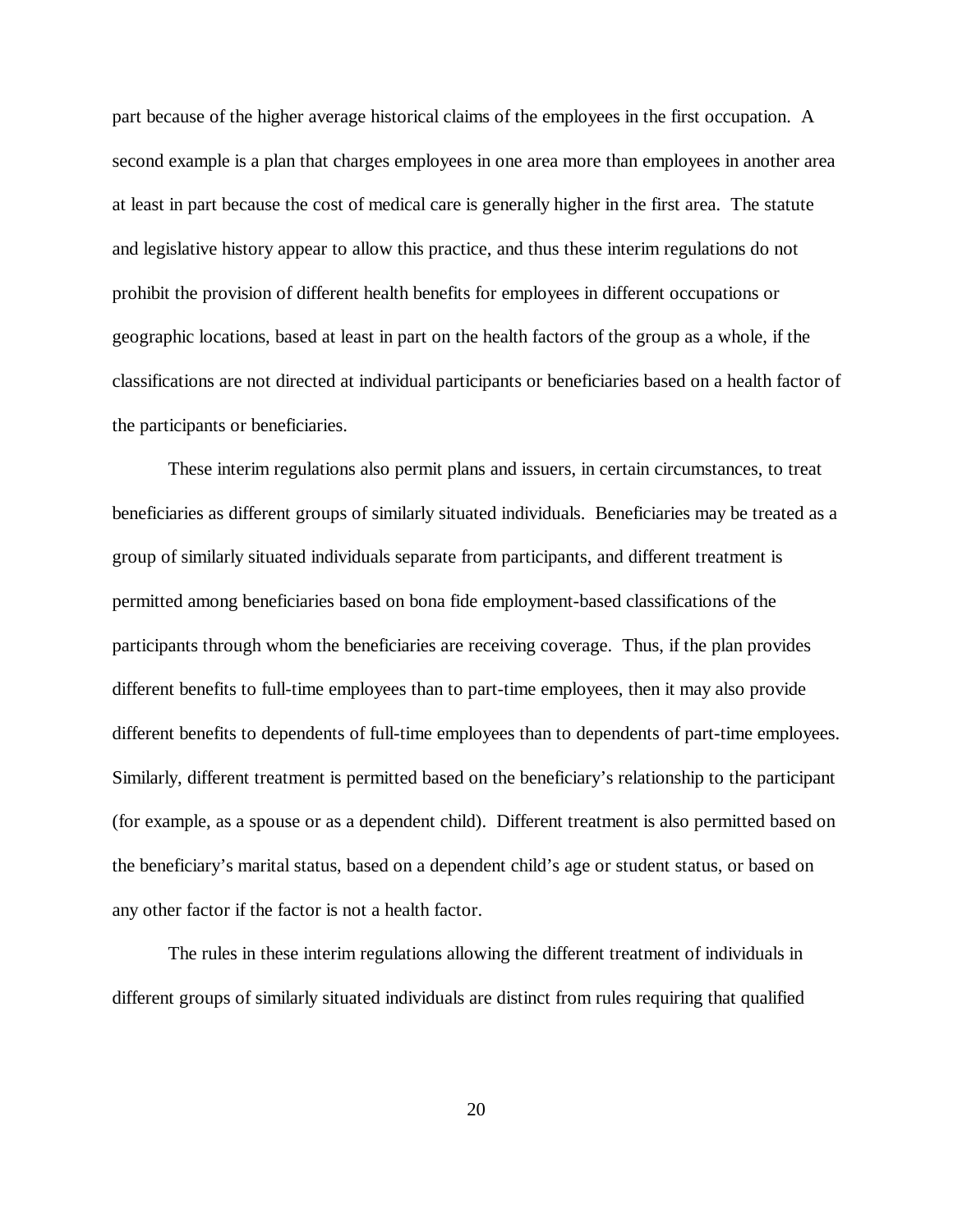beneficiaries under a COBRA continuation provision<sup>8</sup> have available the same coverage as similarly situated non-COBRA beneficiaries. Although these interim regulations would not prohibit making benefit packages available to non-COBRA beneficiaries (such as current employees) that are not made available to COBRA qualified beneficiaries (such as former employees), the COBRA continuation provisions prohibit such a difference.

Finally, all of the requirements relating to determining groups of similarly situated individuals are subject to other rules in these interim regulations permitting favorable treatment of individuals with certain adverse health factors (discussed below under the heading "More Favorable Treatment of Individuals with Adverse Health Factors Permitted").

## Nonconfinement Provisions

Some group health plans and health insurance issuers refuse to provide benefits to an individual based on the individual's confinement to a hospital or other health care institution at the time coverage otherwise would become effective. Plan provisions like these are often called "nonconfinement clauses." Any reasonable interpretation or application of the statutory HIPAA nondiscrimination provisions prohibits a plan or issuer from imposing a nonconfinement clause.<sup>9</sup> Thus, a plan or issuer may not deny the eligibility of any individual to enroll for benefits or charge any individual a higher premium (or contribution) because the individual, or a dependent of the

<sup>&</sup>lt;sup>8</sup> The term COBRA continuation provision is defined in 26 CFR 54.9801-2T, 29 CFR 2590.701-2, and 45 CFR 144.103.

For an example illustrating that the imposition of a nonconfinement clause is not a good faith interpretation of the HIPAA nondiscrimination provisions, and the rule requiring that individuals denied enrollment without a good faith interpretation of the law be provided an opportunity to enroll, see the discussion below under the heading "Transitional Rule for Individuals Previously Denied Coverage Based on a Health Factor."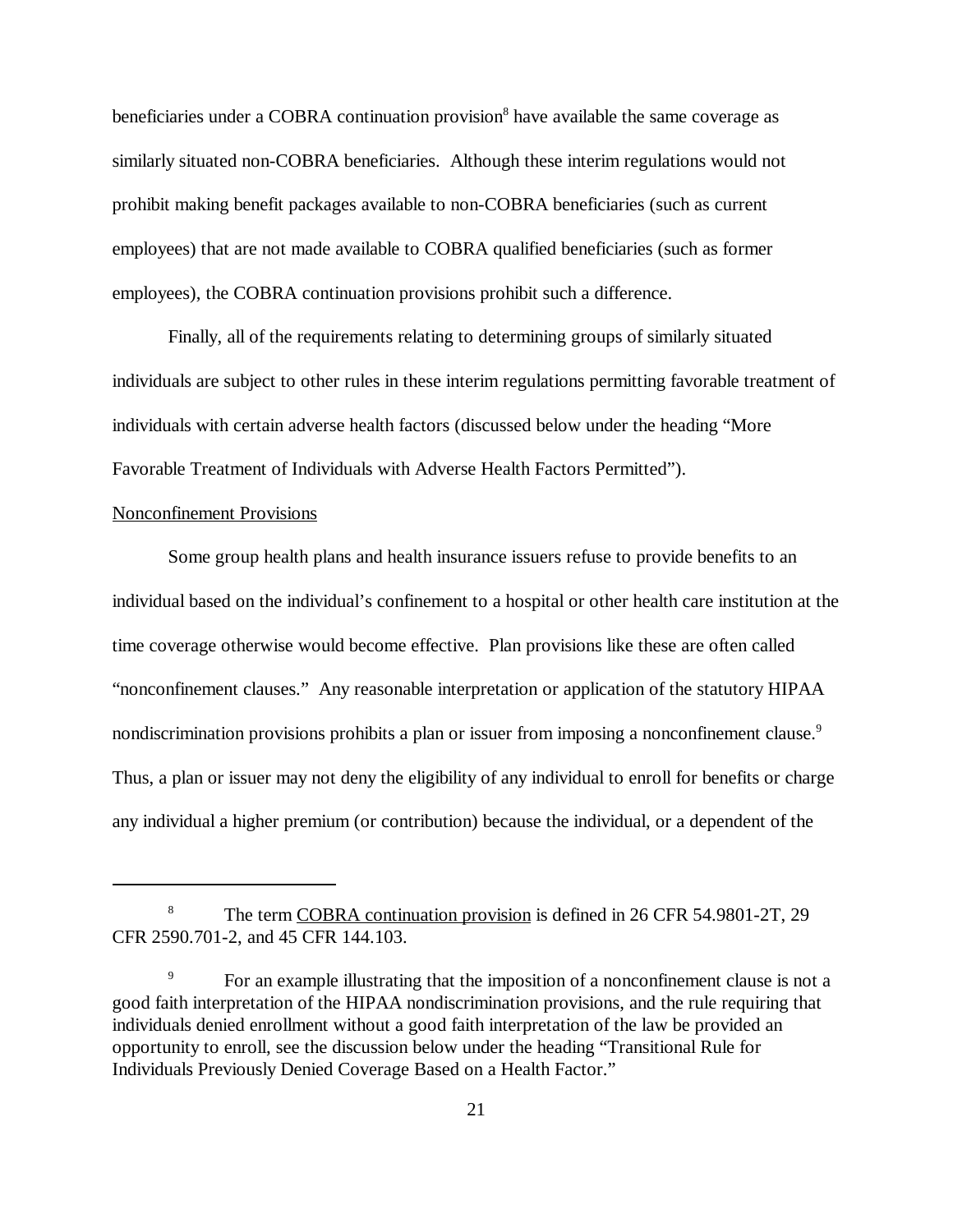individual, is confined to a hospital or other health care institution. In addition, some plans and issuers refuse to provide benefits to an individual based on an individual's inability to engage in normal life activities. A plan or issuer generally may not deny the eligibility of any individual to enroll for benefits or charge any individual a higher premium (or contribution) based on any individual's ability to engage in normal life activities. However, these interim regulations provide an exception that permits plans and issuers to distinguish among employees based on the performance of services. Although in practice nonconfinement clauses generally apply only to dependents, in some cases they apply also to employees. Thus, the interim regulations clarify that a nonconfinement clause would also be impermissible if applied to an employee.

These rules are of particular interest in the case of a group health plan switching coverage from one health insurance issuer to a succeeding health insurance issuer. In such a case, the HIPAA nondiscrimination provisions prohibit the succeeding issuer from denying eligibility to any individual due to confinement to a hospital or other health care institution because such a denial would discriminate in eligibility based on one or more health factors. The obligation of the succeeding issuer to provide coverage to such an individual does not preempt any obligation that the prior issuer may have under other applicable law, including State extension of benefits laws. Actively-At-Work and Other Service Requirements

Some group health plans and health insurance issuers refuse to provide benefits to an individual if the individual is not actively at work on the day the individual would otherwise become eligible for benefits. Plan provisions like these are often called "actively-at-work clauses." These interim regulations provide that a plan or issuer generally may not impose an "actively-at-work clause." That is, these interim regulations prohibit a plan or issuer from denying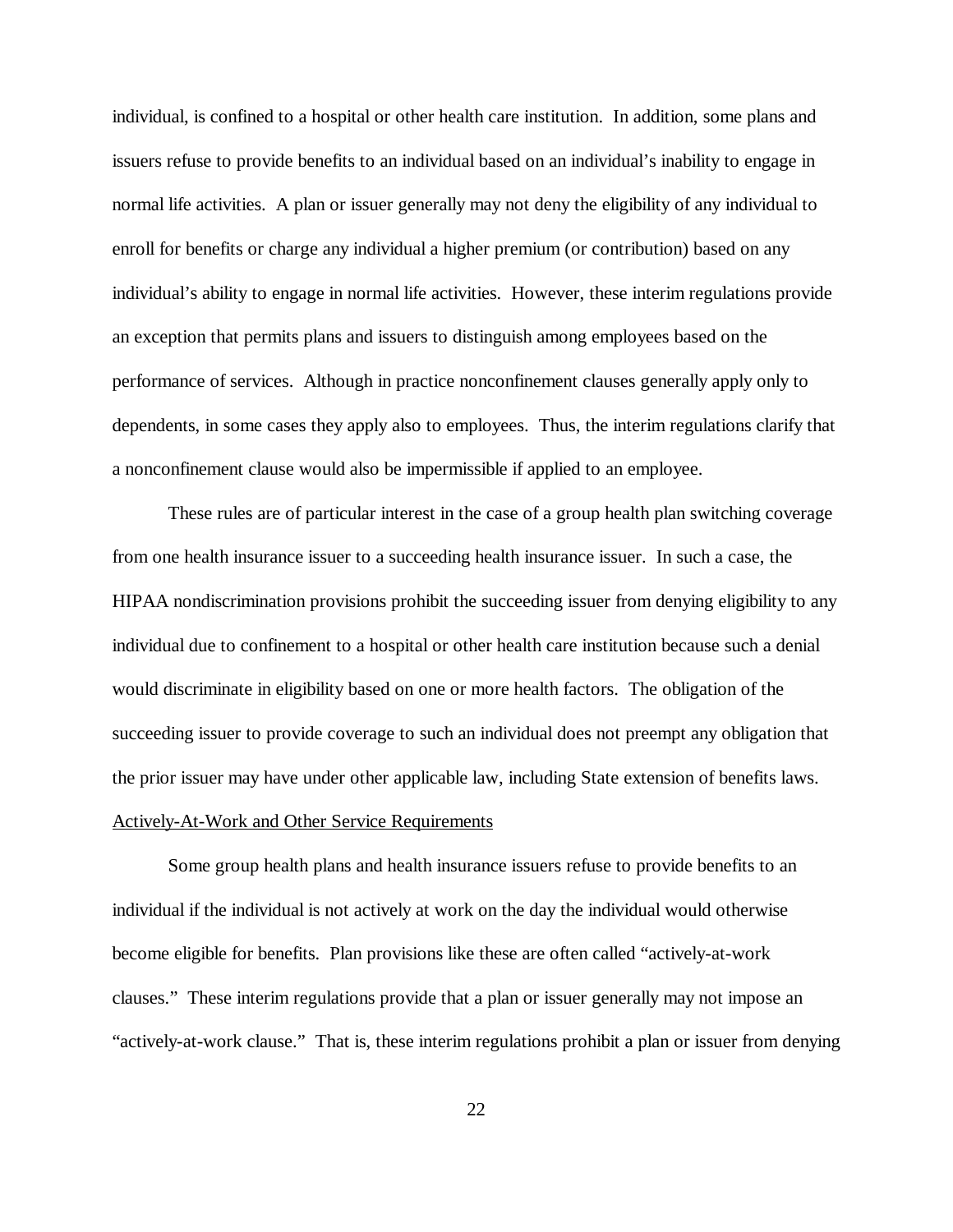the eligibility of any individual to enroll for benefits or charging any individual a higher premium or contribution based on whether an individual is actively at work (including whether an individual is continuously employed). However, an actively-at-work clause is permitted if individuals who are absent from work due to any health factor (for example, individuals taking sick leave) are treated, for purposes of health coverage, as if they are actively at work. Accordingly, plan provisions that delay enrollment until an individual is actively at work on a day following a waiting period (or for a continuous period) are prohibited unless absence from work due to any health factor is considered being actively at work.

These interim regulations also provide an exception for the first day of work to the general prohibition against actively-at-work clauses. Under the exception, a plan or issuer may require an individual to begin work before coverage may become effective.

The interim regulations explain the relationship between the rules governing actively-atwork clauses and the rules describing similarly situated individuals. Under the interim regulations, a plan or issuer is generally permitted to distinguish between groups of similarly situated individuals (provided the distinction is not directed at individual participants or beneficiaries based on a health factor). Examples illustrate that a plan or issuer may condition coverage on an individual's meeting the plan's requirement of working full-time (such as a minimum of 250 hours in a three-month period or 30 hours per week). In addition, a plan or issuer may terminate coverage for former employees while providing coverage to current employees without violating the HIPAA nondiscrimination provisions if the rules describing similarly situated individuals are satisfied, even if the former employee is unable to work due to a health factor. Similarly, a plan or issuer may charge a higher premium to employees no longer performing services than to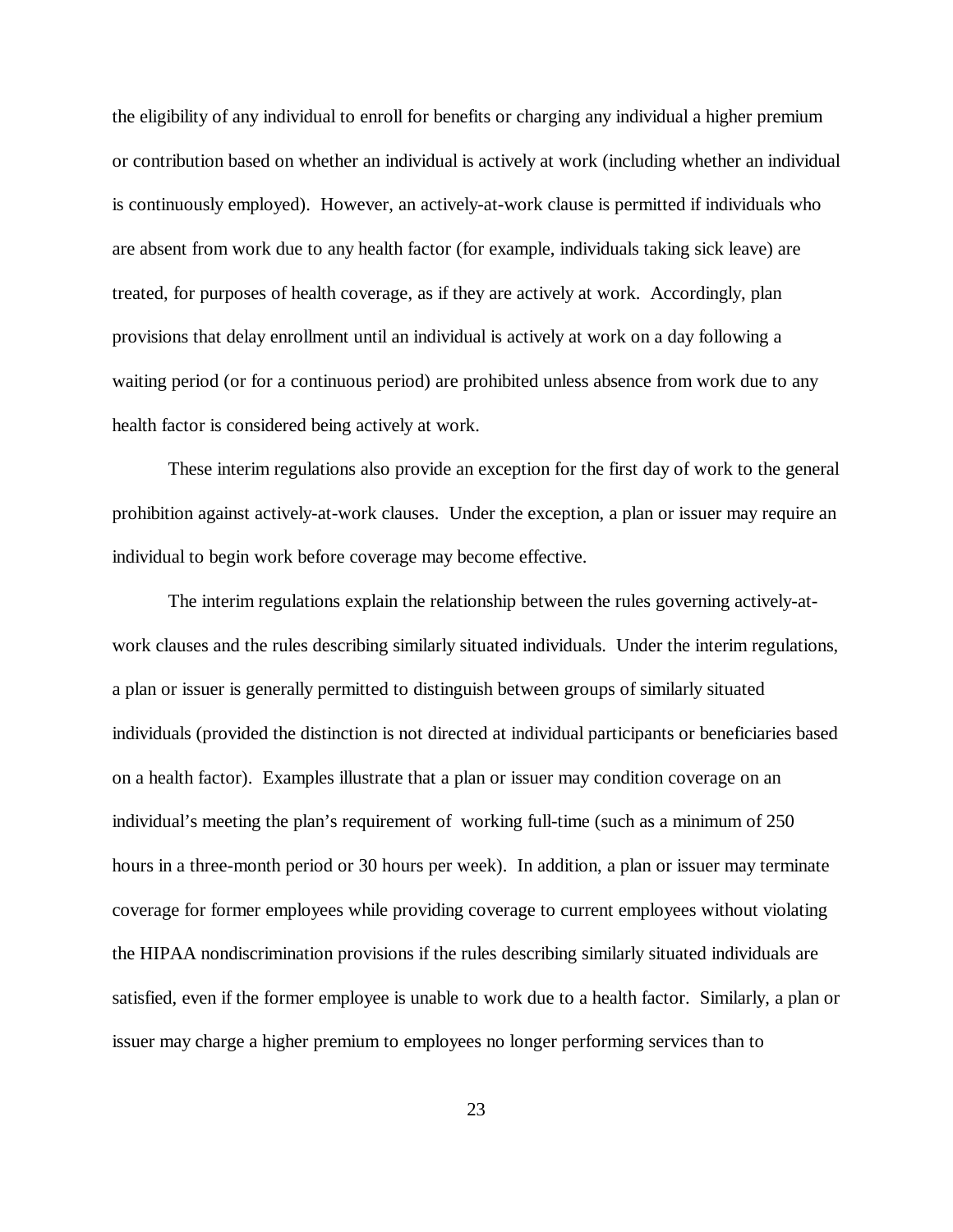employees currently performing services without violating the HIPAA nondiscrimination provisions if the rules describing similarly situated individuals are met. An example illustrates that the interim regulations would not, however, permit a plan or issuer to treat individuals on annual or bereavement leave better than individuals on sick leave because groups of similarly situated individuals cannot be established based on any health factor (including the taking of sick leave).

In any case, other federal or State laws, including the COBRA continuation provisions and the Family and Medical Leave Act of 1993 (FMLA), may require individuals to be offered coverage and set limits on the premium or contribution rate.

#### Bona Fide Wellness Programs

The HIPAA nondiscrimination provisions do not prevent a plan or issuer from establishing premium discounts or rebates or modifying otherwise applicable copayments or deductibles in return for adherence to programs of health promotion and disease prevention. Thus, there is an exception to the general rule prohibiting discrimination based on a health factor if the reward, such as a premium discount or waiver of a cost-sharing requirement, is based on participation in a program of health promotion or disease prevention. The April 1997 interim rules, these interim regulations, and proposed regulations published elsewhere in this issue of the **Federal Register** refer to programs of health promotion and disease prevention allowed under this exception as "bona fide wellness programs." For a discussion of bona fide wellness programs, see the preamble to proposed regulations published elsewhere in this issue of the **Federal Register**. More Favorable Treatment of Individuals with Adverse Health Factors Permitted

Many group health plans make certain periods of extended coverage available to employees no longer performing services only if the employee is unable to work due to disability,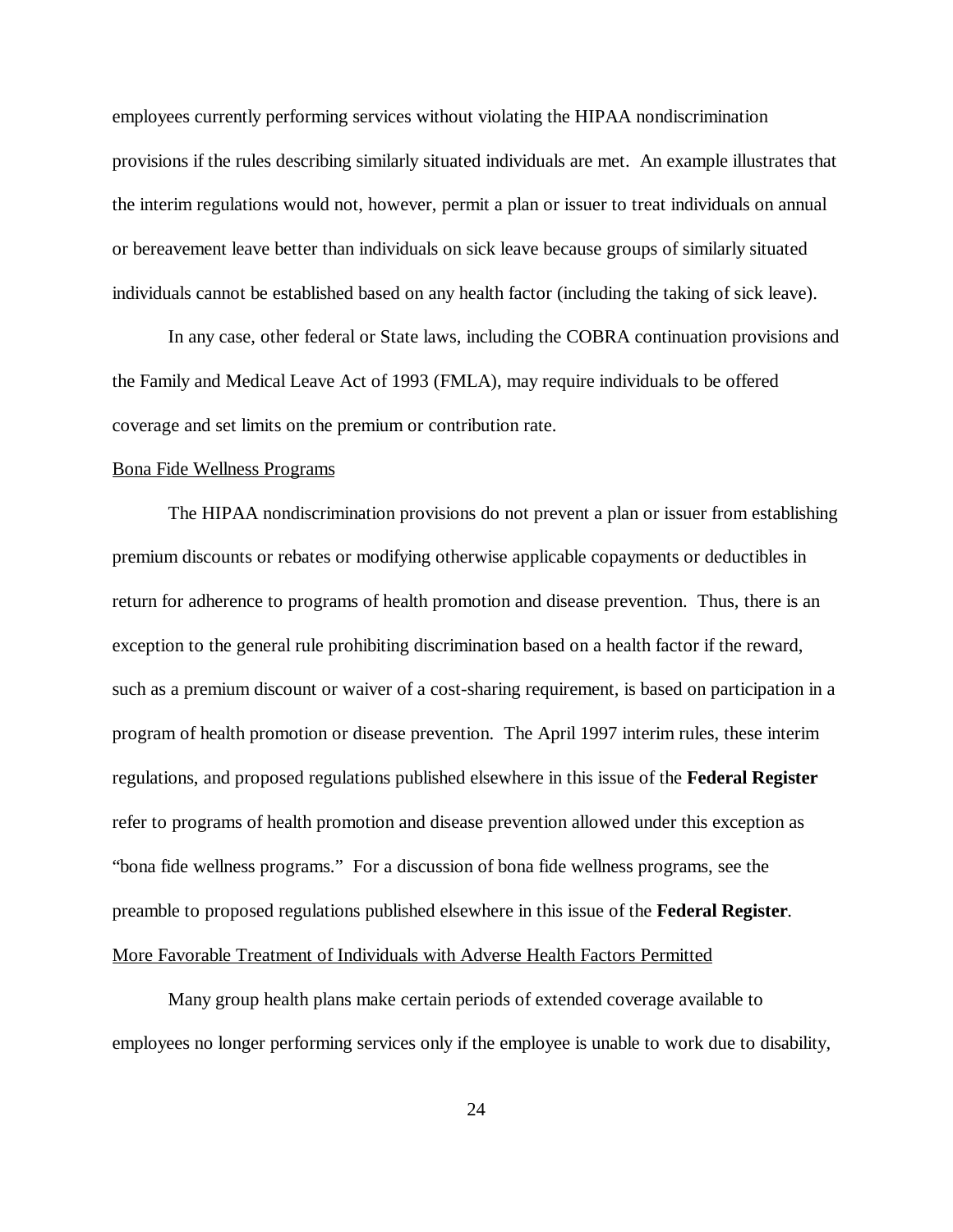and many plans make coverage available to dependent children past a certain age only if the child is disabled. Some plans waive or reduce the required employee contribution for coverage if the employee or a member of the employee's immediate family is in a critical medical condition for a prolonged period. Disability and medical condition are listed in the statute as health factors, and several commenters recognized that, under one possible interpretation of the HIPAA nondiscrimination requirements, plan provisions or practices such as these would be impermissible. These commenters asked for guidance clarifying that plan provisions and practices like these would be permissible. Other commenters cited the rule under the COBRA continuation provisions permitting plans to require payment of a higher amount during the disability extension than during other periods of COBRA coverage and asked whether following this COBRA rule is permissible under the HIPAA nondiscrimination requirements.

Eligibility. These interim regulations permit plans and issuers to establish rules for eligibility favoring individuals based on an adverse health factor, such as disability. Thus, a plan or issuer does not violate the HIPAA nondiscrimination requirements by making extended coverage available to employees no longer providing services only if the employee is unable to work due to disability nor by making coverage available to dependent children past a certain age only if the child is disabled. Examples clarify this rule.

Premiums. These interim regulations also address the circumstances under which differential premiums (or contributions) may be charged to an individual based on an adverse health factor. These interim regulations permit plans and issuers to charge a higher rate in some situations and also a lower rate to individuals based on an adverse health factor, such as disability. A higher rate may be charged only in situations where the individual with the adverse health factor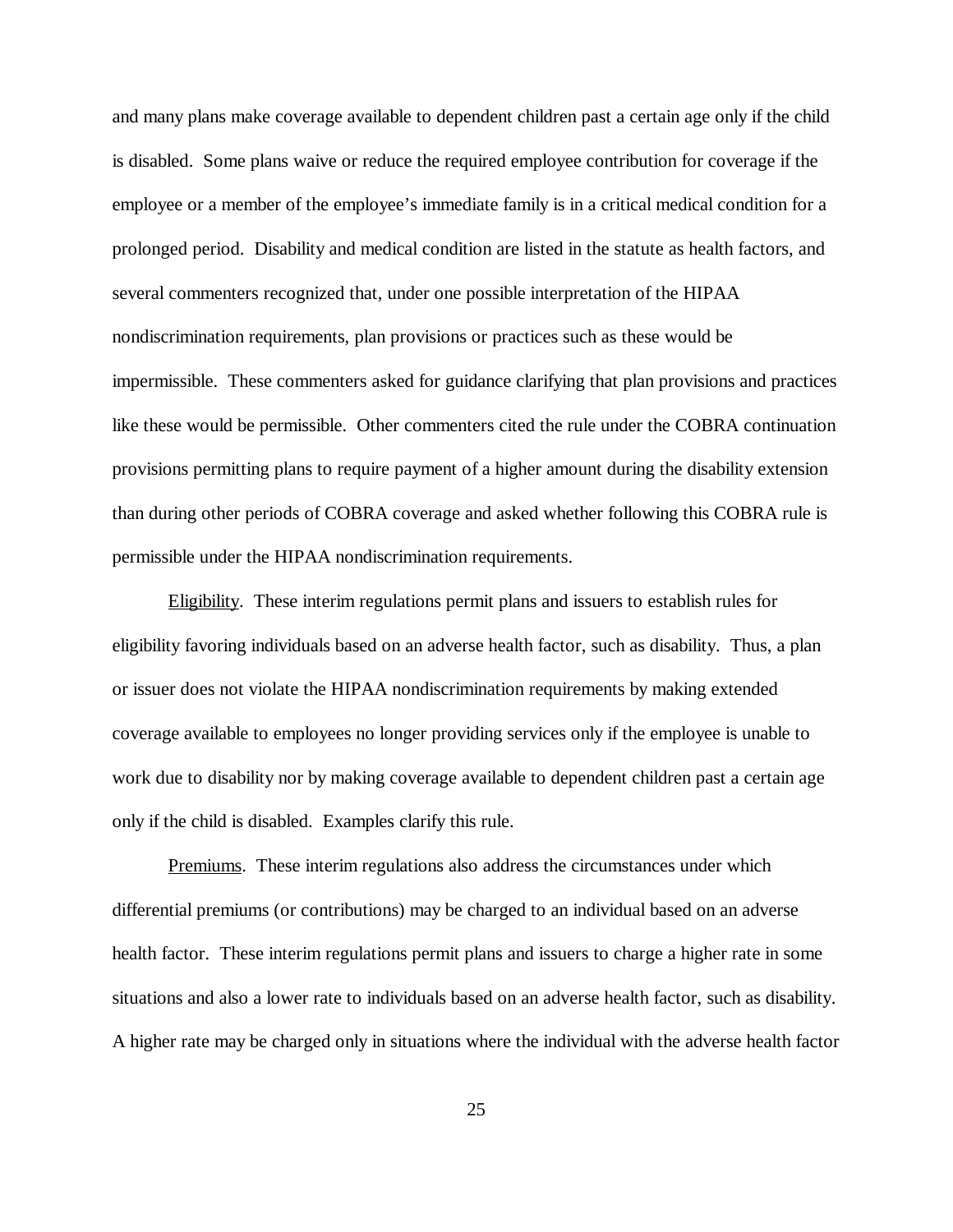would not have coverage were it not for the adverse health factor. Thus, in a case where a plan or issuer makes extended coverage available to employees no longer performing services only if the employee is unable to work due to disability, the plan could require a higher payment from the employee only while the employee is receiving coverage under that special eligibility provision. However, the plan could not charge a disabled employee a higher rate than nondisabled employees while the disabled employee was still eligible under a generally-applicable eligibility provision, rather than the special extended coverage provision. Accordingly, under the interim regulations, a plan or issuer could charge a higher rate for COBRA coverage during the disability extension than for COBRA coverage outside the disability extension (and the result is the same if the extended coverage for disability is provided pursuant to State law or plan provision rather than pursuant to a COBRA continuation provision). $^{10}$ 

Although charging a higher rate based on an adverse health factor is limited to the situation in which coverage would not be available but for the adverse health factor, under these interim regulations a plan or issuer is always permitted to charge an individual a lower rate based on an adverse health factor. Thus, even though an employee is receiving coverage under the same eligibility provision as other employees who are required to pay the full employee share of the premium, under the interim regulations it is permissible to waive or reduce the employee share of the premium if the employee or a family member is in critical medical condition for a prolonged period.

 $10$  This result is consistent with the result under the COBRA continuation provisions. Under those provisions, plans are generally permitted to require payment of up to 102 percent of the applicable premium but are permitted to require payment for coverage of a disabled qualified beneficiary of up to 150 percent of the applicable premium during the disability extension period.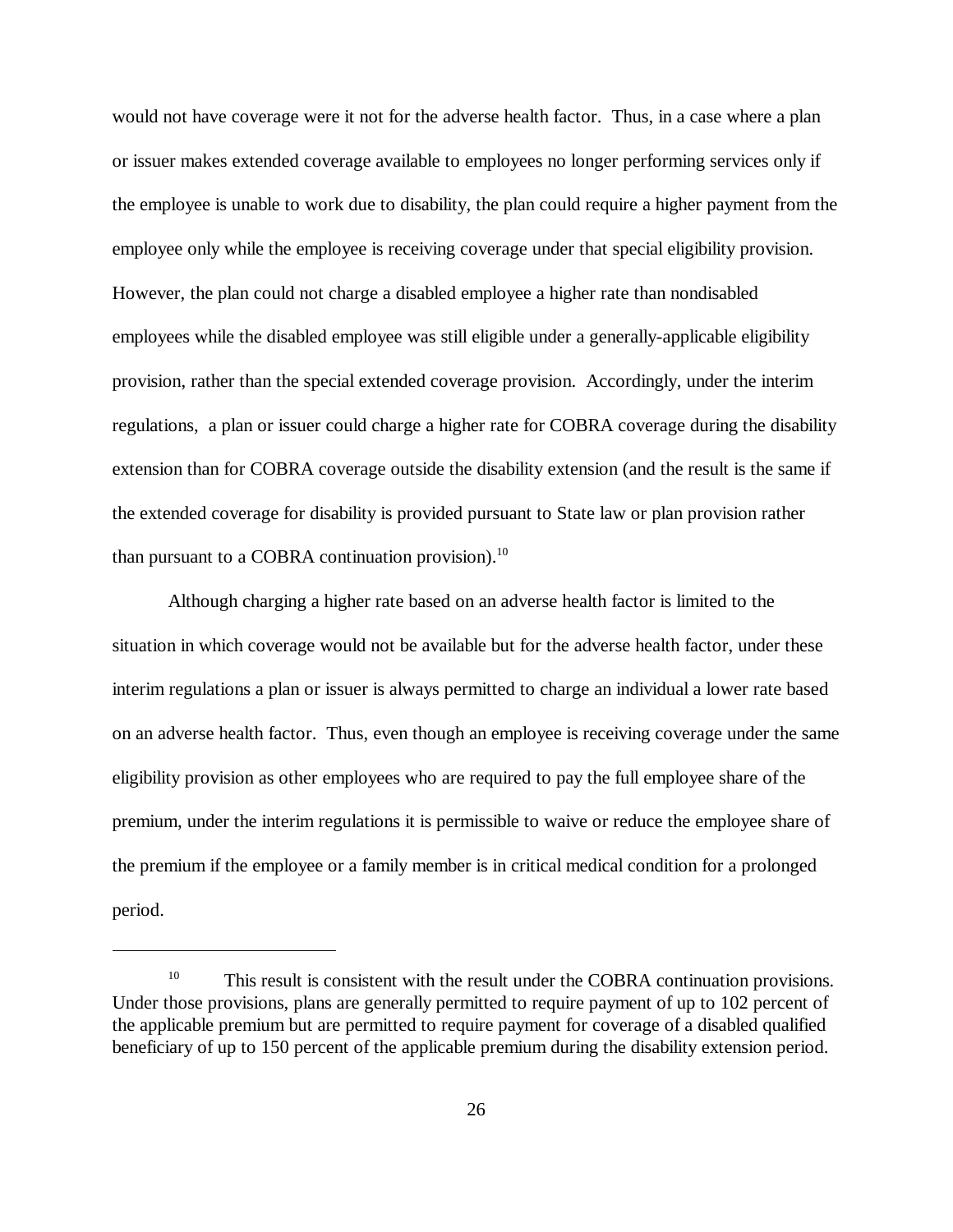## No Effect on Other Laws

Compliance with these interim regulations is not determinative of compliance with any other provision of ERISA, or any other State or federal law, including the Americans with Disabilities Act. Therefore, while these interim regulations generally do not impose any new disclosure requirements on plans or issuers, other applicable law continues to apply. For example, under Title I of ERISA, administrators of ERISA-covered group health plans are required to provide participants and beneficiaries with a summary plan description that is sufficiently accurate and comprehensive to reasonably apprise such participants and beneficiaries of their rights and obligations under the plan.<sup>11</sup> In addition, some courts have held that fiduciaries of ERISAcovered group health plans are obligated to ensure that plan documents and disclosures are consistent with applicable disclosure requirements and do not serve to mislead or misinform participants and beneficiaries concerning their rights and obligations under the plans in which they participate.<sup>12</sup> Fiduciaries are advised to take steps to ensure that plan disclosures are accurate and are not misleading.

These interim regulations are also not determinative of compliance with the COBRA continuation provisions, or any other State or federal law, such as the Americans with Disabilities Act.

## Applicability Date

These interim regulations generally apply for plan years beginning on or after July 1, 2001

 $See$  ERISA section 102, and the Department of Labor's regulations issued thereunder.

<sup>&</sup>lt;sup>12</sup> See <u>Varity Corp v. Howe</u>, 516 U.S. 489, 506 (1996).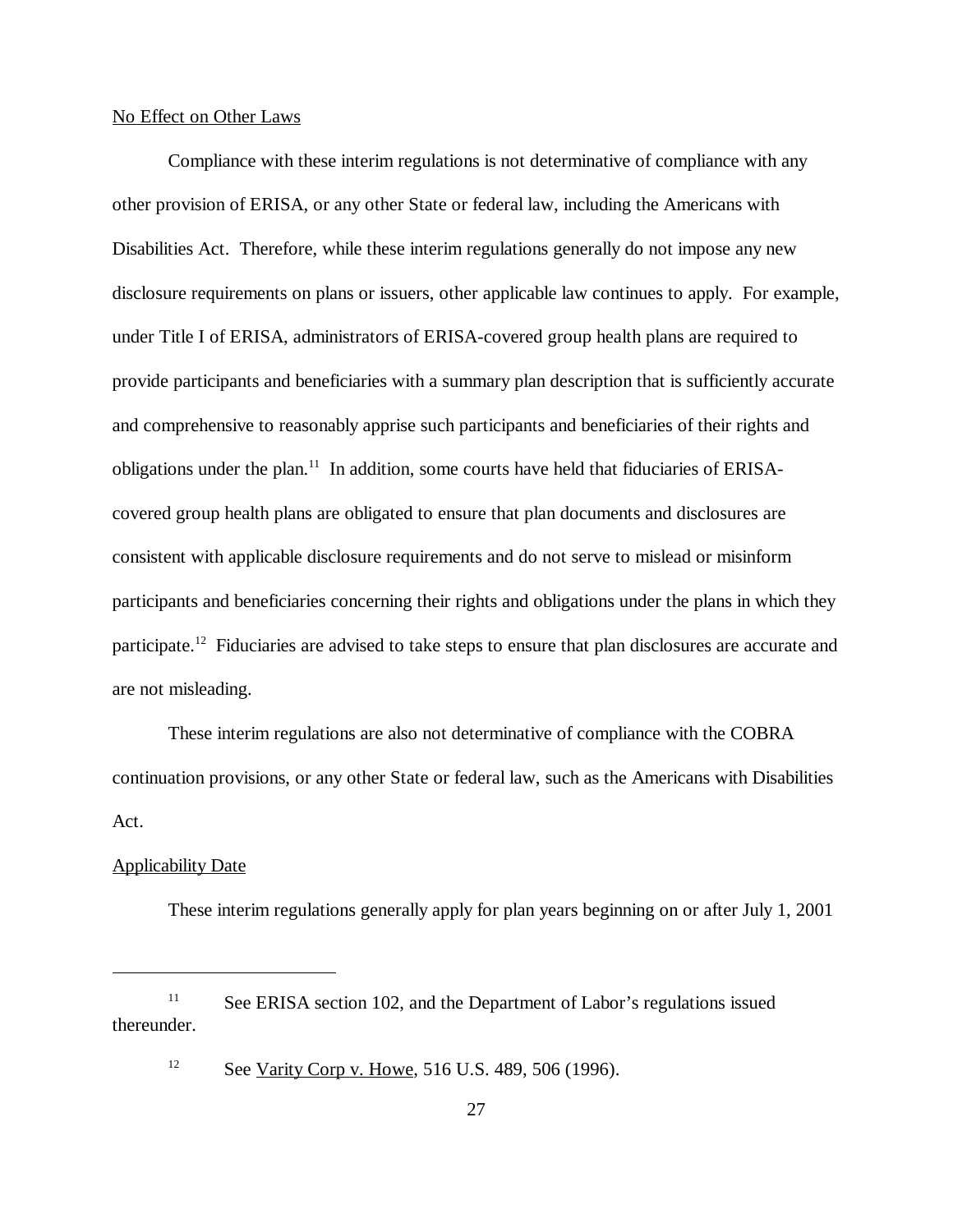(although some provisions apply earlier, as discussed below under the heading "III. Format of Regulations"). As noted above, in the preamble to the April 1997 interim rules the Departments stated that they intended to issue further regulations on the statutory nondiscrimination rules. That preamble also stated that in no event would the Departments take any enforcement action against a plan or issuer that had sought to comply in good faith with the statutory nondiscrimination provisions before the additional guidance was issued. The Departments will not take any enforcement action against a plan or issuer with respect to efforts to comply in good faith with the statutory nondiscrimination provisions before the first plan year beginning on or after July 1, 2001. (See the description of transitional rules immediately below regarding certain interpretations that are not good faith interpretations of the statutory nondiscrimination requirements.) Upon the applicability of these regulations, however, good faith efforts to comply with the statutory provisions addressed by these interim regulations may not be sufficient to avoid adverse enforcement actions by the Departments. Therefore, for plan years beginning on or after July 1, 2001, plans and issuers must comply with the requirements of these regulations in order to avoid adverse enforcement actions. As discussed earlier, under the heading "Background," the period for good faith compliance continues with respect to bona fide wellness programs until further guidance is issued.

## Transitional Rules for Individuals Previously Denied Coverage Based on a Health Factor

The April 1997 interim rules clarified that a plan or issuer violates the HIPAA nondiscrimination requirements if it requires an individual to pass a physical examination as a condition for enrollment, even if the condition is imposed only on late enrollees. The HIPAA nondiscrimination requirements apply both to eligibility and continued eligibility of any individual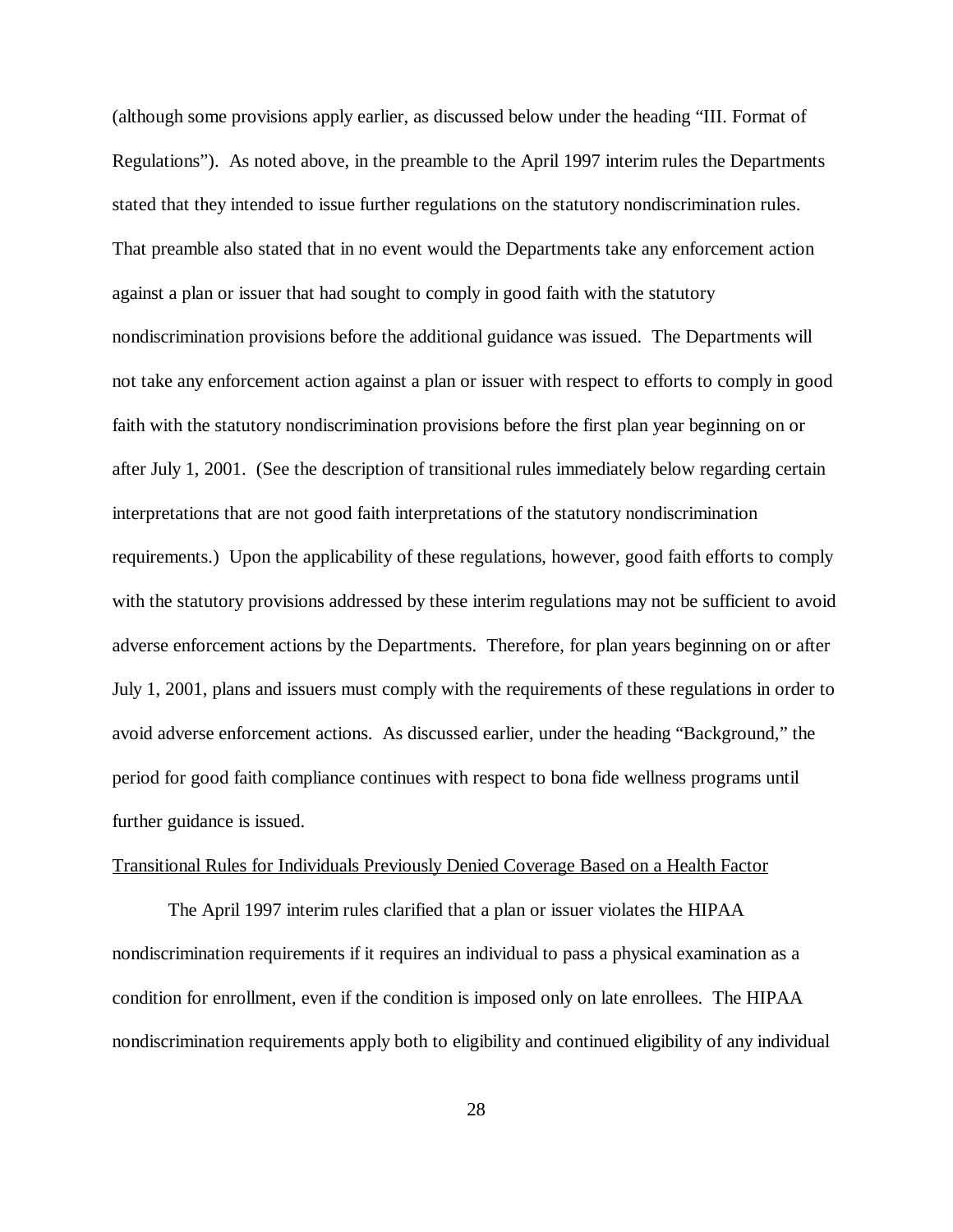to enroll under a plan. Consequently, once HIPAA became effective with respect to a plan or health insurance issuer, it was a violation of the nondiscrimination requirements to continue to deny an individual eligibility to enroll if the reason the individual was denied enrollment previously was due to one or more health factors (such as requiring the individual to pass a physical examination).

On December 29, 1997, the Departments issued in the **Federal Register** a clarification of the April 1997 interim rules relating to individuals who were denied coverage due to a health factor before the effective date of HIPAA (62 FR 67689). The clarification restates the requirement of the April 1997 interim rules that an individual cannot be denied coverage based on a health factor on or after the effective date of HIPAA. The clarification then states that individuals to whom coverage had not been made available before the effective date of HIPAA based on a health factor and who enrolled when first eligible on or after the effective date of the HIPAA nondiscrimination provisions could not be treated as a late enrollee for purposes of the HIPAA preexisting condition exclusion provisions. Under the clarification, individuals to whom coverage had not been made available include any individual who did not apply for coverage because it was reasonable to believe that the application would have been futile. The rules in the clarification apply whether or not the plan offered late enrollment.

Neither the April 1997 interim rules nor the December 1997 guidance clearly addressed the situation where an individual was denied only late enrollment based on a health factor prior to the effective date of HIPAA and, by the effective date of HIPAA, the plan eliminated late enrollment. For example, prior to HIPAA many plans and issuers allowed individuals to enroll when first eligible without regard to health status, but allowed late enrollees to enroll only if they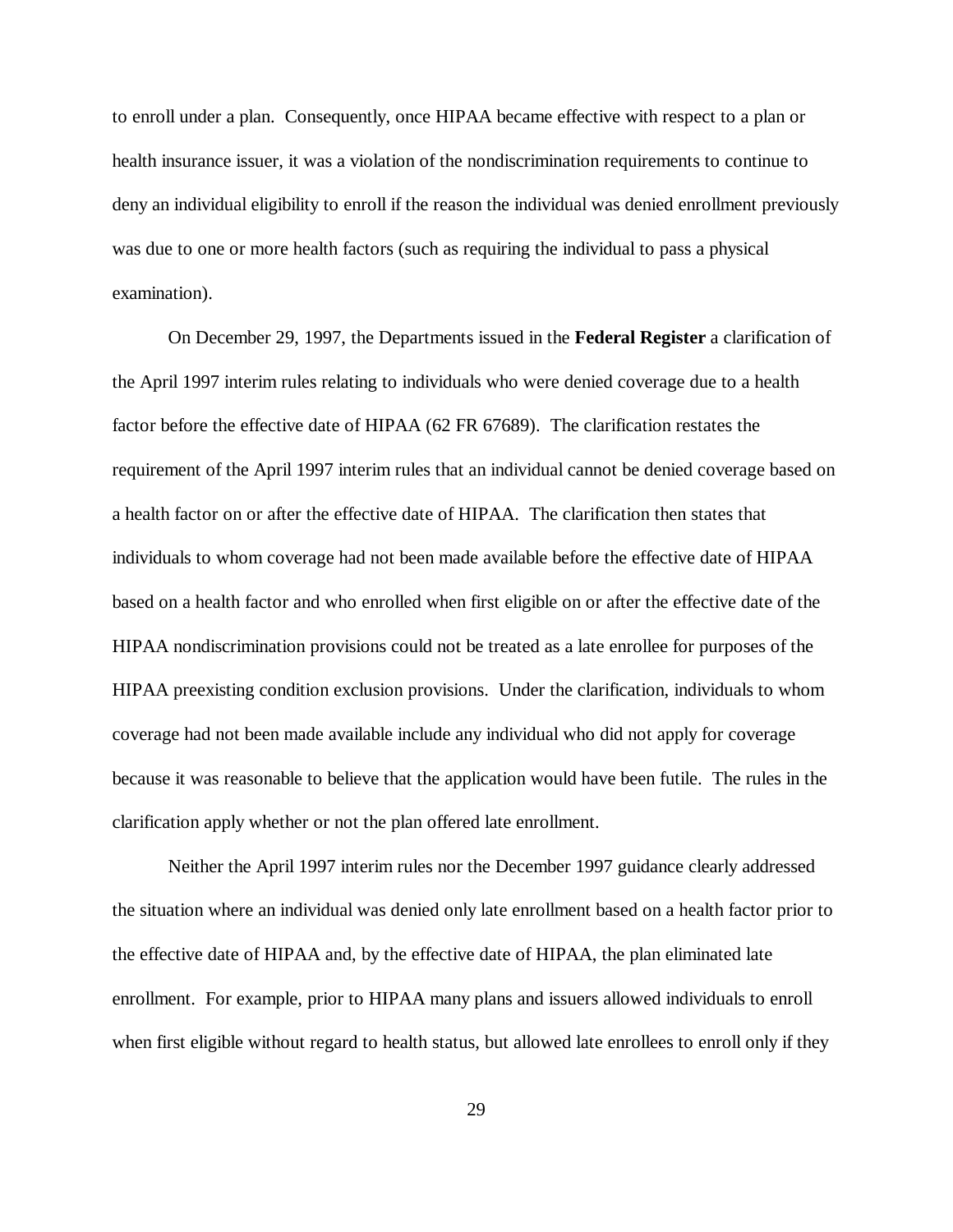could pass a physical examination (or present evidence of good health). Upon the effective date of HIPAA, some of these plans and issuers eliminated late enrollment.

Any plan or issuer that permitted these individuals to enroll once the HIPAA nondiscrimination provisions took effect, of course, is in compliance with this provision of the nondiscrimination rules. In contrast, a plan or issuer that continued to deny coverage to these individuals may have done so based on a good faith interpretation of the statute and the Departments' published guidance. For example, a plan or issuer might reasonably have thought that HIPAA did not require it to remedy pre-HIPAA denials of late enrollment based on a health factor for individuals who could have enrolled initially without regard to their health if the plan or issuer eliminated late enrollment by the effective date of HIPAA.

The interim regulations provide transitional rules for situations where coverage was denied to individuals based on one or more health factors, both where the denial was based on a good faith interpretation of the statute or the Departments' published guidance and where it was not. In either event, a safe harbor provides that the Departments will not take any enforcement action with respect to such a denial of coverage if the plan or issuer complies with the transitional rules.

Where the denial was not based on a good faith interpretation, the interim regulations provide that the plan or issuer is required to give the individual an opportunity to enroll (including notice of an opportunity to enroll) that continues for at least 30 days. This opportunity must be presented not later than March 9, 2001. If the opportunity is presented within the first plan year beginning on or after the effective date of the statutory HIPAA nondiscrimination rules, the enrollment must be effective within that plan year. If this enrollment opportunity is presented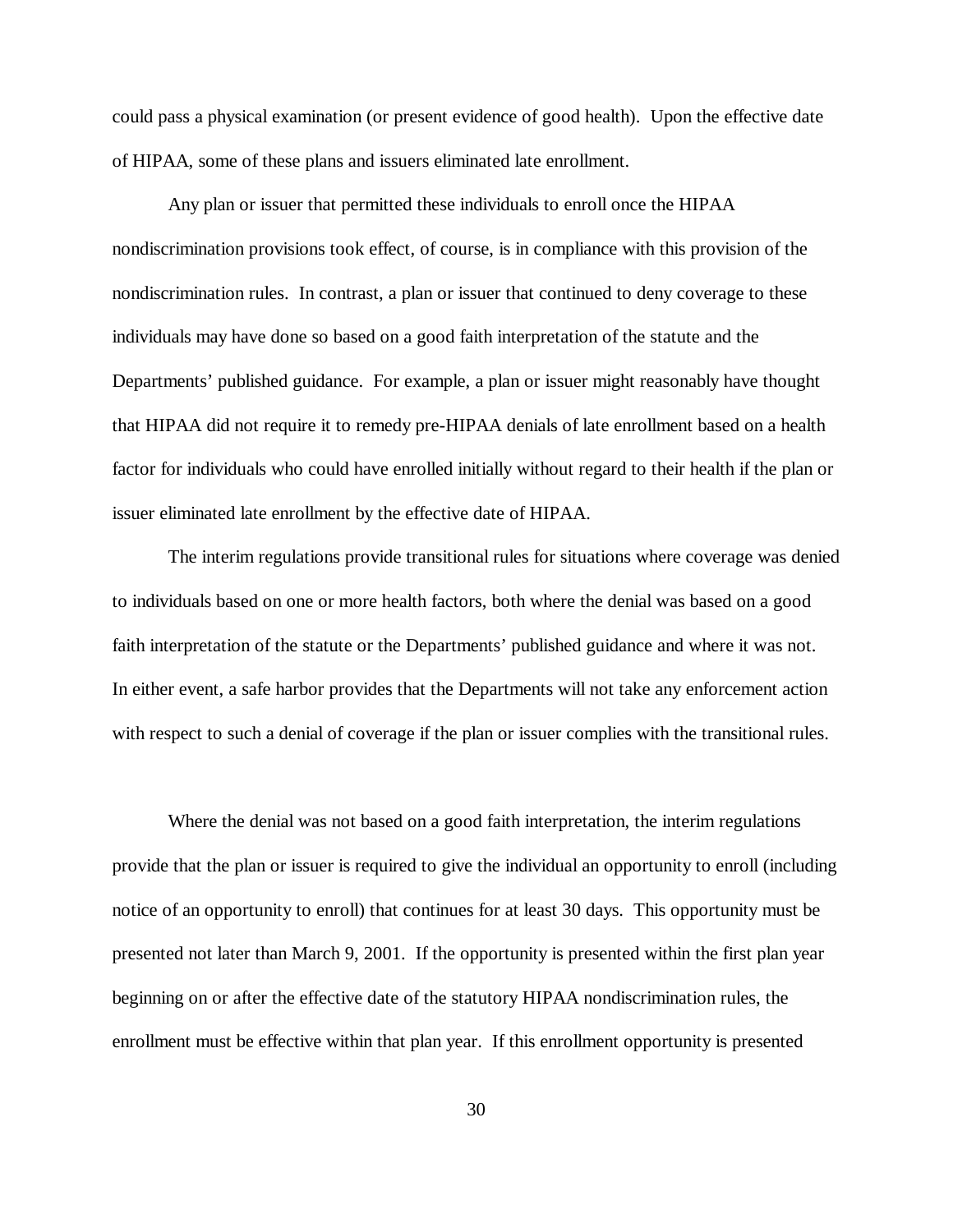after such plan year, the individual must be given an option to have coverage effective either (1) prospectively from the date the plan receives a request for enrollment in connection with the enrollment opportunity or (2) retroactively to the first day of the first plan year beginning on HIPAA's effective date for the plan (or, if the individual otherwise first became eligible to enroll for coverage after that date, on the date the individual was otherwise eligible to enroll in the plan).

The reason for giving the individual the opportunity to elect retroactive coverage is to make the individual whole; that is, to put the individual in the same financial condition that the individual would have been in had the individual not been denied enrollment. Thus, if the individual elects retroactive coverage, the plan or issuer may require the individual to pay premiums or contributions for the retroactive period (but the plan or issuer cannot charge interest on that amount).

The rule differs for situations where coverage was denied to individuals based on one or more health factors but where the denial was based on a good faith interpretation of the statute or the Departments' prior published guidance. In those situations, these interim regulations require plans and issuers to give the individuals an opportunity to enroll that continues for at least 30 days and with coverage effective not later than July 1, 2001.

In both situations (whether the denial of coverage was or was not based on a good faith interpretation), the interim regulations also clarify that, once enrolled, these individuals cannot be treated as late enrollees. The individual's enrollment date under the plan is the effective date of HIPAA (or, if later, the date the individual would have otherwise been eligible to enroll). In addition, any period between an individual's enrollment date and the effective date of coverage is treated as a waiting period. Thus, for example, with respect to a calendar year plan that is not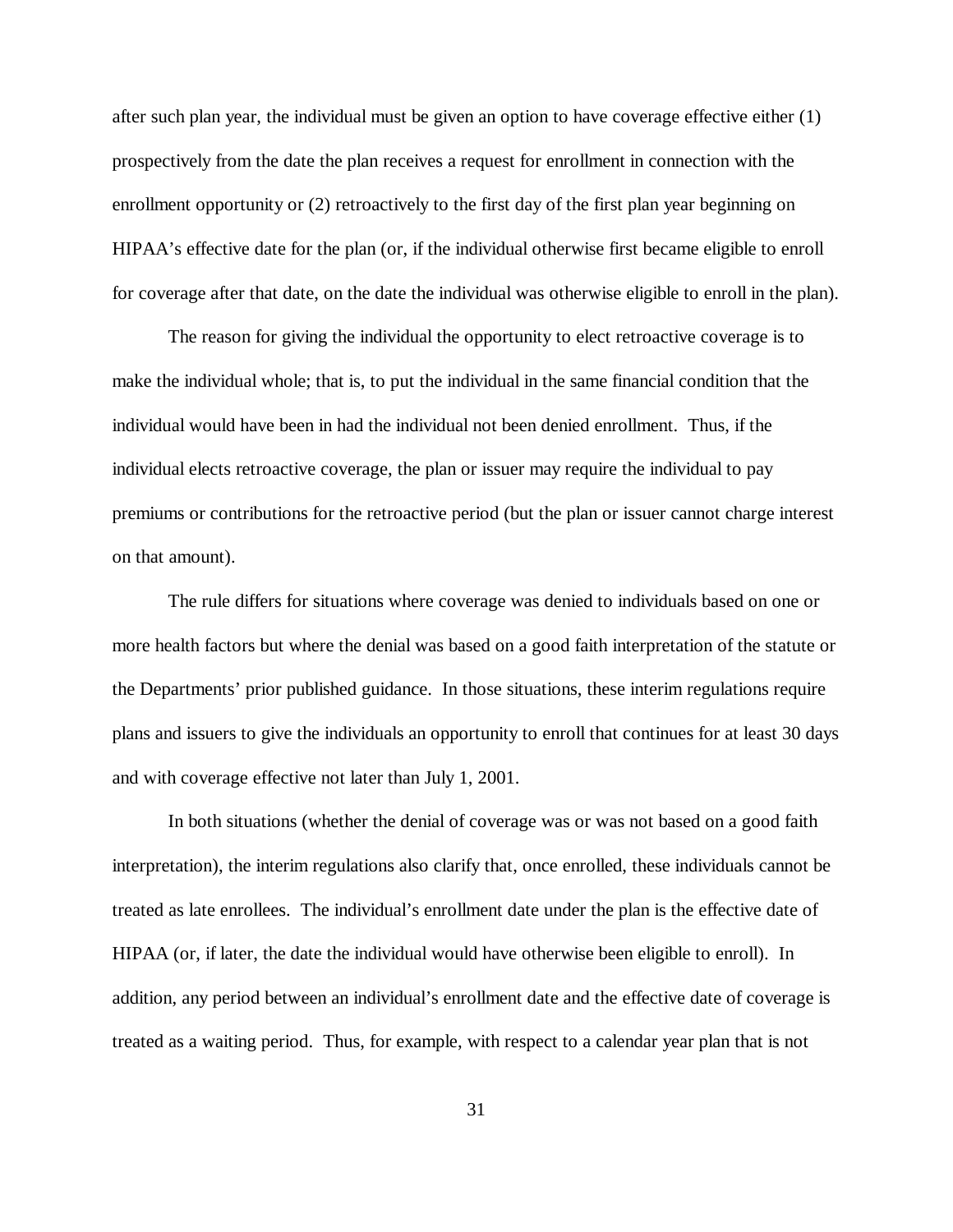collectively bargained, an individual who was previously denied late enrollment due to a health factor before the effective date of HIPAA has an enrollment date of January 1, 1998 (HIPAA's effective date for that plan) and a waiting period that begins on that date. Moreover, because any waiting period must begin on the individual's enrollment date, January 1, 1998, and the maximum preexisting exclusion period that can be applied is 12 months, individuals who enroll in the plan on July 1, 2001 cannot be subject to any preexisting condition exclusion period.

# Special Transitional Rule for Self-Funded Non-Federal Governmental Plans Exempted under 45 CFR 146.180

The sponsor of a self-funded non-Federal governmental plan may elect under section 2721(b)(2) of the PHS Act and 45 CFR 146.180 to exempt its group health plan from the nondiscrimination requirements of section 2702 of the PHS Act and 45 CFR 146.121. If the plan sponsor subsequently chooses to bring the plan into compliance with these nondiscrimination requirements, the plan must provide notice to that effect to individuals who were denied enrollment based on one or more health factors, and afford those individuals an opportunity, that continues for at least 30 days, to enroll in the plan. (An individual is considered to have been denied coverage if he or she failed to apply for coverage because, given an exemption election under 45 CFR 146.180, it was reasonable to believe that an application for coverage would have been denied based on a health factor.) The notice must specify the effective date of compliance, and inform the individual regarding any enrollment restrictions that may apply under the terms of the plan once the plan comes into compliance. The plan may not treat the individual as a late enrollee or a special enrollee. Coverage must be effective no later than the date the exemption election under 45 CFR 146.180 (with regard to these nondiscrimination requirements) no longer applies, or July 1, 2001 (if later) and the plan was acting in accordance with a good faith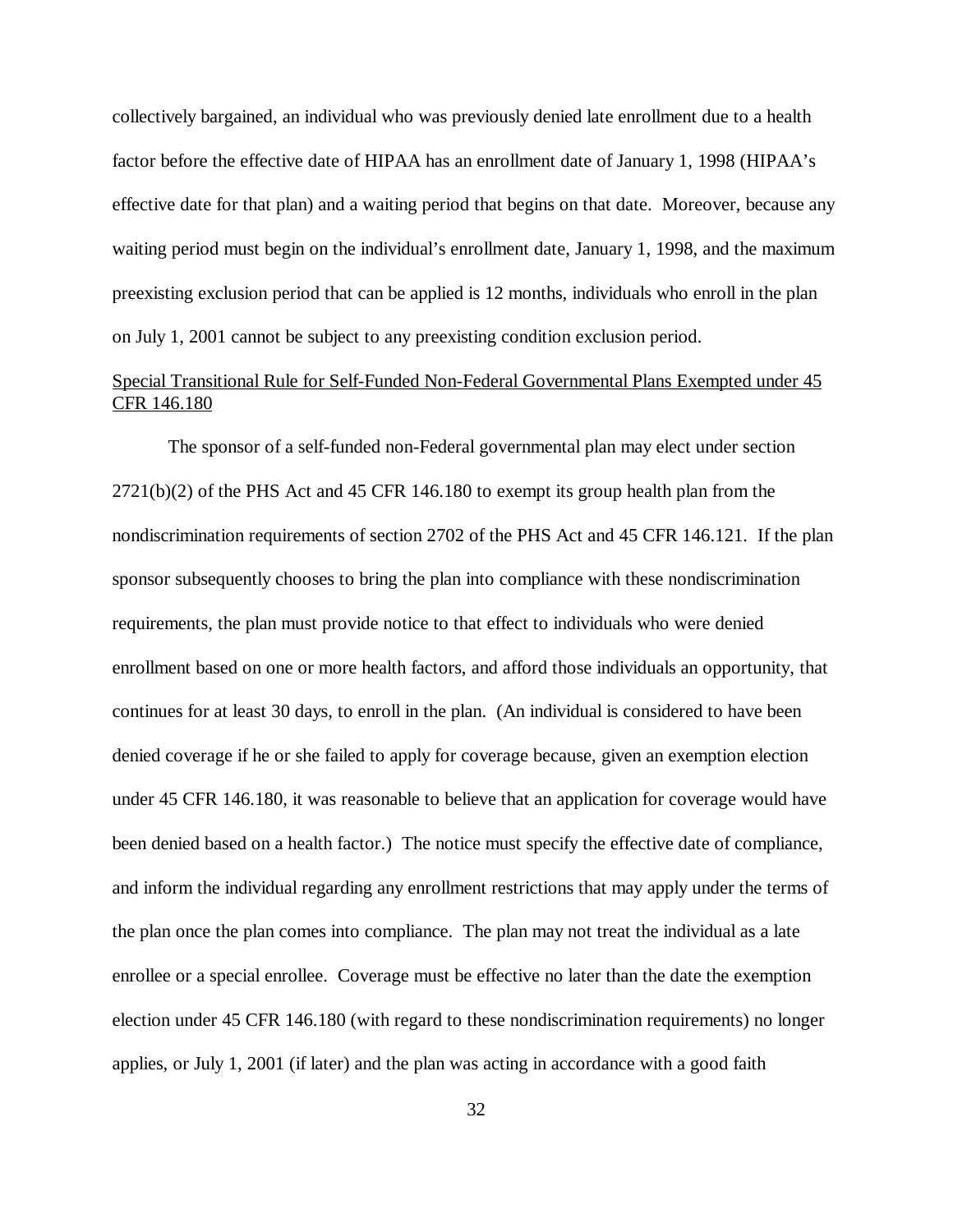interpretation of the statutory HIPAA nondiscrimination provisions and guidance published by the Health Care Financing Administration.

## **III. Format of Regulations**

## Final and Temporary Treasury Regulations

The Department of the Treasury is issuing a portion of these regulations as final regulations and a portion as temporary and cross-referencing proposed regulations. The April 1997 interim rules were originally issued by Treasury in the form of temporary and crossreferencing proposed regulations. Under section  $7805(e)(2)$  of the Code, however, any temporary regulation issued under the Code expires within three years after the date issued. Treasury is issuing final regulations that restate the rules relating to the HIPAA nondiscrimination requirements from the April 1997 regulations without significant modification. The final regulations apply March 9, 2001. Table 1 identifies which paragraphs of the final regulation issued today correspond to which paragraphs of the April 1997 regulation. New guidance being published today by Treasury is being issued as temporary and cross-referencing proposed regulations. This guidance will apply to group health plans beginning with the first plan year on or after July 1, 2001. (These new temporary regulations will also expire after three years pursuant to section 7805(e) of the Code.)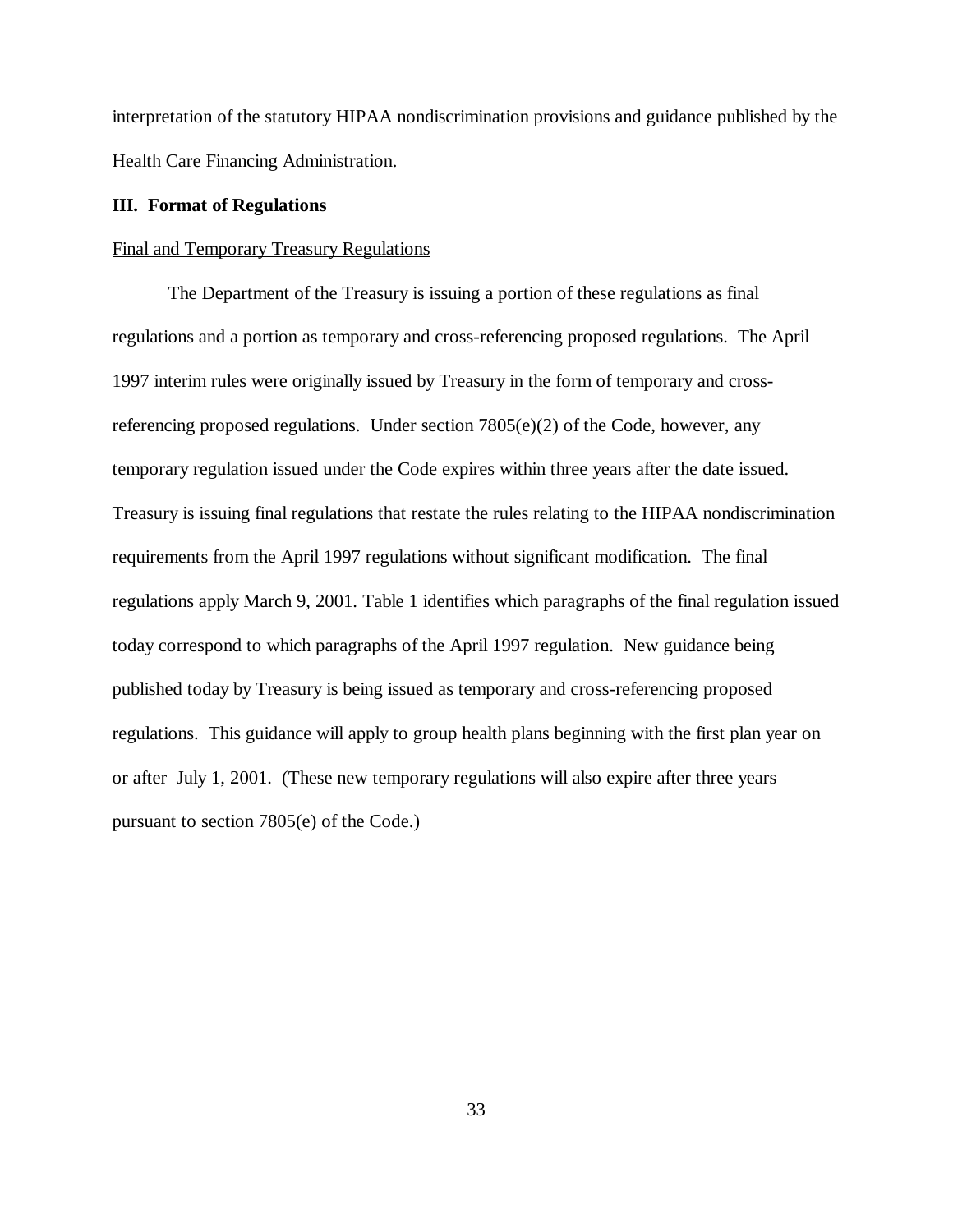Table 1 Comparison of Treasury's April 1997 Regulations with Treasury's Final Regulations

| April 1997 Regulations  | Final Regulation under §9802                                                              |  |
|-------------------------|-------------------------------------------------------------------------------------------|--|
| $$54.9802-1T(a)(1)$     | $§54.9802-1(a)(1),(2); (b)(1)$                                                            |  |
| $§54.9802-1T(a)(2)(i)$  | $\S 54.9802 - 1(b)(2)(i)(A)$                                                              |  |
| $§54.9802-1T(a)(3)$     | [The corresponding provision is in the new<br>temporary regulations.                      |  |
| $§54.9802-1T(a)(4)$     | $§54.9802-1(b)(1)(iii)$                                                                   |  |
| $§54.9802-1T(b)(1)$     | $$54.9802-1(c)(1)(i)$                                                                     |  |
| $§54.9802-1T(b)(2)(i)$  | $$54.9802-1(c)(2)(i)$                                                                     |  |
| $§54.9802-1T(b)(2)(ii)$ | $\S 54.9802 - 1(b)(2)(i); (c)(3)$                                                         |  |
| $§54.9802-1T(b)(3)$     | [The corresponding provision is in the new<br>proposed regulations for wellness programs. |  |

# Interim Final Labor and HHS Regulations

The guidance issued by the Departments of Labor (Labor) and Health and Human Services (HHS) in April 1997 is not subject to a statutory expiration date. Accordingly, the Labor and HHS guidance is being published as interim final regulations. These regulations contain two applicability dates that parallel the two separate applicability dates in the Treasury guidance. Table 2 identifies which paragraphs of the interim final regulation issued today are applicable on March 9, 20001 and which paragraphs take effect on or after July 1, 2001.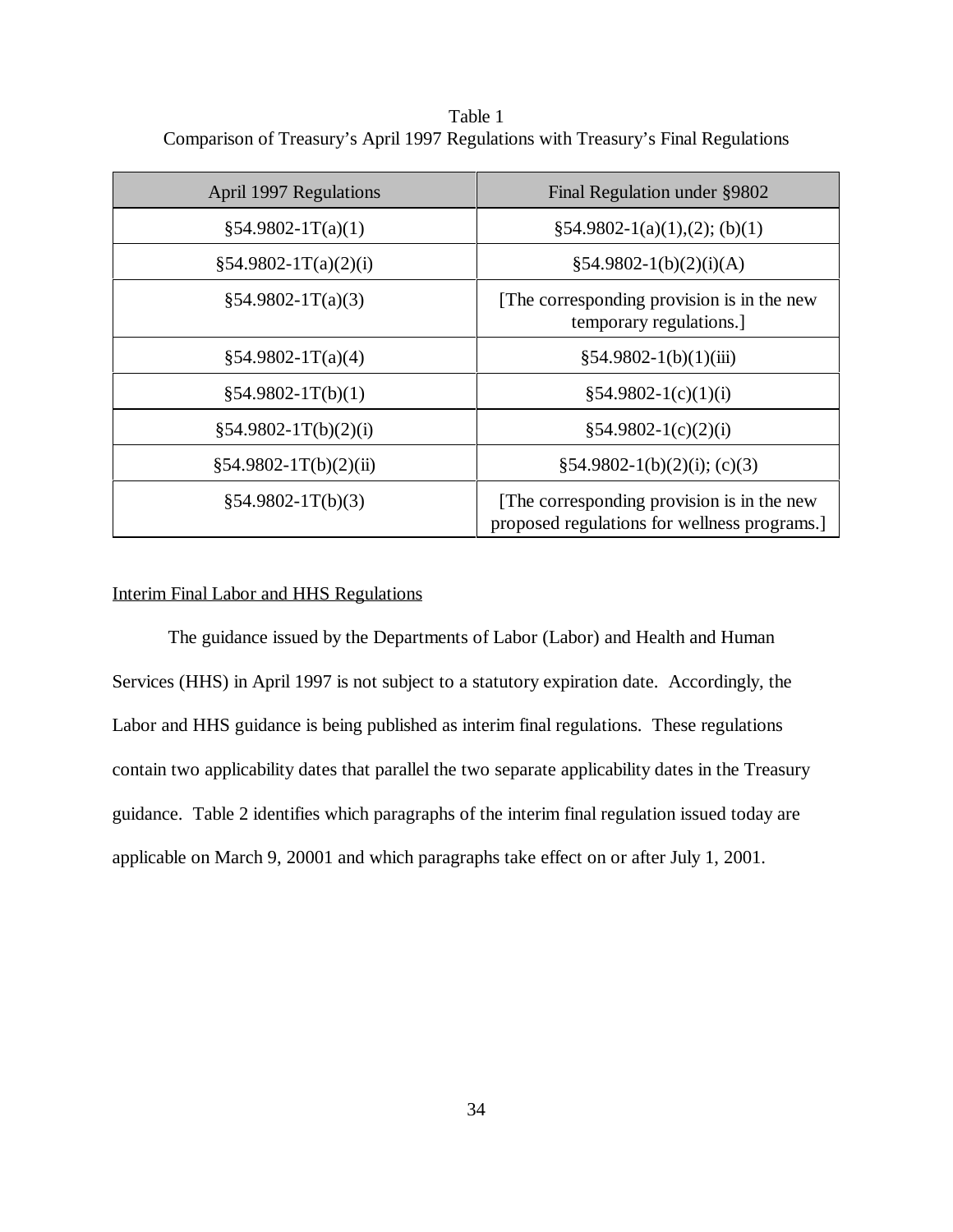| Subject                                                                                                                        | Paragraph of the<br><b>Interim Final</b><br>Regulations | <b>Applies</b><br>March 9,<br>2001 | Applies plan<br>years<br>beginning on<br>or after<br>7/1/2001 |
|--------------------------------------------------------------------------------------------------------------------------------|---------------------------------------------------------|------------------------------------|---------------------------------------------------------------|
| <b>Health factors</b>                                                                                                          | (a)(1)                                                  | ✓                                  |                                                               |
| Health factors - Evidence of<br><i>insurability</i> - Conditions arising out<br>of an act of domestic violence                 | (a)(2)(i)                                               |                                    |                                                               |
| Health factors - Evidence of<br><i>insurability</i> - Participation in certain<br>activities                                   | (a)(2)(ii)                                              |                                    |                                                               |
| Health factors - The decision whether<br>health coverage is elected                                                            | (a)(3)                                                  |                                    | ✓                                                             |
| Prohibited discrimination in rules for<br>eligibility - General rule                                                           | (b)(1)(i)                                               | ✓                                  |                                                               |
| Prohibited discrimination in rules for<br>eligibility - Rules for eligibility<br>described                                     | (b)(1)(ii)                                              |                                    | ✓                                                             |
| Prohibited discrimination in<br>eligibility - General rule - Example 1                                                         | $(b)(1)(iii)$ Example 1                                 | ℐ                                  |                                                               |
| Prohibited discrimination in<br>eligibility - General rule - Examples<br>2 through 4                                           | $(b)(1)(iii)$ Examples 2<br>through 4                   |                                    | ✓                                                             |
| Prohibited discrimination in<br>eligibility - Application to benefits -<br>No benefits mandated                                | (b)(2)(i)(A)                                            |                                    |                                                               |
| Prohibited discrimination in<br>eligibility - Application to benefits -<br>Nondiscriminatory benefit restrictions<br>permitted | $(b)(2)(i)(B),(C), \&$<br>(D)                           |                                    | ✓                                                             |

Table 2 Applicability Dates for the Interim Final Regulations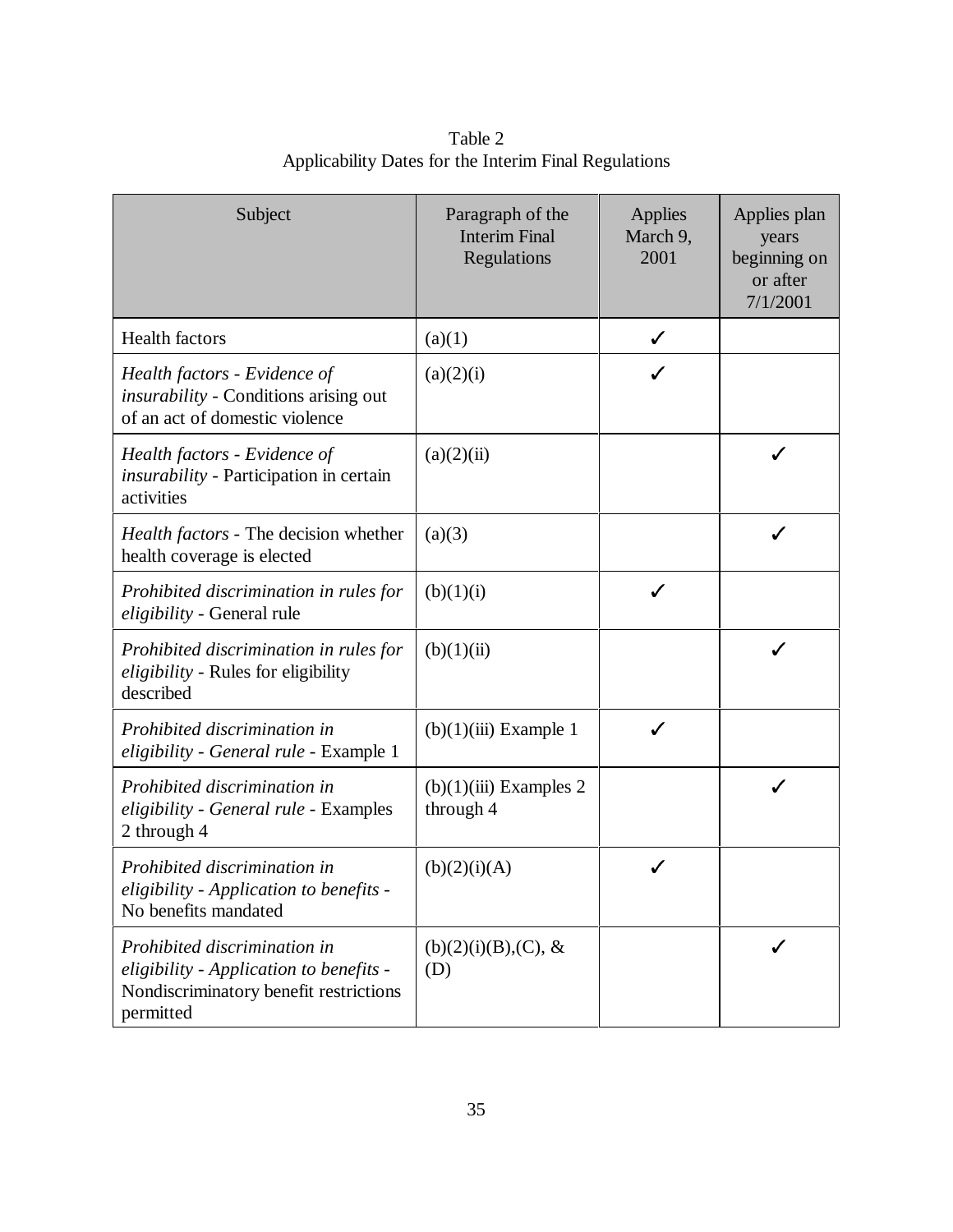| Subject                                                                                                                                   | Paragraph of the<br><b>Interim Final</b><br>Regulations | Applies<br>March 9,<br>2001 | Applies plan<br>years<br>beginning on<br>or after<br>7/1/2001 |
|-------------------------------------------------------------------------------------------------------------------------------------------|---------------------------------------------------------|-----------------------------|---------------------------------------------------------------|
| Prohibited discrimination in<br>eligibility - Application to benefits -<br>Certain cost-sharing mechanisms                                | (b)(2)(ii)                                              | ✓                           |                                                               |
| Prohibited discrimination in<br>eligibility - Application to benefits -<br>Source-of-injury exclusions                                    | (b)(2)(iii)                                             |                             | √                                                             |
| Prohibited discrimination in<br>eligibility - Application to benefits -<br>Relationship to HIPAA preexisting<br>condition exclusion rules | (b)(3)                                                  |                             | ✓                                                             |
| Prohibited discrimination in<br>premiums or contributions - General<br>rule                                                               | (c)(1)(i)                                               | ✓                           |                                                               |
| Prohibited discrimination in<br>premiums or contributions -<br>Determining an individual's premium<br>rate                                | (c)(1)(ii)                                              |                             | ✓                                                             |
| Prohibited discrimination in<br>premiums or contributions - Group<br>rating on health factors not restricted                              | (c)(2)(i)                                               |                             |                                                               |
| Prohibited discrimination in<br><i>premiums or contributions - List</i><br>billing based on a health factor<br>prohibited                 | (c)(2)(ii) & (iii)                                      |                             |                                                               |
| Prohibited discrimination in<br>premiums or contributions -<br>Exception for bona fide wellness<br>programs                               | (c)(3)                                                  | ✓                           |                                                               |
| Similarly situated individuals                                                                                                            | (d)                                                     |                             | ✓                                                             |
| Nonconfinement and actively-at-work<br>provisions                                                                                         | (e)                                                     |                             | ✓                                                             |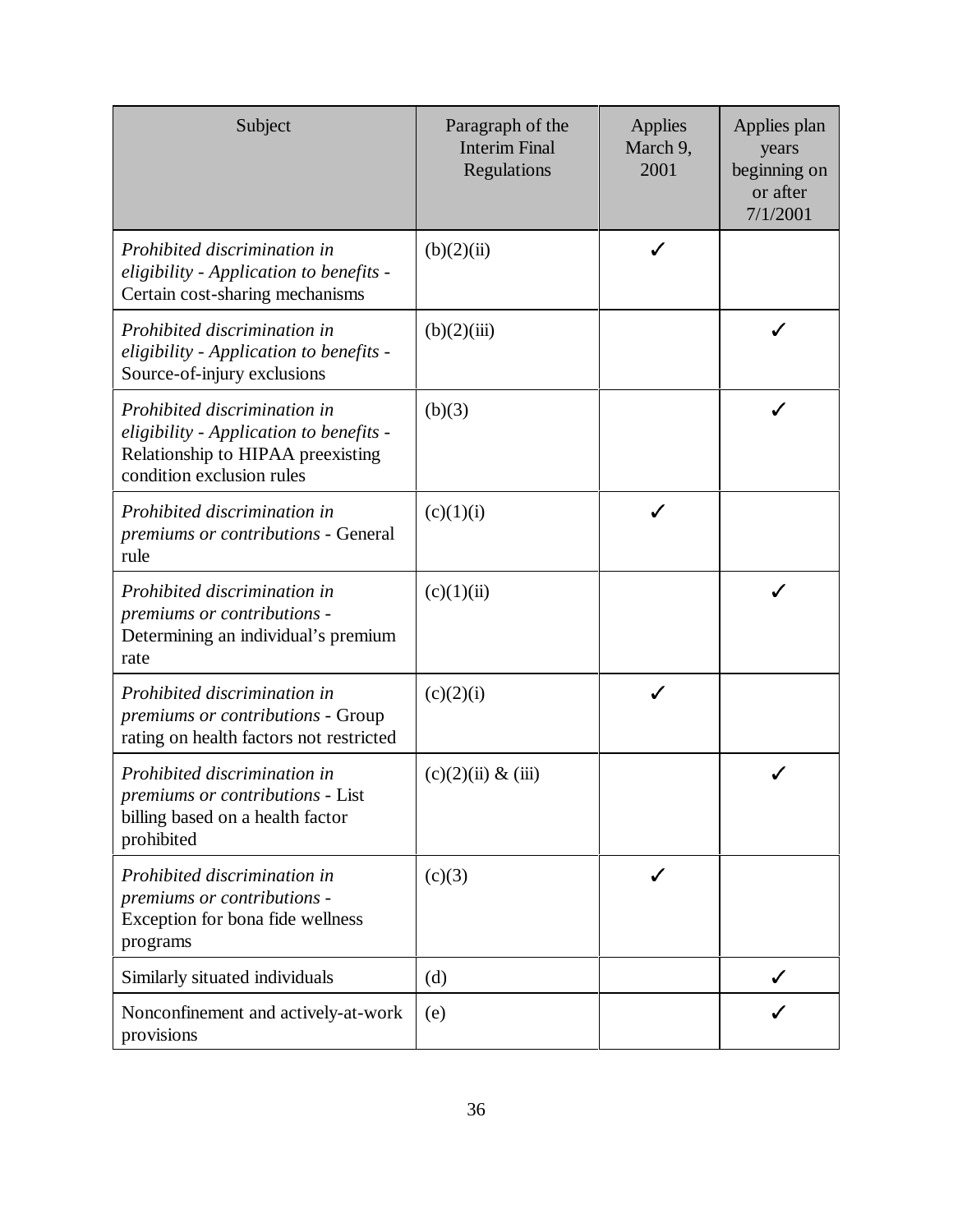| Subject                                                                             | Paragraph of the<br><b>Interim Final</b><br>Regulations | Applies<br>March 9,<br>2001                                                         | Applies plan<br>years<br>beginning on<br>or after<br>7/1/2001 |
|-------------------------------------------------------------------------------------|---------------------------------------------------------|-------------------------------------------------------------------------------------|---------------------------------------------------------------|
| Bona fide wellness programs                                                         | $(f)$ [Reserved.]                                       | See proposed regulations<br>published elsewhere in this<br><b>Federal Register.</b> |                                                               |
| More favorable treatment of<br>individuals with adverse health factors<br>permitted | (g)                                                     |                                                                                     |                                                               |
| No effect on other laws                                                             | (h)                                                     |                                                                                     |                                                               |

# **IV. Interim Final Regulations with Request for Comments**

The principal purpose of these interim final regulations is to provide additional guidance on how to comply with the HIPAA nondiscrimination provisions contained in section 9802 of the Code, section 702 of ERISA, and section 2702 of the PHS Act. Code section 9833, ERISA section 734, and PHS Act section 2792 authorize the Secretaries of the Treasury, Labor, and HHS to issue any interim final rules as the Secretaries deem are appropriate to carry out certain provisions of HIPAA, including the nondiscrimination provisions. As explained below, the Secretaries have determined that these regulations should be issued as interim final rules with requests for comments.

HIPAA was enacted in August of 1996. The Secretaries first issued interim final rules providing guidance on HIPAA's nondiscrimination provisions in April of 1997. In publishing this guidance, the Secretaries relied on the authority granted in section 9833 of the Code, section 734 of ERISA, and section 2792 of the PHS Act, as well as other authority including section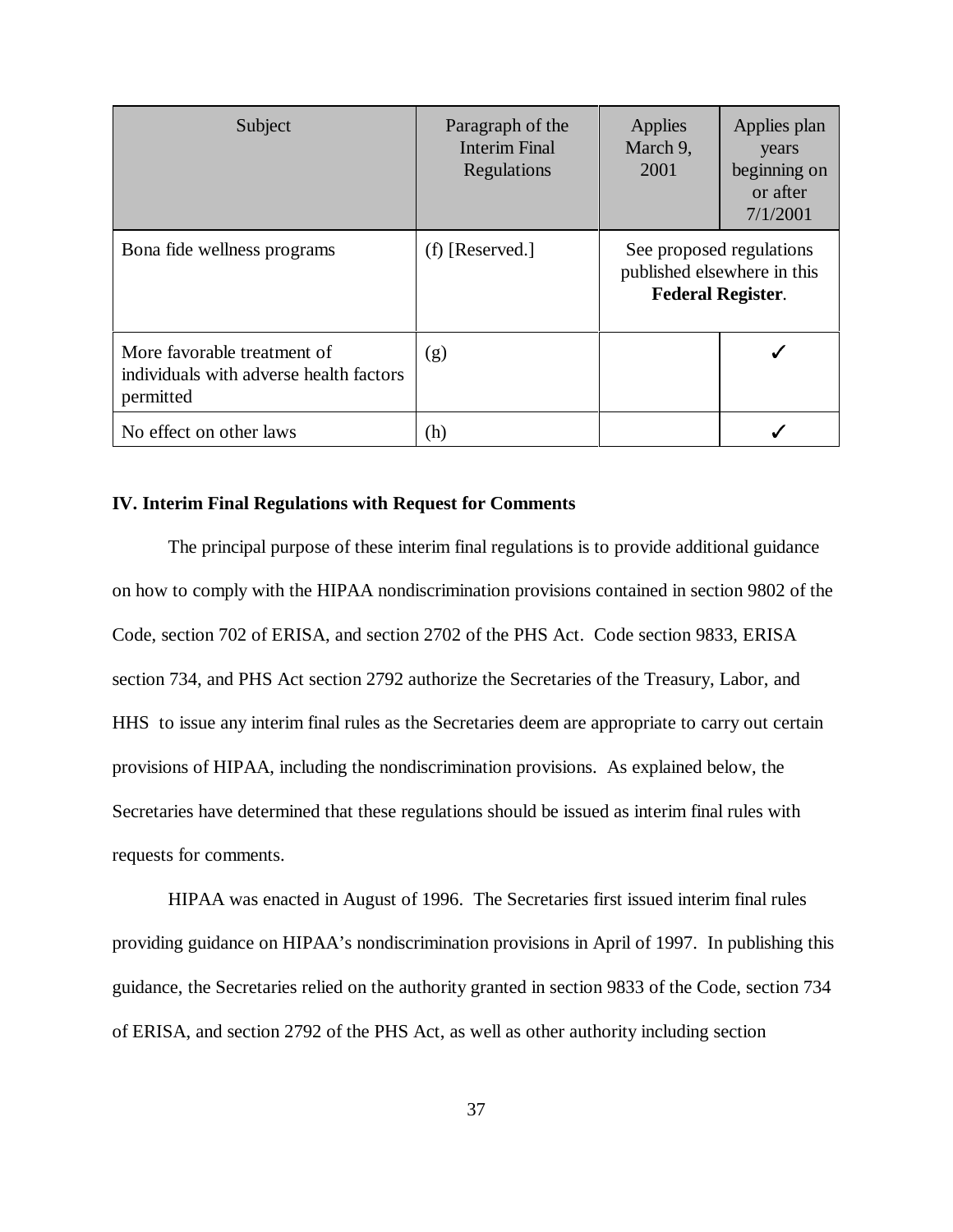$101(g)(4)$  of HIPAA and section 505 of ERISA. As part of the April 1997 rulemaking, the Secretaries requested comments on whether additional guidance was needed concerning the extent to which the statutory HIPAA nondiscrimination provisions prohibit discrimination against individuals in eligibility for particular benefits; the extent to which the statute may permit benefit limitations based on the source of an injury; the permissible standards for defining groups of similarly situated individuals; the application of the prohibitions on discrimination between groups of similarly situated individuals; and the permissible standards for determining bona fide wellness programs. Numerous comments were received in response to this request.

After evaluating all of the comments, and after speaking with various interested parties in the course of an extensive educational outreach campaign, the Departments have developed these comprehensive regulations. Among other things, the comments reflected the need for more comprehensive guidance on the application of the nondiscrimination provisions. In the period since HIPAA was enacted and the April 1997 regulations were issued, numerous issues have arisen concerning how plans and issuers should apply the nondiscrimination provisions. In addition, the number of comments and the breadth of issues raised demonstrates that these regulations should do into effect on an interim basis pending receipt of further comments. This need to act on an interim basis is also supported by the General Accounting Office's request that the Departments "promptly complete regulations related to HIPAA's non-discrimination provisions" (GAO/HEHS 00-85). Therefore, the Departments have determined that it is appropriate to issue the guidance on an interim final basis, with the exception of the bona fide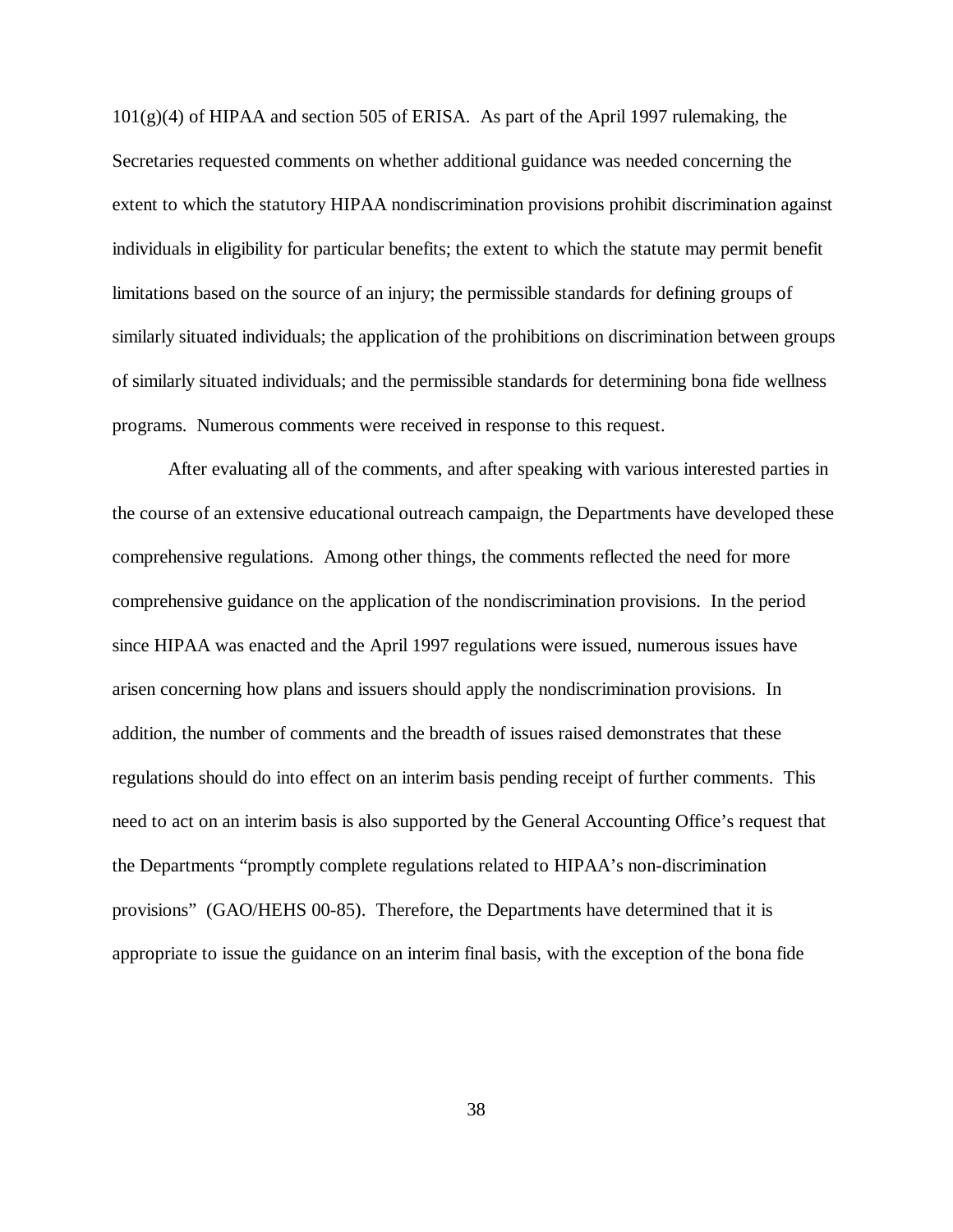wellness program provisions.<sup>13</sup> With respect to these last provisions, the Departments would like to better develop the administrative record before any provisions regarding such programs go into effect.

The Secretaries believe that this period of interim effectiveness will provide ample opportunity for the regulated community to comment specifically on this comprehensive guidance, providing a sound basis for developing final rules. The Departments are seeking comments from all those affected by these regulations, and the Departments will consider such comments and will reevaluate these regulations following the comment period in the same way that it would if the regulations had been published in proposed form. Based on such comments and other information obtained through the administration of the nondiscrimination requirements, the Departments will make any necessary modifications to the regulations when they are issued in final form.

### **V. Economic Impact and Paperwork Burden**

#### **Summary - Department of Labor and Department of Health and Human Services**

HIPAA's nondiscrimination provisions generally prohibit group health plans and group health plan issuers from discriminating against individuals in eligibility or premium on the basis of health status factors. The Departments crafted this regulation to secure these protections as intended by Congress in as economically efficient a manner as possible, and believe that the economic benefits of the regulation outweigh its costs.

The primary economic benefits associated with securing HIPAA's nondiscrimination provisions derive from increased access to affordable group health plan coverage for individuals

<sup>&</sup>lt;sup>13</sup> See proposed rules relating to bona fide wellness programs published elsewhere in this issue of the **Federal Register**.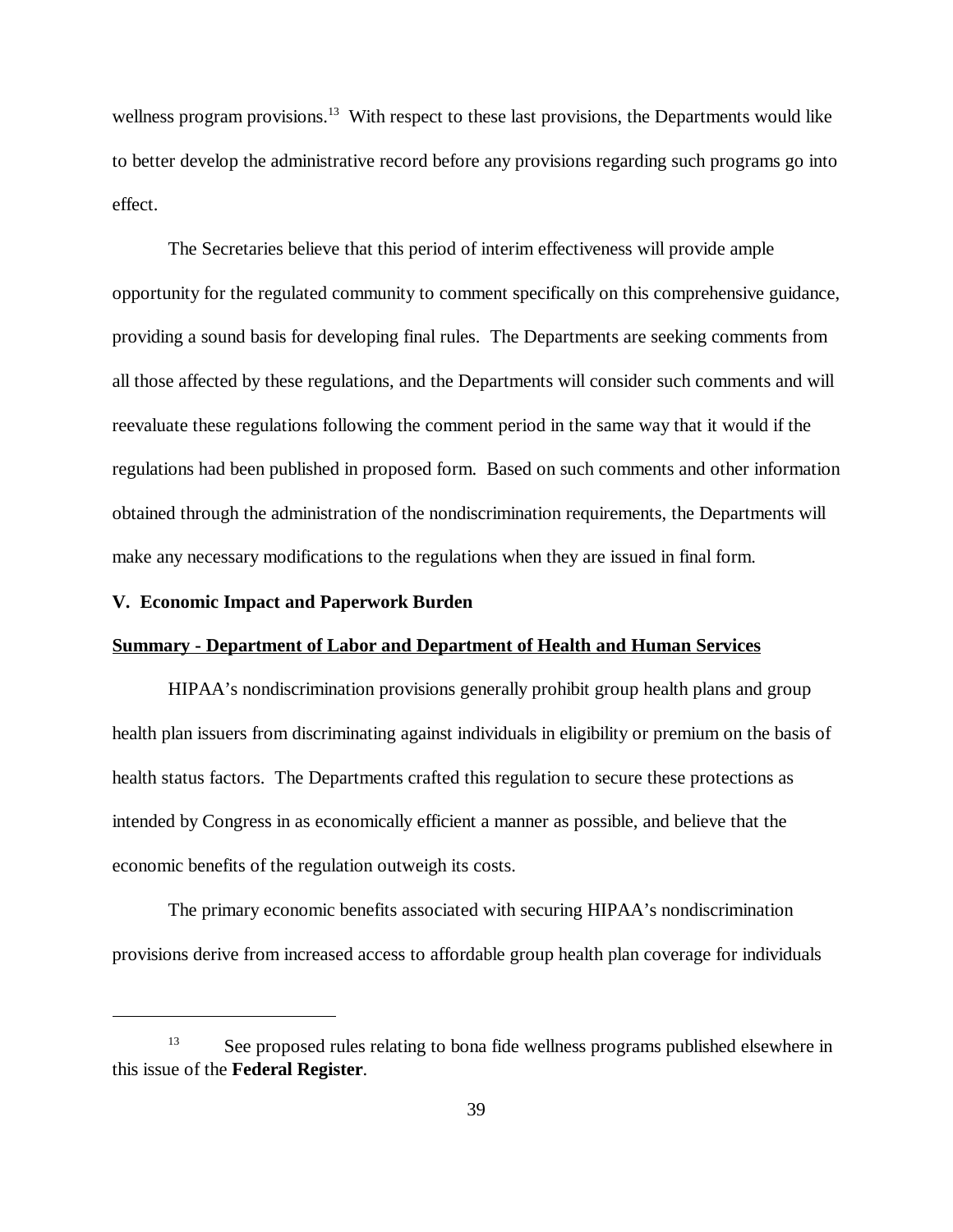with health problems. Increased access benefits both newly covered individuals and society at large. It fosters expanded insurance coverage, timelier and fuller medical care, better health outcomes, and improved productivity and quality of life. This is especially true for the individuals most affected by HIPAA's nondiscrimination provisions -- those with adverse health conditions. Denied insurance, individuals in poorer health are more likely to suffer economic hardship, to forgo badly needed care for financial reasons, and to suffer adverse health outcomes as a result. For them, gaining insurance is more likely to mean gaining economic security, receiving timely, quality care, and living healthier, more productive lives.

Additional economic benefits derive directly from the improved clarity provided by the regulation. The regulation will reduce uncertainty and costly disputes and promote confidence in health benefits' value, thereby improving labor market efficiency and fostering the establishment and continuation of group health plans.

The Departments estimate that the cost to plans to implement amendments in order to comply with this regulation, revise materials accordingly, and provide notices of opportunities to enroll as required by the regulation will amount to less than \$19 million. This is a one-time cost distinguishable from the transfer that will result from the self-implementing requirements of HIPAA's nondiscrimination provisions and the discretion exercised by the Departments in this regulation.

Such a transfer occurs when resources are redistributed without any direct change in aggregate social welfare. In this instance, the premium and claims cost incurred by group health plans to provide coverage under HIPAA's statutory nondiscrimination provisions to individuals previously denied coverage or offered restricted coverage based on health factors are offset by the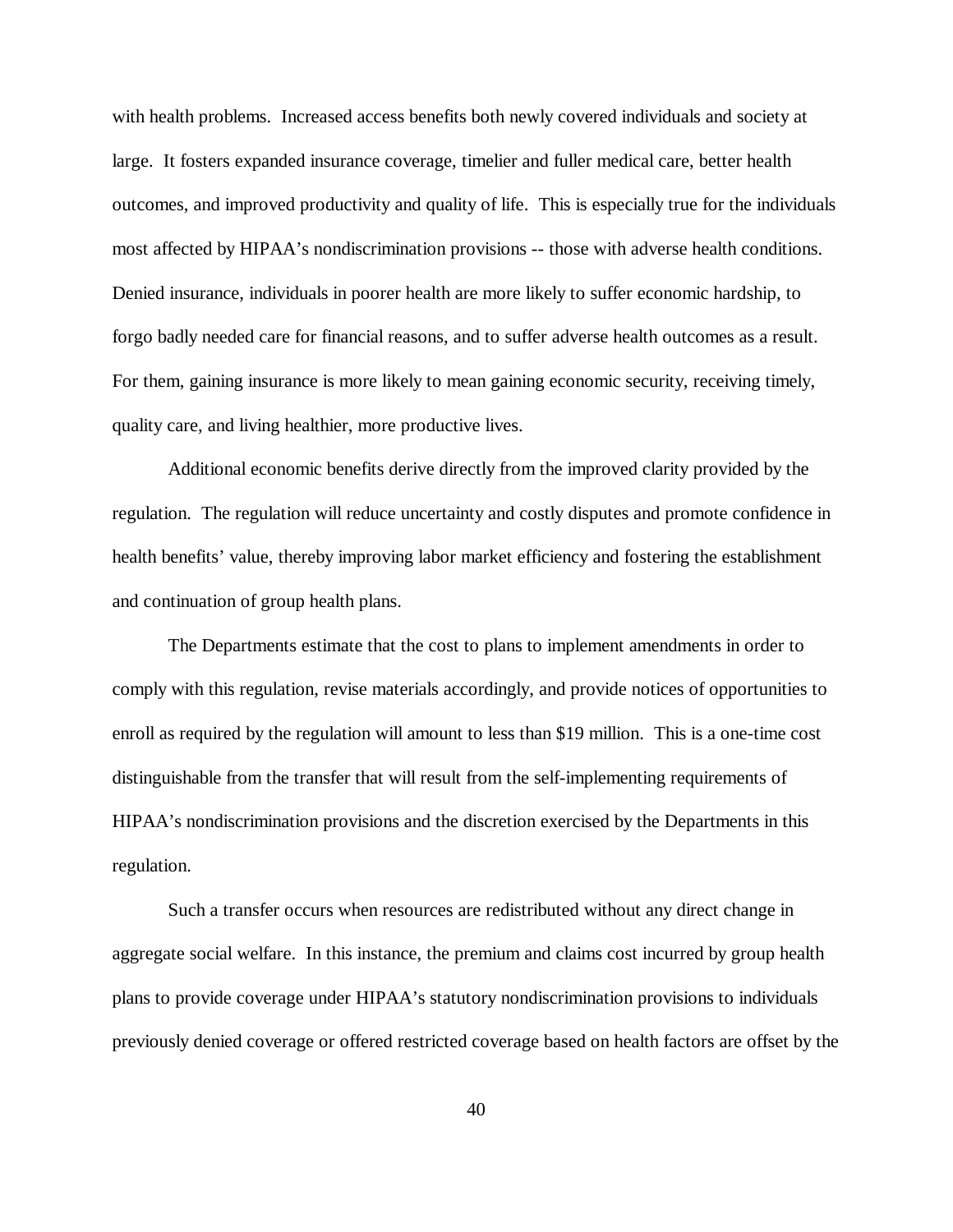commensurate or greater benefits realized by the newly eligible participants on whose behalf the premiums or claims are paid. Although the Departments are not aware of any published estimates of transfers attributable to HIPAA's statutory nondiscrimination provisions, a rough attempt to gauge the order of magnitude of this transfer suggests that it may amount to more than \$400 million annually, which is a small fraction of 1 percent of total expenditures by group plans. The regulation clarifies at the margin exactly what practices are permitted or prohibited by these provisions, and may have the effect of slightly increasing the amount of this transfer.

# **Executive Order 12866 - Department of Labor and Department of Health and Human Services**

Under Executive Order 12866, the Departments must determine whether a regulatory action is "significant" and therefore subject to the requirements of the Executive Order and subject to review by the Office of Management and Budget (OMB). Under section 3(f), the order defines a "significant regulatory action" as an action that is likely to result in a rule (1) having an annual effect on the economy of \$100 million or more, or adversely and materially affecting a sector of the economy, productivity, competition, jobs, the environment, public health or safety, or State, local or tribal governments or communities (also referred to as "economically significant"); (2) creating serious inconsistency or otherwise interfering with an action taken or planned by another agency; (3) materially altering the budgetary impacts of entitlement grants, user fees, or loan programs or the rights and obligations of recipients thereof; or (4) raising novel legal or policy issues arising out of legal mandates, the President's priorities, or the principles set forth in the Executive Order.

Pursuant to the terms of the Executive Order, it has been determined that this action raises novel policy issues arising out of legal mandates. In addition, the magnitude of the transfer that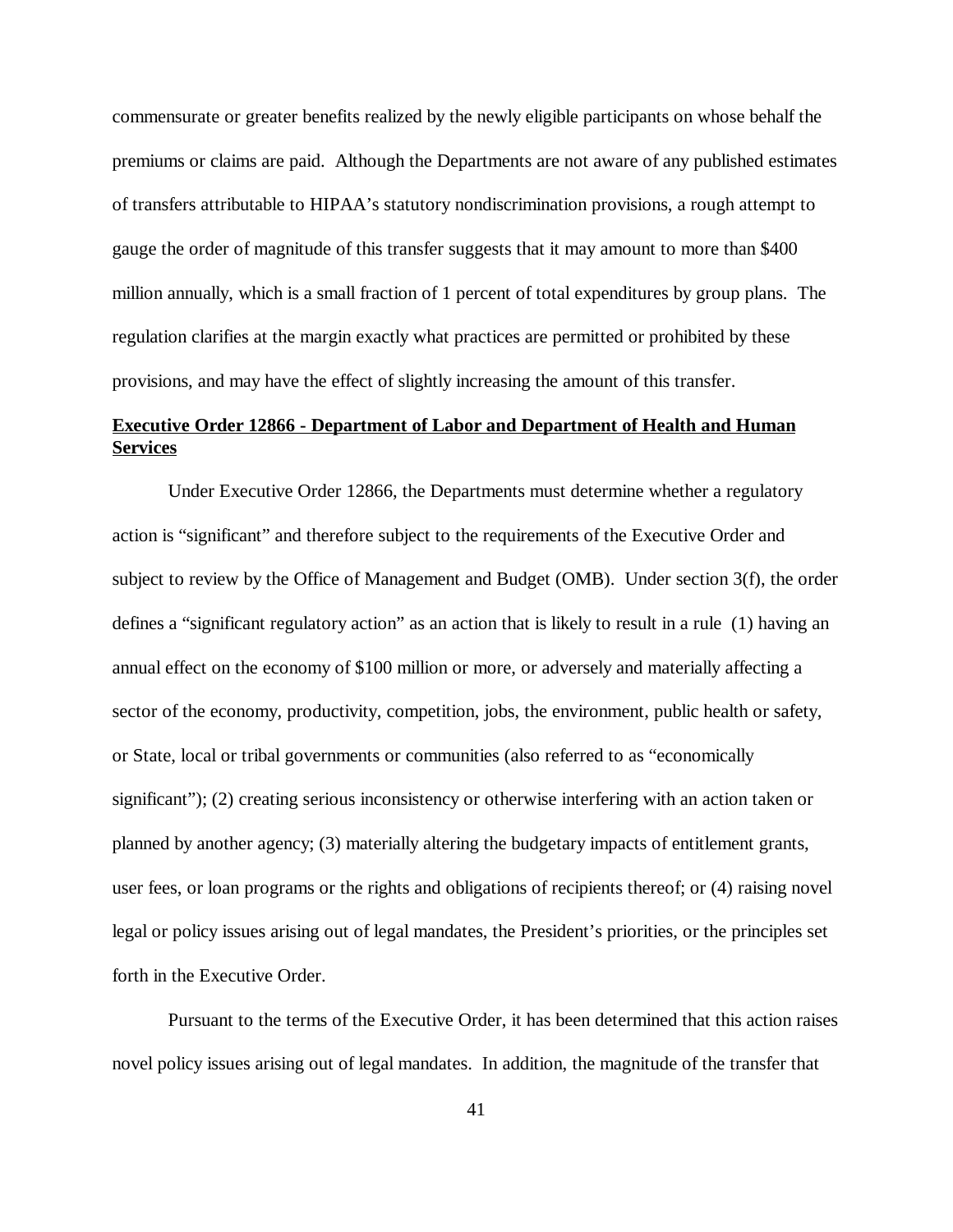arises from the implementation of HIPAA's statutory nondiscrimination provisions is estimated to exceed \$100 million. Therefore, this notice is "significant" and subject to OMB review under Sections  $3(f)(1)$  and  $3(f)(4)$  of the Executive Order. Consistent with the Executive Order, the Departments have assessed the costs and benefits of this regulatory action. The Departments' assessment, and the analysis underlying that assessment, is detailed below. The Departments performed a comprehensive, unified analysis to estimate the costs and benefits attributable to the interim regulation for purposes of compliance with the Executive Order 12866, the Regulatory Flexibility Act, and the Paperwork Reduction Act.

### *1. Statement of Need for Proposed Action*

These interim regulations are needed to clarify and interpret the HIPAA nondiscrimination provisions (prohibiting discrimination against individual participants and beneficiaries based on health status) under section 702 of the Employee Retirement Income Security Act of 1974 (ERISA), section 2702 of the Public Health Service Act, and section 9802 of the Internal Revenue Code of 1986. The provisions are needed to ensure that group health plans and group health insurers and issuers do not discriminate against individuals, participants, and beneficiaries based on any health factors with respect to health care coverage and premiums. Additional guidance was required to explain the application of the statute to benefits, clarify the relationship between the HIPAA nondiscrimination provisions and the HIPAA preexisting condition exclusion limitations, explain the applications of these provisions to premiums, describe similarly situated individuals, explain the application of the provisions to actively-at-work and nonconfinement clauses, clarify that more favorable treatment of individuals with medical needs generally is permitted, and describe plans' and issuers' obligations with respect to plan amendments.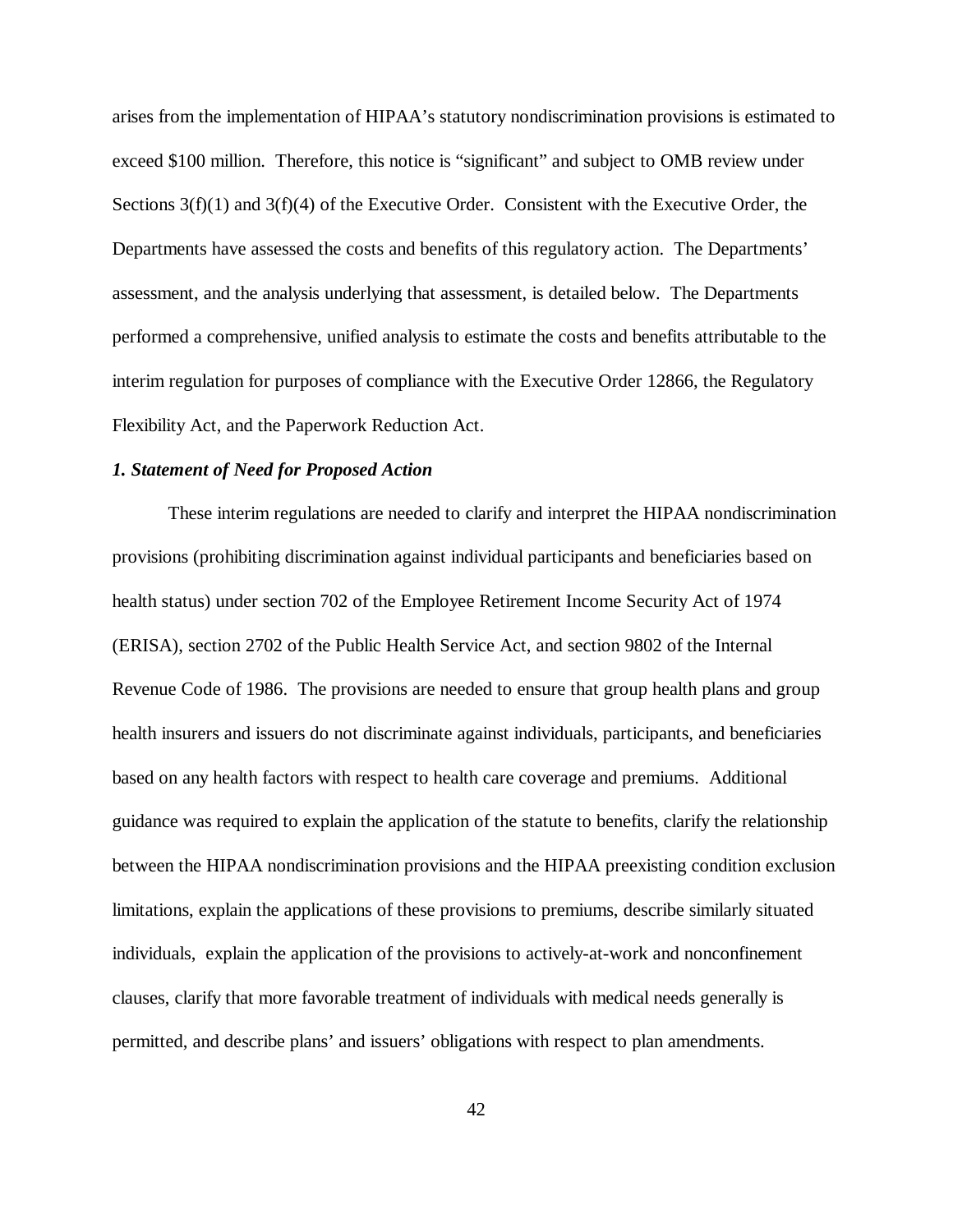#### *2. Costs and Benefits*

The primary economic benefits associated with the HIPAA nondiscrimination provisions derive from increased access to affordable group health plan coverage for individuals with health problems. Expanding access benefits both newly covered individuals and society at large by fostering expanded insurance coverage, timelier and fuller medical care, better health outcomes, and improved productivity and quality of life. Additional economic benefits derive directly from the improved clarity provided by the regulation. By clarifying employees' rights and plan sponsors' obligations under HIPAA's nondiscrimination provisions, the regulation will reduce uncertainty and costly disputes and promote confidence in health benefits' value, thereby improving labor market efficiency and fostering the establishment and continuation of group health plans.

The Departments estimate that the cost to plans to implement amendments in order to comply with this regulation, revise materials accordingly, and provide notices of opportunities to enroll as required by the regulation will amount to less than \$19 million. This is a one-time cost distinguishable from the transfer that will result from the self-implementing requirements of HIPAA's nondiscrimination provisions and the discretion exercised by the Departments in this regulation.

Such a transfer occurs when resources are redistributed without any direct change in aggregate social welfare. In this instance, the premium and claims cost incurred by group health plans to provide coverage under HIPAA's statutory nondiscrimination provisions to individuals previously denied coverage or offered restricted coverage based on health factors are offset by the commensurate or greater benefits realized by the newly eligible participants on whose behalf the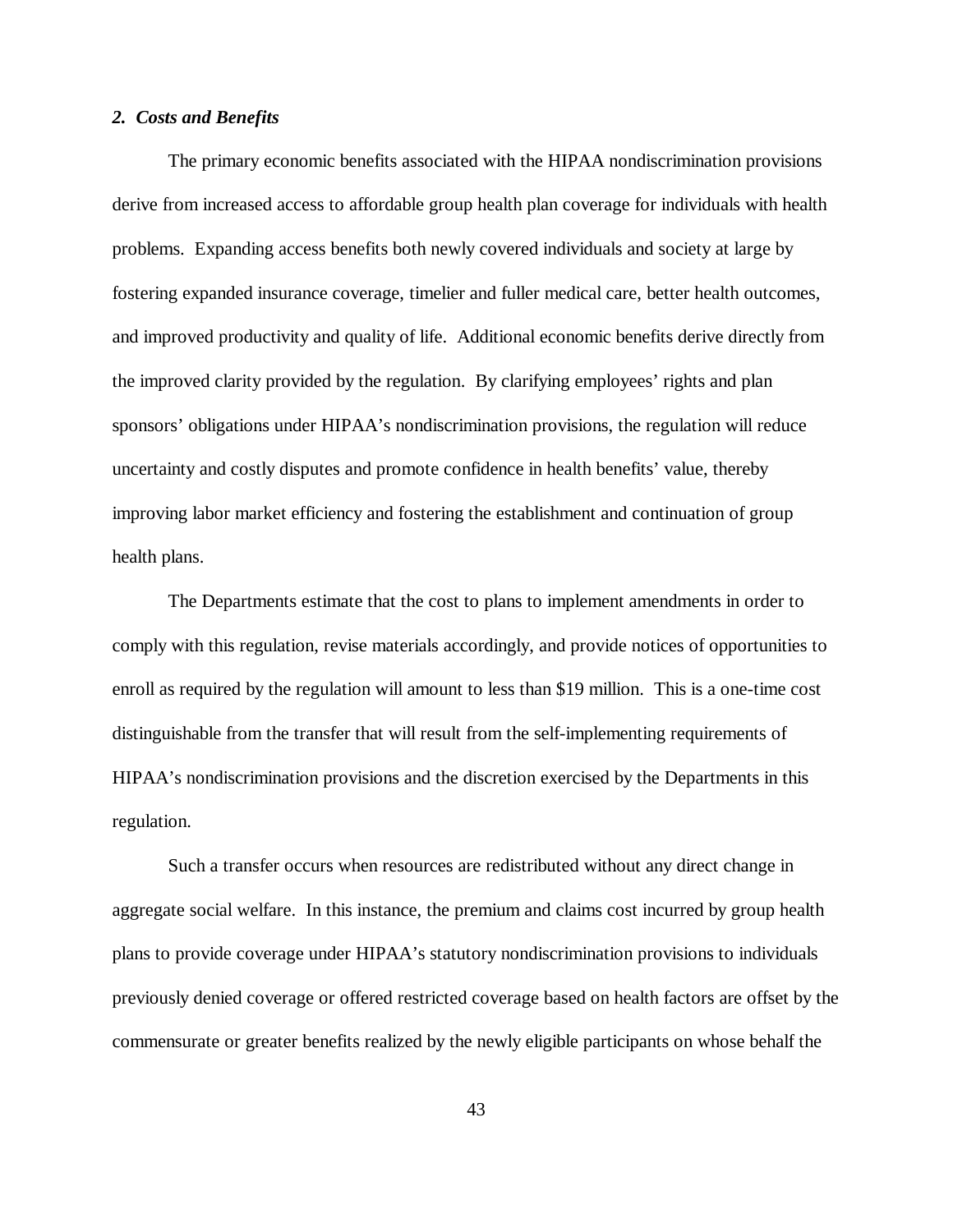premiums or claims are paid. Although the Departments are not aware of any published estimates of transfers attributable to HIPAA's statutory nondiscrimination provisions, a rough attempt to gauge the order of magnitude of this transfer suggests that it may amount to more than \$400 million annually. The regulation clarifies at the margin exactly what practices are permitted or prohibited by these provisions, and may have the effect of slightly increasing the amount of this transfer. The Departments note that this transfer is the direct reflection of the intent and beneficial effect of HIPAA's nondiscrimination provisions: increasing access to affordable group health plan coverage for individuals with health problems. They also note that even the full transfer to plans attributable to HIPAA's statutory nondiscrimination provisions probably amounts to a small fraction of 1 percent of total expenditures by these plans.

The Departments believe that the benefits of the regulation outweigh its costs.

A fuller discussion of the Departments assessment of the costs and benefits of this regulation is provided below.

#### **Regulatory Flexibility Act**

The Regulatory Flexibility Act (5 U.S.C. 601 et seq.) (RFA) imposes certain requirements with respect to Federal rules that are subject to the notice and comment requirements of section 553(b) of the Administrative Procedure Act (5 U.S.C. 551 et seq.) and likely to have a significant economic impact on a substantial number of small entities. Unless an agency certifies that a proposed rule will not have a significant economic impact on a substantial number of small entities, section 603 of the RFA requires that the agency present an initial regulatory flexibility analysis at the time of the publication of the notice of proposed rule making describing the impact of the rule on small entities and seeking public comment on such impact. Small entities include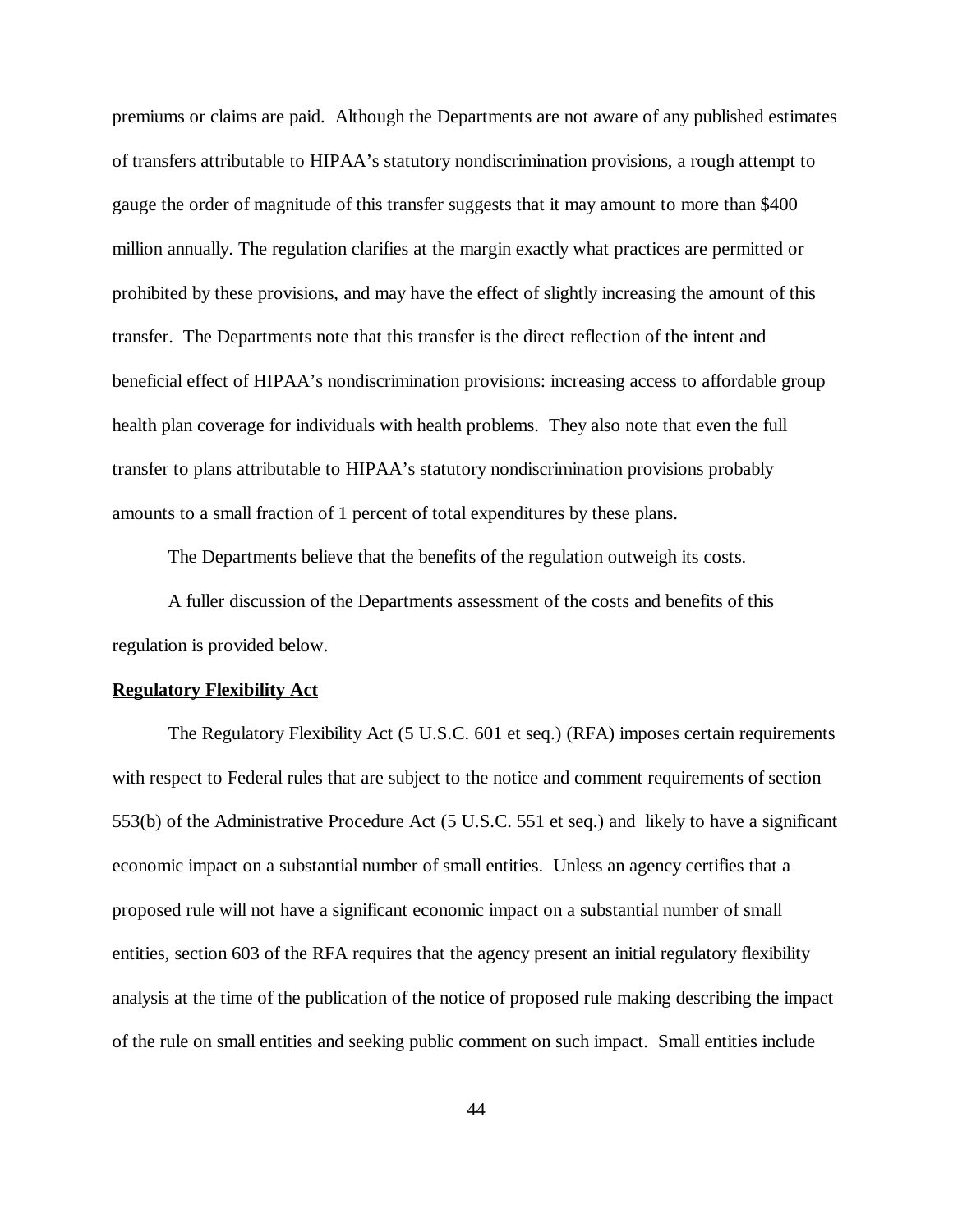small businesses, organizations, and governmental jurisdictions.

Because these rules are being issued as interim final rules and not as a notice of proposed rule making, the RFA does not apply and the Departments are not required to either certify that the rule will not have a significant impact on a substantial number of small businesses or conduct a regulatory flexibility analysis. The Departments nonetheless crafted this regulation in careful consideration of its effects on small entities, and have conducted an analysis of the likely impact of the rules on small entities.

For purposes of this discussion, the Departments consider a small entity to be an employee benefit plan with fewer than 100 participants. The basis of this definition is found in section 104(a)(2) of ERISA, which permits the Secretary of Labor to prescribe simplified annual reports for pension plans which cover fewer than 100 participants. The Departments believe that assessing the impact of this interim final rule on small plans is an appropriate substitute for evaluating the effect on small entities as that term is defined in the RFA.

Small plans in particular will benefit from the regulations' provisions that affirm and clarify the flexibility available to plans under HIPAA's nondiscrimination requirements. Consideration of small plans' needs and circumstances played an important part in the development these provisions. These provisions are discussed in more detail below.

The Departments estimate that plans with 100 or fewer participants will incur costs of \$4 million on aggregate to amend their provisions to comply with the regulation and revise their materials accordingly. These costs generally will fall directly to issuers who supply small group insurance products and stop-loss insurers who provide services to small self-insured plans, who will spread those costs across the much larger number of small plans that buy them. These same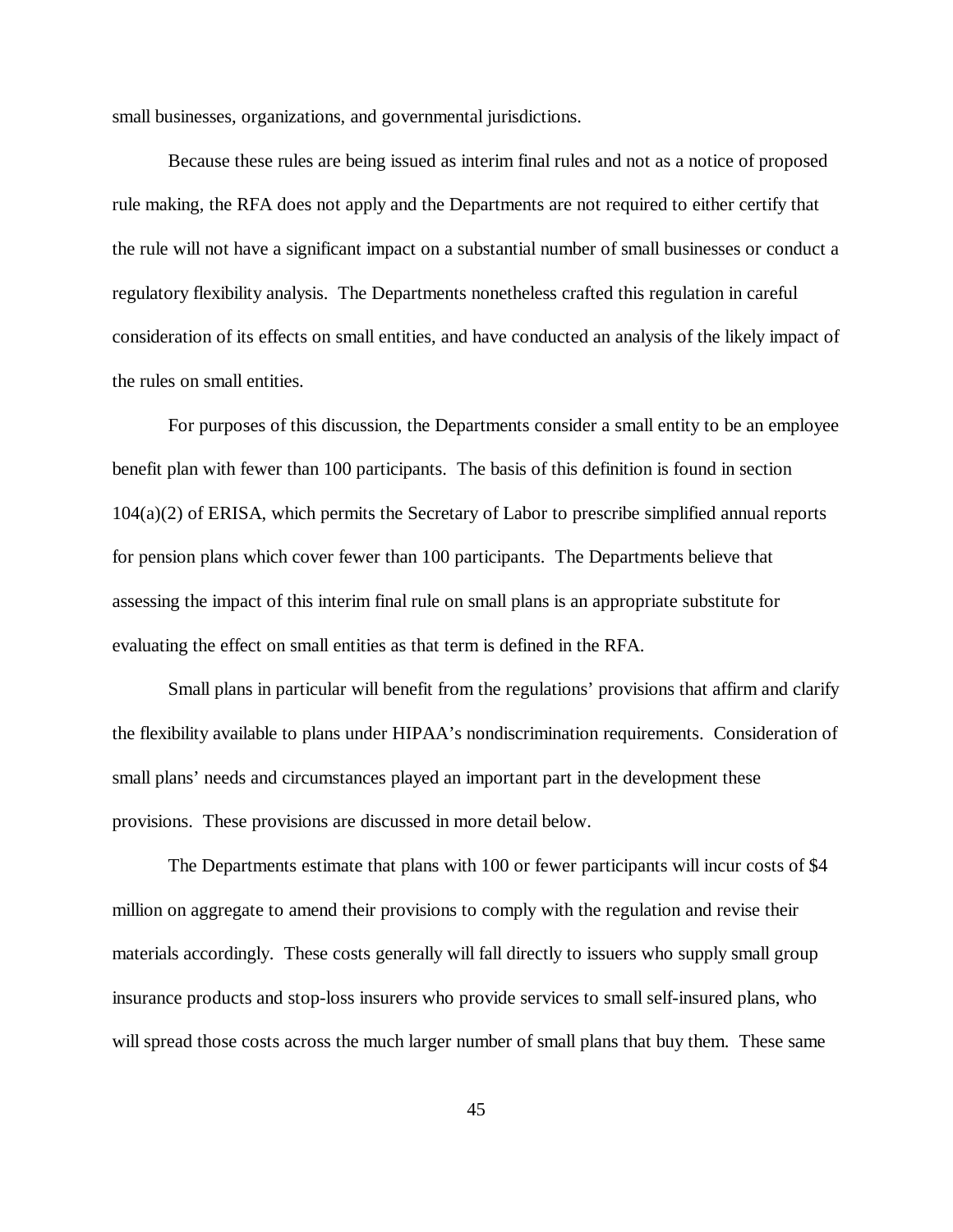small plans will incur costs of \$10 million to prepare and distribute notices of enrollment opportunities as required by the regulation, the Departments estimate. The total economic cost to small plans to comply with this regulation is estimated to be \$14 million. This is a one-time cost distinguishable from the transfer that will result from the self-implementing requirements of HIPAA's nondiscrimination provisions and the discretion exercised by the Departments in this regulation

Such a transfer occurs when resources are redistributed without any direct change in aggregate social welfare. In this instance, the premium and claims cost incurred by group healh plans to provide coverage under HIPAA's statutory nondiscrimination provisions to individuals previously denied coverage or offered restricted coverage based on health factors are offset by the commensurate or greater benefits realized by the newly eligible participants on whose behalf the premiums or claims are paid. The Departments note that transfers to small plans attributable to HIPAA's statutory nondiscrimination provisions may amount to approximately \$110 million. The regulation clarifies at the margin exactly what practices are permitted or prohibited by these provisions, and may have the effect of slightly increasing the amount of this transfer. The Departments note that this transfer is the direct reflection of the intent and beneficial effect of HIPAA's nondiscrimination provisions: increasing access to affordable group health plan coverage for individuals with health problems. They also note that even the full transfer to small plans attributable to HIPAA's statutory nondiscrimination provisions amounts to a small fraction of total expenditures by these plans.

# **Paperwork Reduction Act - Department of Labor and Department of the Treasury**

### *1. Department of Labor*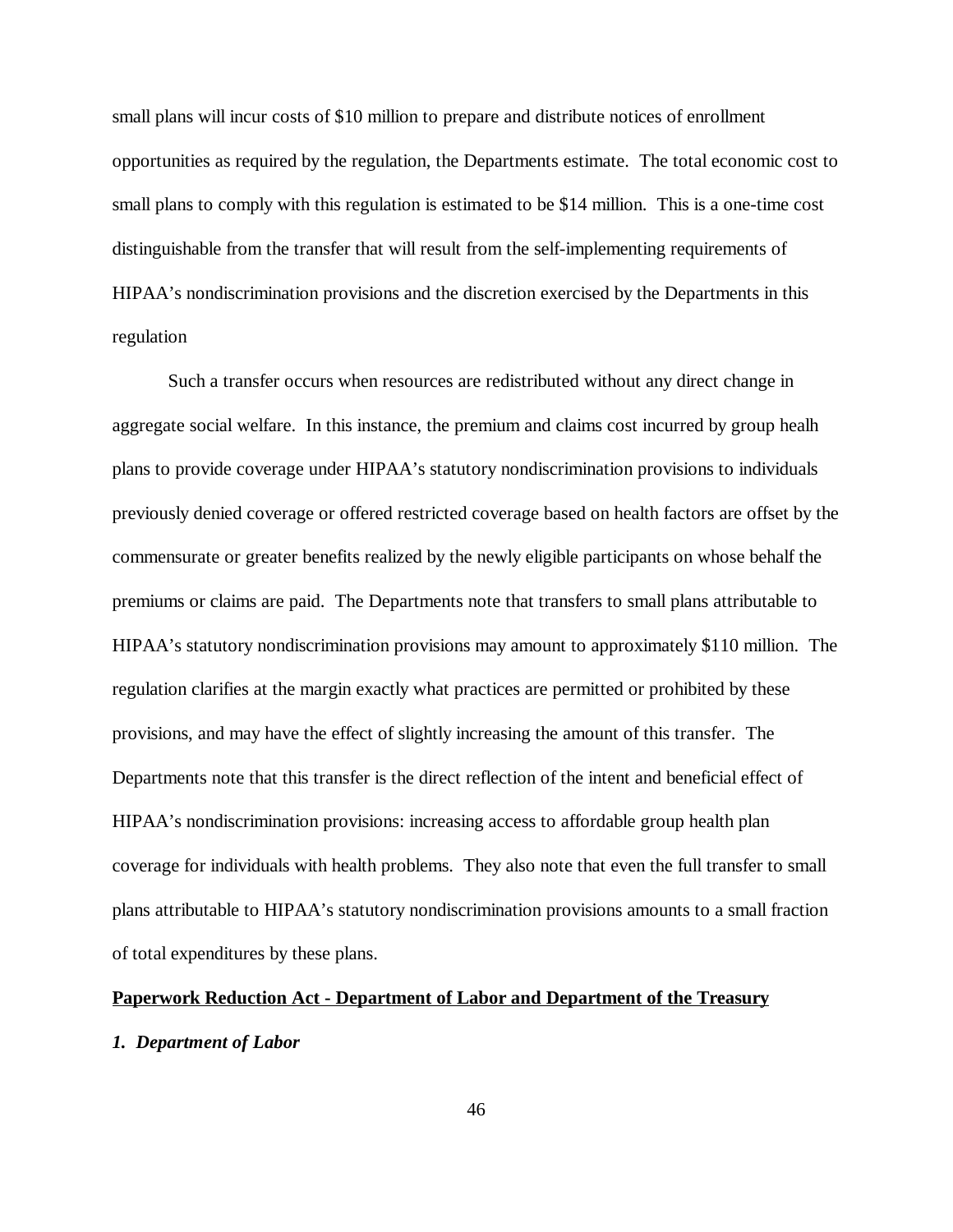The Department of Labor, as part of its continuing effort to reduce paperwork and respondent burden, conducts a preclearance consultation program to provide the general public and federal agencies with an opportunity to comment on proposed and continuing collections of information in accordance with the Paperwork Reduction Act of 1995 (PRA 95), 44 U.S.C.  $3506(c)(2)$ (A). This helps to ensure that requested data can be provided in the desired format, reporting burden (time and financial resources) is minimized, collection instruments are clearly understood, and the impact of collection requirements on respondents can be properly assessed.

Currently, the Pension and Welfare Benefits Administration (PWBA) is soliciting comments concerning the proposed information collection request (ICR) included in the Interim Final Rules for Nondiscrimination in Health Coverage in the Group Market.

The Department has submitted this ICR using emergency review procedures to the Office of Management and Budget (OMB) for its review and clearance in accordance with PRA 95. OMB approval has been requested by March 9, 2001. The Department and OMB are particularly interested in comments that:

- Evaluate whether the proposed collection of information is necessary for the proper performance of the functions of the agency, including whether the information will have practical utility;
- Evaluate the accuracy of the agency's estimate of the burden of the proposed collection of information, including the validity of the methodology and assumptions used;
- Enhance the quality, utility, and clarity of the information to be collected; and
- Minimize the burden of the collection of information on those who are to respond, including through the use of appropriate automated, electronic, mechanical, or other

47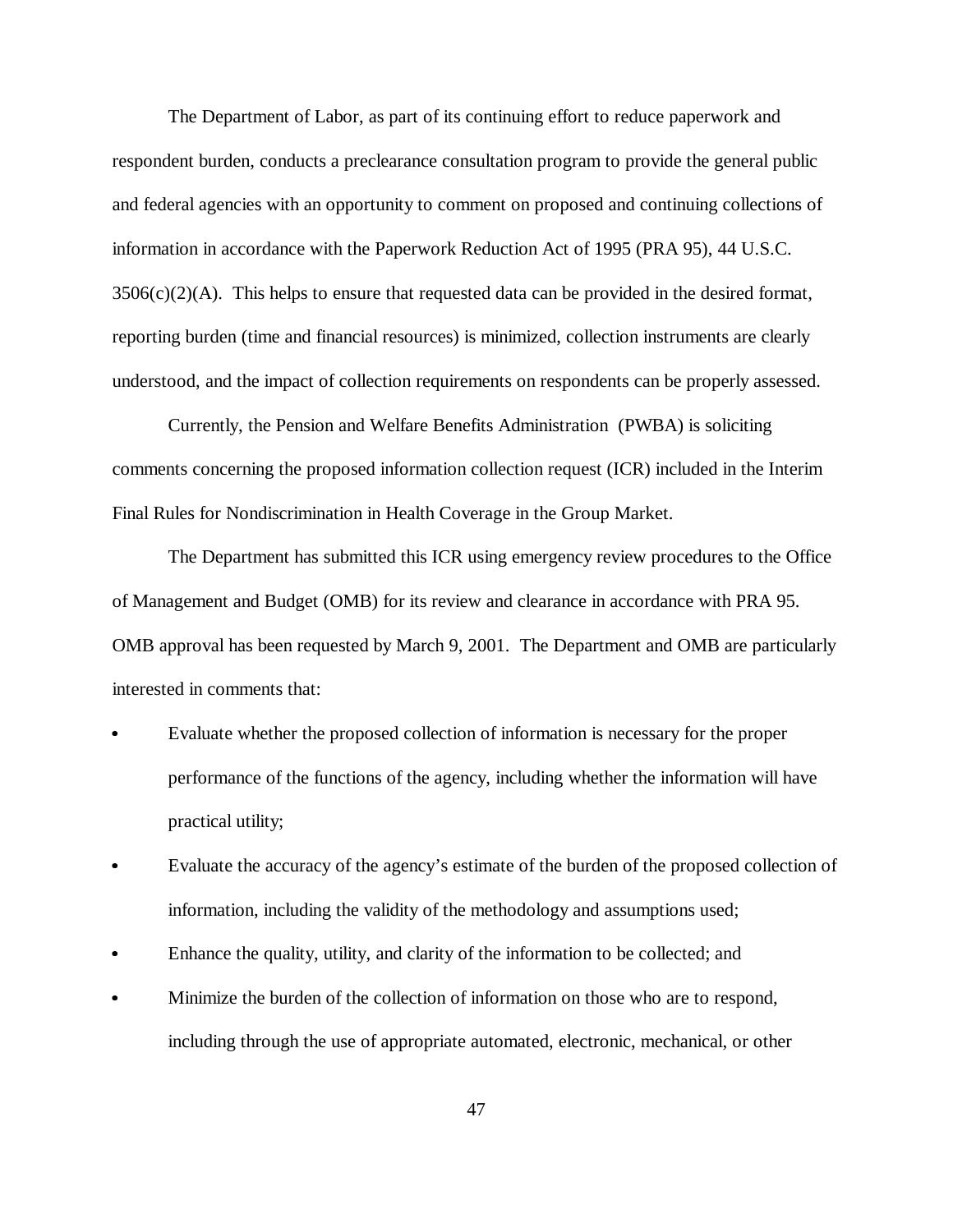technological collection techniques or other forms of information technology, e.g., permitting electronic submission of the responses.

Comments on the collection of information should be sent to the Office of Information and Regulatory Affairs, Office of Management and Budget, Room 10235, New Executive Office Building, Washington DC 20503; Attention: Desk Officer for the Pension and Welfare Benefits Administration. Although comments may be submitted through March 9, 2001, OMB requests that comments be received by February 7, 2001 to ensure their consideration in OMB's review of the request for emergency approval. All comments will be shared among the Departments.

Requests for copies of the ICR may be addressed to: Gerald B. Lindrew, Office of Policy and Research, U.S. Department of Labor, Pension and Welfare Benefits Administration, 200 Constitution Avenue, NW, Room N-5647, Washington, D.C., 20210. Telephone: (202) 219- 4782; Fax: (202) 219-4745 (these are not toll-free numbers).

### *2. Department of the Treasury*

The collection of information is in 26 CFR 54.9802-1T $(i)(3)(ii)$  and (iii). This information is required to be provided so that participants who have been denied group health plan coverage based on a health status factor may be made aware of the opportunity to enroll in the plan. The likely respondents are business or other for-profit institutions, non-profit institutions, small businesses or organizations, and Taft-Hartley trusts. Responses to this collection of information are mandatory for affected group health plans.

Books or records relating to a collection of information must be retained as long as their contents may become material in the administration of any internal revenue law. Generally, tax returns and tax return information are confidential, as required by 26 U.S.C. 6103.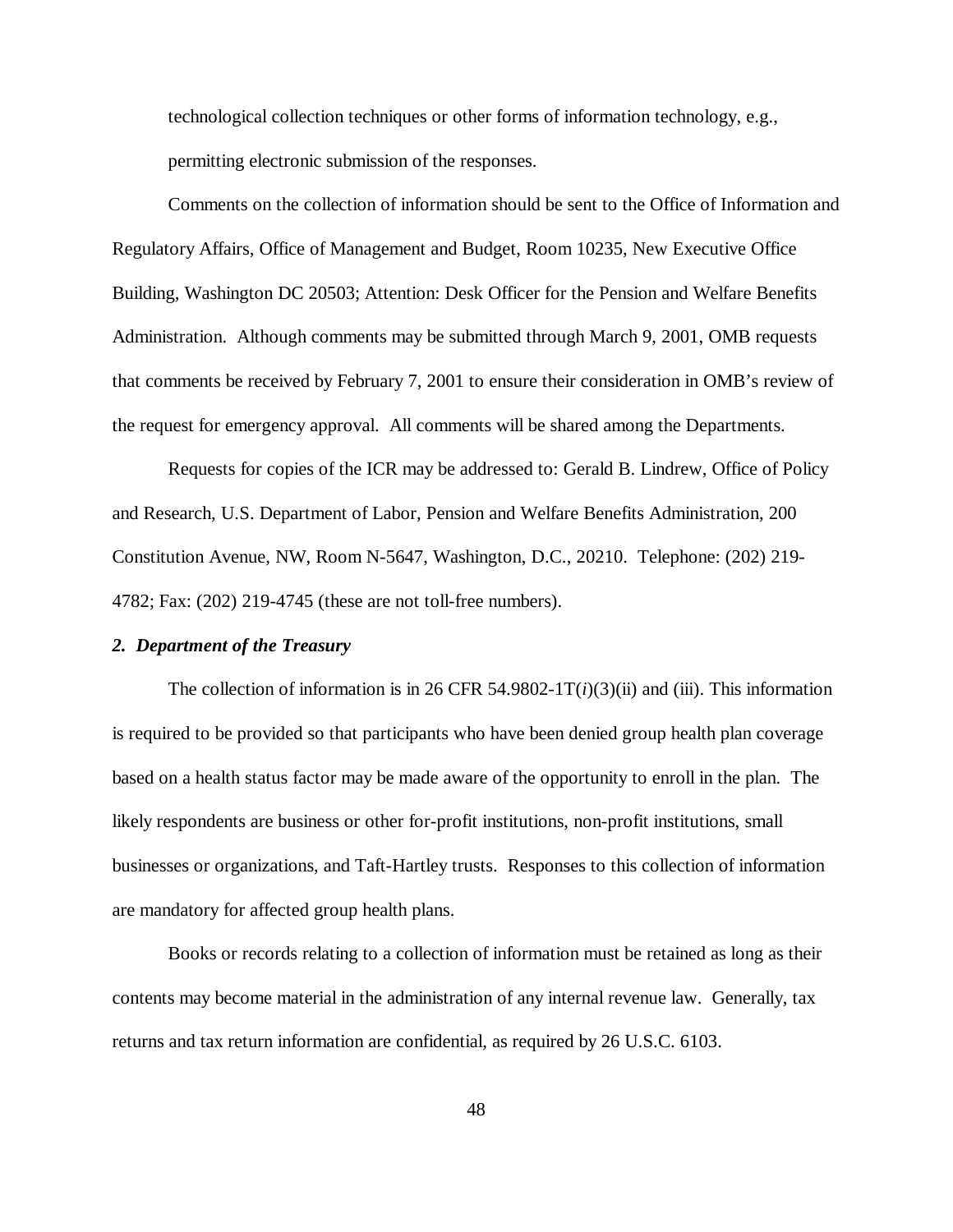Comments on the collection of information should be sent to the **Office of Management and Budget**, Attn: Desk Officer for the Department of the Treasury, Office of Information and Regulatory Affairs, Washington, DC, 20503, with copies to the Internal Revenue Service, Attn: IRS Reports Clearance Officer, T:FP, Washington, DC 20224. Comments on the collection of information should be received by February 7, 2001. In light of the request for OMB clearance by March 9, 2001, the early submission of comments is encouraged to ensure their consideration. Comments are specifically requested concerning:

- Whether the proposed collection of information is necessary for the proper performance of the functions of the Internal Revenue Service, including whether the information will have practical utility;
- How to enhance the quality, utility, and clarity of the information to be collected;
- How to minimize the burden of complying with the proposed collection of information, including the application of automated collection techniques or other forms of information technology; and
- Estimates of capital or start up costs and costs of operation, maintenance, and purchase of services to provide information.

### *3. Description of Collection of Information*

29 CFR 2590.702(*i*)(3)(ii) and (iii) and 26 CFR 54.9802-1T(*i*)(3)(ii) and (iii) of these interim rules include information collection requests. Paragraphs (*i*)(3)(ii) and (iii) describe the requirement that individuals previously denied coverage under a group health plan be provided with an opportunity to enroll in the plan, and a notice concerning this opportunity. Pursuant to paragraph (*i*)(3)(ii), where coverage denials were not based on a good faith interpretation of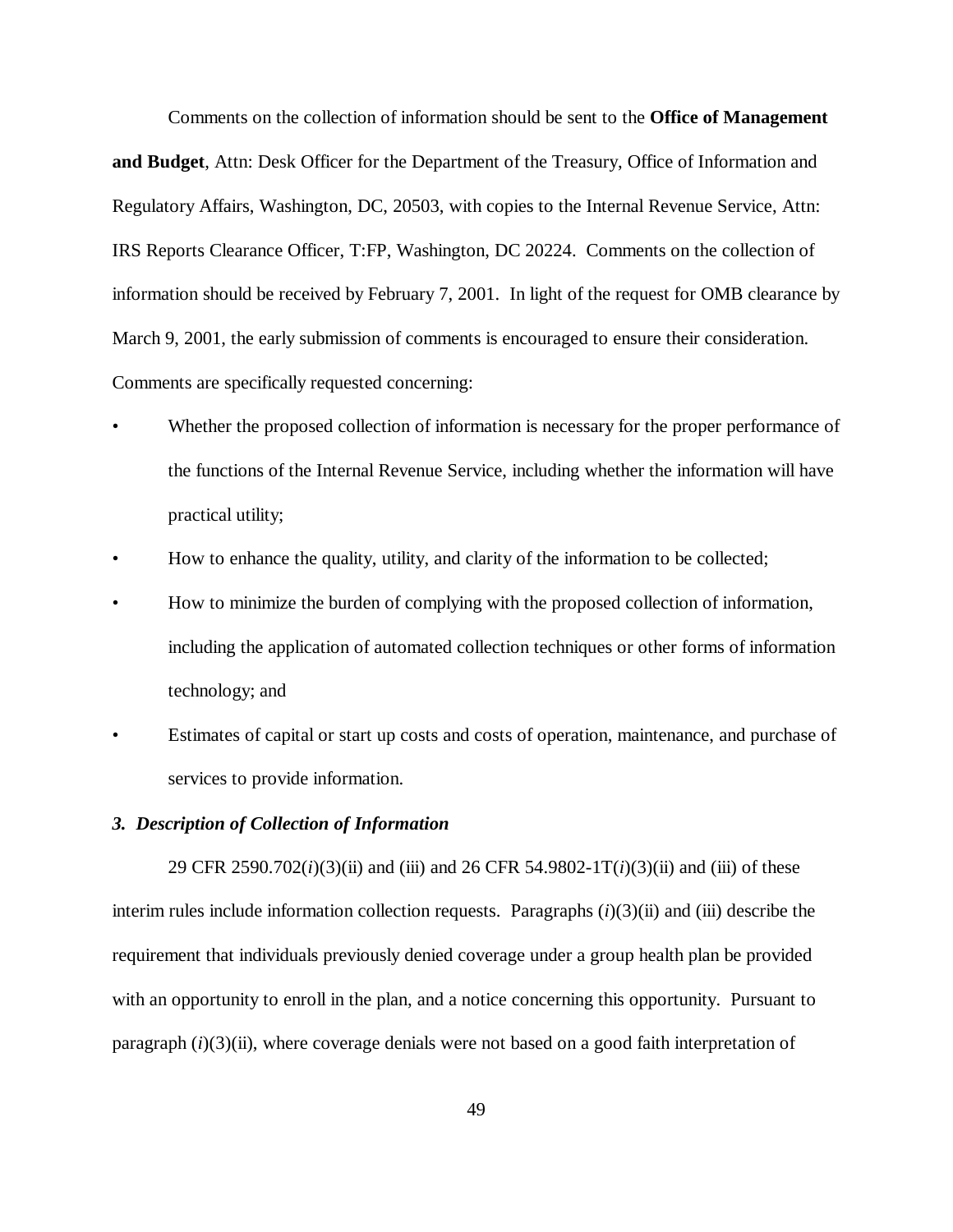section 702 of the ERISA and section 9802 of the Code, notices of the opportunity for individuals previously denied coverage to enroll are required to be provided within 60 days of publication of this interim final rule. Where coverage was denied based on a good faith interpretation of section 702 of ERISA and section 9802 of the Code, the plan or issuer must provide notice of the opportunity to enroll that continues for at least 30 days, with coverage effective no later than July 1, 2001.

The method of estimating the hour and cost burdens of the information collection request is described in the section of this preamble appearing below entitled Costs and Benefits of the Regulation. Generally, the Departments have conservatively estimated that all group health plans that excluded individuals on the basis of health status factors prior to HIPAA's enactment will provide a notice of the opportunity to enroll to all participants. The total burden of providing notices to participants of private employers is divided equally between the Departments of Labor and Treasury.

Paragraph (h), No effect on other laws, is not considered to include an information collection request because the provision makes no substantive or material change to the Department of Labor's existing information collection request for the Summary Plan Description and Summary of Material Modifications currently approved under OMB control number 1210- 0039.

### *Type of Review*: New

*Agency:* Pension and Welfare Benefits Administration, Department of Labor; U.S. Department of the Treasury, Internal Revenue Service *Title:* Notice of Opportunity To Enroll

50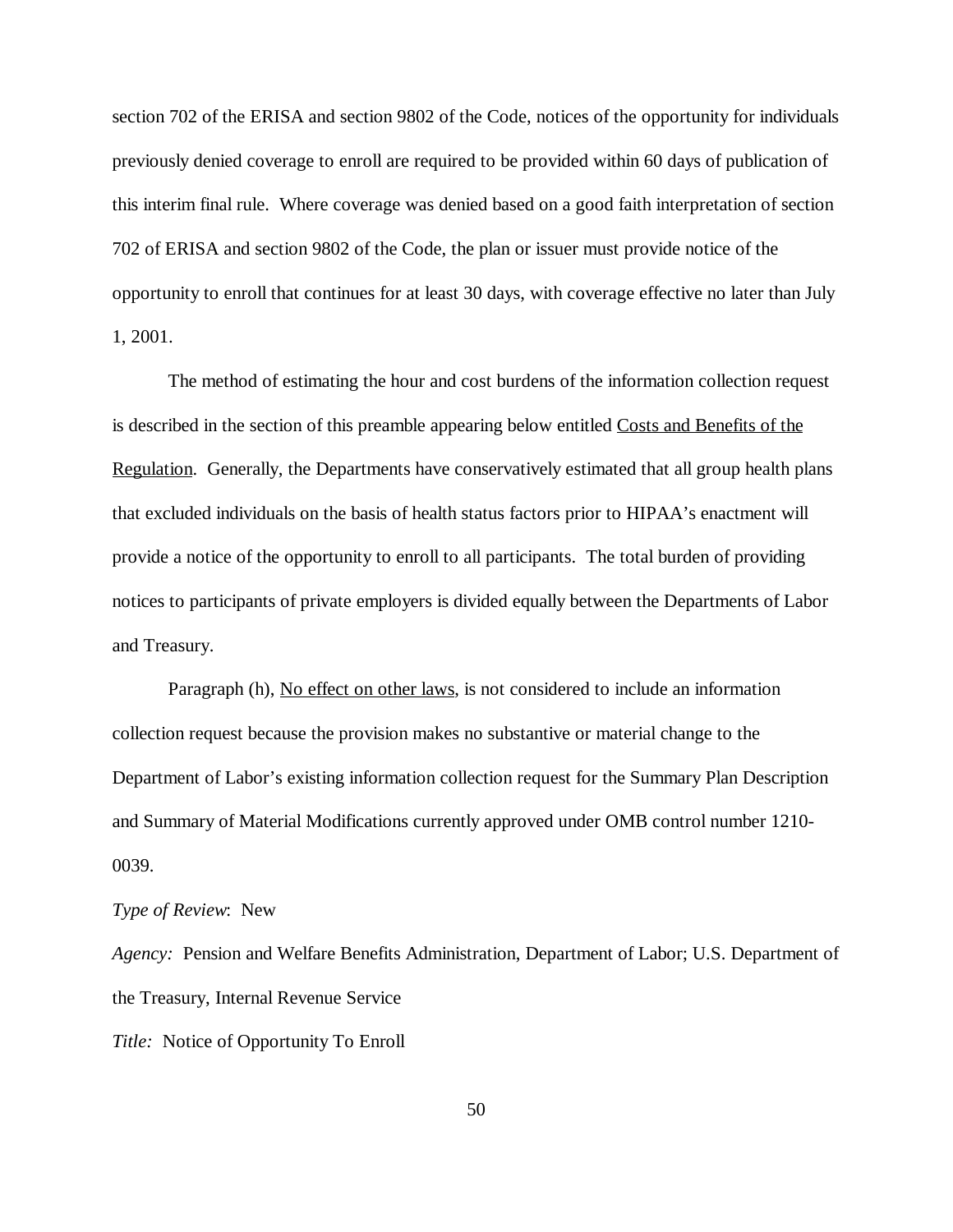*OMB Number:* 1210- 0NEW; 1545-0NEW

*Affected Public:* Individuals or households; Business or other for-profit institutions; Not-forprofit institutions *Total Respondents:* 120,000 *Frequency of Response:* One time *Total Responses:* 2.0 million *Estimated Burden Hours:* 5,950 (Pension and Welfare Benefits Administration); 5,950 (Internal Revenue Service) *Estimated Annual Costs (Operating and Maintenance):* \$5.1 million (Pension and Welfare Benefits Administration); \$5.1 million (Internal Revenue Service) *Estimated Total Annual Costs:* \$5.1 million (Pension and Welfare Benefits Administration); \$5.1 million (Internal Revenue Service)

Comments submitted in response to the information collection provisions of these Interim Final, final, and temporary rules will be shared among the Departments and summarized and/or included in the request for continuing OMB approval of the information collection request; they will also become a matter of public record.

### **Paperwork Reduction Act - Department of Health and Human Services**

Under the Paperwork Reduction Act of 1995 (PRA), agencies are required to provide a 60-day notice in the **Federal Register** and solicit public comment before a collection of information requirement is submitted to the OMB for review and approval. In order to fairly evaluate whether an information collection should be approved by OMB, section  $3506(c)(2)(A)$  of the PRA requires that we solicit comment on the following issues: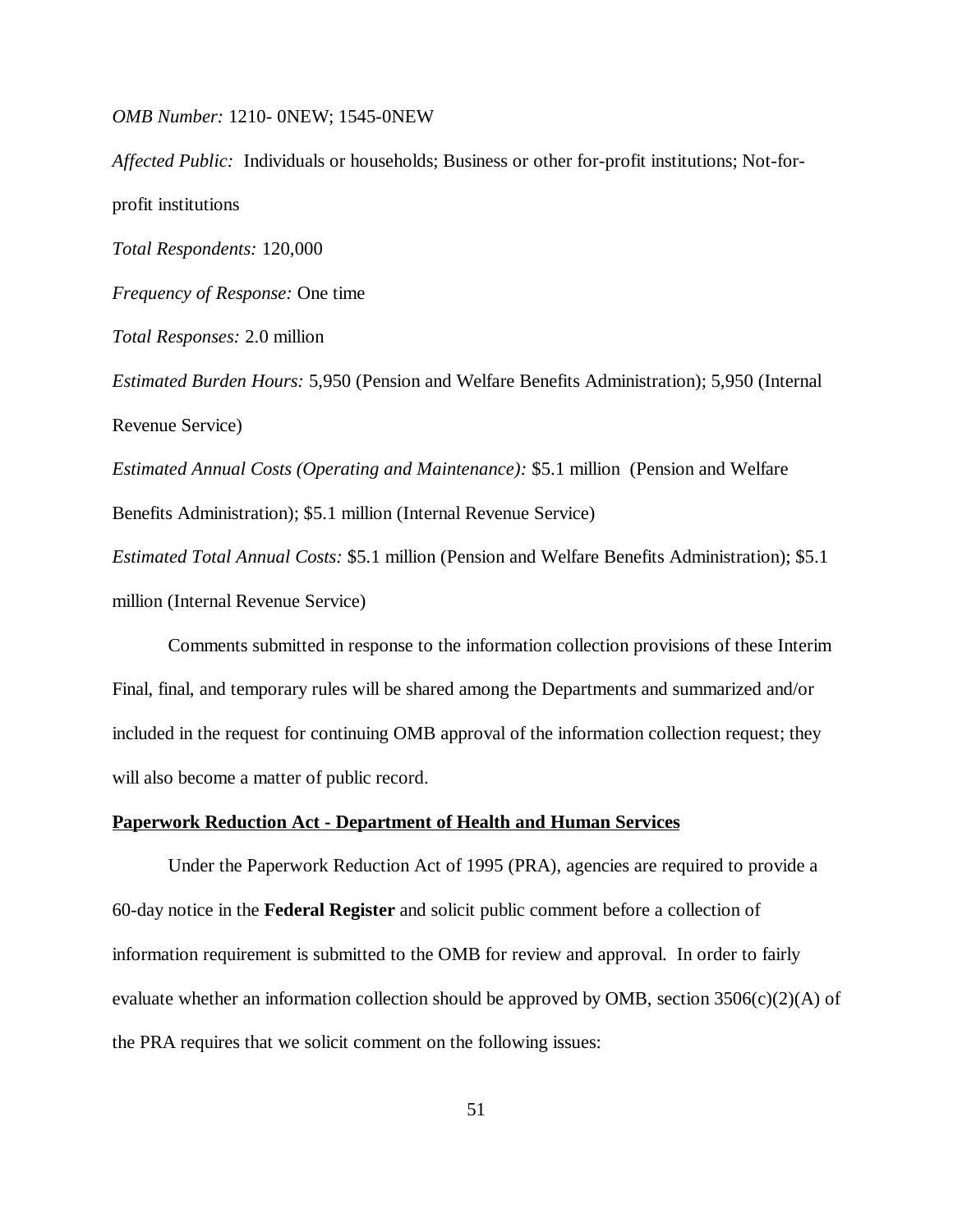- Whether the information collection is necessary and useful to carry out the proper functions of the agency;
- The accuracy of the agency's estimate of the information collection burden;
- The quality, utility, and clarity of the information to be collected; and
- Recommendations to minimize the information collection burden on the affected public, including automated collection techniques.

We are, however, requesting an emergency review of this interim final rule with comment period. In compliance with section  $3506(c)(2)(A)$  of the PRA, we are submitting to OMB the following requirements for emergency review. We are requesting an emergency review because the collection of this information is needed before the expiration of the normal time limits under OMB's regulations at 5 CFR Part 1320, to ensure compliance with section 2702 of the PHS Act. This section generally prohibits group health plans and group health insurance issuers from discriminating against individual participants or beneficiaries based on any health factor of such participants or beneficiaries. We cannot reasonably comply with normal clearance procedures because public harm is likely to result if the agency cannot enforce the requirements of this section 2702 of the PHS Act in order to ensure that individual participants or beneficiaries are not subject to unfair discrimination.

HCFA is requesting OMB review and approval of this collection 60 working days after the publication of this rule, with a 180-day approval period. Written comments and recommendations will be accepted from the public if received by the individuals designated below within 30 working days after the publication of this rule.

During this 180-day period, we will publish a separate **Federal Register** notice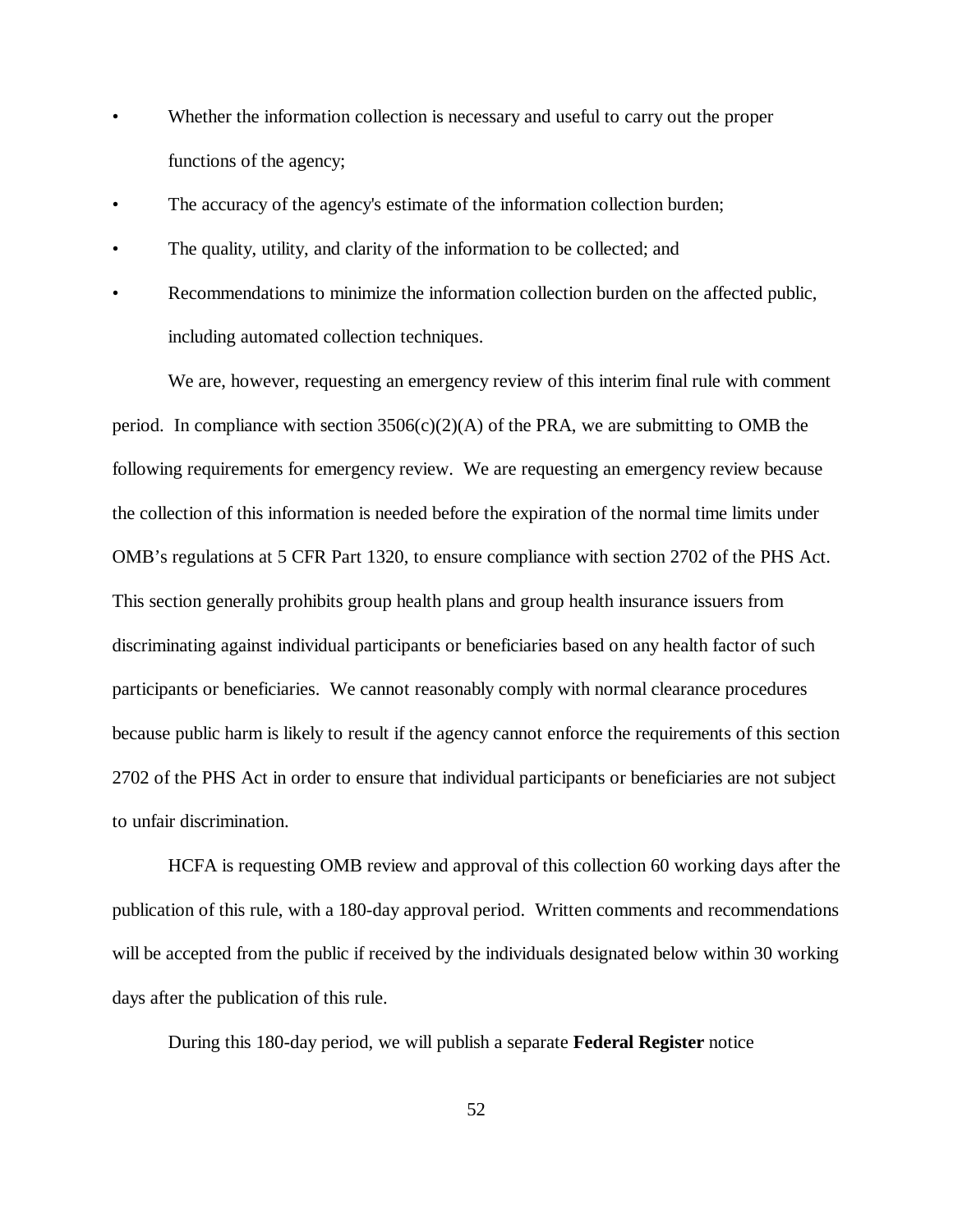announcing the initiation of an extensive 60-day agency review and public comment period on these requirements. We will submit the requirements for OMB review and an extension of this emergency approval.

We are soliciting public comment on each of the issues for the provisions summarized below that contain information collection requirements:

Section 146.121 Prohibiting discrimination against participants and beneficiaries based on a health factor.

(h) No effect on other laws Although this section generally does not impose new disclosure obligations on plans and issuers, this paragraph (h) states that this section does not affect any other laws, including those that require accurate disclosures and prohibit intentional misrepresentation. Therefore, plan documents (including, for example, group health insurance policies and certificates of insurance) must be amended if they do not accurately reflect the requirements set forth in this section, by the applicability date of this section.

The revisions to the plan documents are intended to eliminate provisions that do not comply with the HIPAA nondiscrimination statute and regulations. In particular, it is anticipated that changes will be required to the majority of actively-at-work provisions and nonconfinement clauses found in plan documents. The modifications are to be made by the applicability date of the regulation and the requirements do not impose any on-going burden. The revisions are anticipated to take 100 hours for state governmental plans and 4,900 hours for local governmental plans. The changes are expected to involve one hour of an attorney's time at a \$72 hourly rate. The corresponding plan amendment cost to be performed by service providers who are acting on behalf of the plans, is \$32,000 for State governmental plans and \$1,311,000 for local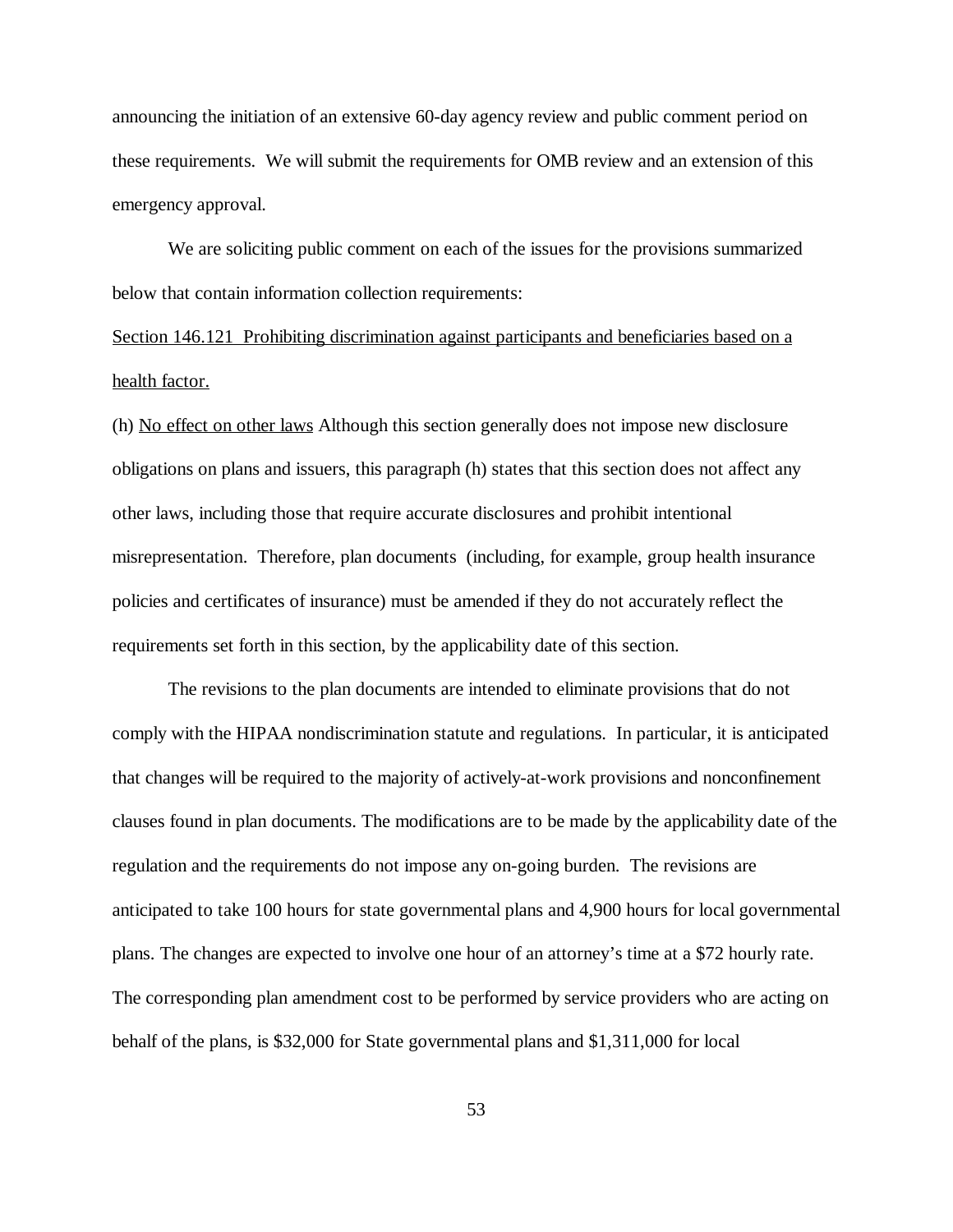governmental plans.

(*i*) Special transitional rule for self-funded non-Federal governmental plans exempted under 45 CFR 146.180 Paragraph (4)(i) requires that if coverage has been denied to any individual because the sponsor of a self-funded non-Federal governmental plan has elected under § 146.180 of this part to exempt the plan from the requirements of this section, and the plan sponsor subsequently chooses to bring the plan into compliance with the requirements of this section, the plan must: notify the individual that the plan will be coming into compliance with the requirements of this section; afford the individual an opportunity that continues for at least 30 days, specify the effective date of compliance; and inform the individual regarding any enrollment restrictions that may apply under the terms of the plan once the plan is in compliance with this section (as a matter of administrative convenience; the notice may be disseminated to all employees).

The regulation clarifies that self-funded non-Federal governmental plans are required to give individuals who were previously discriminated against an opportunity to enroll, including notice of an opportunity to enroll. The development of the number of plans that are required to notify individuals were conservatively arrived at by assuming that all plans which have excluded individuals must notify all individuals who are eligible to participate in the plan. Development of the transitional notices are estimated to take 0 hours for State governmental plans and 200 hours for local governmental plans. The corresponding burden for work performed by service providers is anticipated to be \$1,000 for State governmental plans and \$535,000 for local governmental plans. The Department estimates that the burden to distribute transitional notices will require State governmental plans 800 hours and 1,400 hours for local governmental plans. The corresponding distribution burden performed by service providers is \$72,000 for State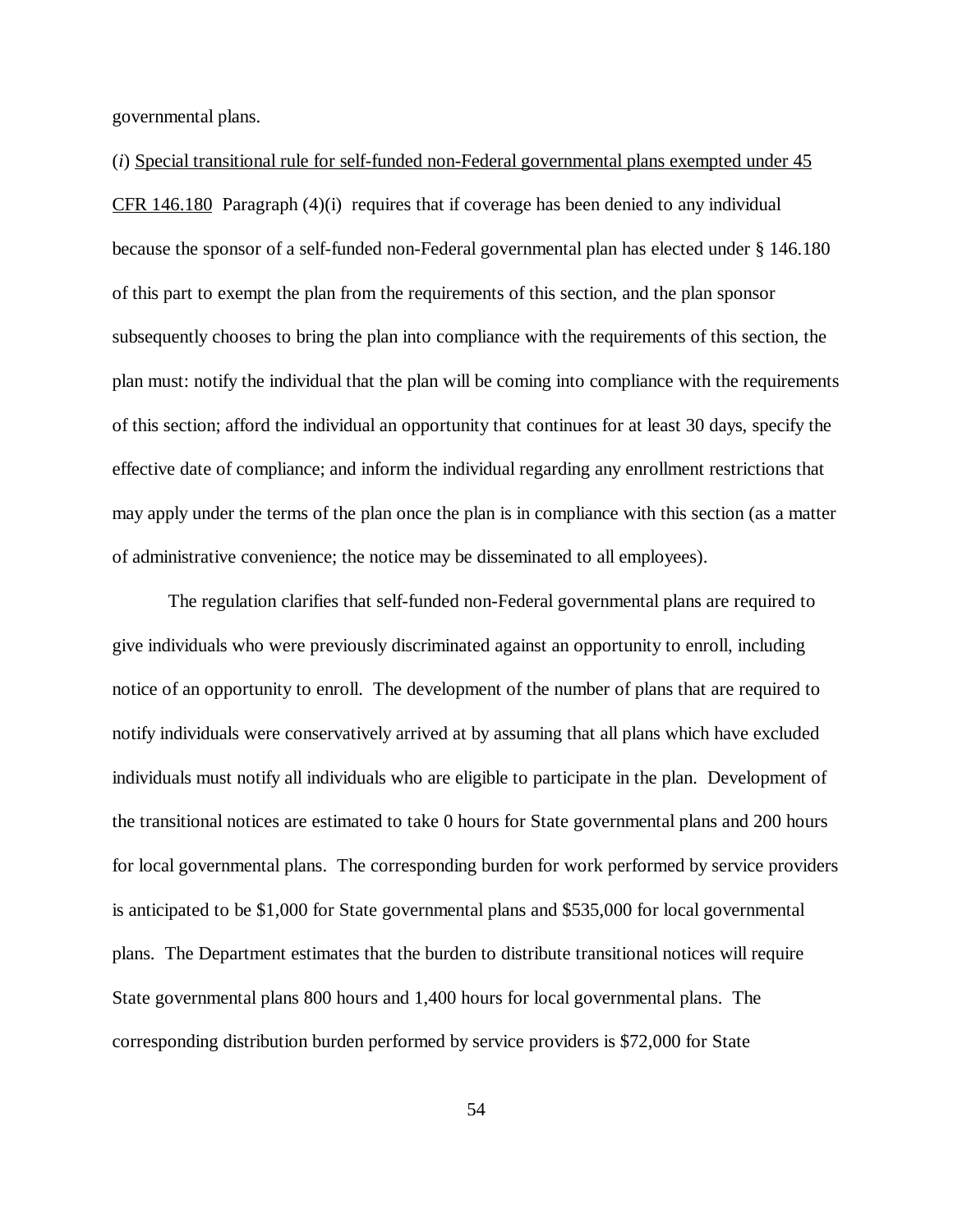governmental plans and \$158,000 for local governmental plans.

The above costs will be reduced to the extent that State and local governmental plans have

elected to opt out of the HIPAA requirements. As of the date of publishing, approximately 600

plans have opted out of the HIPAA statutory and regulatory requirements.

We have submitted a copy of this rule to OMB for its review of the information collection requirements. These requirements are not effective until they have been approved by OMB. A

notice will be published in the **Federal Register** when approval is obtained.

If you comment on any of these information collection and record keeping requirements,

please mail copies directly to the following:

Health Care Financing Administration, Office of Information Services, Information Technology Investment Management Group, Division of HCFA Enterprise Standards, Room C2-26-17, 7500 Security Boulevard, Baltimore, MD 21244-1850, Attn: John Burke HCFA-2022,

and

Office of Information and Regulatory Affairs, Office of Management and Budget, Room 10235, New Executive Office Building, Washington, DC 20503, Attn.: Allison Herron Eydt, HCFA-2022.

# **Small Business Regulatory Enforcement Fairness Act**

This interim final rule is subject to the provisions of the Small Business Regulatory

Enforcement Fairness Act of 1996 (5 U.S.C. 801 et seq.) and is being transmitted to Congress

and the Comptroller General for review. The interim final rule is a "major rule," as that term is

defined in 5 U.S.C. 804, because it is likely to result in an annual effect on the economy of \$100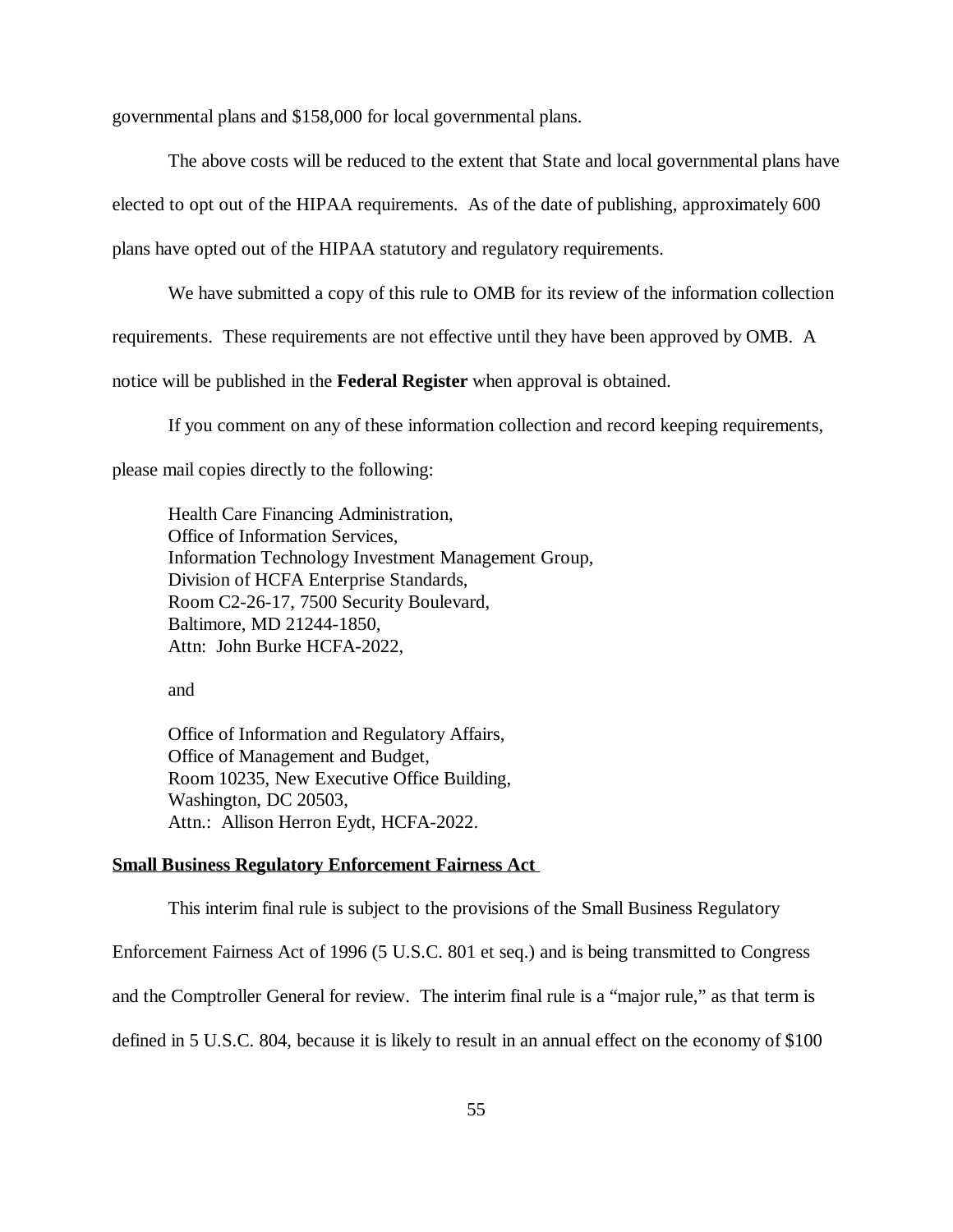million or more. As such, this interim final rule is being transmitted to Congress and the Comptroller General for review.

### **Unfunded Mandates Reform Act**

For purposes of the Unfunded Mandates Reform Act of 1995 (Pub. L. 104-4), as well as Executive Order 12875, this interim final rule does not include any Federal mandate that may result in expenditures by State, local, or tribal governments, nor does it include mandates which may impose an annual burden of \$100 million or more on the private sector.

# **Federalism Statement - Department of Labor and Department of Health and Human Services**

Executive Order 13132 (August 4, 1999) outlines fundamental principles of federalism, and requires the adherence to specific criteria by federal agencies in the process of their formulation and implementation of policies that have substantial direct effects on the States, the relationship between the national government and States, or on the distribution of power and responsibilities among the various levels of government. Agencies promulgating regulations that have these federalism implications must consult with State and local officials, and describe the extent of their consultation and the nature of the concerns of State and local officials in the preamble to the regulation.

In the Departments' view, these interim final regulations do not have federalism implications, because they do not have substantial direct effects on the States, the relationship between the national government and States, or on the distribution of power and responsibilities among various levels of government. This is largely because, with respect to health insurance issuers, the vast majority of States have enacted laws which meet or exceed the federal standards in HIPAA prohibiting discrimination based on health factors. Therefore, the regulations are not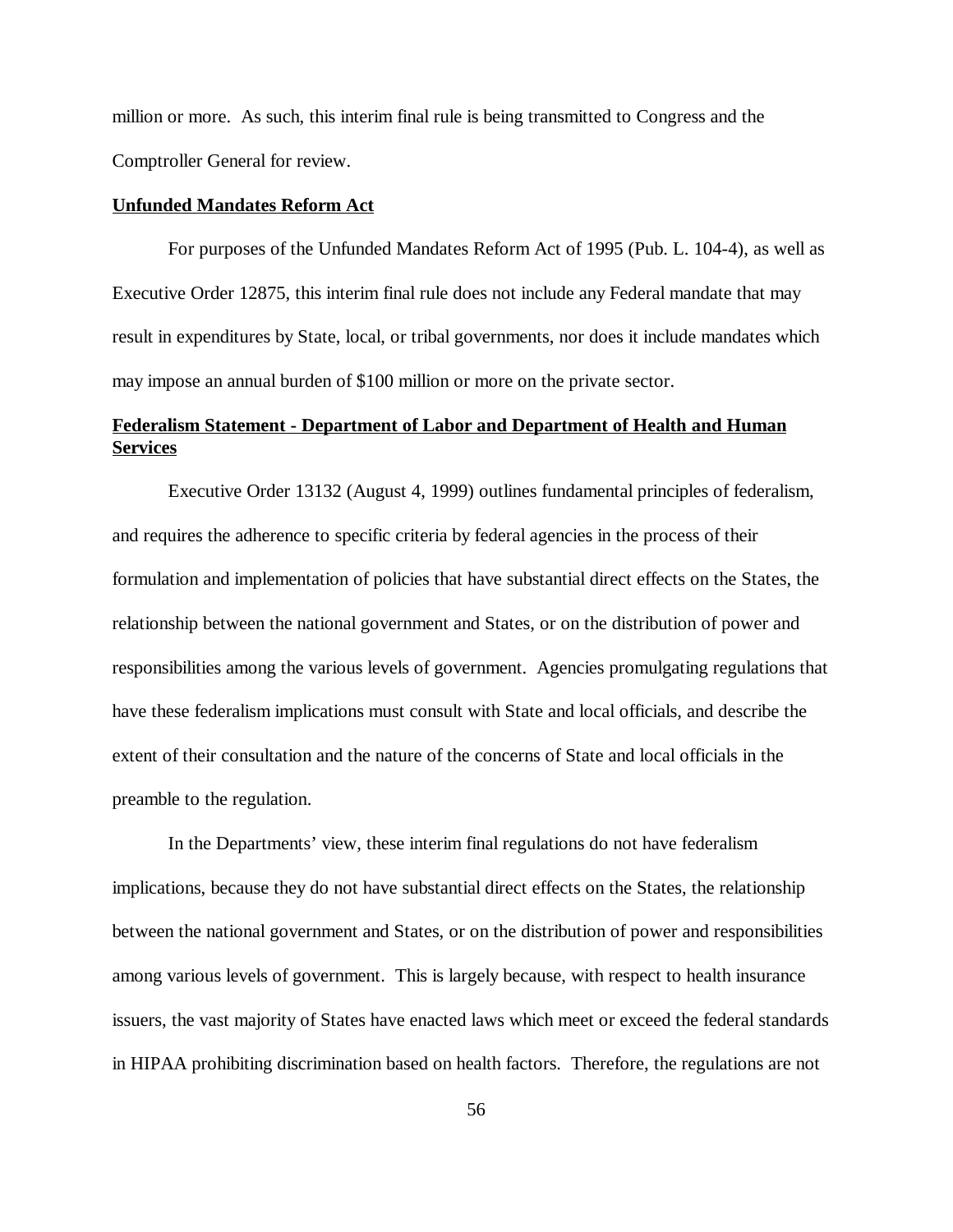likely to require substantial additional oversight of States by the Department of Health and Human Services.

In general, through section 514, ERISA supersedes State laws to the extent that they relate to any covered employee benefit plan, and preserves State laws that regulate insurance, banking, or securities. While ERISA prohibits States from regulating a plan as an insurance or investment company or bank, HIPAA added a new preemption provision to ERISA (as well as to the PHS Act) preserving the applicability of State laws establishing requirements for issuers of group health insurance coverage, except to the extent that these requirements prevent the application of the portability, access, and renewability requirements of HIPAA. The nondiscrimination provisions that are the subject of this rulemaking are included among those requirements.

In enacting these new preemption provisions, Congress indicated its intent to establish a preemption of State insurance requirements only to the extent that those requirements prevent the application of the basic protections set forth in HIPAA. HIPAA's Conference Report states that the conferees intended the narrowest preemption of State laws with regard to health insurance issuers. H.R. Conf. Rep. No. 736,  $104<sup>th</sup>$  Cong. 2d Session 205 (1996). Consequently, under the statute and the Conference Report, State insurance laws that are more stringent than the federal requirements are unlikely to "prevent the application of" the HIPAA nondiscrimination provisions.

Accordingly, States are given significant latitude to impose requirements on health insurance issuers that are more restrictive than the federal law. In many cases, the federal law imposes minimum requirements which States are free to exceed. Guidance conveying this interpretation was published in the **Federal Register** on April 8, 1997 and these regulations do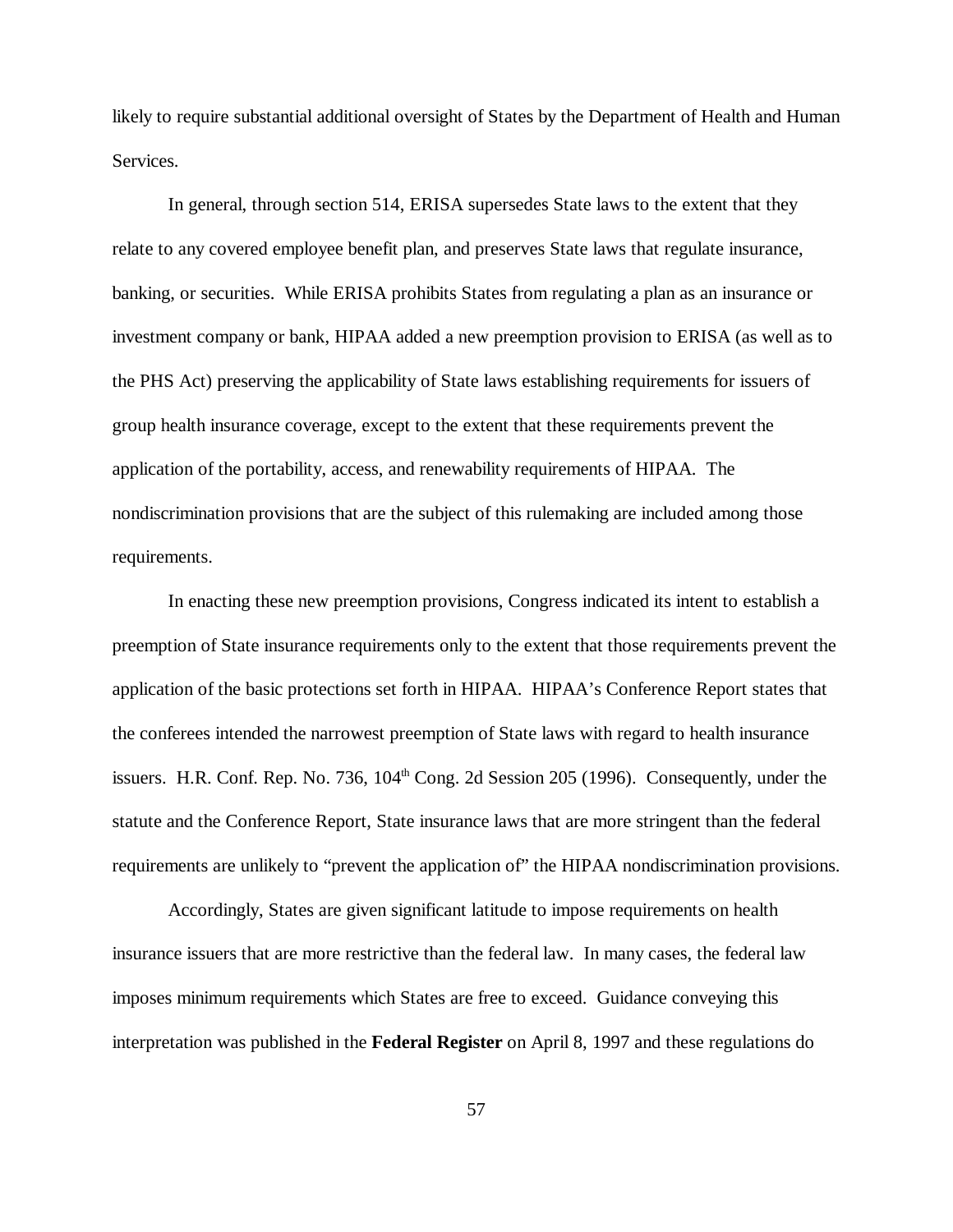not reduce the discretion given to the States by the statute. It is the Departments' understanding that the vast majority of States have in fact implemented provisions which meet or exceed the minimum requirements of the HIPAA non-discrimination provisions.

HIPAA provides that the States may enforce the provisions of HIPAA as they pertain to issuers, but that the Secretary of Health and Human Services must enforce any provisions that a State fails to substantially enforce. When exercising its responsibility to enforce the provisions of HIPAA, HCFA works cooperatively with the States for the purpose of addressing State concerns and avoiding conflicts with the exercise of State authority.<sup>14</sup> HCFA has developed procedures to implement its enforcement responsibilities, and to afford the States the maximum opportunity to enforce HIPAA's requirements in the first instance. HCFA's procedures address the handling of reports that States may not be enforcing HIPAA's requirements, and the mechanism for allocating enforcement responsibility between the States and HCFA. To date, HCFA has had occasion to enforce the HIPAA non-discrimination provisions in only two States.

Although the Departments conclude that these interim final rules do not have federalism implications, in keeping with the spirit of the Executive Order that agencies closely examine any policies that may have federalism implications or limit the policy making discretion of the States, the Department of Labor and HCFA have engaged in numerous efforts to consult with and work

 $14$  This authority applies to insurance issued with respect to group health plans generally, including plans covering employees of church organizations. Thus, this discussion of federalism applies to all group health insurance coverage that is subject to the PHS Act, including those church plans that provide coverage through a health insurance issuer (but not to church plans that do not provide coverage through a health insurance issuer). For additional information relating to the application of these nondiscrimination rules to church plans, see the preamble to regulations being proposed elsewhere in this issue of the **Federal Register** regarding section 9802(c) of the Code relating to church plans.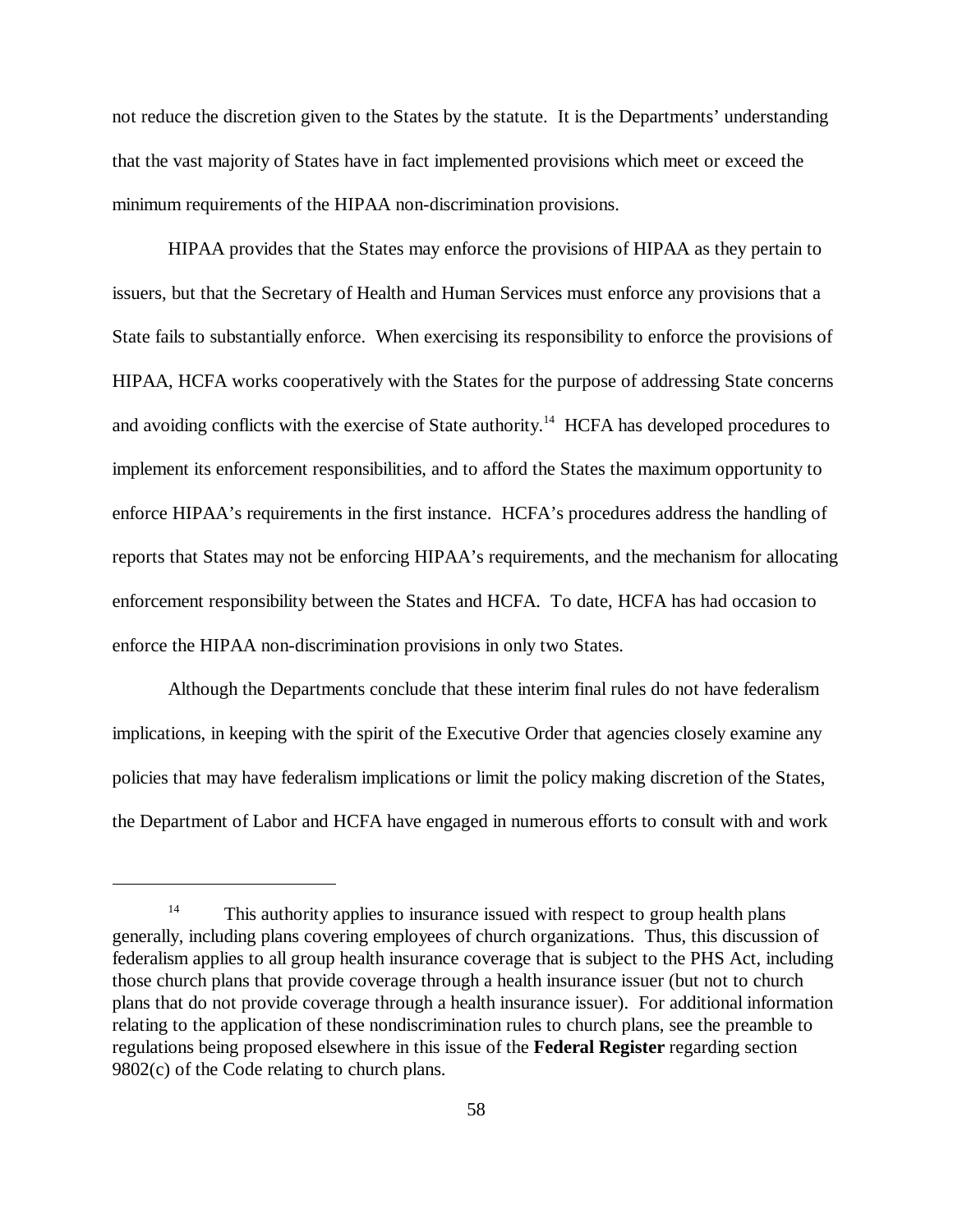cooperatively with affected State and local officials.

 $\bullet$ 

For example, the Departments were aware that some States commented on the way the federal provisions should be interpreted. Therefore, the Departments have sought and received input from State insurance regulators and the National Association of Insurance Commissioners (NAIC). The NAIC is a non-profit corporation established by the insurance commissioners of the 50 States, the District of Columbia, and the four U.S. territories, that among other things provides a forum for the development of uniform policy when uniformity is appropriate. Its members meet, discuss, and offer solutions to mutual problems. The NAIC sponsors quarterly meetings to provide a forum for the exchange of ideas, and in-depth consideration of insurance issues by regulators, industry representatives, and consumers. HCFA and Department of Labor staff have attended the quarterly meetings consistently to listen to the concerns of the State Insurance Departments regarding HIPAA issues, including the nondiscrimination provisions. In addition to the general discussions, committee meetings and task groups, the NAIC sponsors the following two standing HIPAA meetings for members during the quarterly conferences:

- HCFA/DOL Meeting on HIPAA Issues (This meeting provides HCFA and Labor the opportunity to provide updates on regulations, bulletins, enforcement actions and outreach efforts regarding HIPAA.)
- $\bullet$  The NAIC/HCFA Liaison Meeting (This meeting provides HCFA and the NAIC the opportunity to discuss HIPAA and other health care programs.)

In addition, in developing these interim final regulations, the Departments consulted with the NAIC and requested their assistance to obtain information from the State Insurance Departments. Specifically, we sought and received their input on certain insurance rating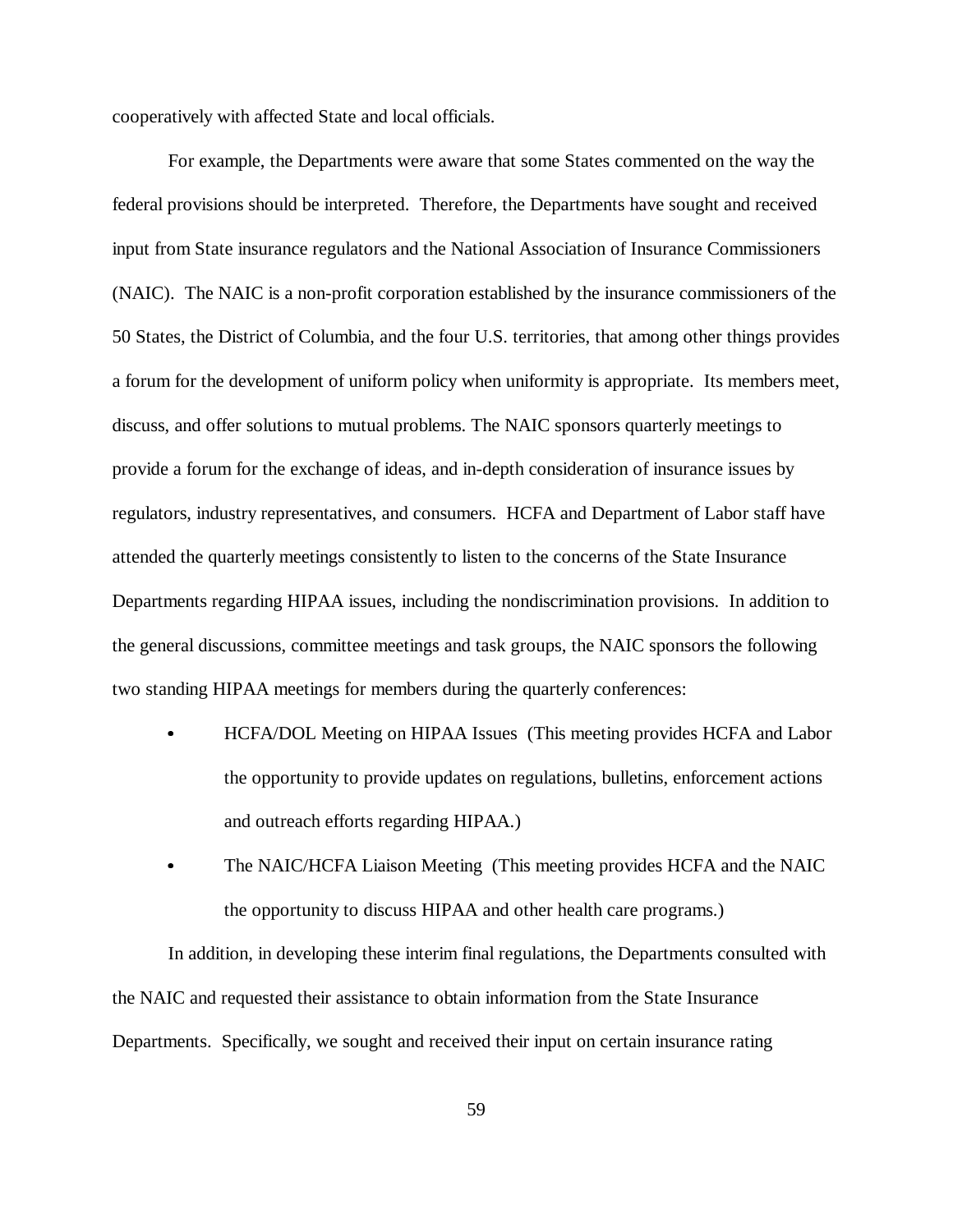practices and late enrollment issues. The Departments employed the States' insights on insurance rating practices in developing the provisions prohibiting "list-billing," and their experience with late enrollment in crafting the regulatory provision clarifying the relationship between the nondiscrimination provisions and late enrollment. Specifically, the regulations clarify that while late enrollment, if offered by a plan, must be available to all similarly situated individuals regardless of any health factor, an individual's status as a late enrollee is not itself within the scope of any health factor.

The Departments also cooperate with the States in several ongoing outreach initiatives, through which information on HIPAA is shared among federal regulators, State regulators, and the regulated community. In particular, the Department of Labor has established a Health Benefits Education Campaign with more than 70 partners, including HCFA, NAIC and many business and consumer groups. HCFA has sponsored four conferences with the States - the Consumer Outreach and Advocacy conferences in March 1999 and June 2000, the Implementation and Enforcement of HIPAA National State-Federal Conferences in August 1999 and 2000. Furthermore, both the Department of Labor and HCFA websites offer links to important State websites and other resources, facilitating coordination between the State and federal regulators and the regulated community.

In conclusion, throughout the process of developing these regulations, to the extent feasible within the specific preemption provisions of HIPAA, the Departments have attempted to balance the States' interests in regulating health insurance issuers, and Congress's intent to provide uniform minimum protections to consumers in every State.

### **Unified Analysis of Costs and Benefits**

60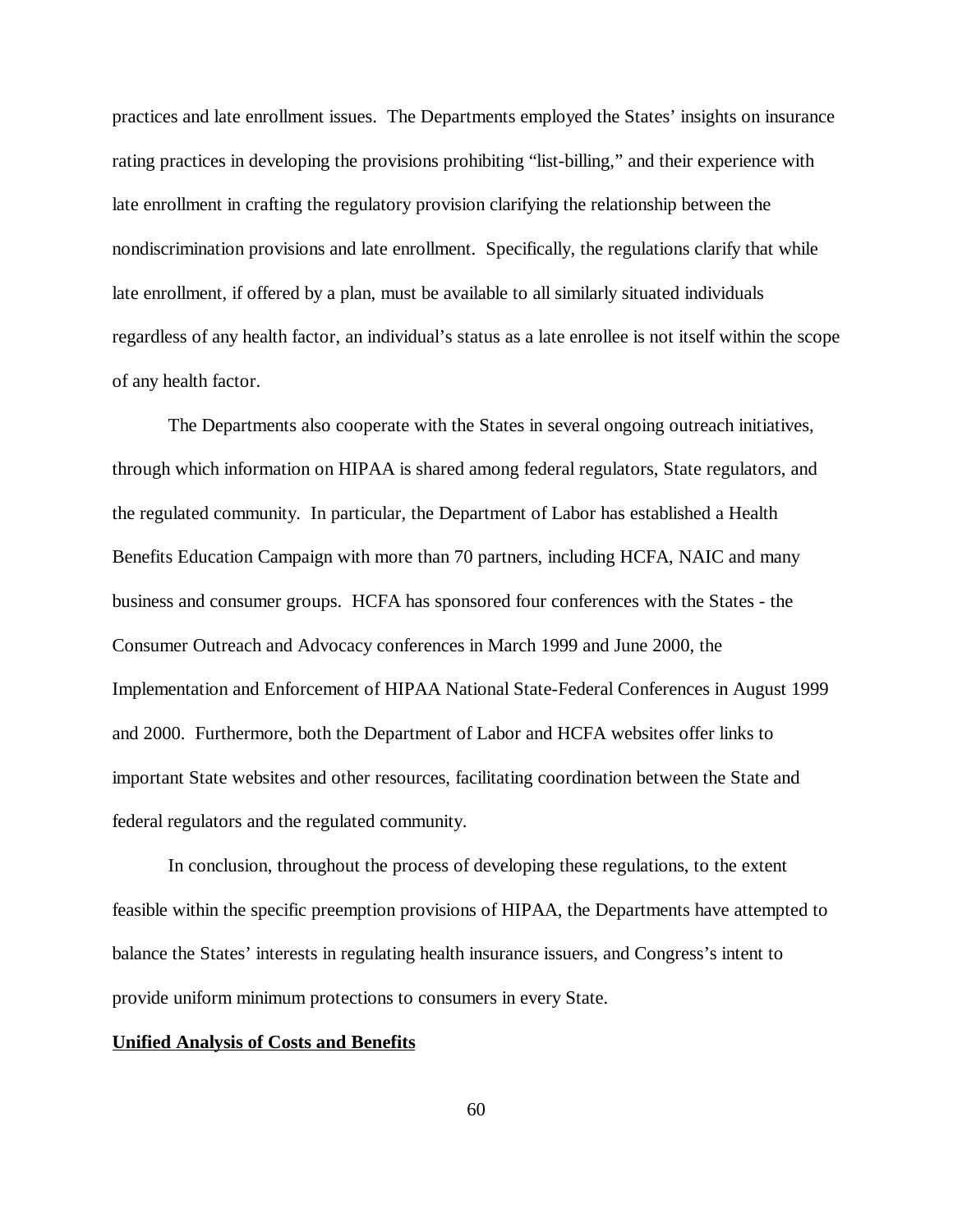## *1. Introduction*

HIPAA's nondiscrimination provisions generally prohibit group health plans and group health plan issuers from discriminating against individuals on the basis of health status factors. The primary effect and intent of the provision is to increase access to affordable group health coverage for individuals with health problems. This effect, and the economic costs, benefits, and transfers attendant to it, generally flow directly from the HIPAA's statutory provisions, which are largely self-implementing. However, the statute alone leaves room for varying interpretations of exactly which practices are prohibited or permitted at the margin. This regulation draws on the Departments' authority to clarify and interpret HIPAA's statutory nondiscrimination provisions in order to secure the protections intended by Congress for plan participants and beneficiaries. The Departments crafted it to satisfy this mandate in as economically efficient a manner as possible, and believe that the economic benefits of the regulation outweigh its costs. The analysis underlying this conclusion takes into account both the effect of the statute and the impact of the discretion exercised in the regulation.

The nondiscrimination provisions of the HIPAA statute and of this regulation generally apply to both group health plans and to issuers of group health plan policies. Economic theory predicts that issuers will pass their costs of compliance back to plans, and that plans may pass some or all of issuers' and their own costs of compliance to participants. This analysis is carried out in light of this prediction.

### *2. Costs and Benefits of HIPAA's Statutory Nondiscrimination Provisions*

As noted above, HIPAA's statutory nondiscrimination provisions are largely selfimplementing even in the absence of interpretive guidance. It is the Departments' policy where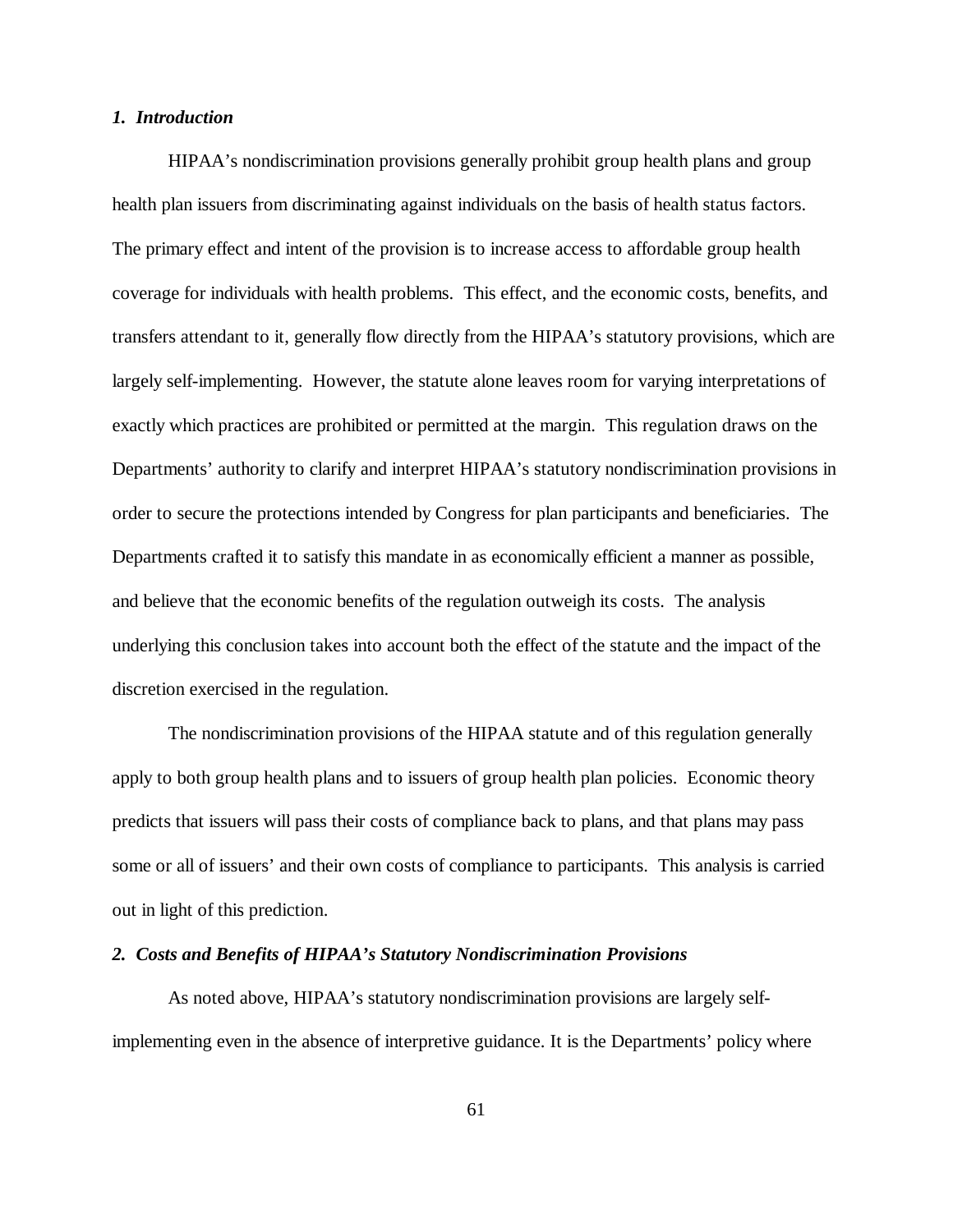practicable to evaluate such impacts separately from the impact of discretion exercised in regulation. The Departments provide qualitative assessments of the nature of the costs, benefits, and transfers that are expected to derive from statutory provisions, and provide summaries of any credible, empirical estimates of these effects that are available.

To the Departments' knowledge, there is no publicly available work that quantifies the magnitude or presents the nature of these benefits, costs, and transfers. In its initial scoring of the statute, the Congressional Budget Office did not separately quantify the costs of the nondiscrimination provisions. Therefore, this analysis considers the nature of anticipated costs, benefits, and transfers, and offers a basis for estimating separately the impacts of the statute and regulatory discretion, but does not present a detailed description of any other quantitative analysis of the statute's impact.

HIPAA's statutory nondiscrimination provisions entail new economic costs and benefits, as well as transfers of health care costs among plan sponsors and participants.

The primary statutory economic benefits associated with the HIPAA nondiscrimination provisions derive from increased access to affordable group health plan coverage for individuals with certain health status-related factors. Expanding access benefits both newly covered individuals and society at large. Individuals without health insurance are less likely to get preventive care and less likely to have a regular source of care.<sup>15</sup> A lack of health insurance generally increases the likelihood that needed medical treatment will be forgone or delayed. Forgoing or delaying care increases the risk of adverse health outcomes. These adverse

<sup>&</sup>lt;sup>15</sup> Kaiser Family Foundation and *The NewsHour*, "*NewsHour*/Kaiser Spotlights Misconceptions About the Medically Uninsured: Survey Examines Difficulties Faced by Those Without Health Coverage," News Release, May 16, 2000.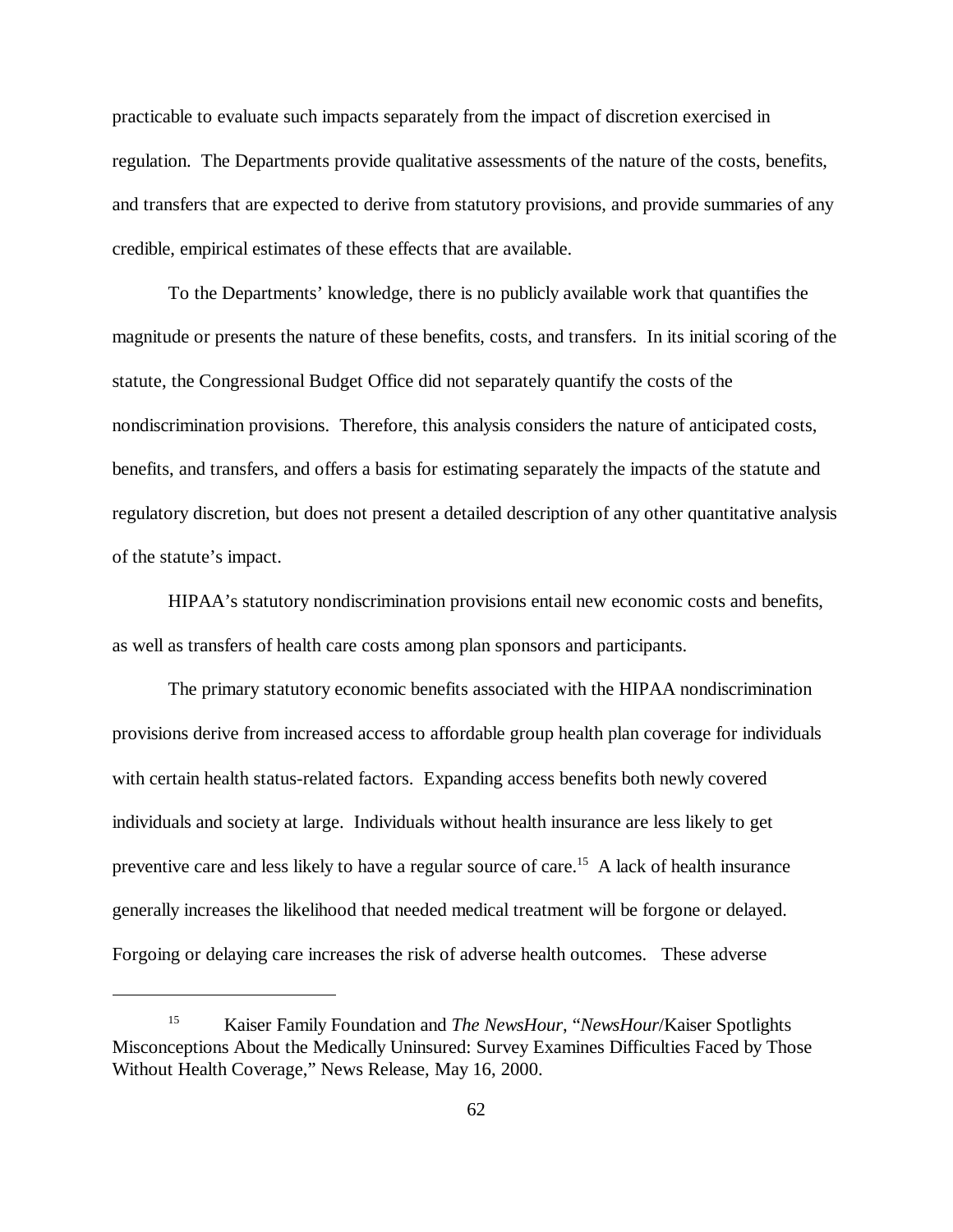outcomes in turn spawn higher medical costs which are often shifted to public funding sources (and therefore to taxpayers) or to other payers. They also erode productivity and the quality of life. Improved access to affordable group health coverage for individuals with health problems under HIPAA's nondiscrimination provisions will lead to more insurance coverage, timelier and fuller medical care, better health outcomes, and improved productivity and quality of life. This is especially true for the individuals most affected by HIPAA's nondiscrimination provisions -- those with adverse health conditions. Denied insurance, individuals in poorer health are more likely to suffer economic hardship, to forgo badly needed care for financial reasons, and to suffer adverse health outcomes as a result. For them, gaining insurance is more likely to mean gaining economic security, receiving timely, quality care, and living healthier, more productive lives.

Plans and issuers will incur economic costs as a result of the law. These are generally limited to administrative costs, such as those incurred to change plan design and pricing structures and update plan materials.

The premiums and claims costs incurred by group health plans to provide coverage to individuals who were previously denied coverage or offered restricted coverage based on health factors are offset by the commensurate or greater benefits realized by the newly eligible participants on whose behalf the premiums or claims are paid. As such, these premiums and claims costs are properly characterized as transfers rather than as new economic costs. These transfers shift the burden of health care costs from one party to another without any direct change in aggregate social welfare. For example, as individuals' insurance status changes from insured through an individual policy to insured though an employment based group health plan, health care costs are transferred from these individuals to their employers. Similarly, as individuals'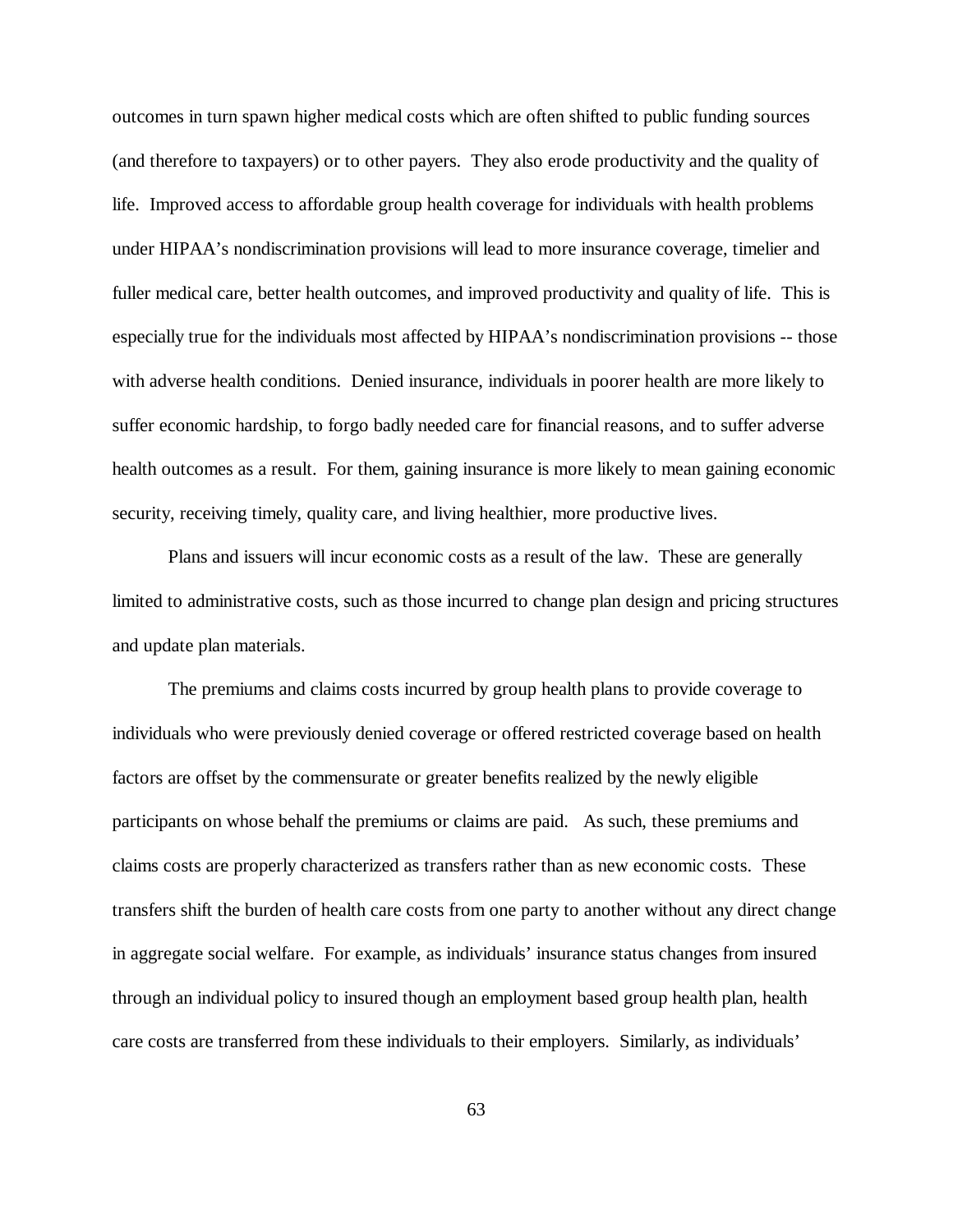insurance status changes from uninsured to insured through a group health plan, health care costs are transferred from the individuals and public funding sources to employers.

The HIPAA nondiscrimination statutory transfer is likely to be substantial. Annual perparticipant group health plan costs average more than  $$4,000^{16}$ , and it is likely that average costs would be higher for individuals who had faced discrimination due to health status factors. Prior to HIPAA's enactment approximately 106,000 employees were denied employment based coverage because of health factors.<sup>17</sup> A simple assessment suggests that the total cost of coverage for such employees could exceed \$400 million. However, this potential statutory transfer is small relative to the overall cost of employment-based health coverage. Group health plans will spend about \$431 billion this year to cover approximately 77 million participants and their dependents. Transfers under HIPAA's nondiscrimination provision will represent a very small fraction of one percent of total group health plan expenditures.

## *3. Costs and Benefits of the Regulation*

*Prohibiting Discrimination* -- Many of the provisions of this regulation serve to specify more precisely than the statute alone exactly what practices are prohibited by HIPAA as unlawful discrimination in eligibility or employee premium among similarly situated employees. For example, under the regulation eligibility generally may not be restricted based on an individuals' participation in risky activities, confinement to an institution or absence from work on enrollment day due to illness, or status as a late enrollee. The regulation provides that various plan features

Gabel, Jon R. *Job-based Health Insurance, 1977-1998: The Accidental System* <sup>16</sup> *Under Scrutiny.* Health Affairs. November / December 1999. Volume 18, Number 6.

<sup>&</sup>lt;sup>17</sup> February 1997 Current Population Survey, Contingent Worker Supplement.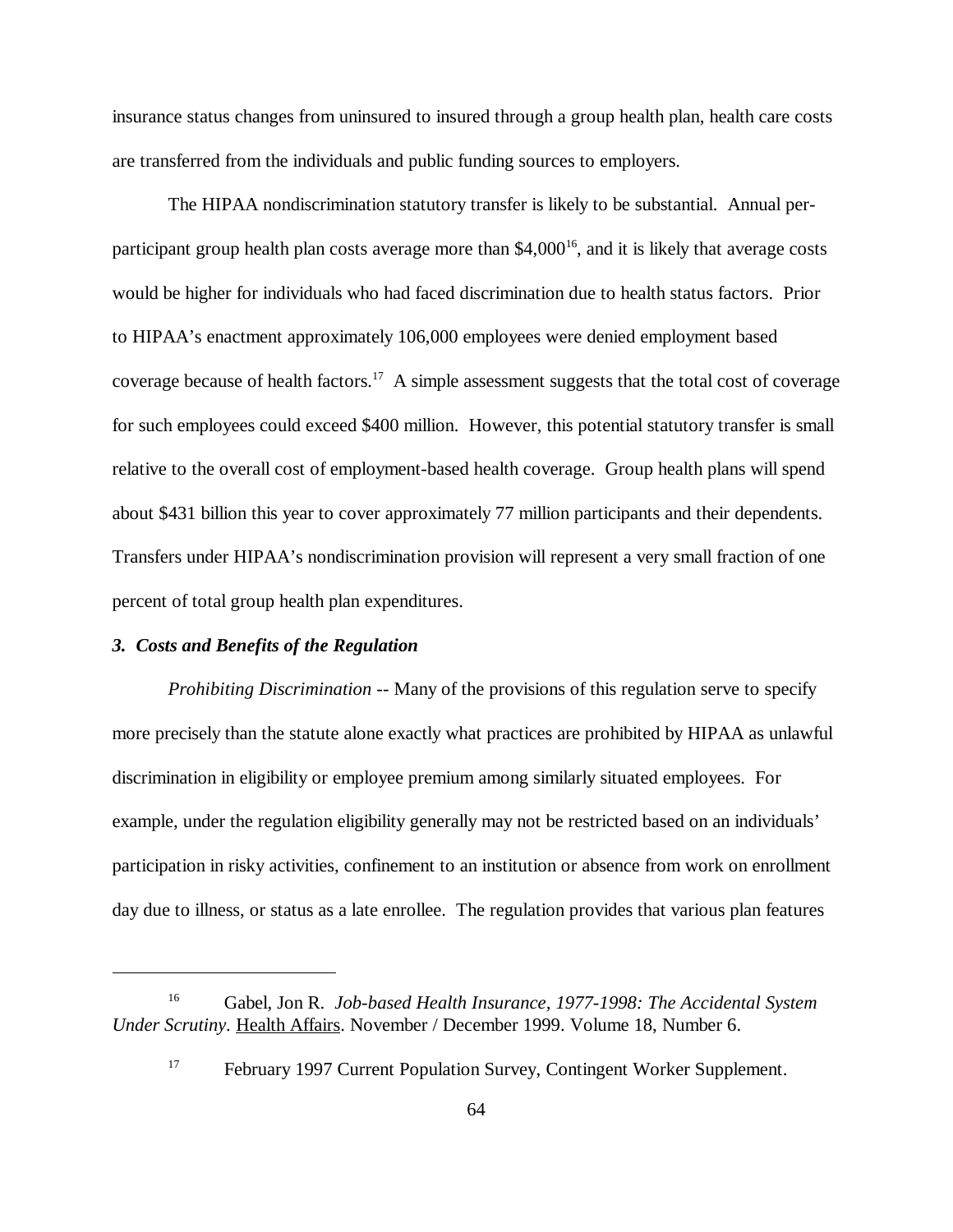including waiting periods and eligibility for certain benefits constitute rules for eligibility which may not vary across similarly situated employees based on health status factors. It provides that individuals who were previously denied eligibility based on health status factors (or who failed to enroll in anticipation of such denial) must be given an opportunity to enroll. It provides that plans may not reclassify employees based on health status factors in order to create separate groups of similarly situated employees among which discrimination would be permitted.

All of these provisions have the effect of clarifying and ensuring certain participants' right to freedom from discrimination in eligibility and premium amounts, thereby securing their access to affordable group health plan coverage. The costs and benefits attributable to these provisions resemble those attendant to HIPAA's statutory nondiscrimination provisions. Securing participants' access to affordable group coverage provides economic benefits by reducing uninsurance and thereby improving health outcomes. It entails transfers of costs from the employees whose rights are secured (and/or from other parties who would otherwise pay for their health care) to plan sponsors (or to other plan participants if sponsors pass those costs back evenly to them). And it imposes economic costs in the form of administrative burdens to design and implement necessary plan amendments.

The Departments lack any basis on which to distinguish these benefits, costs, and transfers from those of the statute itself. It is unclear how many plans might be engaging in the discriminatory practices targeted for prohibition by these regulatory provisions. Because these provisions operate largely at the margin of the statutory requirements, it is likely that the effects of these provisions will be far smaller than the similar statutory effects. The Departments are confident, however, that by securing employees' access to affordable coverage at the margin, the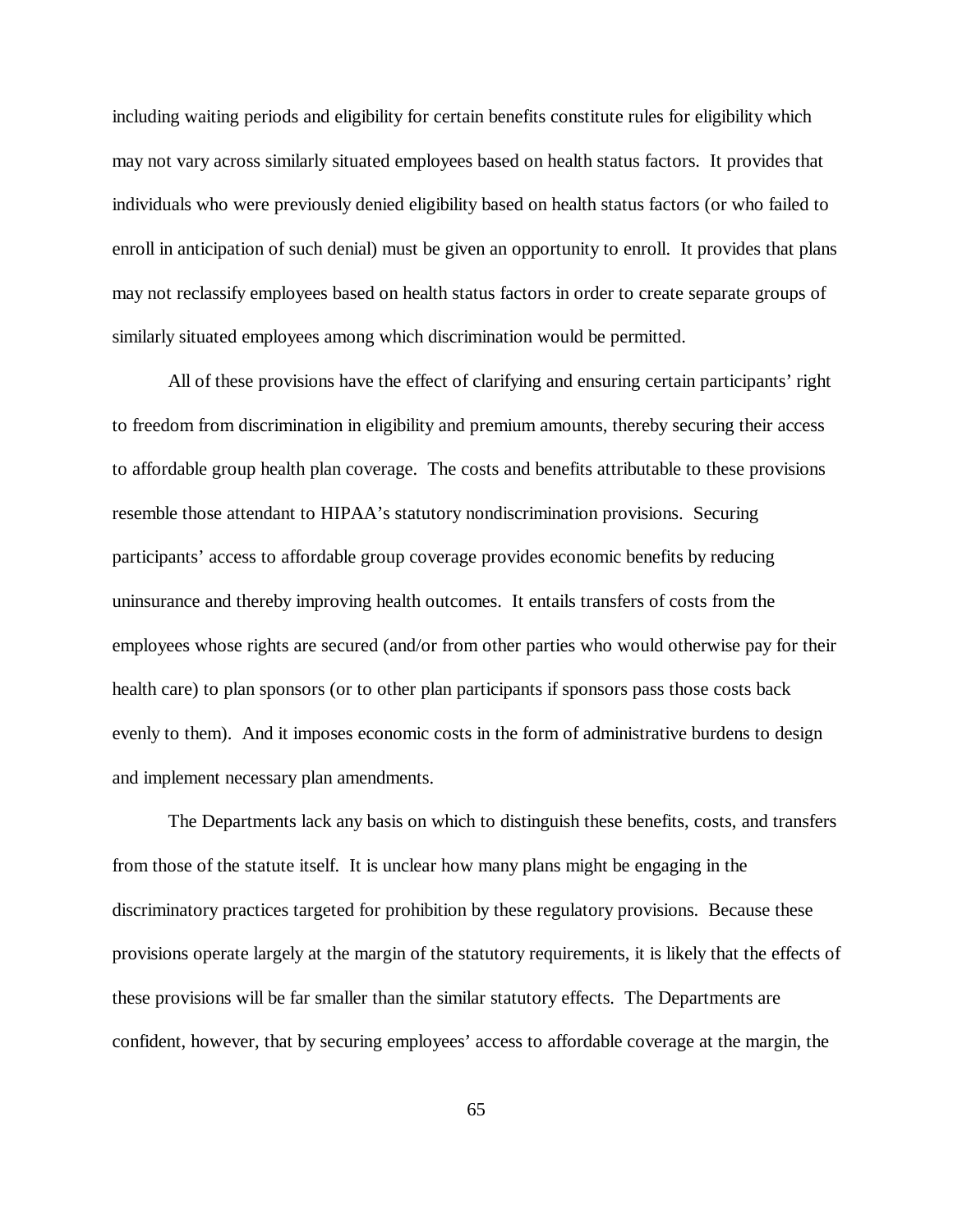regulation, like the statute, will yield benefits in excess of costs.

*Clarifying Requirements* -- Additional economic benefits derive directly from the improved clarity provided by the regulation. The regulation provides clarity through both its provisions and its examples of how those provisions apply in various circumstances. By clarifying employees' rights and plan sponsors' obligations under HIPAA's nondiscrimination provisions, the regulation will reduce uncertainty and costly disputes over these rights and obligations. It will promote employers' and employees' common understanding of the value of group health plan benefits and confidence in the security and predictability of those benefits, thereby improving labor market efficiency and fostering the establishment and continuation of group health plans by employers.<sup>18</sup>

<sup>&</sup>lt;sup>18</sup> The voluntary nature of the employment-based health benefit system in conjunction with the open and dynamic character of labor markets make explicit as well as implicit negotiations on compensation a key determinant of the prevalence of employee benefits coverage. It is likely that 80% to 100% of the cost of employee benefits is borne by workers through reduced wages (see for example Jonathan Gruber and Alan B. Krueger, "The Incidence of Mandated Employer-Provided Insurance: Lessons from Workers Compensation Insurance," *Tax Policy and Economy* (1991); Jonathan Gruber, "The Incidence of Mandated Maternity Benefits," *American Economic Review,* Vol. 84 (June 1994), pp. 622-641; Lawrence H. Summers, "Some Simple Economics of Mandated Benefits," *American Economic Review,* Vol. 79, No. 2 (May 1989); Louise Sheiner, "Health Care Costs, Wages, and Aging," Federal Reserve Board of Governors working paper, April 1999; and Edward Montgomery, Kathryn Shaw, and Mary Ellen Benedict, "Pensions and Wages: An Hedonic Price Theory Approach," *International Economic Review,* Vol. 33 No. 1, Feb. 1992.) The prevalence of benefits is therefore largely dependent on the efficacy of this exchange. If workers perceive that there is the potential for inappropriate denial of benefits they will discount their value to adjust for this risk. This discount drives a wedge in the compensation negotiation, limiting its efficiency. With workers unwilling to bear the full cost of the benefit, fewer benefits will be provided. The extent to which workers perceive a federal regulation supported by enforcement authority to improve the security and quality of benefits, the differential between the employers costs and workers willingness top accept wage offsets is minimized.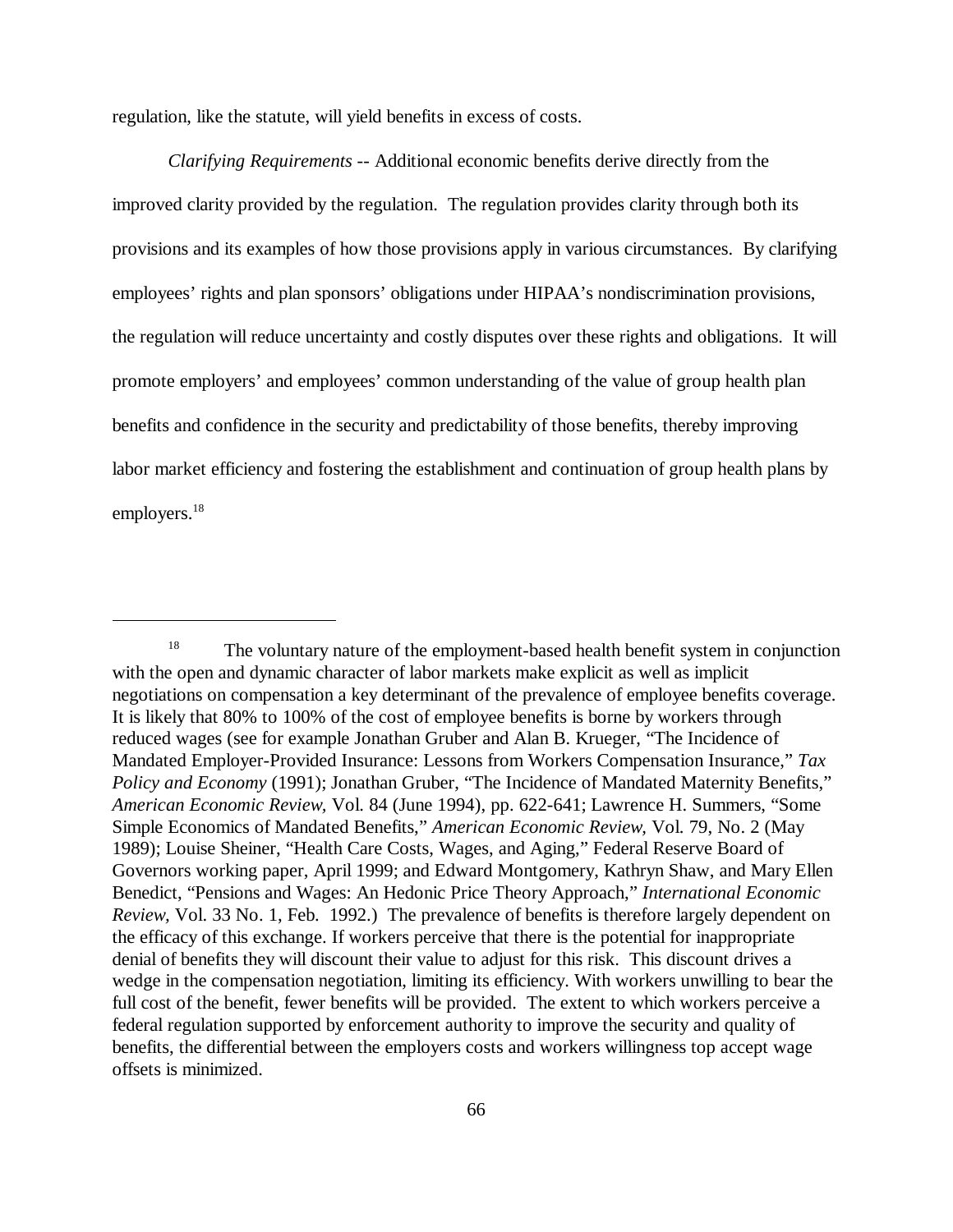*Amending Plans* -- The regulation is expected to entail some new economic costs, in the form of two new administrative burdens, which are distinguishable from those attributable to the statute. First, it is likely that some of the regulation's nondiscrimination provisions will effectively require some plans to amend their terms and revise plan materials. Second, as noted above, the regulation requires that individuals who were previously denied eligibility based on health status factors (or who failed to enroll in anticipation of such denial) must be given an opportunity to enroll. It also requires that plans notify such individuals of their right of enroll. Providing notices under these requirements will entail new administrative costs.

Plans that, prior to HIPAA's effective date, included provisions since prohibited by HIPAA's nondiscrimination requirements, were effectively required by HIPAA to implement conforming amendments and to revise plan materials accordingly. The costs associated with these actions generally are attributable to the HIPAA statute and not to this regulation. However, it is likely that some of the regulation's nondiscrimination provisions will effectively require some plans to amend their terms and revise their materials. For example, the Departments understand that plans commonly require employees to be actively at work on a designated enrollment day in order to qualify for enrollment. It is possible that some plans failed to interpret HIPAA's statutory provisions to prohibit this practice. Such plans will need to amend their terms and materials to provide that employees will not be denied enrollment solely because they were absent due to a health status factor. Such plans will incur administrative costs.

The Departments have no basis for estimating how many plans might need to implement amendments beyond those implemented in response to the HIPAA's statutory nondiscrimination provisions in order to comply with the regulation's corresponding provisions. They adopted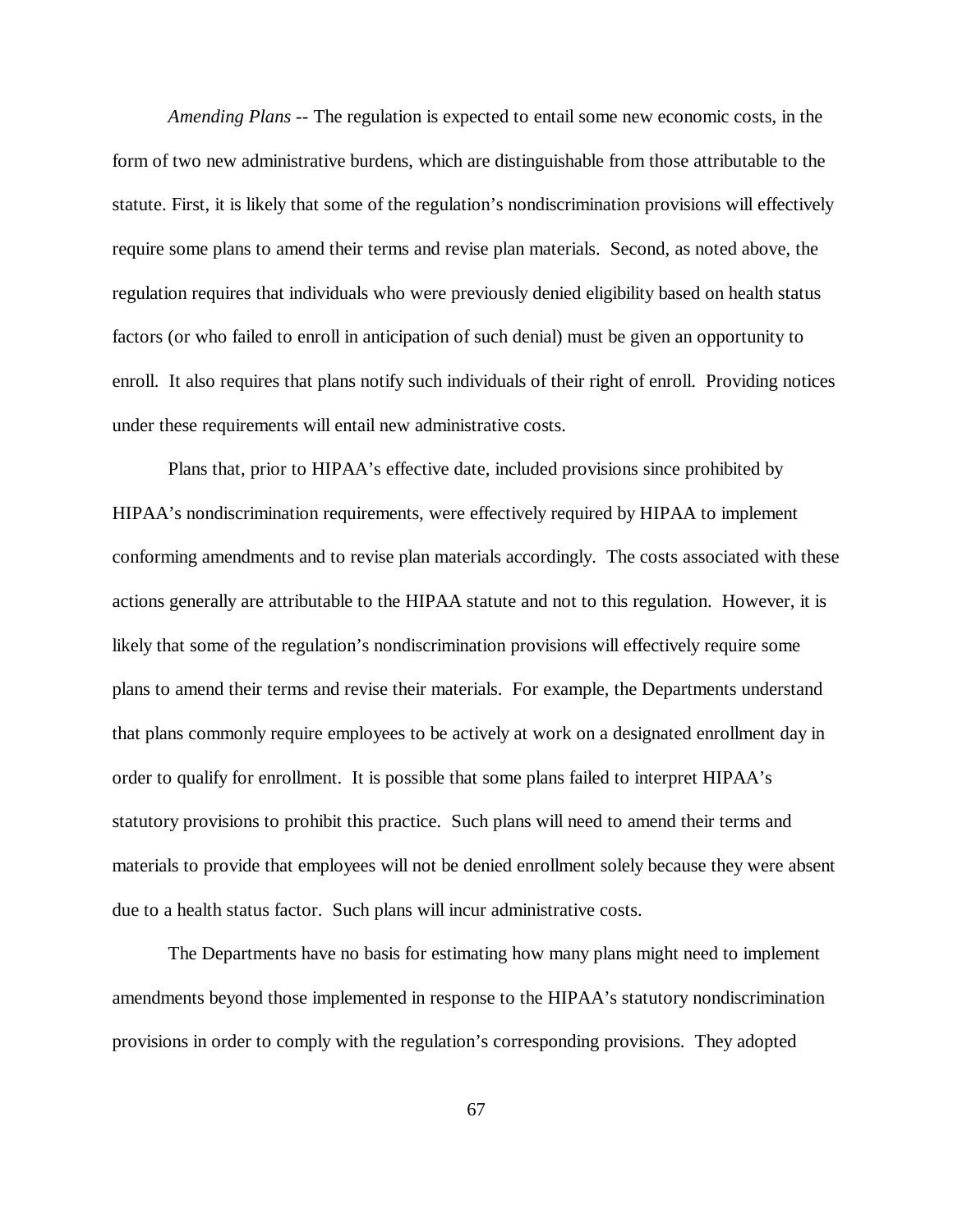conservative assumptions in order to develop an upper bound estimate of the cost to amend plans and materials to conform with the regulation. They assumed that all plans will require at least some amendment to conform with this regulation.

A large majority of fully insured plans do not have unique eligibility and employee premium provisions but instead choose from a relatively small menu of standardized products offered by issuers. The Departments accordingly assumed that issuers will amend their standardized group insurance products, passing the associated cost back to the plans that buy them. They estimate that a total of approximately 33,000 group insurance products will be so amended, and that the cost of these amendments will be spread across a universe of approximately 2.6 million fully insured plans. The Departments assumed that small self-insured plans (which generally fall outside state regulation of insurance products) choose from a much larger menu of products and that large self-insured plans each have unique eligibility rules will need to be amended independently. This implies a total of approximately 76,000 self-insured plan configurations requiring amendment.

Assuming that each affected group insurance product and self-insured plan configuration would require 1 hour of professional time billed at \$72 per hour to design and implement amendments, the aggregate cost to amend plans would be \$8 million.

Separate from the cost to design and implement plan amendments is the cost to revise plan materials to reflect the amendments. The Departments note that the cost to revise plan materials can generally be attributed to legal requirements other than the HIPAA statute or this regulation. It is the policy of the Department of Labor to attribute the cost of revising private-sector group health plan materials to its regulation implementing ERISA's Summary Plan Description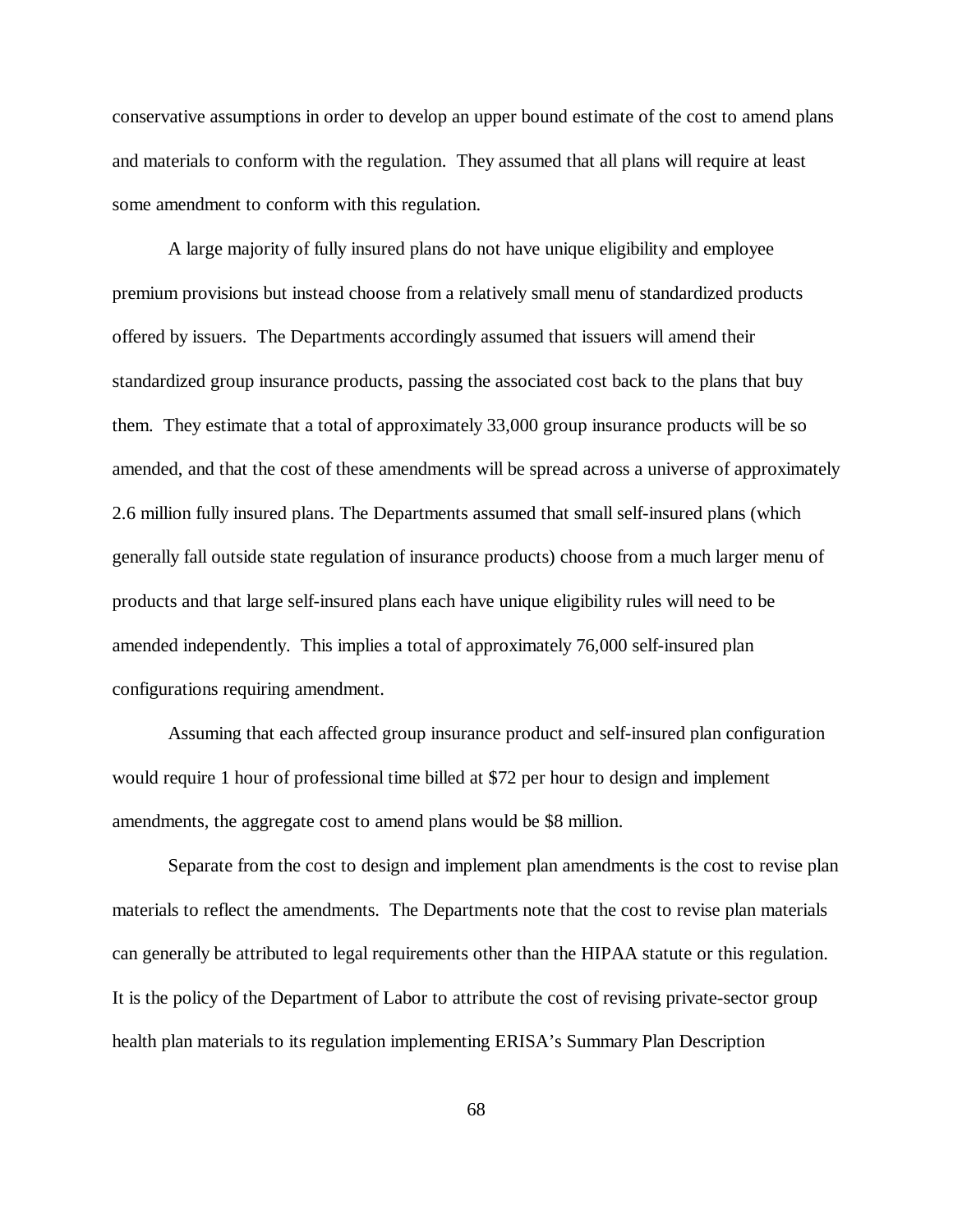requirements. Various state laws compel issuers to provide accurate materials, and the Departments believe that State and local governmental plan sponsors and private plan sponsors routinely update plan materials as a matter of either law or compensation and employment policy.

*Notifying Employees of Enrollment Opportunities* -- In estimating the costs associated with the notification requirements, the Departments separately considered the cost of preparing notices and the cost of distributing them.

Based on a 1993 Robert Wood Johnson Foundation survey of employers, the Departments estimate that 128,000 group health plans excluded individuals on the basis of health status factors prior to HIPAA's enactment and will therefore be required by the regulation to prepare and distribute notices. The Departments assumed that preparing the notice will require one hour of time billed at a \$72 hourly rate. The cost to develop notices is therefore estimated to be \$9 million.

The Departments assumed that plans will distribute notices to all individuals who are eligible for coverage under the plan. It might be necessary to notify individuals who are currently enrolled because such individuals may have dependents for whom eligibility was denied based on a health status factor or may have failed to enroll dependents because they expected that eligibility would be so denied for them. This assumption probably results in an overestimate of the true cost. Some affected plans may already have notified affected individuals of their right to enroll under HIPAA. Others may have historical records of plan enrollment that are sufficiently detailed to allow for the notification of only specific individuals. Based on the 1997 Robert Wood Johnson Foundation survey, the Departments estimate that a total of 2.3 million employees are eligible for coverage under the 128,000 plans that are required to provide notices. The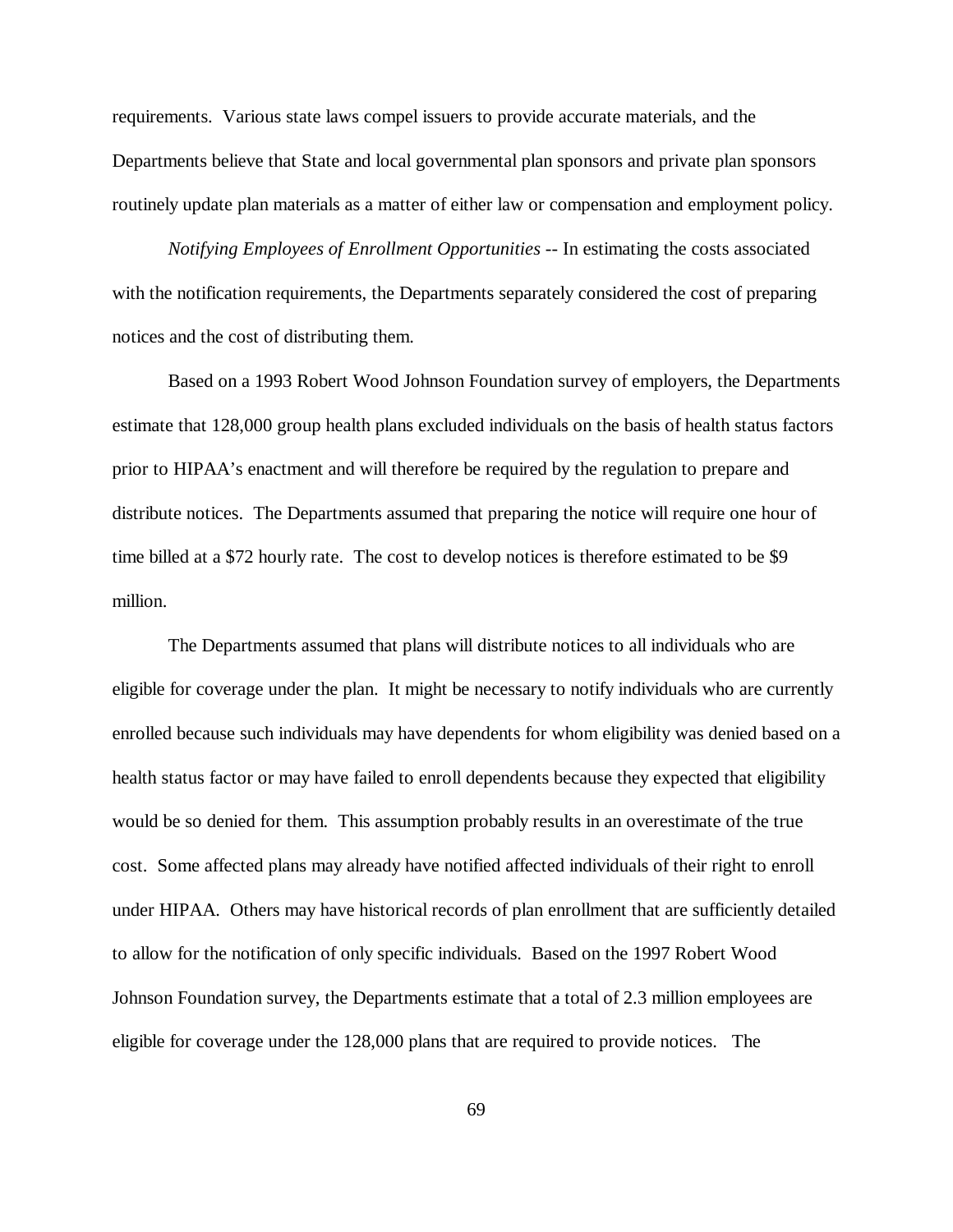Departments assumed that distributing each notice costs \$0.37 for mailing and materials plus 2 minutes of photocopying and mailing billed at a \$15 per hour clerical rate for a total per-notice distribution cost of \$0.87. The cost to distribute notices is therefore estimated to be \$2 million.

The estimated combined cost to prepare and distribute notices therefore amounts to \$11 million. The Departments note that this is a one-time cost which will be incurred concurrent with the regulation's applicability date.

The Department's note that the provision of notices will benefit employees who newly learn of opportunities to enroll themselves or their dependents. The result will be fuller realization of HIPAA's intent and employees' associated rights, as well as improved access to affordable group coverage and reduced rates of uninsurance for affected employees.

# *4. Summary of Cost Estimates*

The cost estimates presented here are compiled in the table below. Upper bound cost estimates attributable to the regulation include \$8 million to amend plans and revise documents and \$11 million to prepare and distribute notices of enrollment opportunities, or a total of \$19 million.

| Source of cost              | \$MM | <b>Explanatory notes</b>                         |
|-----------------------------|------|--------------------------------------------------|
| Amending plans and revising | \$8  | Upper bound of new economic cost incurred as     |
| materials                   |      | plans are amended to comply with the regulation. |
|                             |      | One-time cost.                                   |
| Notifying employees of      | \$11 | Upper bound of new economic cost to prepare and  |
| enrollment opportunities    |      | distribute notices. One-time cost.               |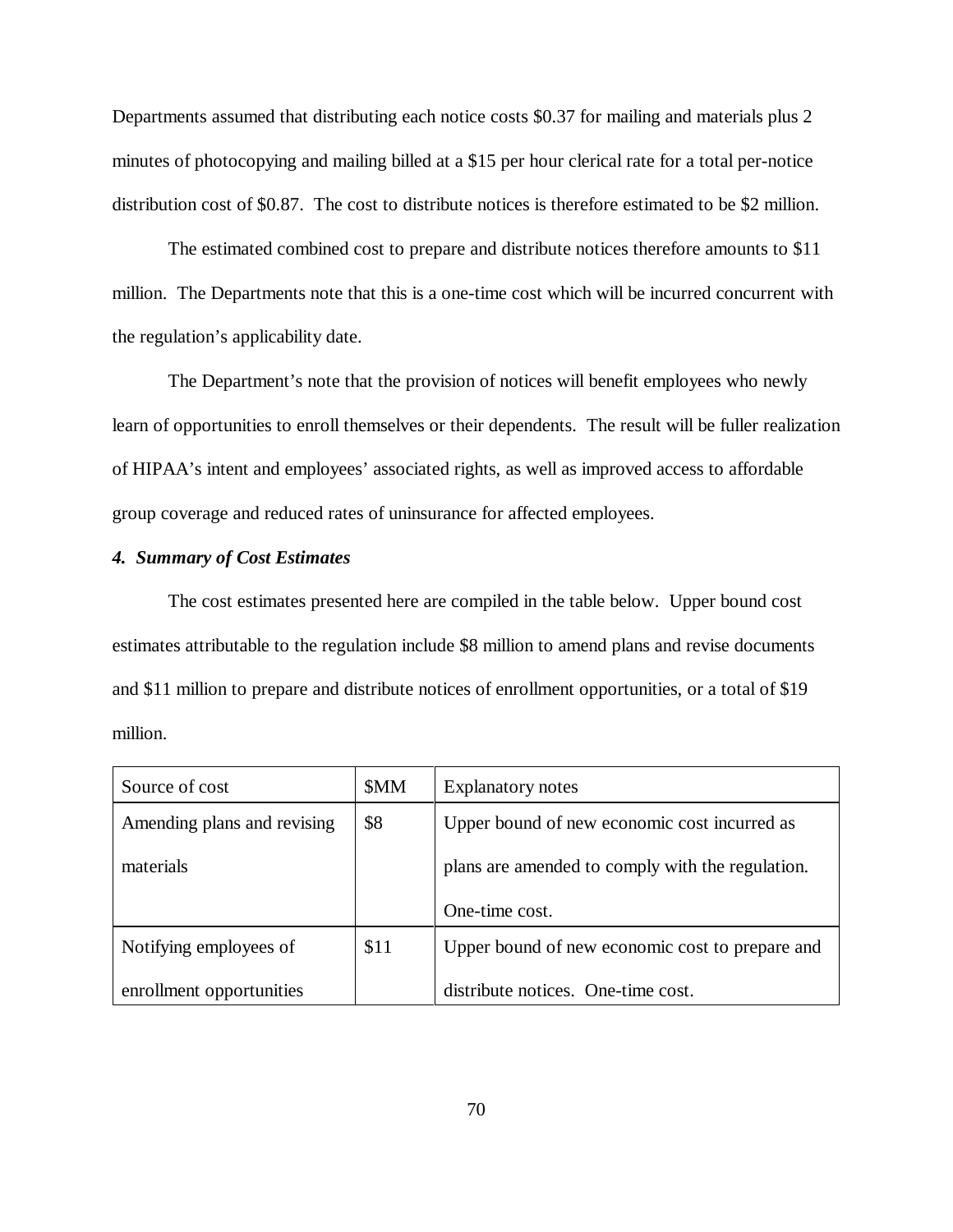| Prohibiting discrimination | > \$400 | Transfer attributable to HIPAA's statutory           |
|----------------------------|---------|------------------------------------------------------|
|                            |         | nondiscriminatory provisions. Transfers attributable |
|                            |         | to the regulation were not estimated but are         |
|                            |         | expected to be a very small fraction of this amount. |
|                            |         | Ongoing annual level.                                |

# *5. Assessment of Likelihood of Adverse Secondary Effects*

The Departments considered whether employers might reduce or eliminate health insurance benefits for all employees as a result of this regulation. They believe that this is highly unlikely because the regulation affirms and clarifies plan sponsors' flexibility and because its costs will be very small relative to group health plan expenditures.

The regulation affirms plan sponsors' flexibility to design plans and control plan costs in many ways. It affirms and clarifies plans' flexibility under HIPAA to exclude from coverage or limit coverage for certain conditions or services, to require employees to perform services before coverage becomes effective, and to provide different benefits or charge different premiums for employees in different bona fide employment classes. It also clarifies that more favorable treatment of individuals with adverse health factors is permitted, thereby allowing employers to assist employees and their families dealing with disabilities, medical conditions, or other health factors by extending coverage or lowering premiums.

Both the transfer of health insurance costs and the administrative costs generated by this regulation will be very small relative to total group health plan expenditures. The \$19 million economic cost estimate attributed to this regulation amounts to a tiny fraction of one percent of the \$431 billion that group health plans will spend this year. Even the more than \$400 million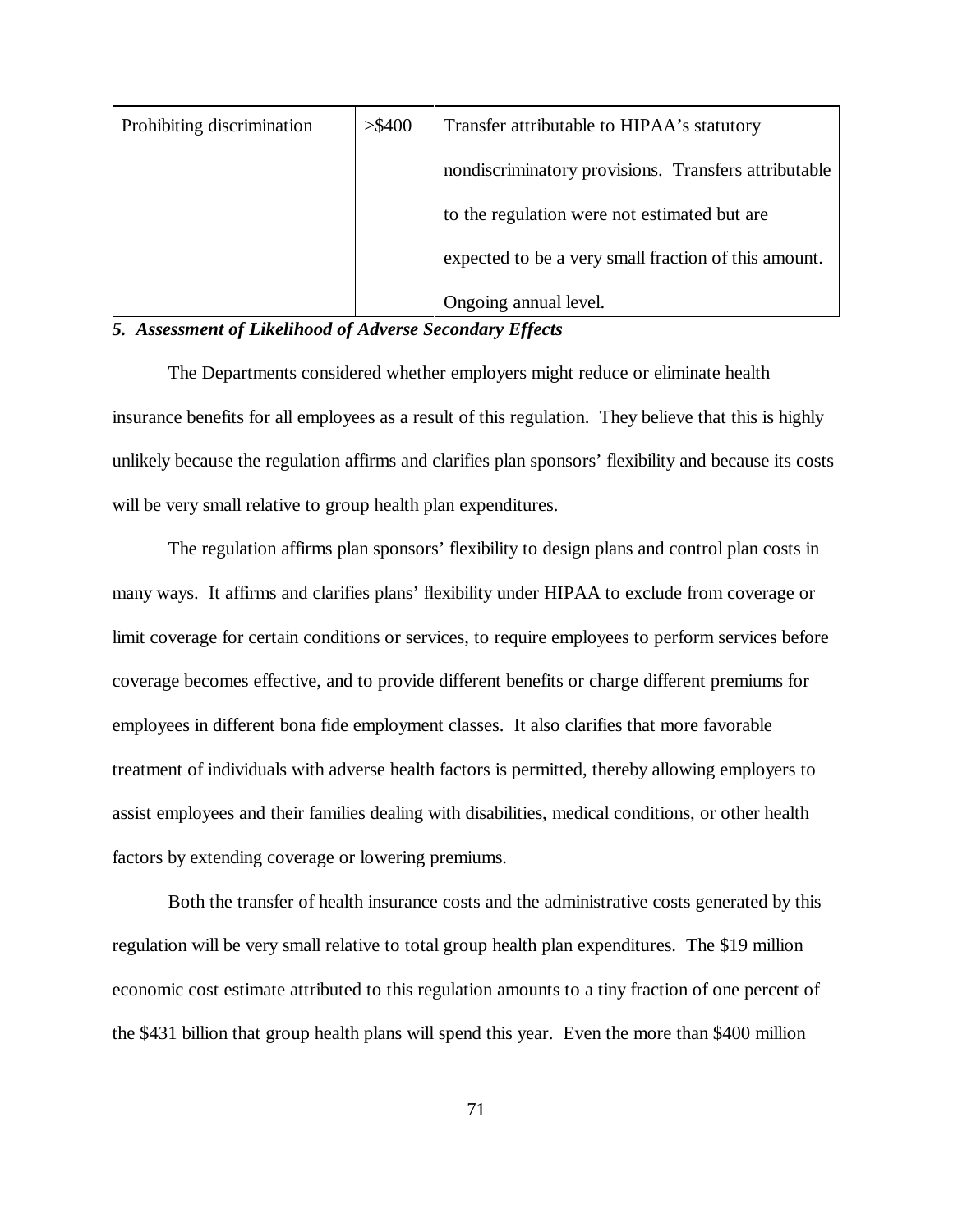transfer of cost attributed to HIPAA's statutory nondiscrimination provisions amount to a very small fraction of one percent of that spending. Plan sponsors wishing to do so generally can pass these costs back to participants with small, across the board changes to employee premiums or benefits.

### **Statutory Authority**

The Department of the Treasury final and temporary rules are adopted pursuant to the authority contained in sections 7805 and 9833 of the Code (26 U.S.C. 7805, 9833).

The Department of Labor interim final rule is adopted pursuant to the authority contained in sections 107, 209, 505, 701-703, 711-713, and 731-734 of ERISA (29 U.S.C. 1027, 1059, 1135, 1171-1173, 1181, 1182, and 1191-1194), as amended by HIPAA (Public Law 104-191, 110 Stat. 1936), MHPA and NMHPA (Public Law 104-204, 110 Stat. 2935), and WHCRA (Public Law 105-277, 112 Stat. 2681-436), section  $101(g)(4)$  of HIPAA, and Secretary of Labor's Order No. 1-87, 52 FR 13139, April 21, 1987.

The Department of HHS interim final rule is adopted pursuant to the authority contained in sections 2701 through 2763, 2791, and 2792 of the PHS Act (42 U.S.C. 300gg through 300gg-63, 300gg-91, and 300gg-92), as amended by HIPAA (Public Law 104-191, 110 Stat. 1936), MHPA and NMHPA (Public Law 104-204, 110 Stat. 2935), and WHCRA (Public Law 105-277, 112 Stat. 2681-436).

### **List of Subjects**

### *26 CFR Part 54*

Excise taxes, Health care, Health insurance, Pensions, Reporting and recordkeeping requirements.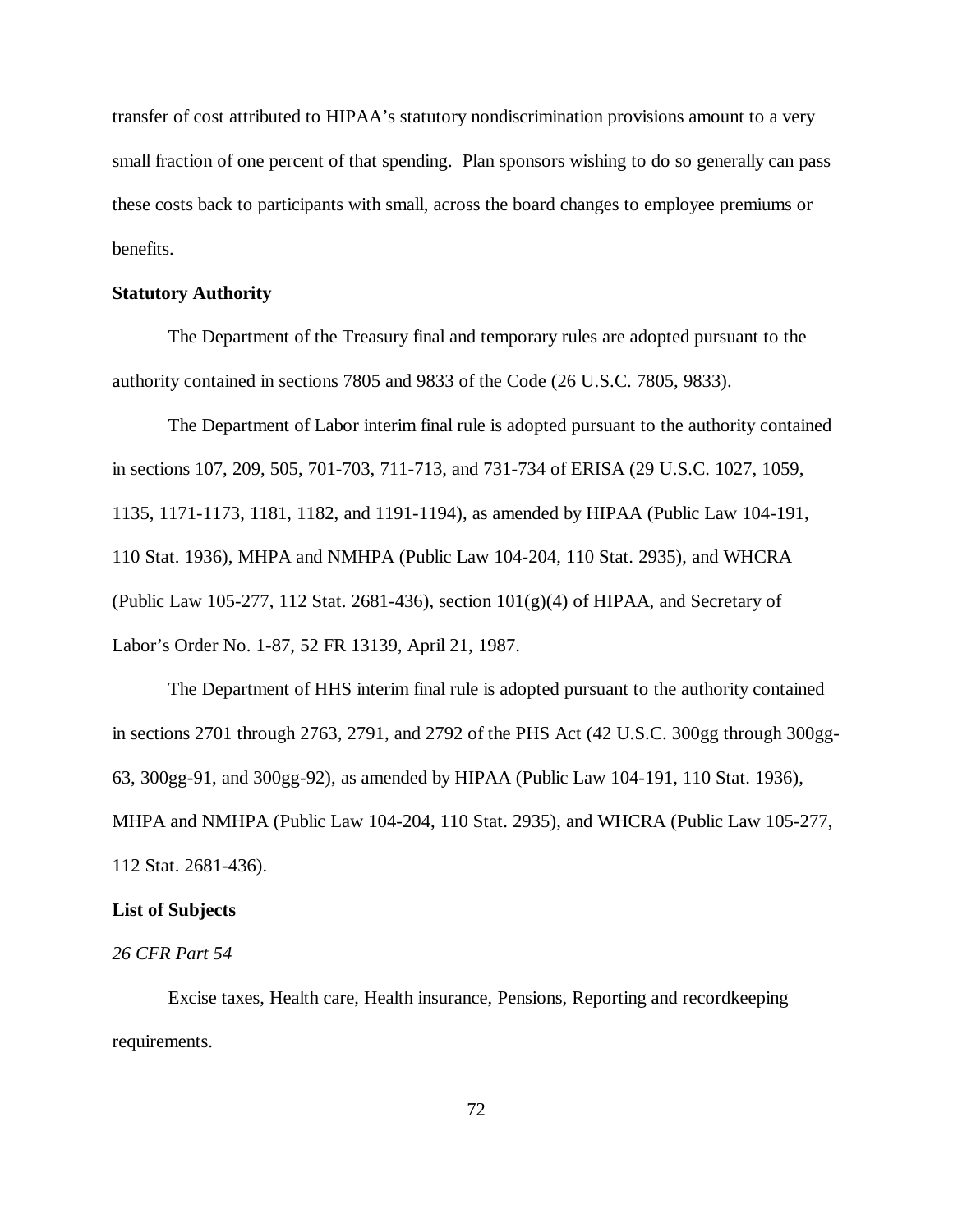# *29 CFR Part 2590*

Employee benefit plans, Employee Retirement Income Security Act, Health care, Health insurance, Reporting and recordkeeping requirements.

# *45 CFR Part 146*

Health care, Health insurance, Reporting and recordkeeping requirements, and State regulation of health insurance.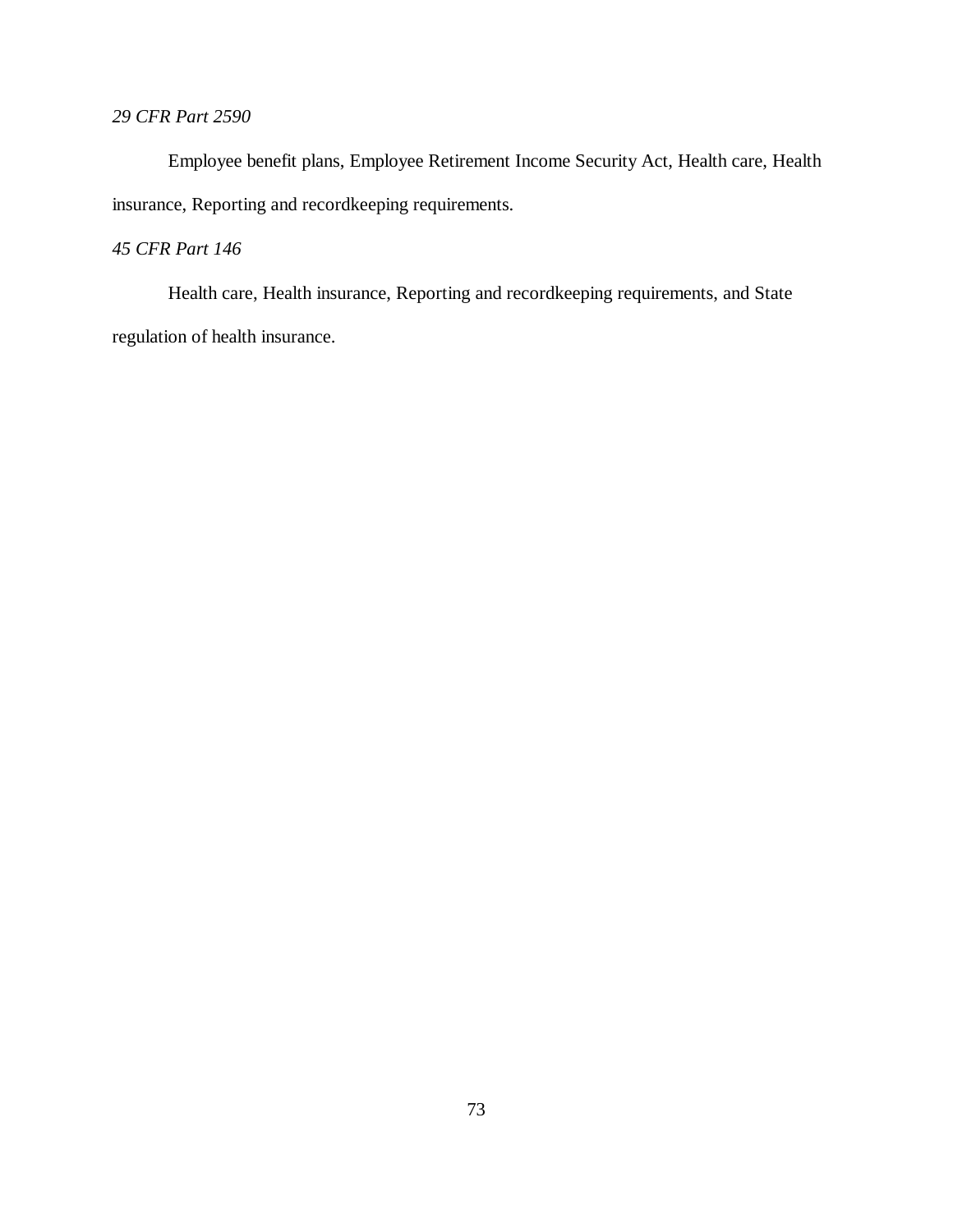#### Adoption of Amendments to the Regulations

Internal Revenue Service

26 CFR Chapter I

Accordingly, 26 CFR Part 54 is amended as follows:

## PART 54 -- PENSION EXCISE TAXES

Paragraph 1. The authority citation for part 54 continues to read in part as follows:

Authority: 26 U.S.C. 7805 \* \* \*

Par. 2. Section 54.9802-1T is removed.

Par. 3. Section 54.9802-1 is added to read as follows:

# §54.9802-1 Prohibiting discrimination against participants and beneficiaries based on a health factor.

(a) Health factors. (1) The term health factor means, in relation to an individual, any of

the following health status-related factors:

- (i) Health status;
- (ii) Medical condition (including both physical and mental illnesses);
- (iii) Claims experience;
- (iv) Receipt of health care;
- (v) Medical history;
- (vi) Genetic information;
- (vii) Evidence of insurability; or
- (viii) Disability.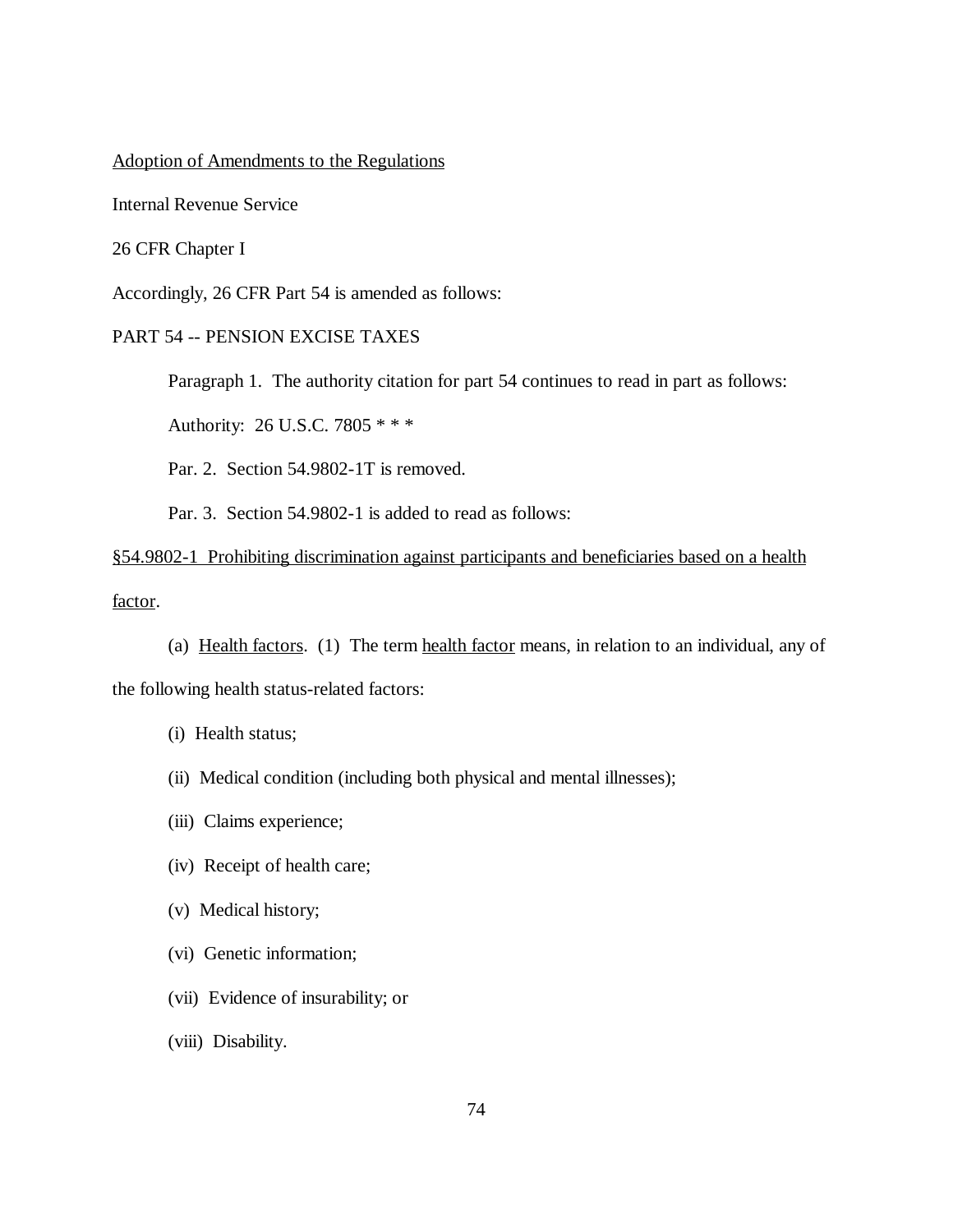- (2) Evidence of insurability includes --
- (i) Conditions arising out of acts of domestic violence; and
- (ii) **[Reserved]** For further guidance, see  $\S$ 54.9802-1T(a)(2)(ii).

(b) Prohibited discrimination in rules for eligibility  $-(-1)$  In general  $-(-i)$  A group health plan may not establish any rule for eligibility (including continued eligibility) of any individual to enroll for benefits under the terms of the plan that discriminates based on any health factor that relates to that individual or a dependent of that individual. This rule is subject to the provisions of paragraph (b)(2) of this section (explaining how this rule applies to benefits), paragraph (b)(3) of this section (allowing plans to impose certain preexisting condition exclusions), paragraph (d) of this section (containing rules for establishing groups of similarly situated individuals), paragraph (e) of this section (relating to nonconfinement, actively-at-work, and other service requirements), paragraph (f) of this section (relating to bona fide wellness programs), and paragraph (g) of this

section (permitting favorable treatment of individuals with adverse health factors).

(ii) **[Reserved]** For further guidance, see  $\S$ 54.9802-1T(b)(1)(ii).

(iii) The rules of this paragraph  $(b)(1)$  are illustrated by the following examples:

Example 1. (i) Facts. An employer sponsors a group health plan that is available to all employees who enroll within the first 30 days of their employment. However, employees who do not enroll within the first 30 days cannot enroll later unless they pass a physical examination.

(ii) Conclusion. In this Example 1, the requirement to pass a physical examination in order to enroll in the plan is a rule for eligibility that discriminates based on one or more health factors and thus violates this paragraph (b)(1).

#### Example 2. **[Reserved]**

(2) Application to benefits -- (i) General rule -- (A) Under this section, a group health plan is not required to provide coverage for any particular benefit to any group of similarly situated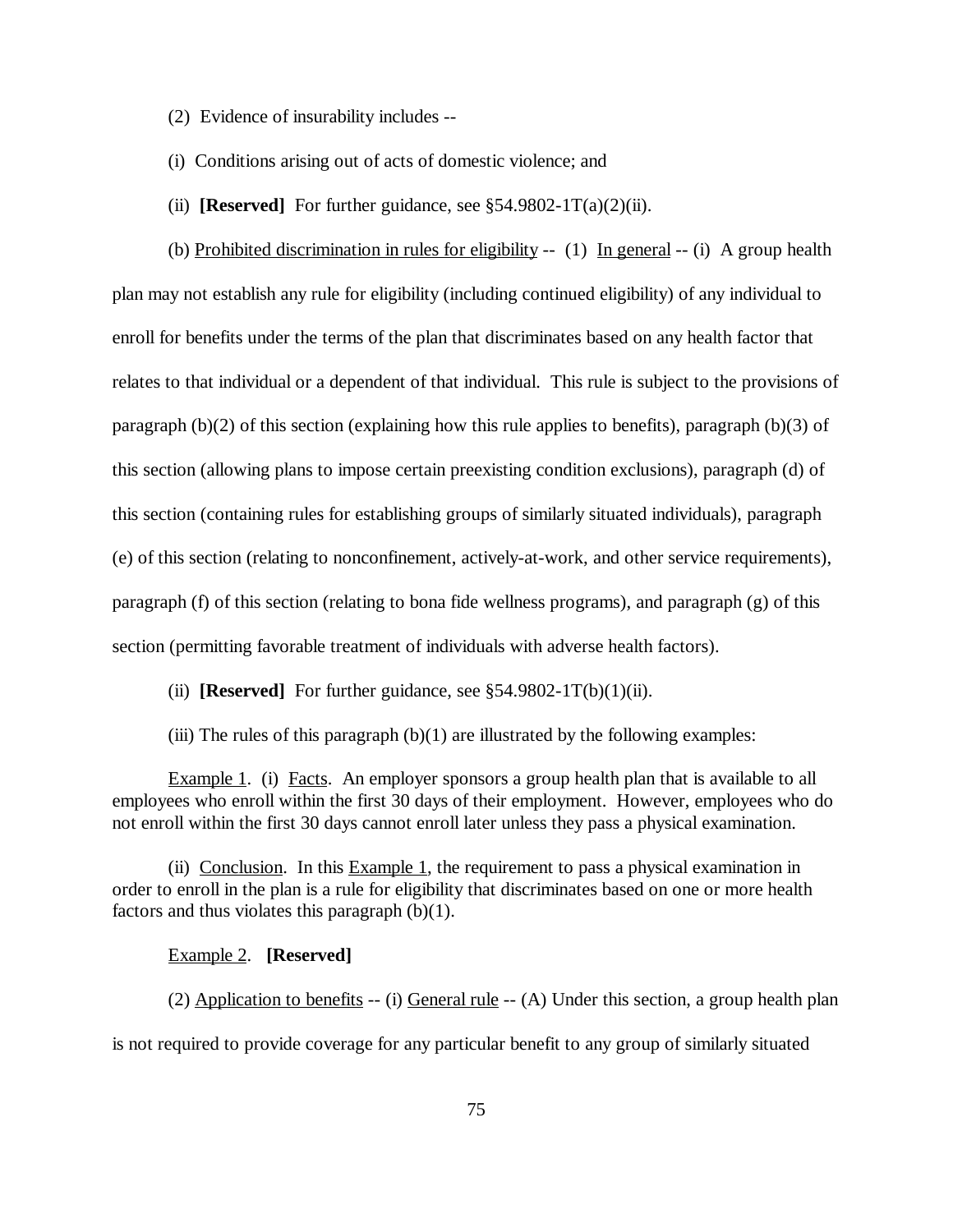individuals.

- (B) **[Reserved]** For further guidance, see  $\S 54.9802 1 T(b)(2)(i)(B)$ .
- (C) **[Reserved]** For further guidance, see  $\S 54.9802 1 T(b)(2)(i)(C)$ .
- (D) **[Reserved]** For further guidance, see §54.9802-1T(b)(2)(i)(D).

(ii) Cost-sharing mechanisms and wellness programs. A group health plan with a costsharing mechanism (such as a deductible, copayment, or coinsurance) that requires a higher payment from an individual, based on a health factor of that individual or a dependent of that individual, than for a similarly situated individual under the plan (and thus does not apply uniformly to all similarly situated individuals) does not violate the requirements of this paragraph (b)(2) if the payment differential is based on whether an individual has complied with the requirements of a bona fide wellness program.

(iii) Specific rule relating to source-of-injury exclusions. **[Reserved]** For further guidance, see §54.9802-1T(b)(2)(iii).

(3) Relationship to section 9801(a), (b), and (d). **[Reserved]** For further guidance, see  $§54.9802-1T(b)(3).$ 

(c) Prohibited discrimination in premiums or contributions -- (1) In general -- (i) A group health plan may not require an individual, as a condition of enrollment or continued enrollment under the plan, to pay a premium or contribution that is greater than the premium or contribution for a similarly situated individual (described in paragraph (d) of this section) enrolled in the plan based on any health factor that relates to the individual or a dependent of the individual.

(ii) **[Reserved]** For further guidance, see  $\S 54.9802 - 1T(c)(1)(ii)$ .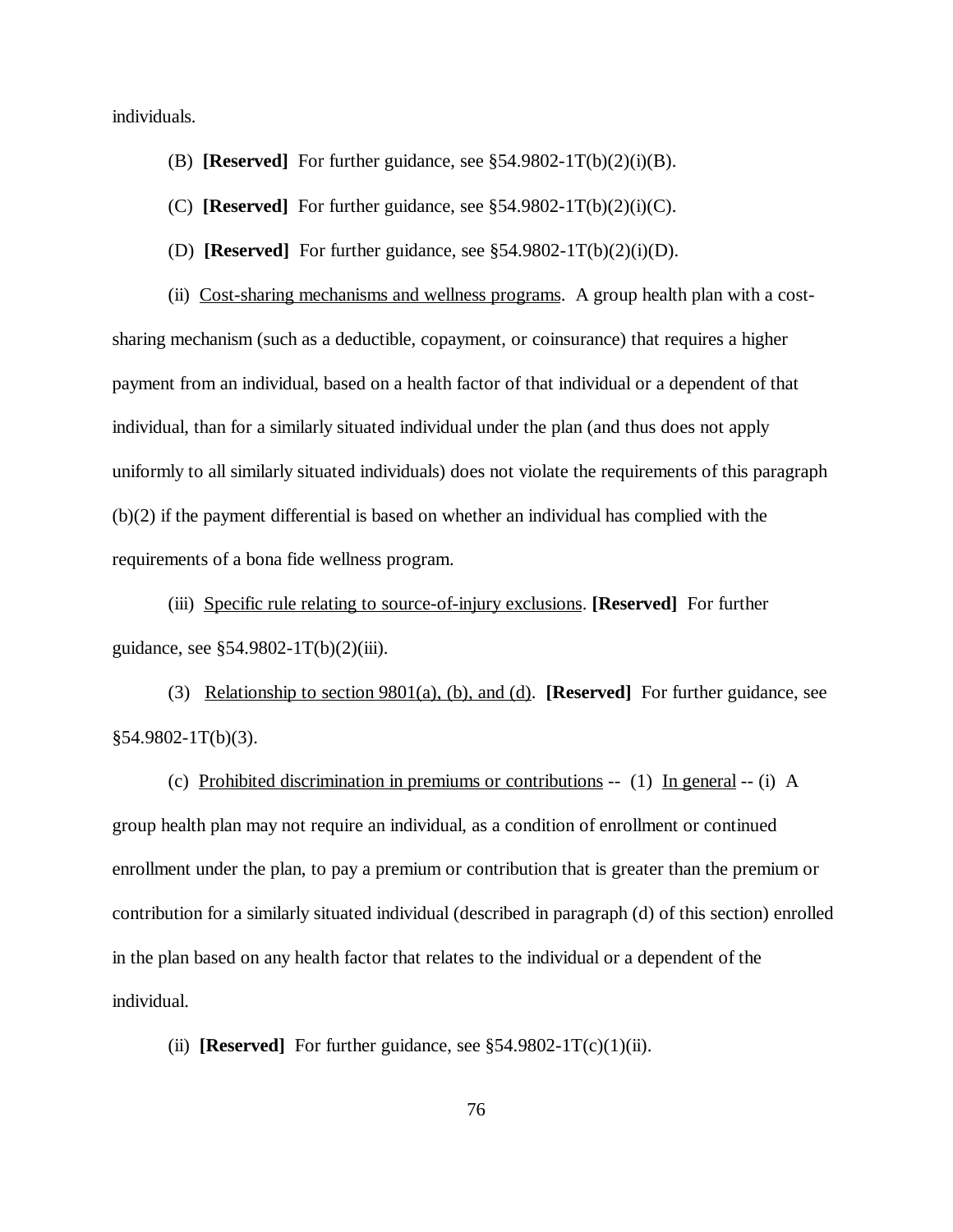(2) Rules relating to premium rates -- (i) Group rating based on health factors not restricted under this section. Nothing in this section restricts the aggregate amount that an employer may be charged for coverage under a group health plan.

(ii) List billing based on a health factor prohibited. **[Reserved]** For further guidance, see  $§54.9802-1T(c)(2)(ii).$ 

(3) Exception for bona fide wellness programs. Notwithstanding paragraphs  $(c)(1)$  and (2) of this section, a plan may establish a premium or contribution differential based on whether an individual has complied with the requirements of a bona fide wellness program.

(d) Similarly situated individuals. **[Reserved]** For further guidance, see §54.9802-1T(d).

(e) Nonconfinement and actively-at-work provisions. **[Reserved]** For further guidance, see §54.9802-1T(e).

(f) Bona fide wellness programs. **[Reserved]**

(g) Benign discrimination permitted. **[Reserved]** For further guidance, see §54.9802-

 $1T(g)$ .

(h) No effect on other laws. **[Reserved]** For further guidance, see §54.9802-1T(h).

(*i*) Effective dates -- (1) Final rules apply May 8, 2001. This section applies May 8, 2001.

(2) Cross-reference to temporary rules applicable for plan years beginning on or after July

1, 2001. See §54.9802-1T(*i*)(2), which makes the rules of that section applicable for plan years beginning on or after July 1, 2001.

(3) Cross-reference to temporary transitional rules for individuals previously denied coverage based on a health factor. See  $\S$ 54.9802-1T( $i$ )(3) for transitional rules that apply with respect to individuals previously denied coverage under a group health plan based on a health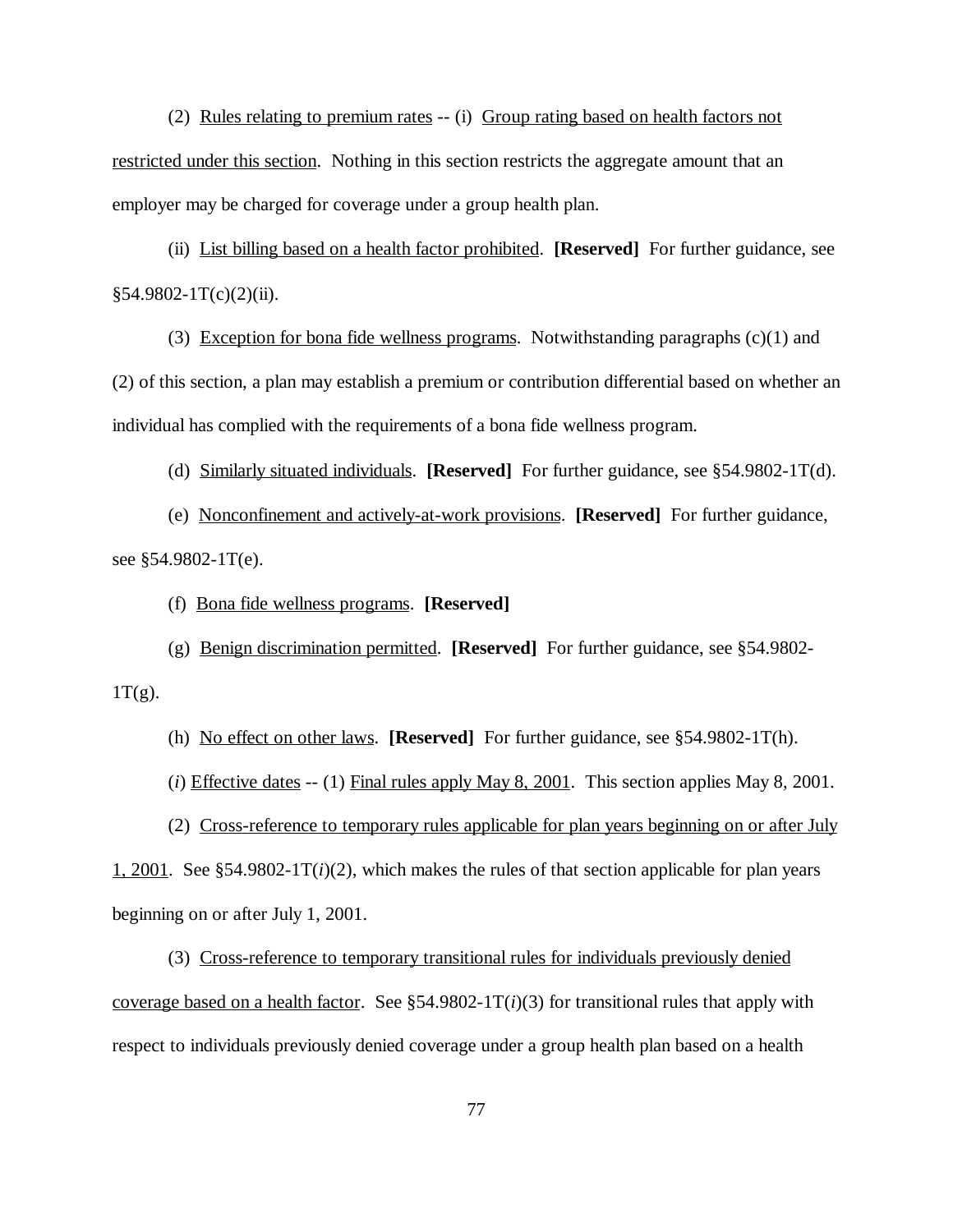factor.

Par. 4. Section 54.9802-1T is added to read as follows:

§54.9802-1T Prohibiting discrimination against participants and beneficiaries based on a health factor (temporary).

(a) Health factors. (1) **[Reserved]** For further guidance, see §54.9802-1(a).

(2) Evidence of insurability includes --

(i) **[Reserved]** For further guidance, see  $\S 54.9802 - 1$ (a)(2)(i).

(ii) Participation in activities such as motorcycling, snowmobiling, all-terrain vehicle riding, horseback riding, skiing, and other similar activities.

(3) The decision whether health coverage is elected for an individual (including the time chosen to enroll, such as under special enrollment or late enrollment) is not, itself, within the scope of any health factor. (However, under section 9801(f) a plan must treat special enrollees the same as similarly situated individuals who are enrolled when first eligible.)

(b) Prohibited discrimination in rules for eligibility -- (1) In general -- (i) **[Reserved]**  For further guidance, see  $$54.9802-1(b)(1)(i)$ .

(ii) For purposes of this section, rules for eligibility include, but are not limited to, rules relating to --

- (A) Enrollment;
- (B) The effective date of coverage;
- (C) Waiting (or affiliation) periods;
- (D) Late and special enrollment;
- (E) Eligibility for benefit packages (including rules for individuals to change their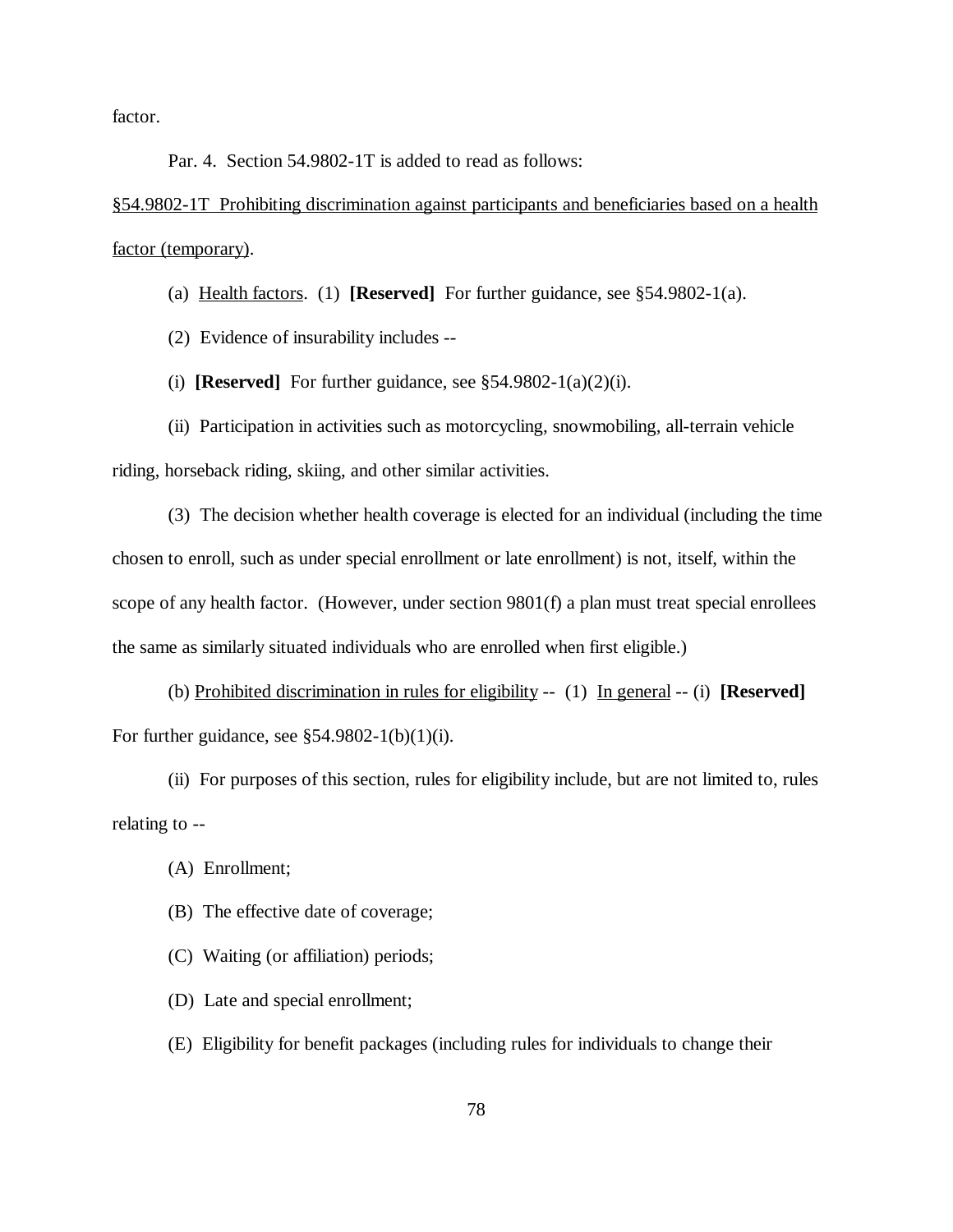selection among benefit packages);

(F) Benefits (including rules relating to covered benefits, benefit restrictions, and cost-

sharing mechanisms such as coinsurance, copayments, and deductibles), as described in

paragraphs  $(b)(2)$  and  $(3)$  of this section;

(G) Continued eligibility; and

(H) Terminating coverage (including disenrollment) of any individual under the plan.

(iii) The rules of this paragraph  $(b)(1)$  are illustrated by the following examples:

Example 1. **[Reserved]** For further guidance, see §54.9802-1(b)(1)(iii), Example 1.

Example 2. (i) Facts. Under an employer's group health plan, employees who enroll during the first 30 days of employment (and during special enrollment periods) may choose between two benefit packages: an indemnity option and an HMO option. However, employees who enroll during late enrollment are permitted to enroll only in the HMO option and only if they provide evidence of good health.

(ii) Conclusion. In this  $Example 2$ , the requirement to provide evidence of good health in order to be eligible for late enrollment in the HMO option is a rule for eligibility that discriminates based on one or more health factors and thus violates this paragraph (b)(1). However, if the plan did not require evidence of good health but limited late enrollees to the HMO option, the plan's rules for eligibility would not discriminate based on any health factor, and thus would not violate this paragraph (b)(1), because the time an individual chooses to enroll is not, itself, within the scope of any health factor.

Example 3. (i) Facts. Under an employer's group health plan, all employees generally may enroll within the first 30 days of employment. However, individuals who participate in certain recreational activities, including motorcycling, are excluded from coverage.

(ii) Conclusion. In this Example 3, excluding from the plan individuals who participate in recreational activities, such as motorcycling, is a rule for eligibility that discriminates based on one more health factors and thus violates this paragraph (b)(1).

Example 4. (i) Facts. A group health plan applies for a group health policy offered by an issuer. As part of the application, the issuer receives health information about individuals to be covered under the plan. Individual  $\underline{A}$  is an employee of the employer maintaining the plan.  $\underline{A}$  and  $\overrightarrow{A}$ 's dependents have a history of high health claims. Based on the information about  $\overrightarrow{A}$  and  $\overrightarrow{A}$ 's dependents, the issuer excludes  $\underline{A}$  and  $\underline{A}$ 's dependents from the group policy it offers to the employer**.**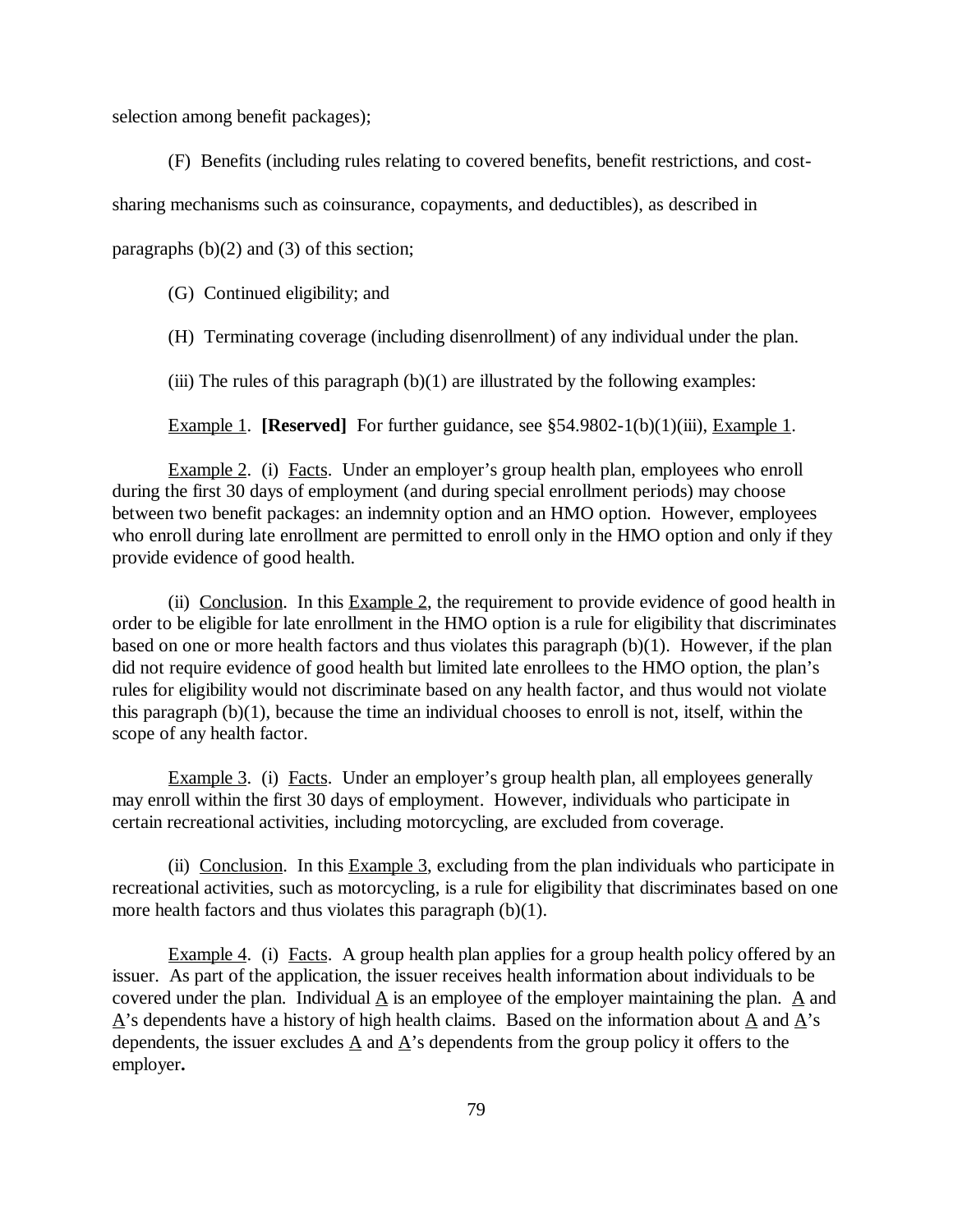(ii) Conclusion. See Example 4 in 29 CFR 2590.702(b)(1) and 45 CFR 146.121(b)(1) for a conclusion that the exclusion by the issuer of A and A's dependents from coverage is a rule for eligibility that discriminates based on one or more health factors and violates rules under 29 CFR  $2590.702(b)(1)$  and 45 CFR 146.121(b)(1) similar to the rules under this paragraph (b)(1). (If the employer is a small employer under 45 CFR 144.103 (generally, an employer with 50 or fewer employees), the issuer also may violate 45 CFR 146.150, which requires issuers to offer all the policies they sell in the small group market on a guaranteed available basis to all small employers and to accept every eligible individual in every small employer group.) If the plan provides coverage through this policy and does not provide equivalent coverage for A and A's dependents through other means, the plan will also violate this paragraph  $(b)(1)$ .

(2) Application to benefits -- (i) General rule -- (A) **[Reserved]** For further guidance, see  $§54.9802-1(b)(2)(i)(A).$ 

(B) However, benefits provided under a plan must be uniformly available to all similarly situated individuals (as described in paragraph (d) of this section). Likewise, any restriction on a benefit or benefits must apply uniformly to all similarly situated individuals and must not be directed at individual participants or beneficiaries based on any health factor of the participants or beneficiaries (determined based on all the relevant facts and circumstances). Thus, for example, a plan may limit or exclude benefits in relation to a specific disease or condition, limit or exclude benefits for certain types of treatments or drugs, or limit or exclude benefits based on a determination of whether the benefits are experimental or not medically necessary, but only if the benefit limitation or exclusion applies uniformly to all similarly situated individuals and is not directed at individual participants or beneficiaries based on any health factor of the participants or beneficiaries. In addition, a plan may impose annual, lifetime, or other limits on benefits and may require the satisfaction of a deductible, copayment, coinsurance, or other cost-sharing requirement in order to obtain a benefit if the limit or cost-sharing requirement applies uniformly to all similarly situated individuals and is not directed at individual participants or beneficiaries based on any health factor of the participants or beneficiaries. In the case of a cost-sharing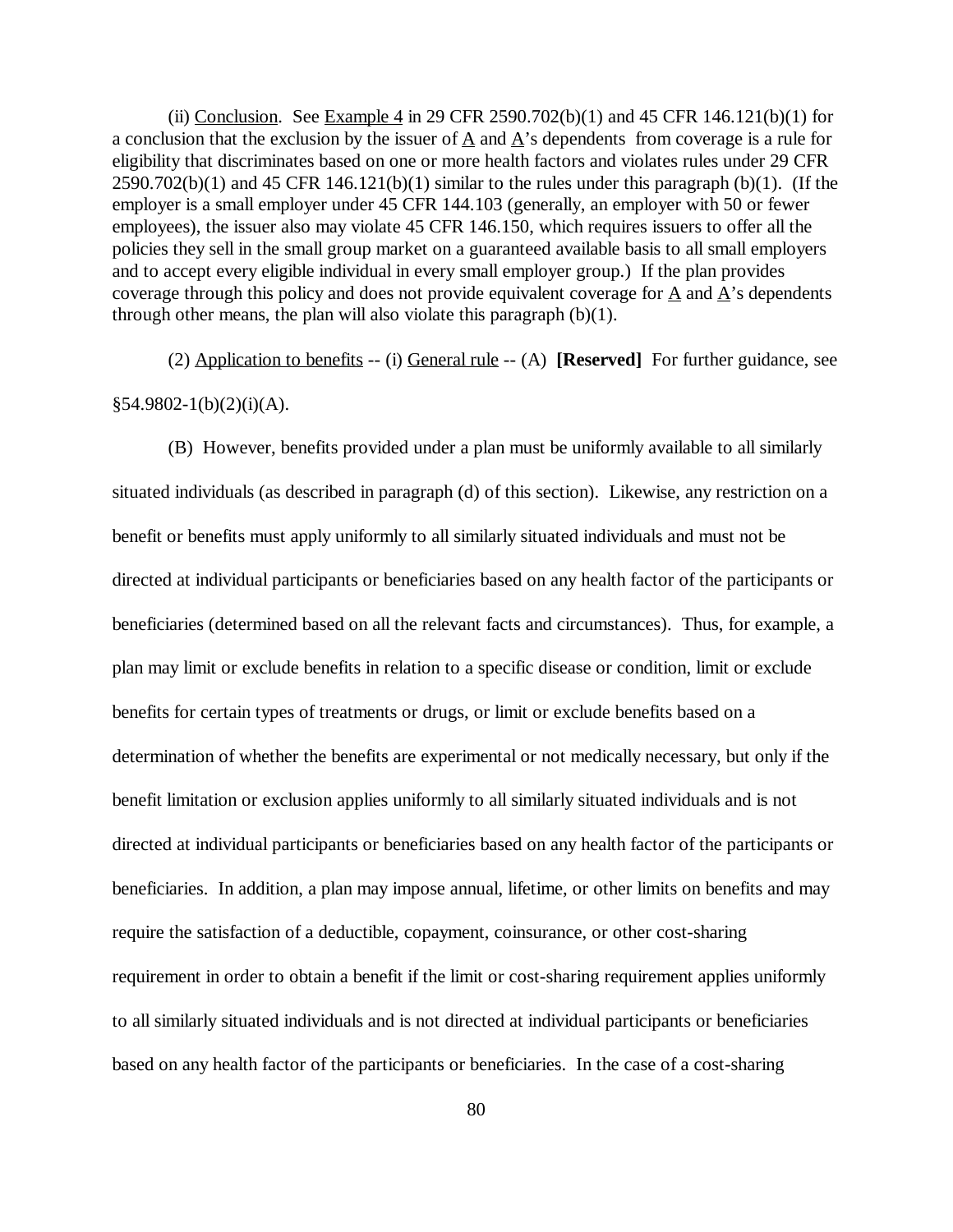requirement, see also paragraph  $(b)(2)(ii)$  of this section, which permits variances in the application of a cost-sharing mechanism made available under a bona fide wellness program. (Whether any plan provision or practice with respect to benefits complies with this paragraph (b)(2)(i) does not affect whether the provision or practice is permitted under any other provision of the Code, the Americans with Disabilities Act, or any other law, whether State or federal.)

(C) For purposes of this paragraph (b)(2)(i), a plan amendment applicable to all individuals in one or more groups of similarly situated individuals under the plan and made effective no earlier than the first day of the first plan year after the amendment is adopted is not considered to be directed at any individual participants or beneficiaries.

(D) The rules of this paragraph (b)(2)(i) are illustrated by the following examples:

Example 1. (i) Facts. A group health plan applies a \$500,000 lifetime limit on all benefits to each participant or beneficiary covered under the plan. The limit is not directed at individual participants or beneficiaries.

(ii) Conclusion. In this Example 1, the limit does not violate this paragraph  $(b)(2)(i)$ because \$500,000 of benefits are available uniformly to each participant and beneficiary under the plan and because the limit is applied uniformly to all participants and beneficiaries and is not directed at individual participants or beneficiaries.

Example 2. (i) Facts. A group health plan has a \$2 million lifetime limit on all benefits (and no other lifetime limits) for participants covered under the plan. Participant  $\underline{B}$  files a claim for the treatment of AIDS. At the next corporate board meeting of the plan sponsor, the claim is discussed. Shortly thereafter, the plan is modified to impose a \$10,000 lifetime limit on benefits for the treatment of AIDS, effective before the beginning of the next plan year.

(ii) Conclusion. Under the facts of this  $Example 2$ , the plan violates this paragraph  $(b)(2)(i)$  because the plan modification is directed at B based on B's claim.

Example 3. (i) A group health plan applies for a group health policy offered by an issuer. Individual  $\underline{C}$  is covered under the plan and has an adverse health condition. As part of the application, the issuer receives health information about the individuals to be covered, including information about  $\underline{C}$ 's adverse health condition. The policy form offered by the issuer generally provides benefits for the adverse health condition that  $C$  has, but in this case the issuer offers the plan a policy modified by a rider that excludes benefits for C for that condition. The exclusionary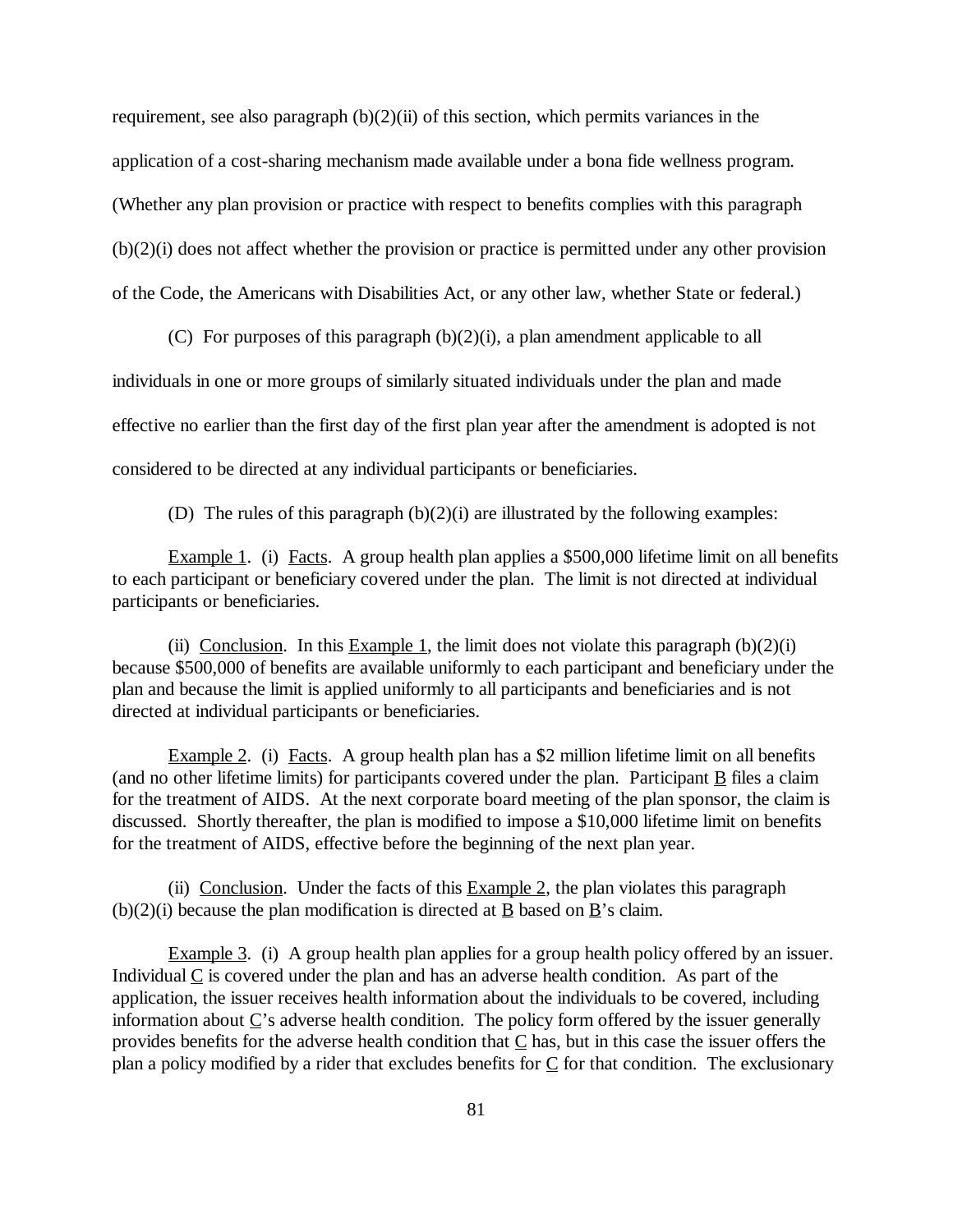rider is made effective the first day of the next plan year.

(ii) Conclusion. See Example  $3$  in 29 CFR 2590.702(b)(2)(i) and 45 CFR  $146.121(b)(2)(i)$  for a conclusion that the issuer violates rules under 29 CFR 2590.702(b)(2)(i) and 45 CFR 146.121(b)(2)(i) similar to the rules under this paragraph (b)(2)(i) because the rider excluding benefits for the condition that  $C$  has is directed at  $C$  even though it applies by its terms to all participants and beneficiaries under the plan.

Example 4. (i) Facts. A group health plan has a \$2,000 lifetime limit for the treatment of temporomandibular joint syndrome (TMJ). The limit is applied uniformly to all similarly situated individuals and is not directed at individual participants or beneficiaries.

(ii) Conclusion. In this Example 4, the limit does not violate this paragraph  $(b)(2)(i)$ because \$2000 of benefits for the treatment of TMJ are available uniformly to all similarly situated individuals and a plan may limit benefits covered in relation to a specific disease or condition if the limit applies uniformly to all similarly situated individuals and is not directed at individual participants or beneficiaries.

Example 5. (i) Facts. A group health plan applies a \$2 million lifetime limit on all benefits. However, the \$2 million lifetime limit is reduced to \$10,000 for any participant or beneficiary covered under the plan who has a congenital heart defect.

(ii) Conclusion. In this Example 5, the lower lifetime limit for participants and beneficiaries with a congenital heart defect violates this paragraph (b)(2)(i) because benefits under the plan are not uniformly available to all similarly situated individuals and the plan's lifetime limit on benefits does not apply uniformly to all similarly situated individuals.

Example 6. (i) Facts. A group health plan limits benefits for prescription drugs to those listed on a drug formulary. The limit is applied uniformly to all similarly situated individuals and is not directed at individual participants or beneficiaries.

(ii) Conclusion. In this Example 6, the exclusion from coverage of drugs not listed on the drug formulary does not violate this paragraph (b)(2)(i) because benefits for prescription drugs listed on the formulary are uniformly available to all similarly situated individuals and because the exclusion of drugs not listed on the formulary applies uniformly to all similarly situated individuals and is not directed at individual participants or beneficiaries.

Example 7. (i) Facts. Under a group health plan, doctor visits are generally subject to a \$250 annual deductible and 20 percent coinsurance requirement. However, prenatal doctor visits are not subject to any deductible or coinsurance requirement. These rules are applied uniformly to all similarly situated individuals and are not directed at individual participants or beneficiaries.

(ii) Conclusion. In this Example 7, imposing different deductible and coinsurance requirements for prenatal doctor visits and other visits does not violate this paragraph (b)(2)(i)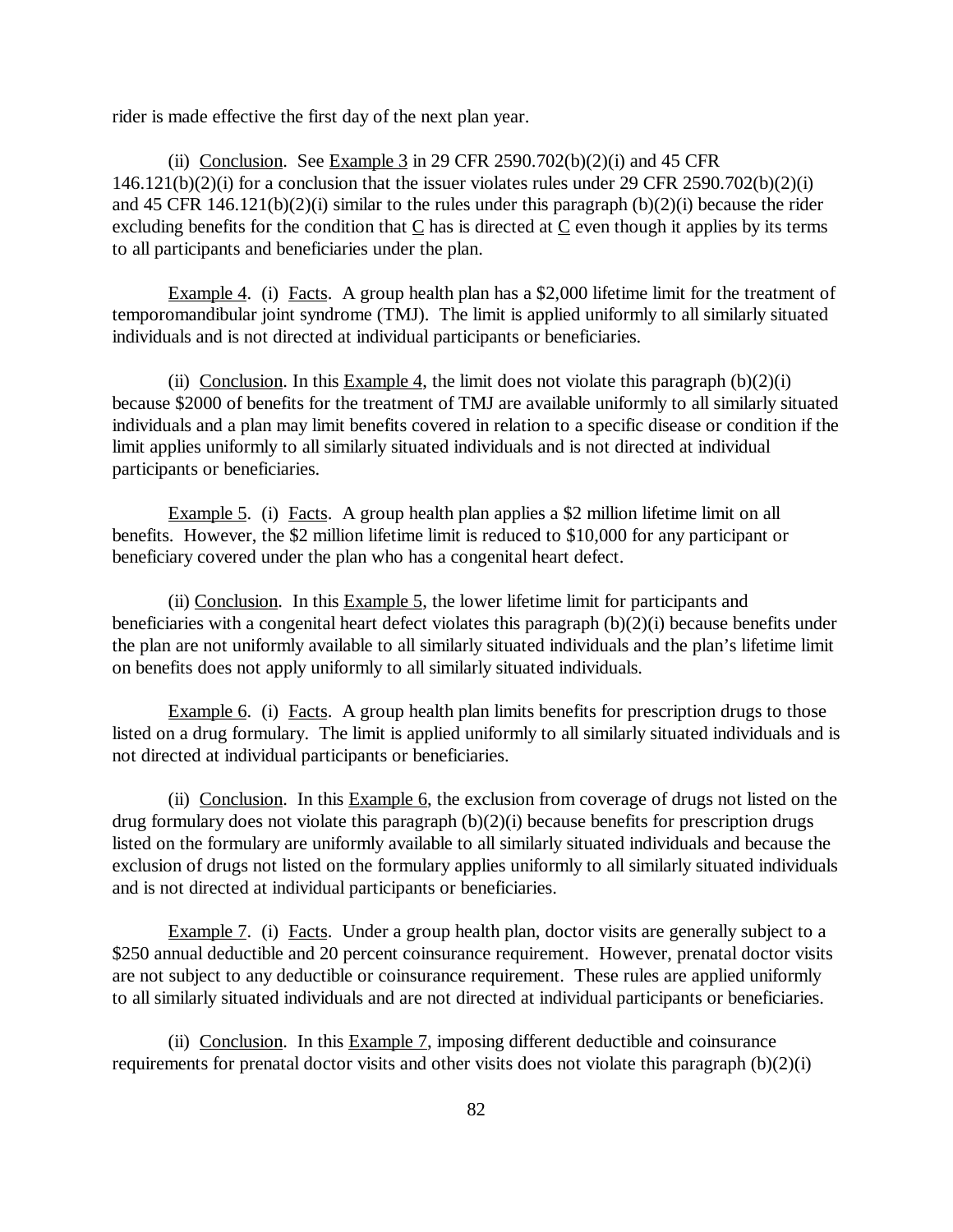because a plan may establish different deductibles or coinsurance requirements for different services if the deductible or coinsurance requirement is applied uniformly to all similarly situated individuals and is not directed at individual participants or beneficiaries.

(ii) Cost-sharing mechanisms and wellness programs. **[Reserved]** For further guidance,

see  $$54.9802-1(b)(2)(ii)$ .

(iii) Specific rule relating to source-of-injury exclusions -- (A) If a group health plan

generally provides benefits for a type of injury, the plan may not deny benefits otherwise provided for treatment of the injury if the injury results from an act of domestic violence or a medical condition (including both physical and mental health conditions).

(B) The rules of this paragraph  $(b)(2)(iii)$  are illustrated by the following examples:

Example 1. (i) Facts. A group health plan generally provides medical/surgical benefits, including benefits for hospital stays, that are medically necessary. However, the plan excludes benefits for self-inflicted injuries or injuries sustained in connection with attempted suicide. Individual  $\underline{D}$  suffers from depression and attempts suicide. As a result,  $\underline{D}$  sustains injuries and is hospitalized for treatment of the injuries. Pursuant to the exclusion, the plan denies D benefits for treatment of the injuries.

(ii) Conclusion. In this Example 1, the suicide attempt is the result of a medical condition (depression). Accordingly, the denial of benefits for the treatments of  $\underline{D}$ 's injuries violates the requirements of this paragraph  $(b)(2)(iii)$  because the plan provision excludes benefits for treatment of an injury resulting from a medical condition.

Example 2. (i) Facts. A group health plan provides benefits for head injuries generally. The plan also has a general exclusion for any injury sustained while participating in any of a number of recreational activities, including bungee jumping. However, this exclusion does not apply to any injury that results from a medical condition (nor from domestic violence). Participant E sustains a head injury while bungee jumping. The injury did not result from a medical condition (nor from domestic violence). Accordingly, the plan denies benefits for  $\underline{E}$ 's head injury.

(ii) Conclusion. In this Example 2, the plan provision that denies benefits based on the source of an injury does not restrict benefits based on an act of domestic violence or any medical condition. Therefore, the provision is permissible under this paragraph  $(b)(2)(iii)$  and does not violate this section. (However, if the plan did not allow  $E$  to enroll in the plan (or applied different rules for eligibility to E) because E frequently participates in bungee jumping, the plan would violate paragraph (b)(1) of this section.)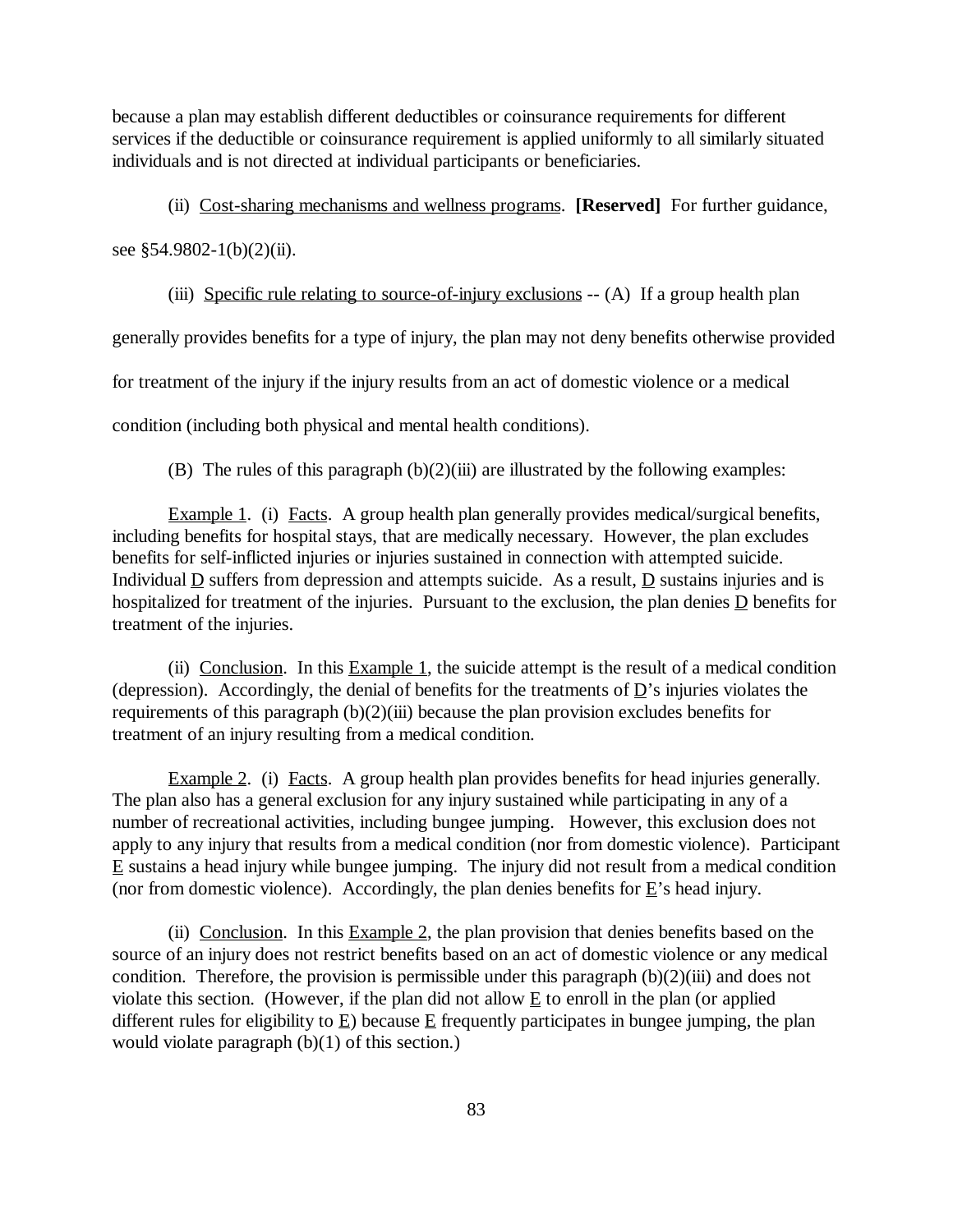(3) Relationship to section  $9801(a)$ , (b), and (d). (i) A preexisting condition exclusion is permitted under this section if it --

(A) Complies with section  $9801(a)$ , (b), and (d);

(B) Applies uniformly to all similarly situated individuals (as described in paragraph (d) of this section); and

(C) Is not directed at individual participants or beneficiaries based on any health factor of the participants or beneficiaries. For purposes of this paragraph  $(b)(3)(i)(C)$ , a plan amendment relating to a preexisting condition exclusion applicable to all individuals in one or more groups of similarly situated individuals under the plan and made effective no earlier than the first day of the first plan year after the amendment is adopted is not considered to be directed at any individual participants or beneficiaries.

(ii) The rules of this paragraph  $(b)(3)$  are illustrated by the following examples:

Example 1. (i) Facts. A group health plan imposes a preexisting condition exclusion on all individuals enrolled in the plan. The exclusion applies to conditions for which medical advice, diagnosis, care, or treatment was recommended or received within the six-month period ending on an individual's enrollment date. In addition, the exclusion generally extends for 12 months after an individual's enrollment date, but this 12-month period is offset by the number of days of an individual's creditable coverage in accordance with section 9801(a). There is nothing to indicate that the exclusion is directed at individual participants or beneficiaries.

(ii) Conclusion. In this Example 1, even though the plan's preexisting condition exclusion discriminates against individuals based on one or more health factors, the preexisting condition exclusion does not violate this section because it applies uniformly to all similarly situated individuals, is not directed at individual participants or beneficiaries, and complies with section 9801(a), (b), and (d) (that is, the requirements relating to the six-month look-back period, the 12 month (or 18-month) maximum exclusion period, and the creditable coverage offset).

Example 2. (i) Facts. A group health plan excludes coverage for conditions with respect to which medical advice, diagnosis, care, or treatment was recommended or received within the six-month period ending on an individual's enrollment date. Under the plan, the preexisting condition exclusion generally extends for 12 months, offset by creditable coverage. However, if an individual has no claims in the first six months following enrollment, the remainder of the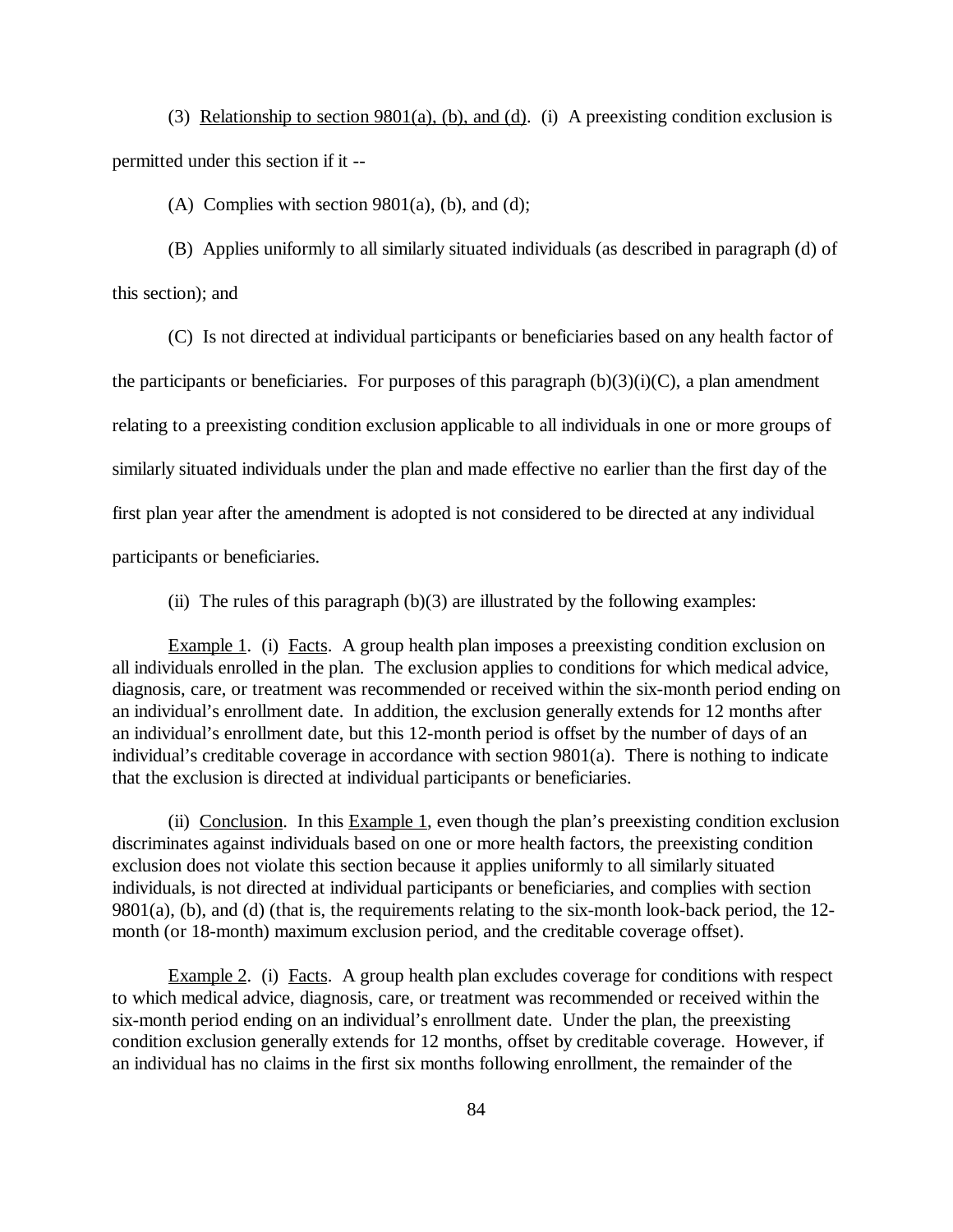exclusion period is waived.

(ii) Conclusion. In this Example 2, the plan's preexisting condition exclusions violate this section because they do not meet the requirements of this paragraph (b)(3); specifically, they do not apply uniformly to all similarly situated individuals. The plan provisions do not apply uniformly to all similarly situated individuals because individuals who have medical claims during the first six months following enrollment are not treated the same as similarly situated individuals with no claims during that period. (Under paragraph (d) of this section, the groups cannot be treated as two separate groups of similarly situated individuals because the distinction is based on a health factor.)

(c) Prohibited discrimination in premiums or contributions -- (1) In general -- (i)

**[Reserved]** For further guidance, see §54.9802-1(c)(1)(i).

(ii) Discounts, rebates, payments in kind, and any other premium differential mechanisms

are taken into account in determining an individual's premium or contribution rate. (For rules

relating to cost-sharing mechanisms, see paragraph (b)(2) of this section (addressing benefits).)

(2) Rules relating to premium rates -- (i) Group rating based on health factors not

restricted under this section. **[Reserved]** For further guidance, see §54.9802-1(c)(2)(i).

(ii) List billing based on a health factor prohibited. However, a group health plan may not

quote or charge an employer (or an individual) a different premium for an individual in a group of similarly situated individuals based on a health factor. (But see paragraph (g) of this section permitting favorable treatment of individuals with adverse health factors.)

(iii) Examples. The rules of this paragraph  $(c)(2)$  are illustrated by the following examples:

Example 1. (i) Facts. An employer sponsors a group health plan and purchases coverage from a health insurance issuer. In order to determine the premium rate for the upcoming plan year, the issuer reviews the claims experience of individuals covered under the plan. The issuer finds that Individual  $E$  had significantly higher claims experience than similarly situated individuals in the plan. The issuer quotes the plan a higher per-participant rate because of  $\vec{F}$ 's claims experience.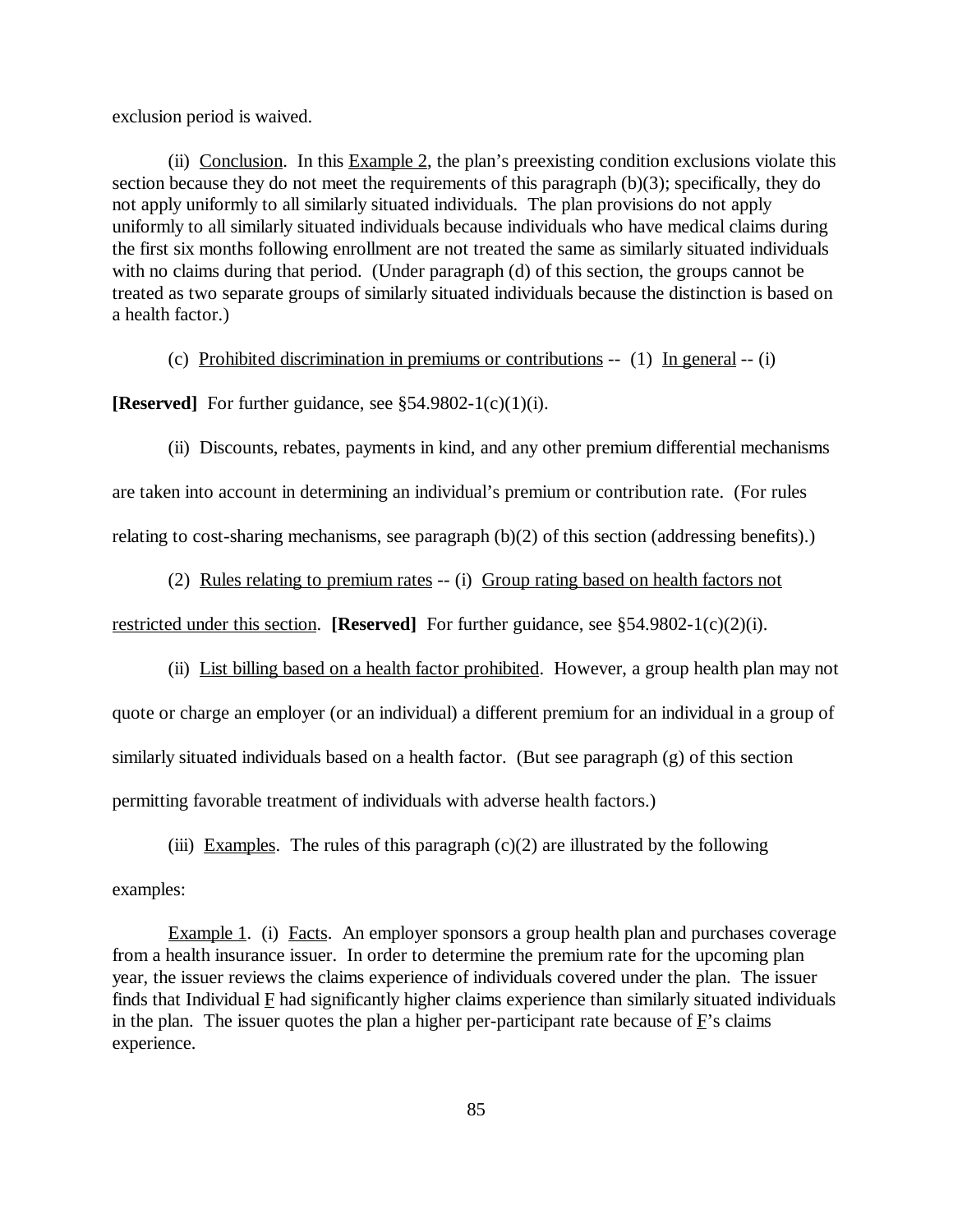(ii) Conclusion. See Example 1 in 29 CFR 2590.702 $(c)(2)$  and 45 CFR 146.121 $(c)(2)$  for a conclusion that the issuer does not violate the provisions of 29 CFR 2590.702(c)(2) and 45 CFR  $146.121(c)(2)$  similar to the provisions of this paragraph (c)(2) because the issuer blends the rate so that the employer is not quoted a higher rate for  $E$  than for a similarly situated individual based on F's claims experience.

Example 2. (i) Facts. Same facts as Example 1, except that the issuer quotes the employer a higher premium rate for F, because of F's claims experience, than for a similarly situated individual.

(ii) Conclusion. See Example 2 in 29 CFR 2590.702 $(c)(2)$  and 45 CFR 146.121 $(c)(2)$  for a conclusion that the issuer violates provisions of 29 CFR 2590.702(c)(2) and 45 CFR  $146.121(c)(2)$  similar to the provisions of this paragraph (c)(2). Moreover, even if the plan purchased the policy based on the quote but did not require a higher participant contribution for F than for a similarly situated individual, see Example 2 in 29 CFR 2590.702 $(c)(2)$  and 45 CFR  $146.121(c)(2)$  for a conclusion that the issuer would still violate 29 CFR 2590.702(c)(2) and 45 CFR 146.121(c)(2) (but in such a case the plan would not violate this paragraph (c)(2)).

(3) Exception for bona fide wellness programs. **[Reserved]** For further guidance, see

 $§54.9802-1(c)(3).$ 

(d) Similarly situated individuals. The requirements of this section apply only within a

group of individuals who are treated as similarly situated individuals. A plan may treat participants as a group of similarly situated individuals separate from beneficiaries. In addition, participants may be treated as two or more distinct groups of similarly situated individuals and beneficiaries may be treated as two or more distinct groups of similarly situated individuals in accordance with the rules of this paragraph (d). Moreover, if individuals have a choice of two or more benefit packages, individuals choosing one benefit package may be treated as one or more groups of similarly situated individuals distinct from individuals choosing another benefit package.

(1) Participants. Subject to paragraph  $(d)(3)$  of this section, a plan may treat participants as two or more distinct groups of similarly situated individuals if the distinction between or among the groups of participants is based on a bona fide employment-based classification consistent with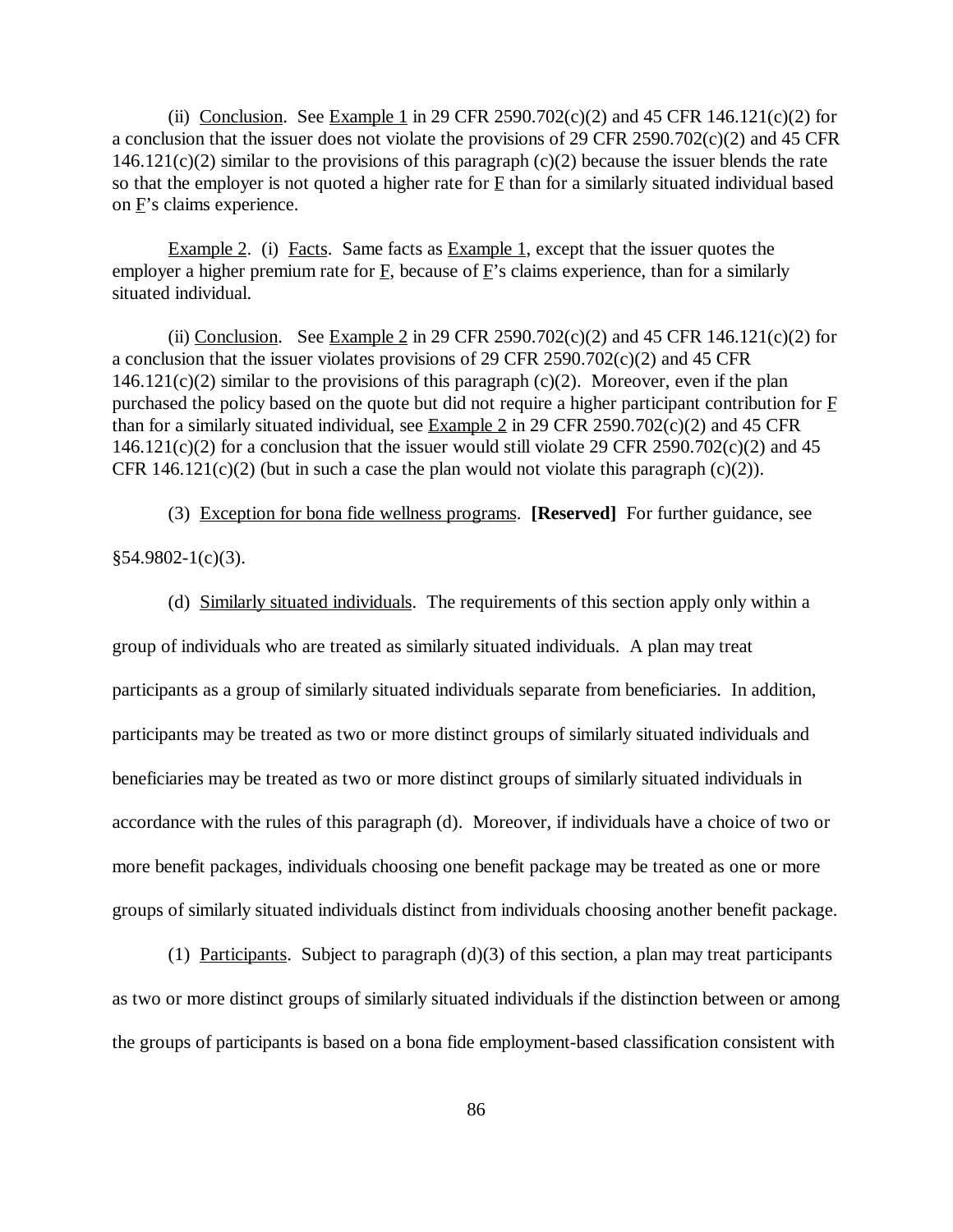the employer's usual business practice. Whether an employment-based classification is bona fide is determined on the basis of all the relevant facts and circumstances. Relevant facts and circumstances include whether the employer uses the classification for purposes independent of qualification for health coverage (for example, determining eligibility for other employee benefits or determining other terms of employment). Subject to paragraph (d)(3) of this section, examples of classifications that, based on all the relevant facts and circumstances, may be bona fide include full-time versus part-time status, different geographic location, membership in a collective bargaining unit, date of hire, length of service, current employee versus former employee status, and different occupations. However, a classification based on any health factor is not a bona fide employment-based classification, unless the requirements of paragraph (g) of this section are satisfied (permitting favorable treatment of individuals with adverse health factors).

(2) Beneficiaries -- (i) Subject to paragraph  $(d)(3)$  of this section, a plan may treat beneficiaries as two or more distinct groups of similarly situated individuals if the distinction between or among the groups of beneficiaries is based on any of the following factors:

(A) A bona fide employment-based classification of the participant through whom the beneficiary is receiving coverage;

(B) Relationship to the participant (e.g., as a spouse or as a dependent child);

(C) Marital status;

(D) With respect to children of a participant, age or student status; or

(E) Any other factor if the factor is not a health factor.

(ii) Paragraph  $(d)(2)(i)$  of this section does not prevent more favorable treatment of beneficiaries with adverse health factors in accordance with paragraph (g) of this section.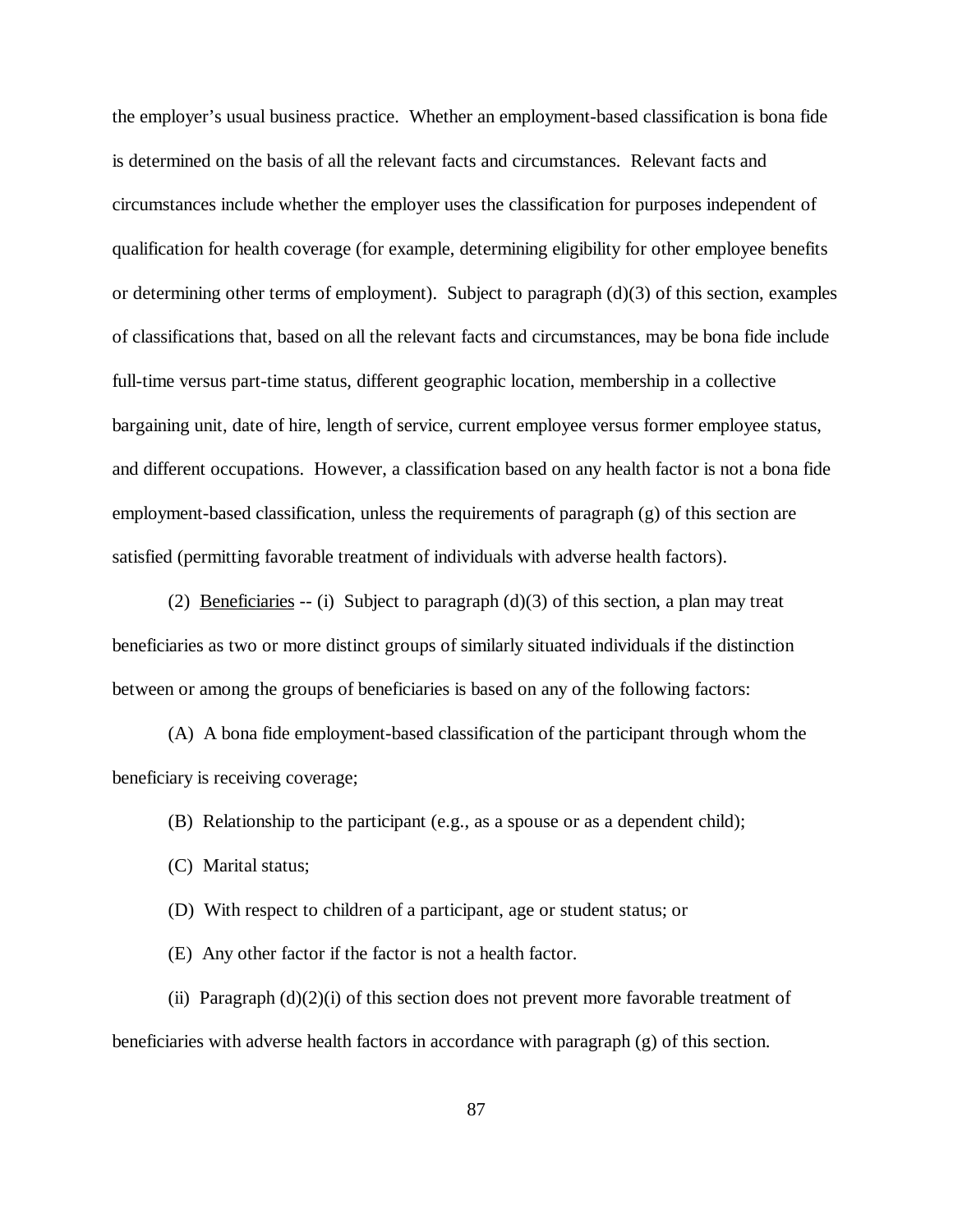(3) Discrimination directed at individuals. Notwithstanding paragraphs (d)(1) and (2) of this section, if the creation or modification of an employment or coverage classification is directed at individual participants or beneficiaries based on any health factor of the participants or beneficiaries, the classification is not permitted under this paragraph (d), unless it is permitted under paragraph  $(g)$  of this section (permitting favorable treatment of individuals with adverse health factors). Thus, if an employer modified an employment-based classification to single out, based on a health factor, individual participants and beneficiaries and deny them health coverage, the new classification would not be permitted under this section.

(4) Examples. The rules of this paragraph (d) are illustrated by the following examples:

Example 1. (i) Facts. An employer sponsors a group health plan for full-time employees only. Under the plan (consistent with the employer's ususal business practice), employees who normally work at least 30 hours per week are considered to be working full-time. Other employees are considered to be working part-time. There is no evidence to suggest that the classification is directed at individual participants or beneficiaries.

(ii) Conclusion. In this Example 1, treating the full-time and part-time employees as two separate groups of similarly situated individuals is permitted under this paragraph (d) because the classification is bona fide and is not directed at individual participants or beneficiaries.

Example 2. (i) Facts. Under a group health plan, coverage is made available to employees, their spouses, and their dependent children. However, coverage is made available to a dependent child only if the dependent child is under age 19 (or under age 25 if the child is continuously enrolled full-time in an institution of higher learning (full-time students)). There is no evidence to suggest that these classifications are directed at individual participants or beneficiaries.

(ii) Conclusion. In this Example 2, treating spouses and dependent children differently by imposing an age limitation on dependent children, but not on spouses, is permitted under this paragraph (d). Specifically, the distinction between spouses and dependent children is permitted under paragraph (d)(2) of this section and is not prohibited under paragraph (d)(3) of this section because it is not directed at individual participants or beneficiaries. It is also permissible to treat dependent children who are under age 19 (or full-time students under age 25) as a group of similarly situated individuals separate from those who are age 25 or older (or age 19 or older if they are not full-time students) because the classification is permitted under paragraph (d)(2) of this section and is not directed at individual participants or beneficiaries.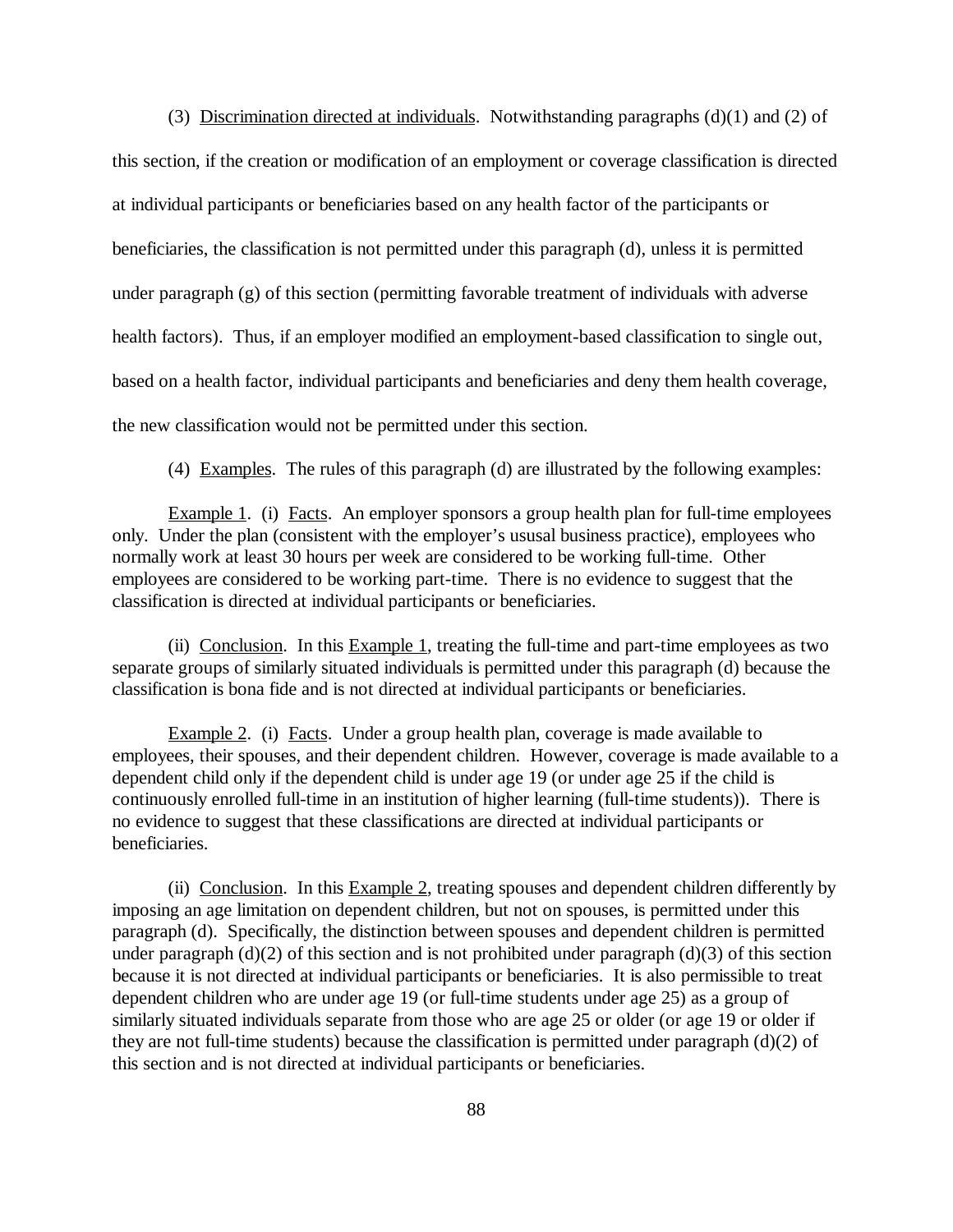Example 3. (i) Facts. A university sponsors a group health plan that provides one health benefit package to faculty and another health benefit package to other staff. Faculty and staff are treated differently with respect to other employee benefits such as retirement benefits and leaves of absence. There is no evidence to suggest that the distinction is directed at individual participants or beneficiaries.

(ii) Conclusion. In this Example 3, the classification is permitted under this paragraph  $(d)$ because there is a distinction based on a bona fide employment-based classification consistent with the employer's usual business practice and the distinction is not directed at individual participants and beneficiaries.

Example 4. (i) Facts. An employer sponsors a group health plan that is available to all current employees. Former employees may also be eligible, but only if they complete a specified number of years of service, are enrolled under the plan at the time of termination of employment, and are continuously enrolled from that date. There is no evidence to suggest that these distinctions are directed at individual participants or beneficiaries.

(ii) Conclusion. In this Example 4, imposing additional eligibility requirements on former employees is permitted because a classification that distinguishes between current and former employees is a bona fide employment-based classification that is permitted under this paragraph (d), provided that it is not directed at individual participants or beneficiaries. In addition, it is permissible to distinguish between former employees who satisfy the service requirement and those who do not, provided that the distinction is not directed at individual participants or beneficiaries. (However, former employees who do not satisfy the eligibility criteria may, nonetheless, be eligible for continued coverage pursuant to a COBRA continuation provision or similar State law.)

Example 5. (i) Facts. An employer sponsors a group health plan that provides the same benefit package to all seven employees of the employer. Six of the seven employees have the same job title and responsibilities, but Employee  $G$  has a different job title and different responsibilities. After  $G$  files an expensive claim for benefits under the plan, coverage under the plan is modified so that employees with  $G$ 's job title receive a different benefit package that includes a lower lifetime dollar limit than in the benefit package made available to the other six employees.

(ii) Conclusion. Under the facts of this  $Example 5$ , changing the coverage classification for G based on the existing employment classification for G is not permitted under this paragraph (d) because the creation of the new coverage classification for  $G$  is directed at  $G$  based on one or more health factors.

(e) Nonconfinement and actively-at-work provisions -- (1) Nonconfinement provisions --

(i) General rule. Under the rules of paragraphs (b) and (c) of this section, a plan may not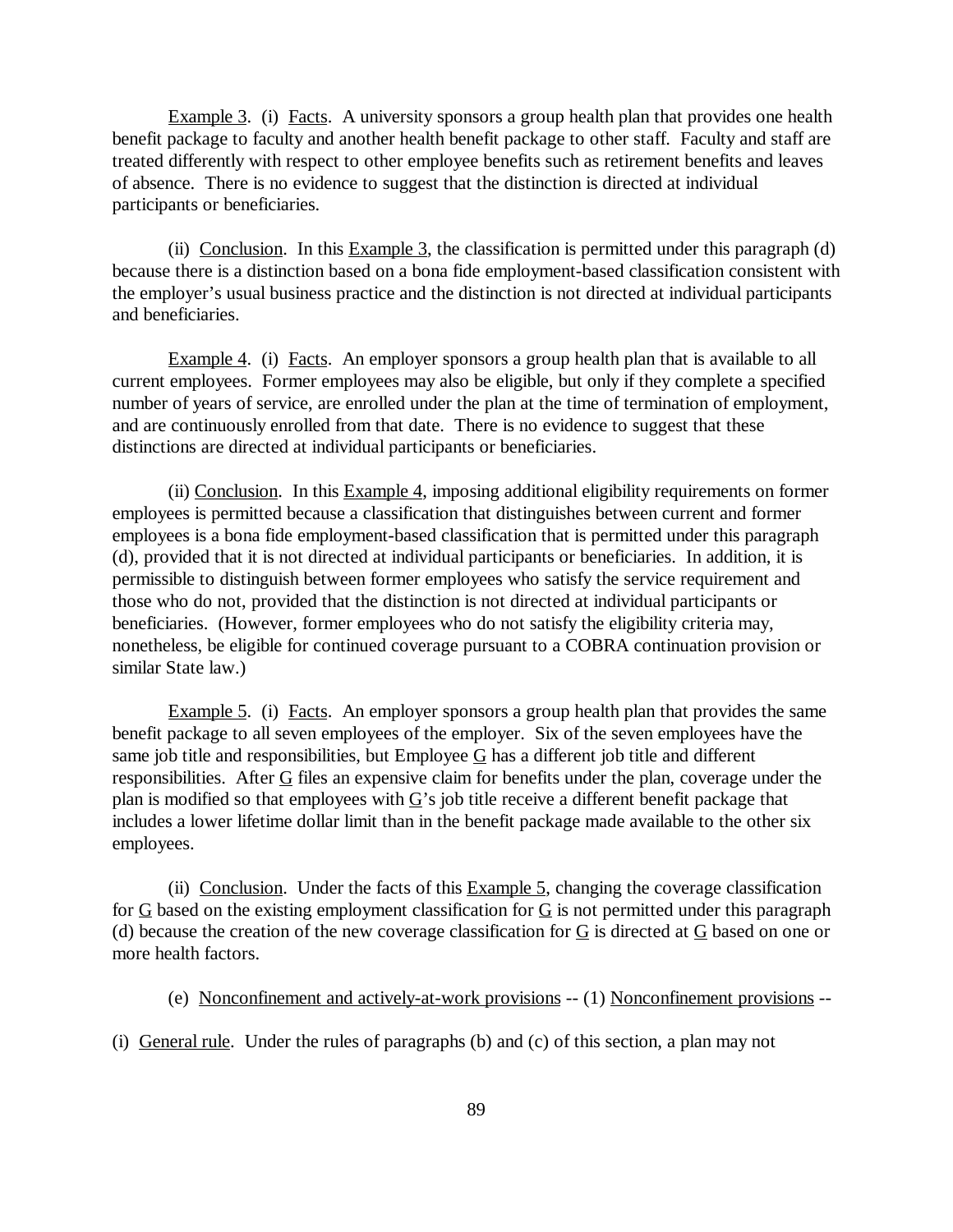establish a rule for eligibility (as described in paragraph  $(b)(1)(ii)$  of this section) or set any individual's premium or contribution rate based on whether an individual is confined to a hospital or other health care institution. In addition, under the rules of paragraphs (b) and (c) of this section, a plan may not establish a rule for eligibility or set any individual's premium or contribution rate based on an individual's ability to engage in normal life activities, except to the extent permitted under paragraphs  $(e)(2)(ii)$  and  $(3)$  of this section (permitting plans, under certain circumstances, to distinguish among employees based on the performance of services).

(ii) Examples. The rules of this paragraph  $(e)(1)$  are illustrated by the following

examples:

Example 1. (i) Facts. Under a group health plan, coverage for employees and their dependents generally becomes effective on the first day of employment. However, coverage for a dependent who is confined to a hospital or other health care institution does not become effective until the confinement ends.

(ii) Conclusion. In this Example 1, the plan violates this paragraph  $(e)(1)$  because the plan delays the effective date of coverage for dependents based on confinement to a hospital or other health care institution.

Example 2. (i) Facts. In previous years, a group health plan has provided coverage through a group health insurance policy offered by Issuer  $M$ . However, for the current year, the plan provides coverage through a group health insurance policy offered by Issuer  $N$ . Under Issuer  $N$ 's policy, items and services provided in connection with the confinement of a dependent to a hospital or other health care institution are not covered if the confinement is covered under an extension of benefits clause from a previous health insurance issuer.

(ii) Conclusion. See Example 2 in 29 CFR 2590.702(e)(1) and 45 CFR 146.121(e)(1) for a conclusion that Issuer  $\underline{N}$  violates provisions of 29 CFR 2590.702(e)(1) and 45 CFR  $146.121(e)(1)$  similar to the provisions of this paragraph (e)(1) because Issuer N restricts benefits based on whether a dependent is confined to a hospital or other health care institution that is covered under an extension of benefits from a previous issuer.

(2) Actively-at-work and continuous service provisions -- (i) General rule -- (A) Under

the rules of paragraphs (b) and (c) of this section and subject to the exception for the first day of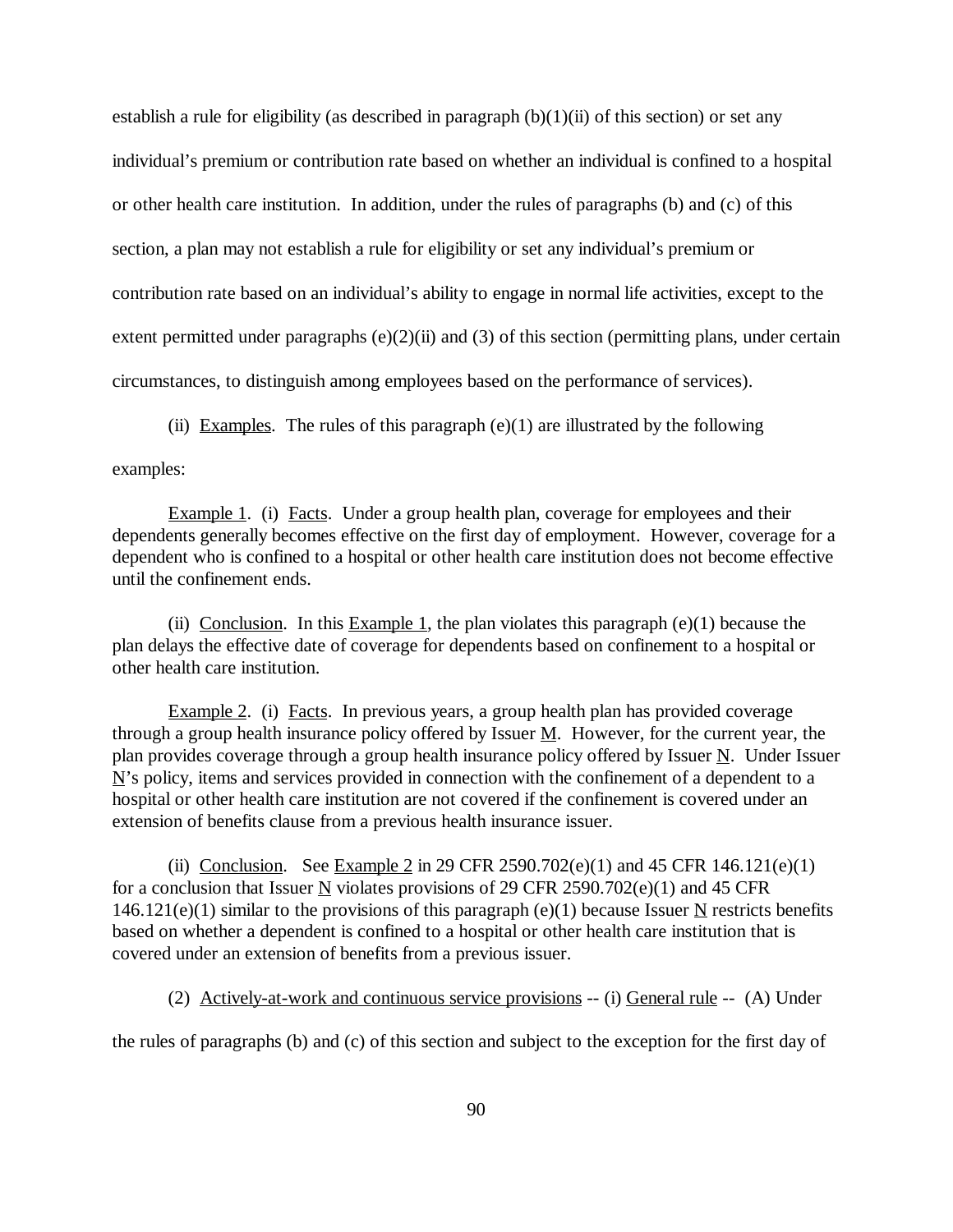work in paragraph  $(e)(2)$ (ii) of this section, a plan may not establish a rule for eligibility (as described in paragraph  $(b)(1)(ii)$  of this section) or set any individual's premium or contribution rate based on whether an individual is actively at work (including whether an individual is continuously employed), unless absence from work due to any health factor (such as being absent from work on sick leave) is treated, for purposes of the plan, as being actively at work.

(B) The rules of this paragraph  $(e)(2)(i)$  are illustrated by the following examples:

Example 1. (i) Facts. Under a group health plan, an employee generally becomes eligible to enroll 30 days after the first day of employment. However, if the employee is not actively at work on the first day after the end of the 30-day period, then eligibility for enrollment is delayed until the first day the employee is actively at work.

(ii) Conclusion. In this Example 1, the plan violates this paragraph  $(e)(2)$  (and thus also violates paragraph (b) of this section). However, the plan would not violate paragraph (e)(2) or (b) of this section if, under the plan, an absence due to any health factor is considered being actively at work.

Example 2. (i) Facts. Under a group health plan, coverage for an employee becomes effective after 90 days of continuous service; that is, if an employee is absent from work (for any reason) before completing 90 days of service, the beginning of the 90-day period is measured from the day the employee returns to work (without any credit for service before the absence).

(ii) Conclusion. In this Example 2, the plan violates this paragraph (e)(2) (and thus also paragraph (b) of this section) because the 90-day continuous service requirement is a rule for eligibility based on whether an individual is actively at work. However, the plan would not violate this paragraph (e)(2) or paragraph (b) of this section if, under the plan, an absence due to any health factor is not considered an absence for purposes of measuring 90 days of continuous service.

(ii) Exception for the first day of work  $-$  (A) Notwithstanding the general rule in

paragraph  $(e)(2)(i)$  of this section, a plan may establish a rule for eligibility that requires an individual to begin work for the employer sponsoring the plan (or, in the case of a multiemployer plan, to begin a job in covered employment) before coverage becomes effective, provided that such a rule for eligibility applies regardless of the reason for the absence.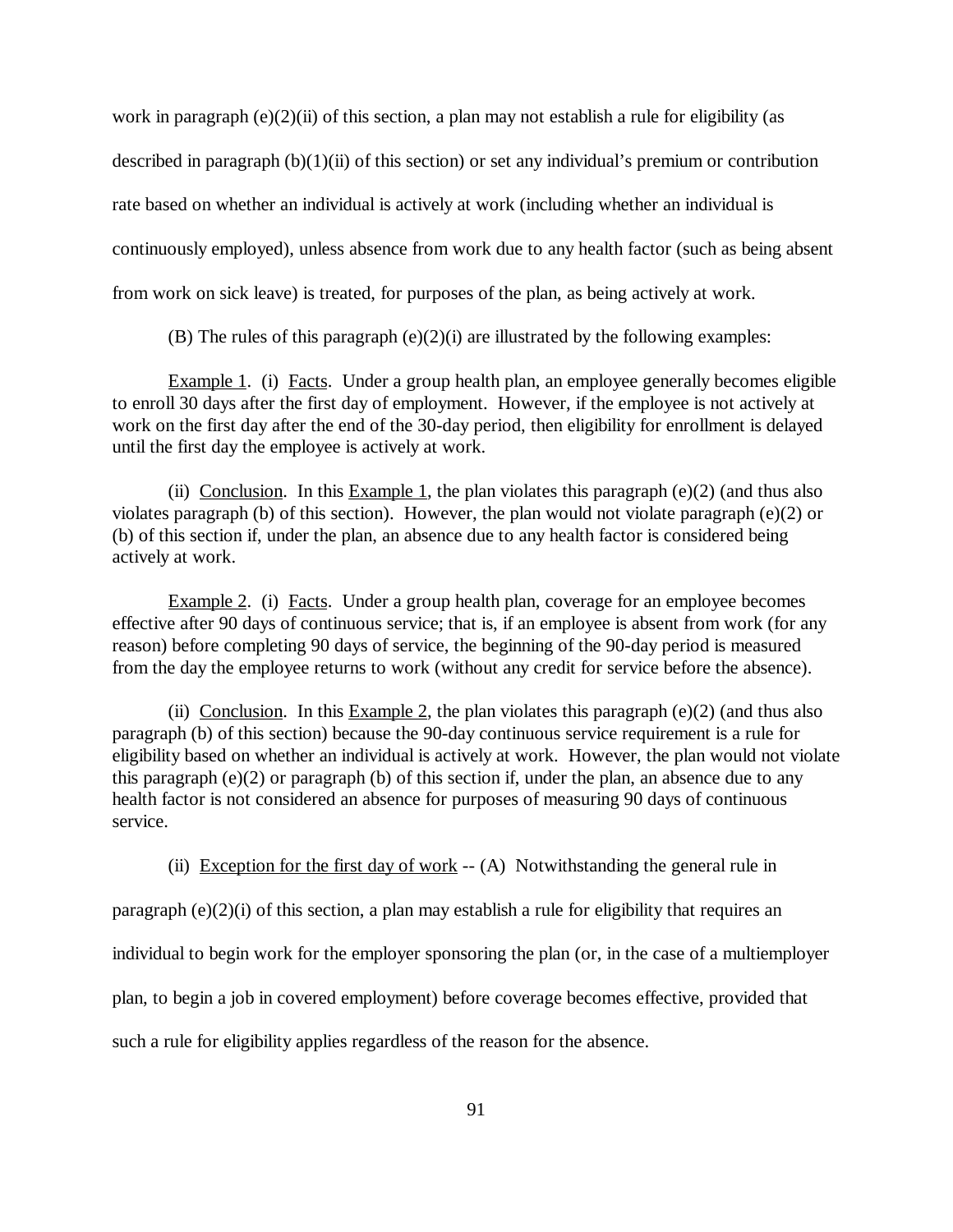(B) The rules of this paragraph  $(e)(2)(ii)$  are illustrated by the following examples:

Example 1. (i) Facts. Under the eligibility provision of a group health plan, coverage for new employees becomes effective on the first day that the employee reports to work. Individual  $H$  is scheduled to begin work on August 3. However,  $H$  is unable to begin work on that day because of illness.  $\underline{H}$  begins working on August 4, and  $\underline{H}$ 's coverage is effective on August 4.

(ii) Conclusion. In this Example 1, the plan provision does not violate this section. However, if coverage for individuals who do not report to work on the first day they were scheduled to work for a reason unrelated to a health factor (such as vacation or bereavement) becomes effective on the first day they were scheduled to work, then the plan would violate this section.

Example 2. (i) Facts. Under a group health plan, coverage for new employees becomes effective on the first day of the month following the employee's first day of work, regardless of whether the employee is actively at work on the first day of the month. Individual J is scheduled to begin work on March 24. However,  $\underline{J}$  is unable to begin work on March 24 because of illness. J begins working on April 7 and J's coverage is effective May 1.

(ii) Conclusion. In this  $Example 2$ , the plan provision does not violate this section. However, as in Example 1, if coverage for individuals absent from work for reasons unrelated to a health factor became effective despite their absence, then the plan would violate this section.

(3) Relationship to plan provisions defining similarly situated individuals -- (i)

Notwithstanding the rules of paragraphs (e)(1) and (2) of this section, a plan may establish rules for eligibility or set any individual's premium or contribution rate in accordance with the rules relating to similarly situated individuals in paragraph (d) of this section. Accordingly, a plan may distinguish in rules for eligibility under the plan between full-time and part-time employees, between permanent and temporary or seasonal employees, between current and former employees, and between employees currently performing services and employees no longer performing services for the employer, subject to paragraph (d) of this section. However, other federal or State laws (including the COBRA continuation provisions and the Family and Medical Leave Act of 1993) may require an employee or the employee's dependents to be offered coverage and set limits on the premium or contribution rate even though the employee is not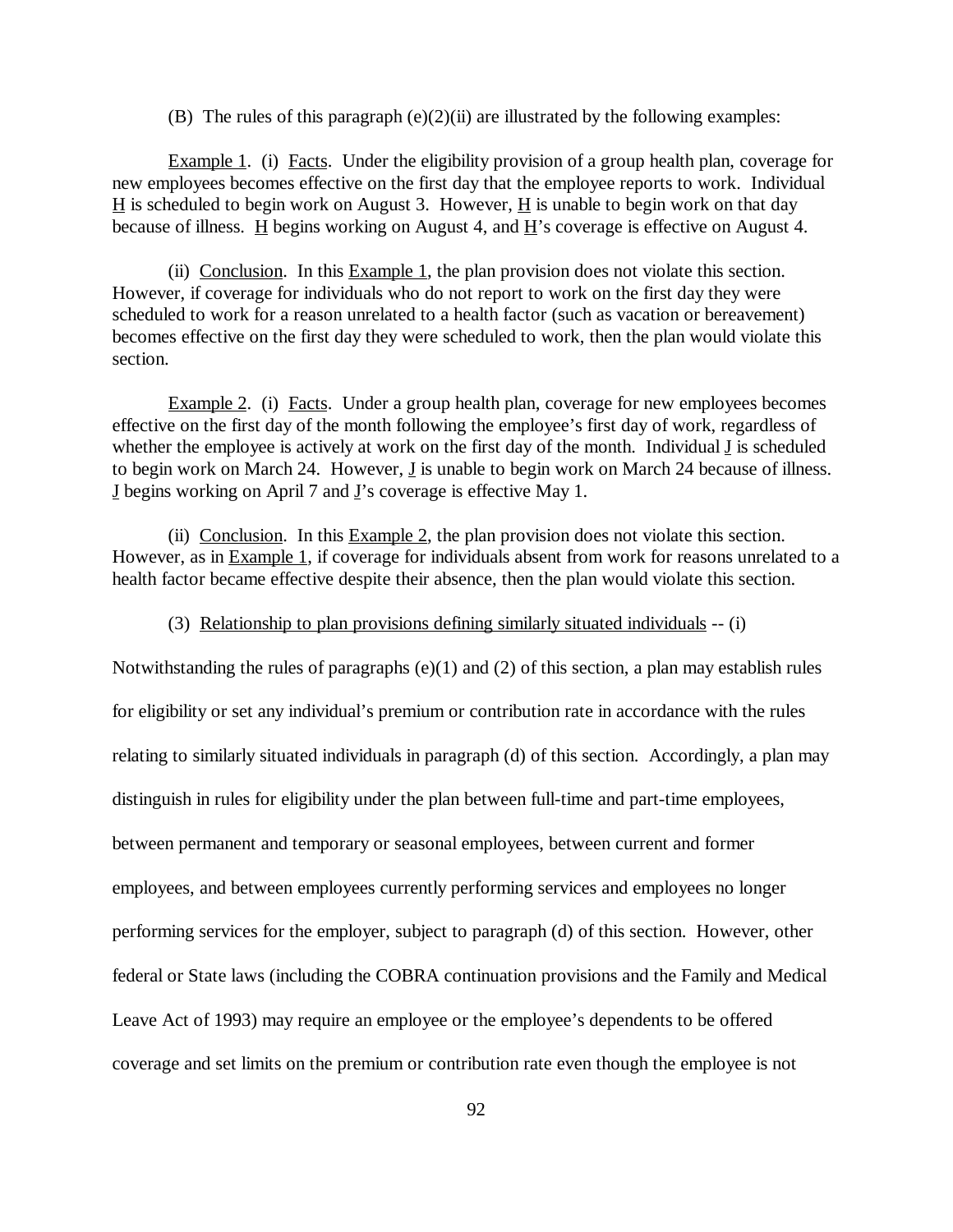performing services.

(ii) The rules of this paragraph  $(e)(3)$  are illustrated by the following examples:

Example 1. (i) Facts. Under a group health plan, employees are eligible for coverage if they perform services for the employer for 30 or more hours per week or if they are on paid leave (such as annual, sick, or bereavement leave). Employees on unpaid leave are treated as a separate group of similarly situated individuals in accordance with the rules of paragraph (d) of this section.

(ii) Conclusion. In this  $Example 1$ , the plan provisions do not violate this section. However, if the plan treated individuals performing services for the employer for 30 or more hours per week, individuals on annual leave, and individuals on bereavement leave as a group of similarly situated individuals separate from individuals on sick leave, the plan would violate this paragraph (e) (and thus also would violate paragraph (b) of this section) because groups of similarly situated individuals cannot be established based on a health factor (including the taking of sick leave) under paragraph (d) of this section.

Example 2. (i) Facts. To be eligible for coverage under a bona fide collectively bargained group health plan in the current calendar quarter, the plan requires an individual to have worked 250 hours in covered employment during the three-month period that ends one month before the beginning of the current calendar quarter. The distinction between employees working at least 250 hours and those working less than 250 hours in the earlier three-month period is not directed at individual participants or beneficiaries based on any health factor of the participants or beneficiaries.

(ii) Conclusion. In this  $Example 2$ , the plan provision does not violate this section because, under the rules for similarly situated individuals allowing full-time employees to be treated differently than part-time employees, employees who work at least 250 hours in a threemonth period can be treated differently than employees who fail to work 250 hours in that period. The result would be the same if the plan permitted individuals to apply excess hours from previous periods to satisfy the requirement for the current quarter.

Example 3. (i) Facts. Under a group health plan, coverage of an employee is terminated when the individual's employment is terminated, in accordance with the rules of paragraph (d) of this section. Employee  $\underline{B}$  has been covered under the plan.  $\underline{B}$  experiences a disabling illness that prevents B from working. B takes a leave of absence under the Family and Medical Leave Act of 1993. At the end of such leave,  $\underline{B}$  terminates employment and consequently loses coverage under the plan. (This termination of coverage is without regard to whatever rights the employee (or members of the employee's family) may have for COBRA continuation coverage.)

(ii) Conclusion. In this Example 3, the plan provision terminating B's coverage upon B's termination of employment does not violate this section.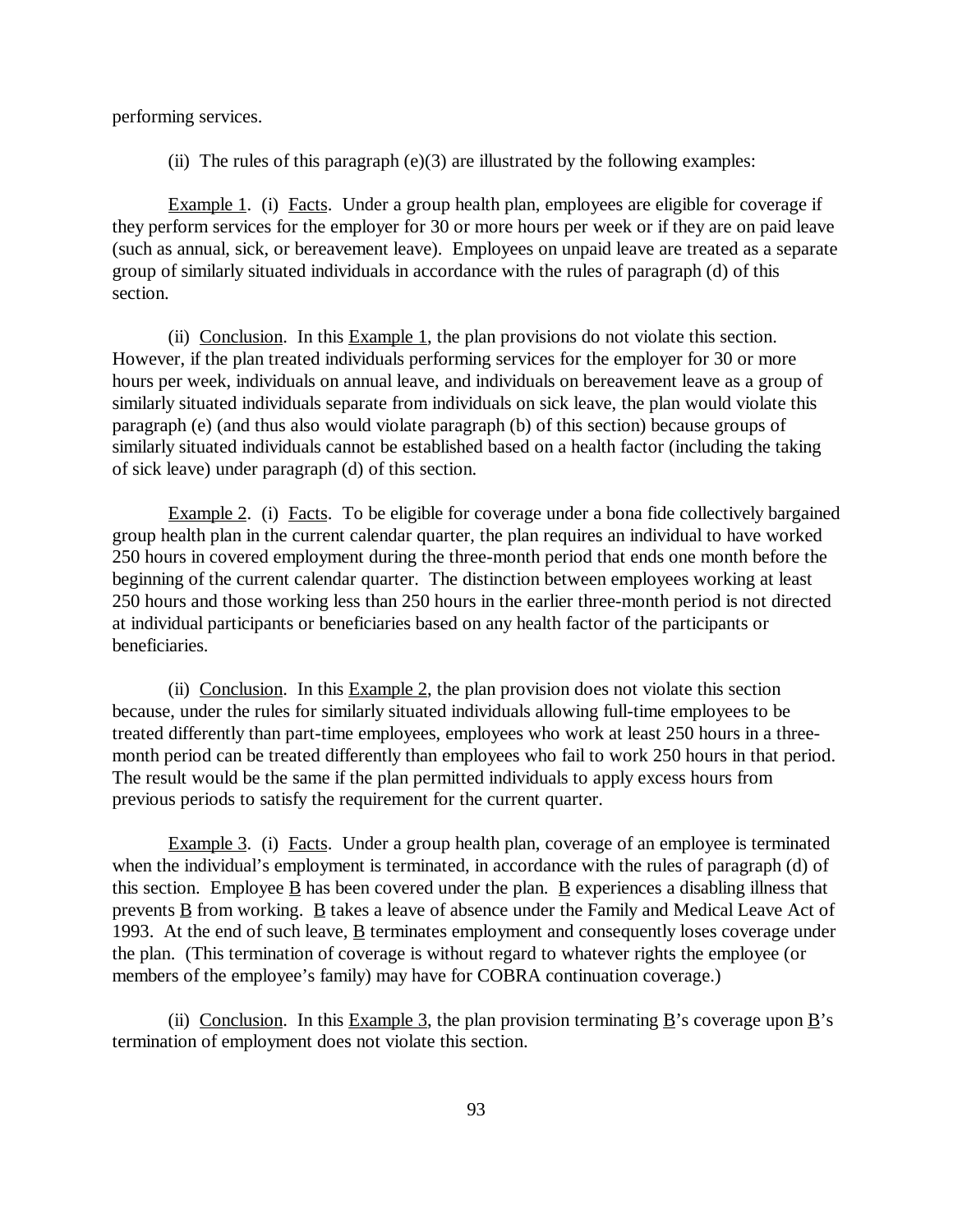Example 4. (i) Facts. Under a group health plan, coverage of an employee is terminated when the employee ceases to perform services for the employer sponsoring the plan, in accordance with the rules of paragraph (d) of this section. Employee  $C$  is laid off for three months. When the layoff begins, C's coverage under the plan is terminated. (This termination of coverage is without regard to whatever rights the employee (or members of the employee's family) may have for COBRA continuation coverage.)

(ii) Conclusion. In this Example 4, the plan provision terminating  $C$ 's coverage upon the cessation of C's performance of services does not violate this section.

#### (f) Bona fide wellness programs. **[Reserved]**

(g) More favorable treatment of individuals with adverse health factors permitted  $- (1)$  In

rules for eligibility -- (i) Nothing in this section prevents a group health plan from establishing more favorable rules for eligibility (described in paragraph (b)(1) of this section) for individuals

with an adverse health factor, such as disability, than for individuals without the adverse health

factor. Moreover, nothing in this section prevents a plan from charging a higher premium or

contribution with respect to individuals with an adverse health factor if they would not be eligible

for the coverage were it not for the adverse health factor. (However, other laws, including State

insurance laws, may set or limit premium rates; these laws are not affected by this section.)

(ii) The rules of this paragraph  $(g)(1)$  are illustrated by the following examples:

Example 1. (i) Facts. An employer sponsors a group health plan that generally is available to employees, spouses of employees, and dependent children until age 23. However, dependent children who are disabled are eligible for coverage beyond age 23.

(ii) Conclusion. In this Example 1, the plan provision allowing coverage for disabled dependent children beyond age 23 satisfies this paragraph  $(g)(1)$  (and thus does not violate this section).

Example 2. (i) Facts. An employer sponsors a group health plan, which is generally available to employees (and members of the employee's family) until the last day of the month in which the employee ceases to perform services for the employer. The plan generally charges employees \$50 per month for employee-only coverage and \$125 per month for family coverage. However, an employee who ceases to perform services for the employer by reason of disability may remain covered under the plan until the last day of the month that is 12 months after the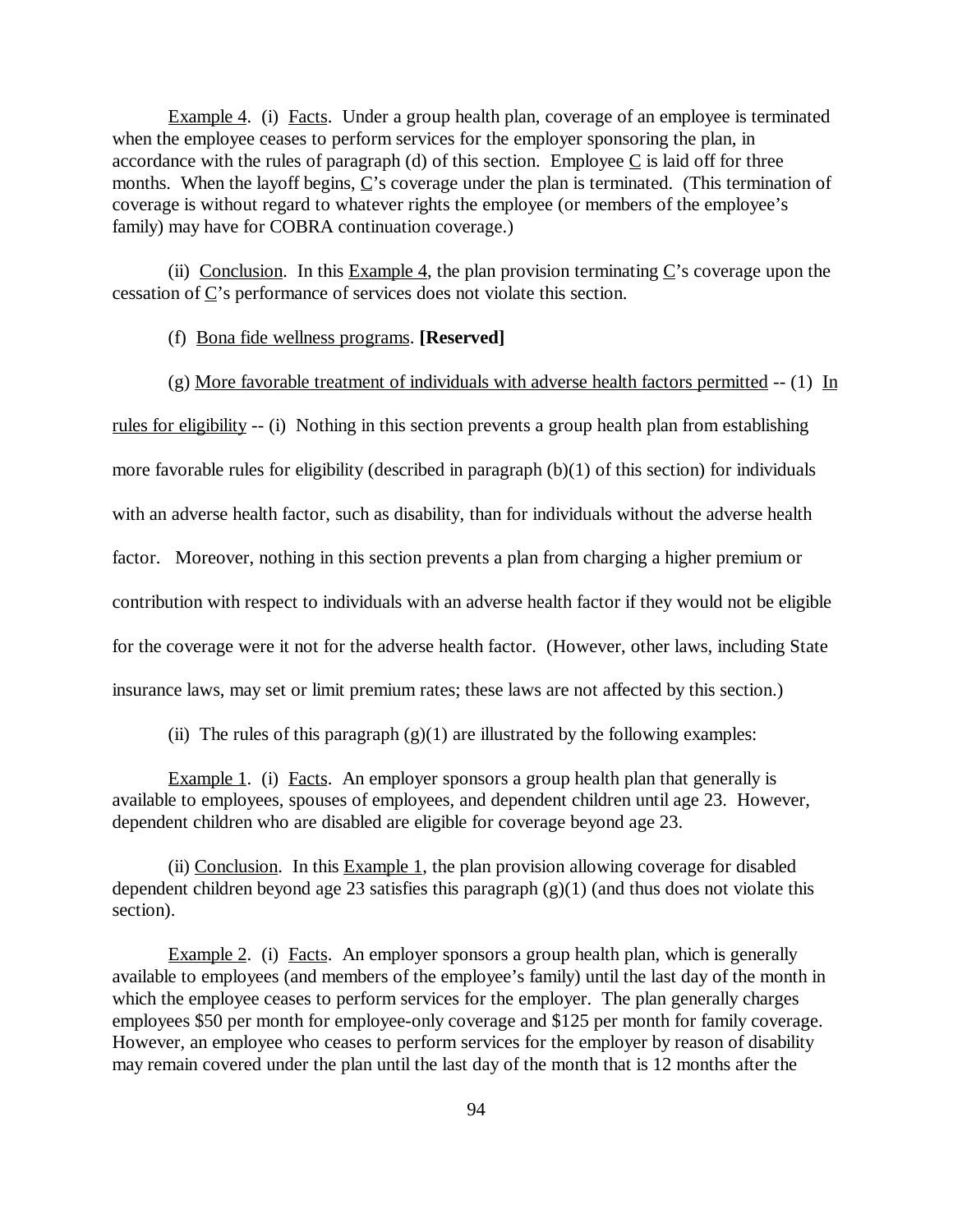month in which the employee ceased to perform services for the employer. During this extended period of coverage, the plan charges the employee \$100 per month for employee-only coverage and \$250 per month for family coverage. (This extended period of coverage is without regard to whatever rights the employee (or members of the employee's family) may have for COBRA continuation coverage.)

(ii) Conclusion. In this Example 2, the plan provision allowing extended coverage for disabled employees and their families satisfies this paragraph  $(g)(1)$  (and thus does not violate this section). In addition, the plan is permitted, under this paragraph  $(g)(1)$ , to charge the disabled employees a higher premium during the extended period of coverage.

Example 3. (i) Facts. To comply with the requirements of a COBRA continuation provision, a group health plan generally makes COBRA continuation coverage available for a maximum period of 18 months in connection with a termination of employment but makes the coverage available for a maximum period of 29 months to certain disabled individuals and certain members of the disabled individual's family. Although the plan generally requires payment of 102 percent of the applicable premium for the first 18 months of COBRA continuation coverage, the plan requires payment of 150 percent of the applicable premium for the disabled individual's COBRA continuation coverage during the disability extension if the disabled individual would not be entitled to COBRA continuation coverage but for the disability.

(ii) Conclusion. In this Example 3, the plan provision allowing extended COBRA continuation coverage for disabled individuals satisfies this paragraph (g)(1) (and thus does not violate this section). In addition, the plan is permitted, under this paragraph  $(g)(1)$ , to charge the disabled individuals a higher premium for the extended coverage if the individuals would not be eligible for COBRA continuation coverage were it not for the disability. (Similarly, if the plan provided an extended period of coverage for disabled individuals pursuant to State law or plan provision rather than pursuant to a COBRA continuation coverage provision, the plan could likewise charge the disabled individuals a higher premium for the extended coverage.)

(2) In premiums or contributions -- (i) Nothing in this section prevents a group health

plan from charging individuals a premium or contribution that is less than the premium (or

contribution) for similarly situated individuals if the lower charge is based on an adverse health

factor, such as disability.

(ii) The rules of this paragraph  $(g)(2)$  are illustrated by the following example:

Example. (i) Facts. Under a group health plan, employees are generally required to pay \$50 per month for employee-only coverage and \$125 per month for family coverage under the plan. However, employees who are disabled receive coverage (whether employee-only or family coverage) under the plan free of charge.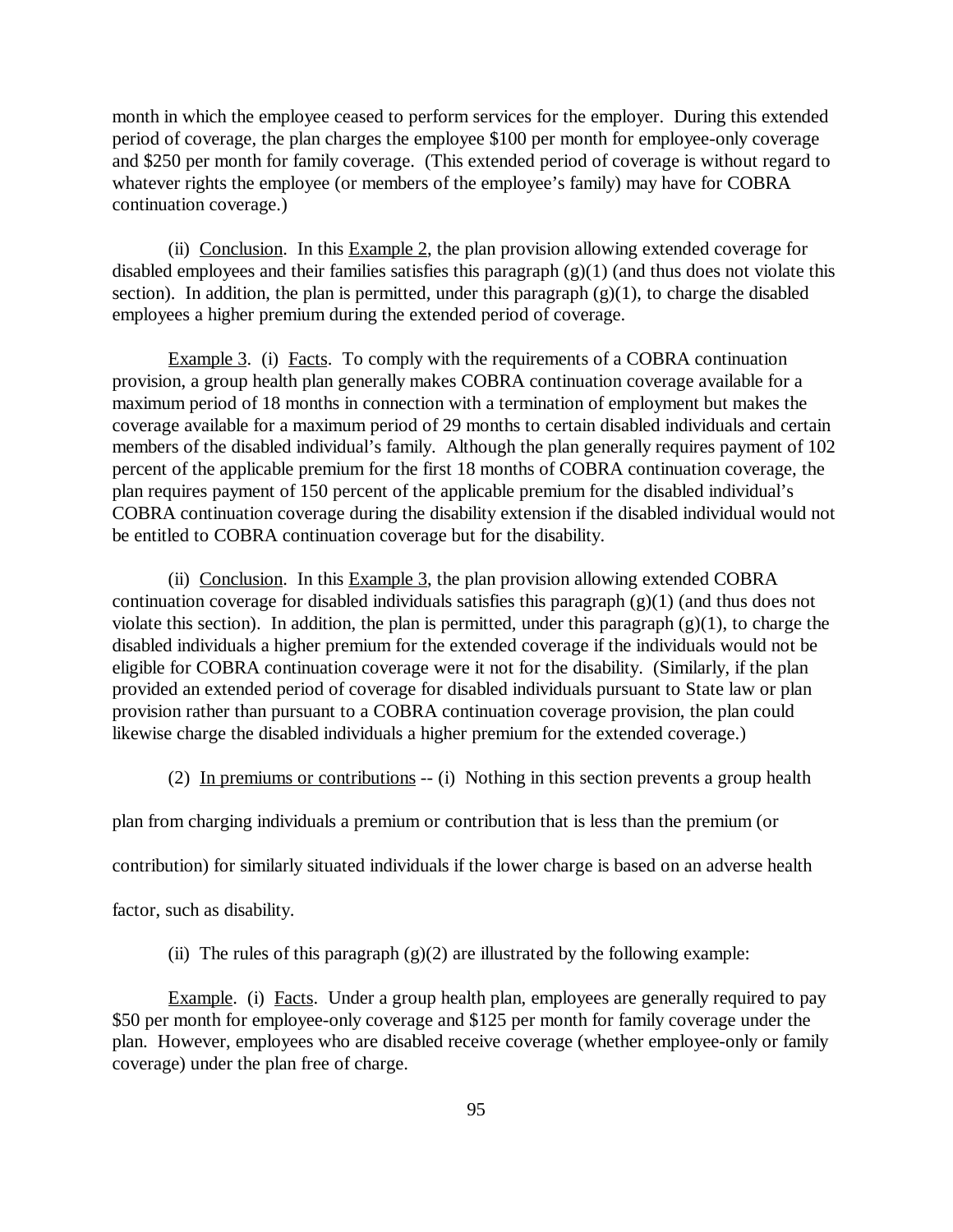(ii) Conclusion. In this Example, the plan provision waiving premium payment for disabled employees is permitted under this paragraph (g)(2) (and thus does not violate this section).

(h) No effect on other laws. Compliance with this section is not determinative of compliance with any other provision of the Code (including the COBRA continuation provisions) or any other State or federal law, such as the Americans with Disabilities Act. Therefore, although the rules of this section would not prohibit a plan or issuer from treating one group of similarly situated individuals differently from another (such as providing different benefit packages to current and former employees), other federal or State laws may require that two separate groups of similarly situated individuals be treated the same for certain purposes (such as making the same benefit package available to COBRA qualified beneficiaries as is made available to active employees). In addition, although this section generally does not impose new disclosure obligations on plans, this section does not affect any other laws, including those that require accurate disclosures and prohibit intentional misrepresentation.

(*i*) Effective dates -- (1) Final rules apply May 8, 2001. **[Reserved]** For further guidance, see §54.9802-1(*i*)(1).

(2) This section applies for plan years beginning on or after July 1, 2001. Except as provided in paragraph  $(i)(3)$  of this section, this section applies for plan years beginning on or after July 1, 2001. Except as provided in paragraph (*i*)(3) of this section, with respect to efforts to comply with section 9802 before the first plan year beginning on or after July 1, 2001, the Secretary will not take any enforcement action against a plan that has sought to comply in good faith with section 9802.

(3) Transitional rules for individuals previously denied coverage based on a health factor.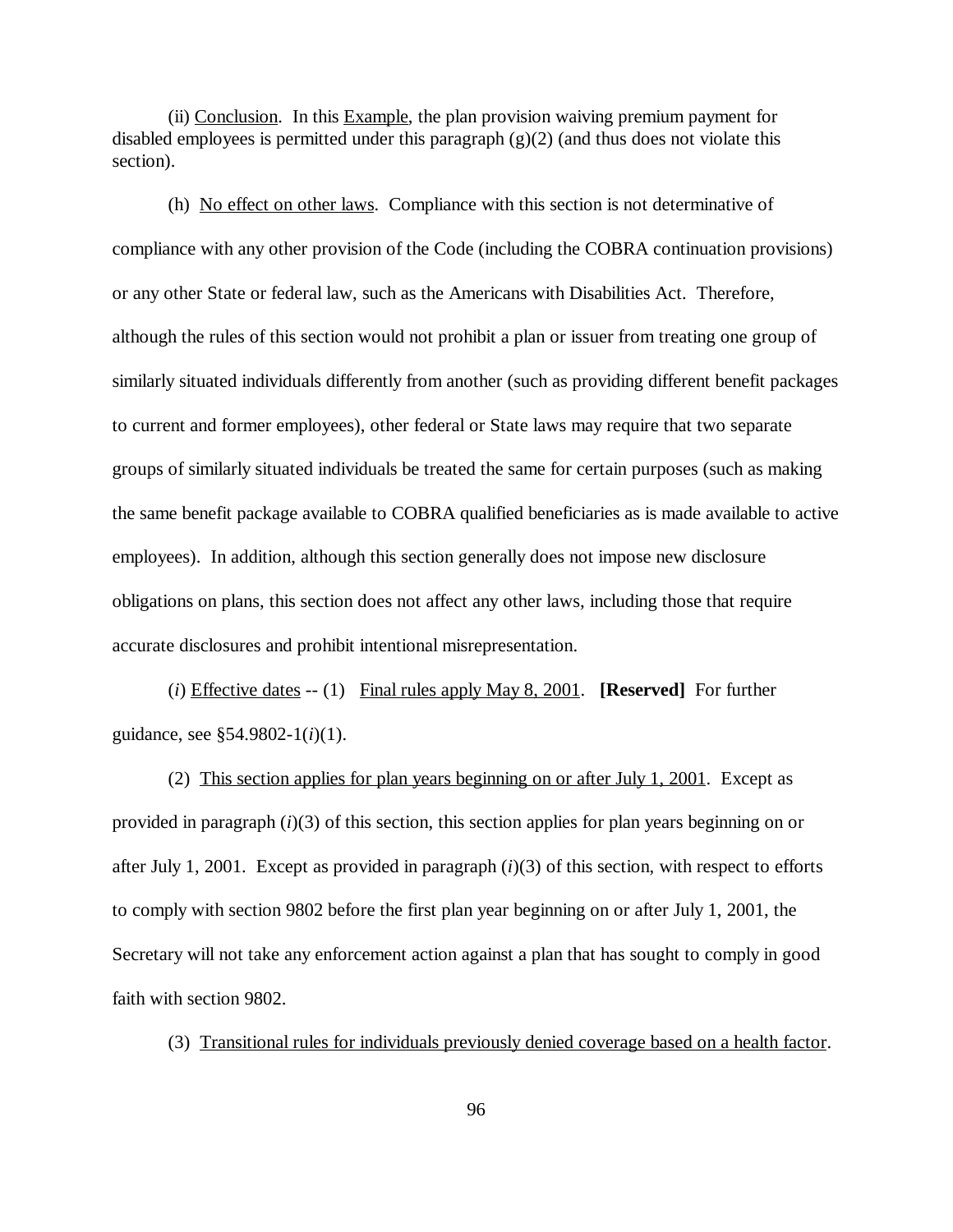This paragraph (*i*)(3) provides rules relating to individuals previously denied coverage under a group health plan based on a health factor of the individual. Paragraph (*i*)(3)(i) clarifies what constitutes a denial of coverage under this paragraph (*i*)(3). Paragraph (*i*)(3)(ii) of this section applies with respect to any individual who was denied coverage if the denial was not based on a good faith interpretation of section 9802 or the Secretary's published guidance. Under that paragraph, such an individual must be allowed to enroll retroactively to the effective date of section 9802, or, if later, the date the individual meets eligibility criteria under the plan that do not discriminate based on any health factor. Paragraph (*i*)(3)(iii) of this section applies with respect to any individual who was denied coverage based on a good faith interpretation of section 9802 or the Secretary's published guidance. Under that paragraph, such an individual must be given an opportunity to enroll effective July 1, 2001. In either event, whether under paragraph (*i*)(3)(ii) or (iii) of this section, the Secretary will not take any enforcement action with respect to denials of coverage addressed in this paragraph (*i*)(3) if the plan has complied with the transitional rules of this paragraph  $(i)(3)$ .

(i) Denial of coverage clarified. For purposes of this paragraph  $(i)(3)$ , an individual is considered to have been denied coverage if the individual --

(A) Failed to apply for coverage because it was reasonable to believe that an application for coverage would have been futile due to a plan provision that discriminated based on a health factor; or

(B) Was not offered an opportunity to enroll in the plan and the failure to give such an opportunity violates this section.

(ii) Individuals denied coverage without a good faith interpretation of the law  $-$  (A)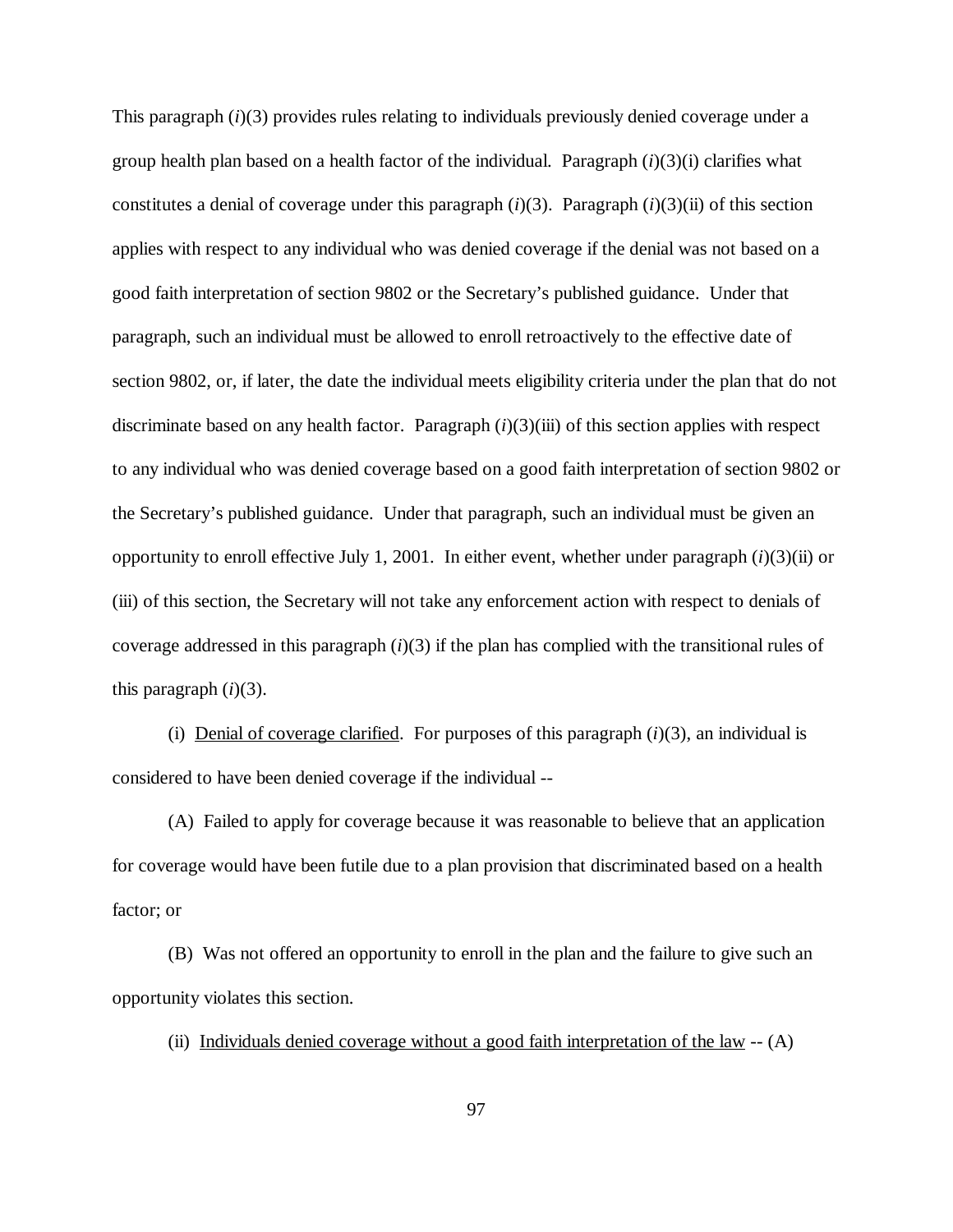Opportunity to enroll required. If a plan has denied coverage to any individual based on a health factor and that denial was not based on a good faith interpretation of section 9802 or any guidance published by the Secretary, the plan is required to give the individual an opportunity to enroll (including notice of an opportunity to enroll) that continues for at least 30 days. This opportunity must be presented not later than May 8, 2001.

(1) If this enrollment opportunity was presented before or within the first plan year beginning on or after July 1, 1997 (or in the case of a collectively bargained plan, before or within the first plan year beginning on the effective date for the plan described in section  $401(c)(3)$  of the Health Insurance Portability and Accountability Act of 1996), the coverage must be effective within that first plan year.

(2) If this enrollment opportunity is presented after such plan year, the individual must be given the choice of having the coverage effective on either of the following two dates --

(i) The date the plan receives a request for enrollment in connection with the enrollment opportunity; or

 $(iii)$  Retroactively to the first day of the first plan year beginning on the effective date for the plan described in section  $401(c)(1)$  or (3) of the Health Insurance Portability and Accountability Act of 1996 (or, if the individual otherwise first became eligible to enroll for coverage after that date, on the date the individual was otherwise eligible to enroll in the plan). If an individual elects retroactive coverage, the plan is required to provide the benefits it would have provided if the individual had been enrolled for coverage during that period (irrespective of any otherwise applicable plan provisions governing timing for the submission of claims). The plan may require the individual to pay whatever additional amount the individual would have been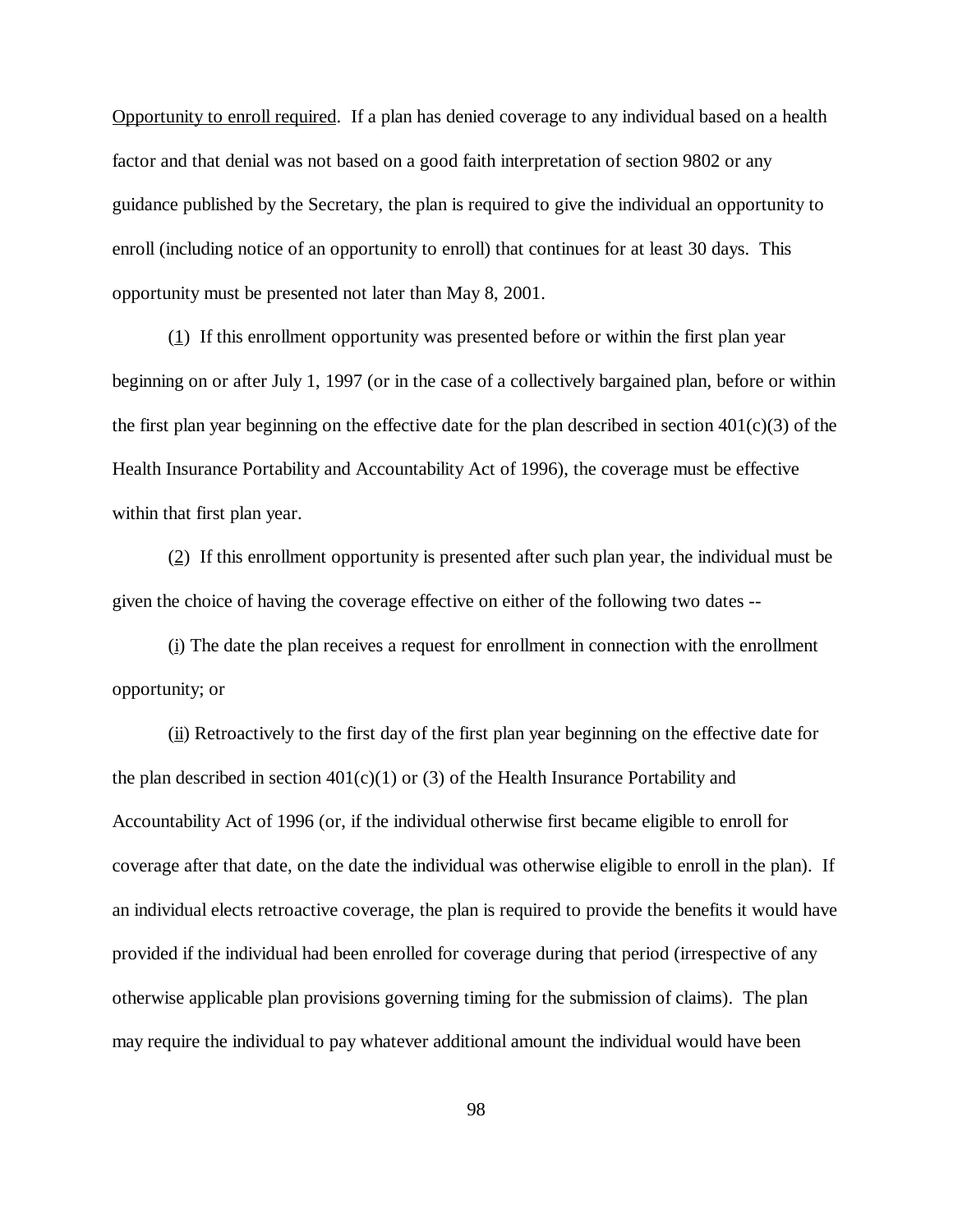required to pay for the coverage (but the plan cannot charge interest on that amount).

(B) Relation to preexisting condition rules. For purposes of Chapter 100 of Subtitle K, the individual may not be treated as a late enrollee or as a special enrollee. Moreover, the individual's enrollment date is the effective date for the plan described in section  $401(c)(1)$  or (3) of the Health Insurance Portability and Accountability Act of 1996 (or, if the individual otherwise first became eligible to enroll for coverage after that date, on the date the individual was otherwise eligible to enroll in the plan), even if the individual chooses under paragraph  $(i)(3)(ii)(A)$  of this section to have coverage effective only prospectively. In addition, any period between the individual's enrollment date and the effective date of coverage is treated as a waiting period.

(C) Examples. The rules of this paragraph  $(i)(3)(ii)$  are illustrated by the following examples:

Example 1. (i) Facts. Employer  $\underline{X}$  maintains a group health plan with a plan year beginning October 1 and ending September 30. Individual  $\overline{F}$  was hired by Employer  $\overline{X}$  before the effective date of section 9802. Before the effective date of section 9802 for this plan (October 1, 1997), the terms of the plan allowed employees and their dependents to enroll when the employee was first hired, and on each January 1 thereafter, but in either case, only if the individual could pass a physical examination.  $E$ 's application to enroll when first hired was denied because  $E$  could not pass a physical examination. Upon the effective date of section 9802 for this plan (October 1, 1997), the plan is amended to delete the requirement to pass a physical examination. In November of 1997, the plan gives  $\overline{F}$  an opportunity to enroll in the plan (including notice of the opportunity to enroll) without passing a physical examination, with coverage effective January 1, 1998.

(ii) Conclusion. In this Example 1, the plan complies with the requirements of this paragraph  $(i)(3)(ii)$ .

Example 2. (i) Facts. The plan year of a group health plan begins January 1 and ends December 31. Under the plan, a dependent who is unable to engage in normal life activities on the date coverage would otherwise become effective is not enrolled until the dependent is able to engage in normal life activities. Individual  $G$  is a dependent who is otherwise eligible for coverage, but is unable to engage in normal life activities. The plan has not allowed G to enroll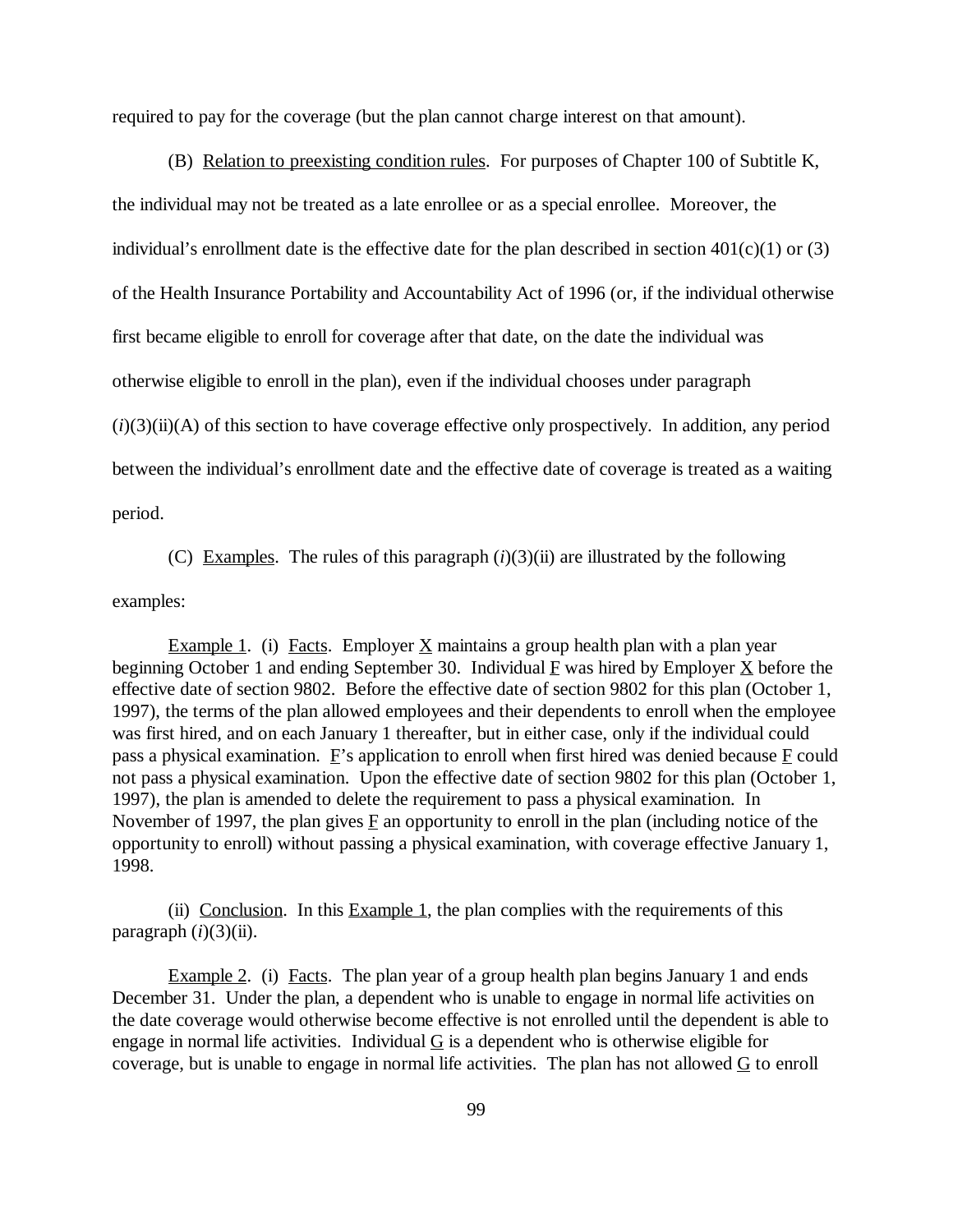for coverage.

(ii) Conclusion. In this Example 2, beginning on the effective date of section 9802 for the plan (January 1, 1998), the plan provision is not permitted under any good faith interpretation of section 9802 or any guidance published by the Secretary. Therefore, the plan is required, not later than May 8, 2001, to give  $G$  an opportunity to enroll (including notice of the opportunity to enroll), with coverage effective, at  $G$ 's option, either retroactively from January 1, 1998 or prospectively from the date  $\overline{G}$ 's request for enrollment is received by the plan. If  $\overline{G}$  elects coverage to be effective beginning January 1, 1998, the plan can require G to pay employee premiums for the retroactive coverage.

## (iii) Individuals denied coverage based on a good faith interpretation of the law -- (A)

Opportunity to enroll required. If a plan has denied coverage to any individual before the first day of the first plan year beginning on or after July 1, 2001 based in part on a health factor and that denial was based on a good faith interpretation of section 9802 or guidance published by the Secretary, the plan is required to give the individual an opportunity to enroll (including notice of an opportunity to enroll) that continues for at least 30 days, with coverage effective no later than July 1, 2001. Individuals required to be offered an opportunity to enroll include individuals previously offered enrollment without regard to a health factor but subsequently denied enrollment due to a health factor.

(B) Relation to preexisting condition rules. For purposes of Chapter 100 of Subtitle K, the individual may not be treated as a late enrollee or as a special enrollee. Moreover, the individual's enrollment date under the plan is the effective date for the plan described in section 401(c)(1) or (3) of the Health Insurance Portability and Accountability Act of 1996 (or, if the individual otherwise first became eligible to enroll for coverage after that date, on the date the individual was otherwise eligible to enroll in the plan). In addition, any period between the individual's enrollment date and the effective date of coverage is treated as a waiting period.

(C) Example. The rules of this paragraph  $(i)(3)(iii)$  are illustrated by the following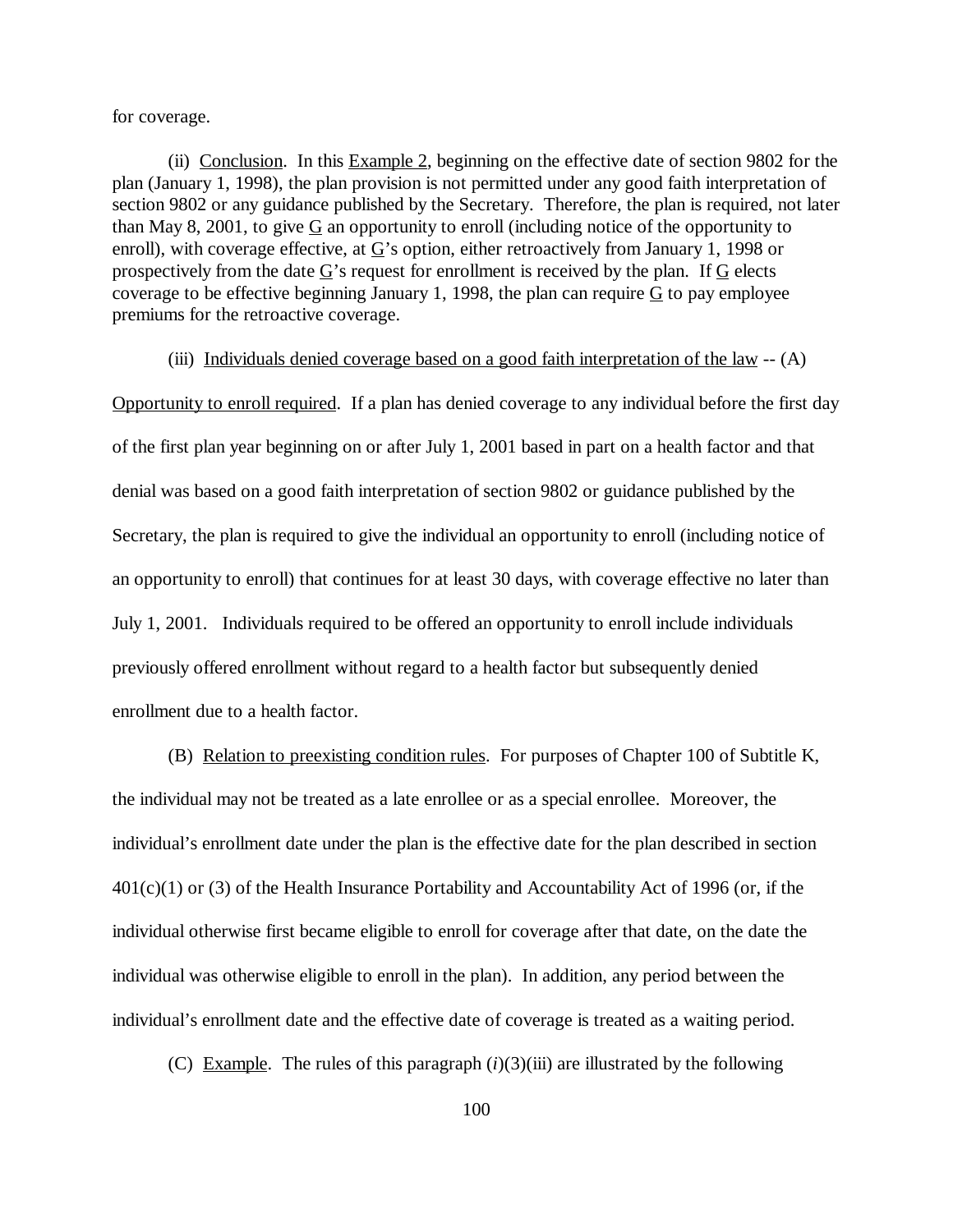example:

Example. (i) Facts. Individual H was hired by Employer  $\underline{Y}$  on May 3, 1995.  $\underline{Y}$  maintains a group health plan with a plan year beginning on February 1. Under the terms of the plan, employees and their dependents are allowed to enroll when the employee is first hired (without a requirement to pass a physical examination), and on each February 1 thereafter if the individual can pass a physical examination.  $\underline{H}$  chose not to enroll for coverage when hired in May of 1995. On February 1, 1997,  $H$  tried to enroll for coverage under the plan. However,  $H$  was denied coverage for failure to pass a physical examination. Shortly thereafter, Y's plan eliminated late enrollment, and  $\underline{H}$  was not given another opportunity to enroll in the plan. There is no evidence to suggest that Y's plan was acting in bad faith in denying coverage under the plan beginning on the effective date of section 9802 (February 1, 1998).

(ii) Conclusion. In this Example, because coverage previously had been made available with respect to H without regard to any health factor of H and because  $Y$ 's plan was acting in accordance with a good faith interpretation of section 9802 (and guidance published by the Secretary), the failure of  $\underline{Y}$ 's plan to allow  $\underline{H}$  to enroll effective February 1, 1998 was permissible on that date. However, under the transitional rules of this paragraph  $(i)(3)(iii)$ , Y's plan must give  $H$  an opportunity to enroll that continues for at least 30 days, with coverage effective no later than July 1, 2001. (In addition, February 1, 1998 is  $\underline{H}$ 's enrollment date under the plan and the period between February 1, 1998 and July 1, 2001 is treated as a waiting period. Accordingly, any preexisting condition exclusion period permitted under section 9801 will have expired before July 1, 2001.)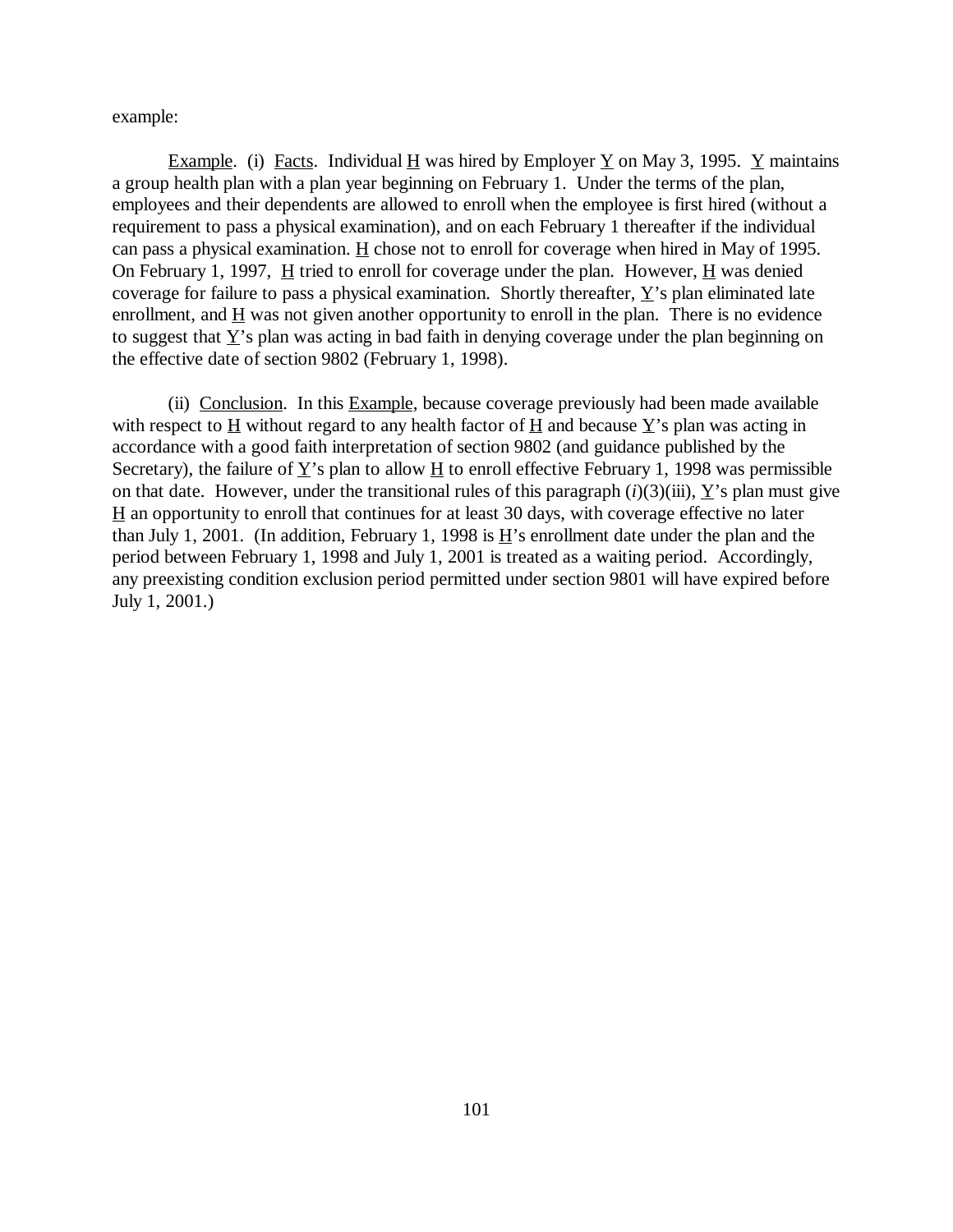Robert E. Wenzel Deputy Commissioner of Internal Revenue

Approved: August 8, 2000

 Jonathan Talisman Acting Assistant Secretary of the Treasury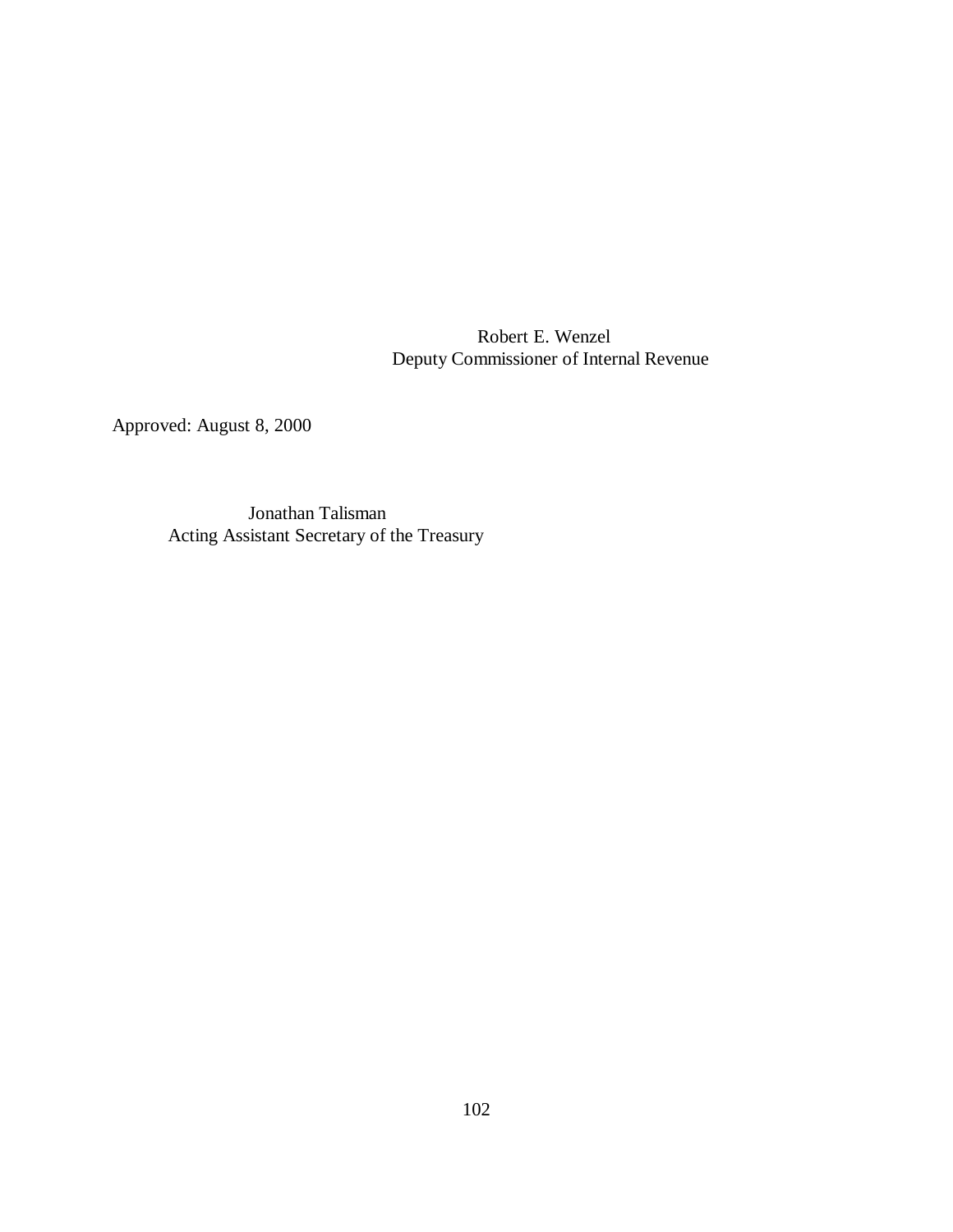For the reasons set forth above, 29 CFR Part 2590 is amended as follows:

# **PART 2590 [AMENDED] -- RULES AND REGULATIONS FOR HEALTH INSURANCE PORTABILITY AND RENEWABILITY FOR GROUP HEALTH PLANS**

1. The authority citation for Part 2590 is revised to read as follows:

**Authority:** Secs. 107, 209, 505, 701-703, 711-713, and 731-734 of ERISA (29 U.S.C.

1027, 1059, 1135, 1171-1173, 1181-1183, and 1191-1194), as amended by HIPAA (Public Law

104-191, 110 Stat. 1936), MHPA and NMHPA (Public Law 104-204, 110 Stat. 2935), and

WHCRA (Public Law 105-277, 112 Stat. 2681-436), section 101(g)(4) of HIPAA, and Secretary

of Labor's Order No. 1-87, 52 FR 13139, April 21, 1987.

## 2. **Section § 2590.702 is revised to read as follows:**

## **§ 2590.702 Prohibiting discrimination against participants and beneficiaries based on a health factor.**

(a) Health factors. (1) The term health factor means, in relation to an individual, any of

the following health status-related factors:

- (i) Health status;
- (ii) Medical condition (including both physical and mental illnesses), as defined in

§ 2590.701-2;

- (iii) Claims experience;
- (iv) Receipt of health care;
- (v) Medical history;
- (vi) Genetic information, as defined in § 2590.701-2;
- (vii) Evidence of insurability; or
- (viii) Disability.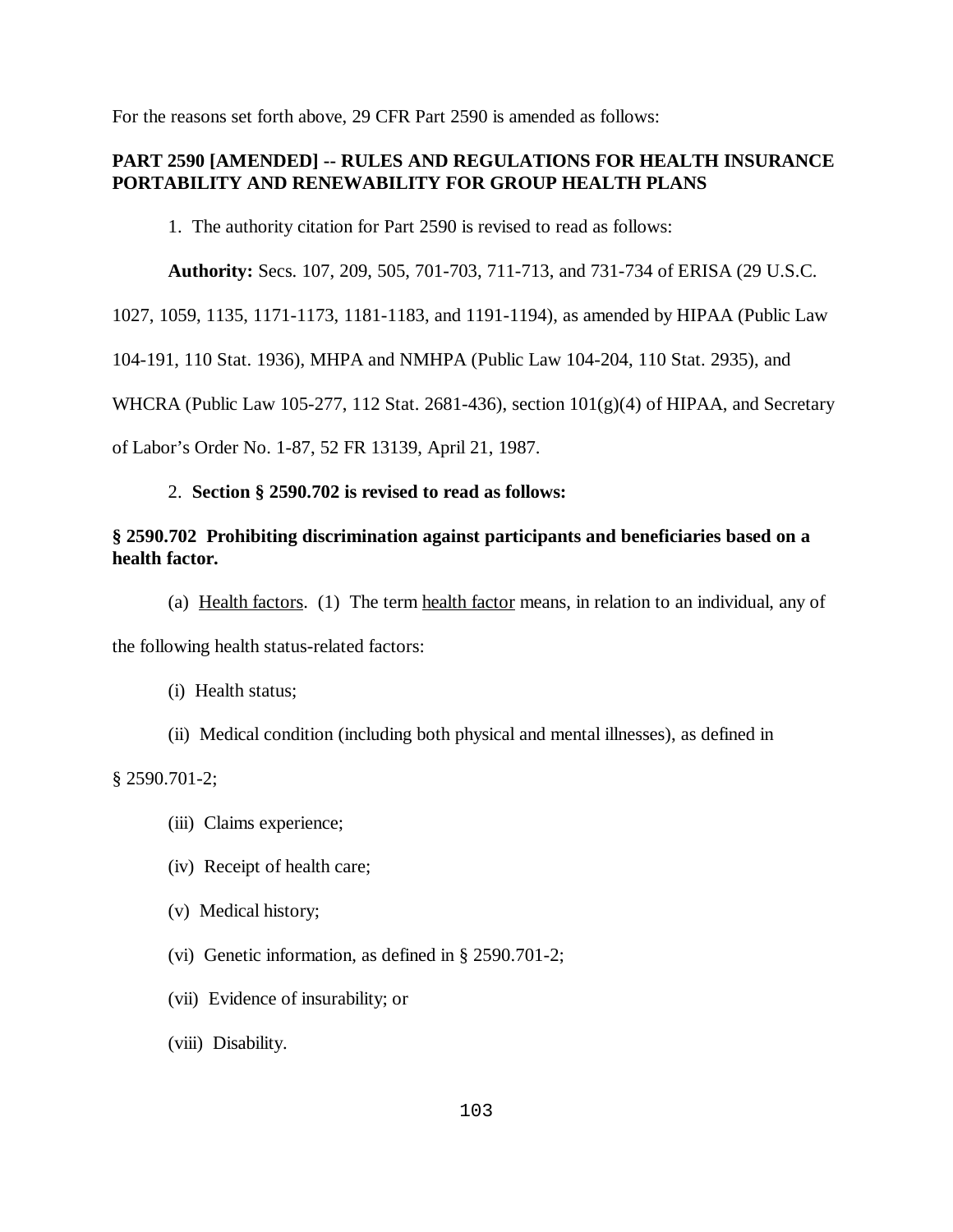(2) Evidence of insurability includes --

(i) Conditions arising out of acts of domestic violence; and

(ii) Participation in activities such as motorcycling, snowmobiling, all-terrain vehicle riding, horseback riding, skiing, and other similar activities.

(3) The decision whether health coverage is elected for an individual (including the time chosen to enroll, such as under special enrollment or late enrollment) is not, itself, within the scope of any health factor. (However, under § 2590.701-6, a plan or issuer must treat special enrollees the same as similarly situated individuals who are enrolled when first eligible.)

(b) Prohibited discrimination in rules for eligibility  $-$  (1) In general  $-$  (i) A group health plan, and a health insurance issuer offering health insurance coverage in connection with a group health plan, may not establish any rule for eligibility (including continued eligibility) of any individual to enroll for benefits under the terms of the plan or group health insurance coverage that discriminates based on any health factor that relates to that individual or a dependent of that individual. This rule is subject to the provisions of paragraph  $(b)(2)$  of this section (explaining how this rule applies to benefits), paragraph (b)(3) of this section (allowing plans to impose certain preexisting condition exclusions), paragraph (d) of this section (containing rules for establishing groups of similarly situated individuals), paragraph (e) of this section (relating to nonconfinement, actively-at-work, and other service requirements), paragraph (f) of this section (relating to bona fide wellness programs), and paragraph (g) of this section (permitting favorable treatment of individuals with adverse health factors).

(ii) For purposes of this section, rules for eligibility include, but are not limited to, rules relating to --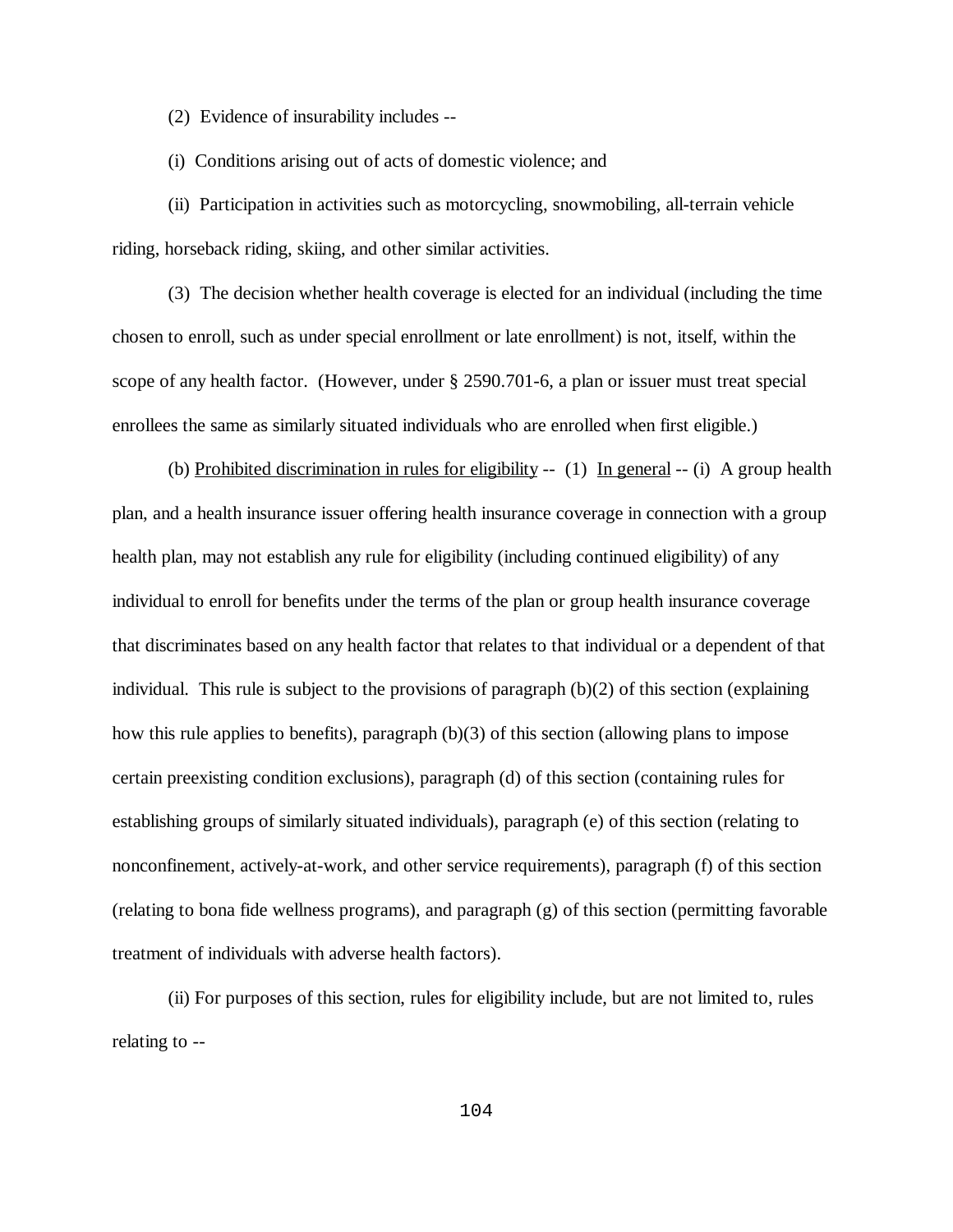(A) Enrollment;

(B) The effective date of coverage;

(C) Waiting (or affiliation) periods;

(D) Late and special enrollment;

(E) Eligibility for benefit packages (including rules for individuals to change their

selection among benefit packages);

(F) Benefits (including rules relating to covered benefits, benefit restrictions, and cost-

sharing mechanisms such as coinsurance, copayments, and deductibles), as described in

paragraphs  $(b)(2)$  and  $(3)$  of this section;

- (G) Continued eligibility; and
- (H) Terminating coverage (including disenrollment) of any individual under the plan.

(iii) The rules of this paragraph  $(b)(1)$  are illustrated by the following examples:

Example 1. (i) Facts. An employer sponsors a group health plan that is available to all employees who enroll within the first 30 days of their employment. However, employees who do not enroll within the first 30 days cannot enroll later unless they pass a physical examination.

(ii) Conclusion. In this Example 1, the requirement to pass a physical examination in order to enroll in the plan is a rule for eligibility that discriminates based on one or more health factors and thus violates this paragraph  $(b)(1)$ .

Example 2. (i) Facts. Under an employer's group health plan, employees who enroll during the first 30 days of employment (and during special enrollment periods) may choose between two benefit packages: an indemnity option and an HMO option. However, employees who enroll during late enrollment are permitted to enroll only in the HMO option and only if they provide evidence of good health.

(ii) Conclusion. In this Example 2, the requirement to provide evidence of good health in order to be eligible for late enrollment in the HMO option is a rule for eligibility that discriminates based on one or more health factors and thus violates this paragraph (b)(1). However, if the plan did not require evidence of good health but limited late enrollees to the HMO option, the plan's rules for eligibility would not discriminate based on any health factor, and thus would not violate this paragraph (b)(1), because the time an individual chooses to enroll is not, itself, within the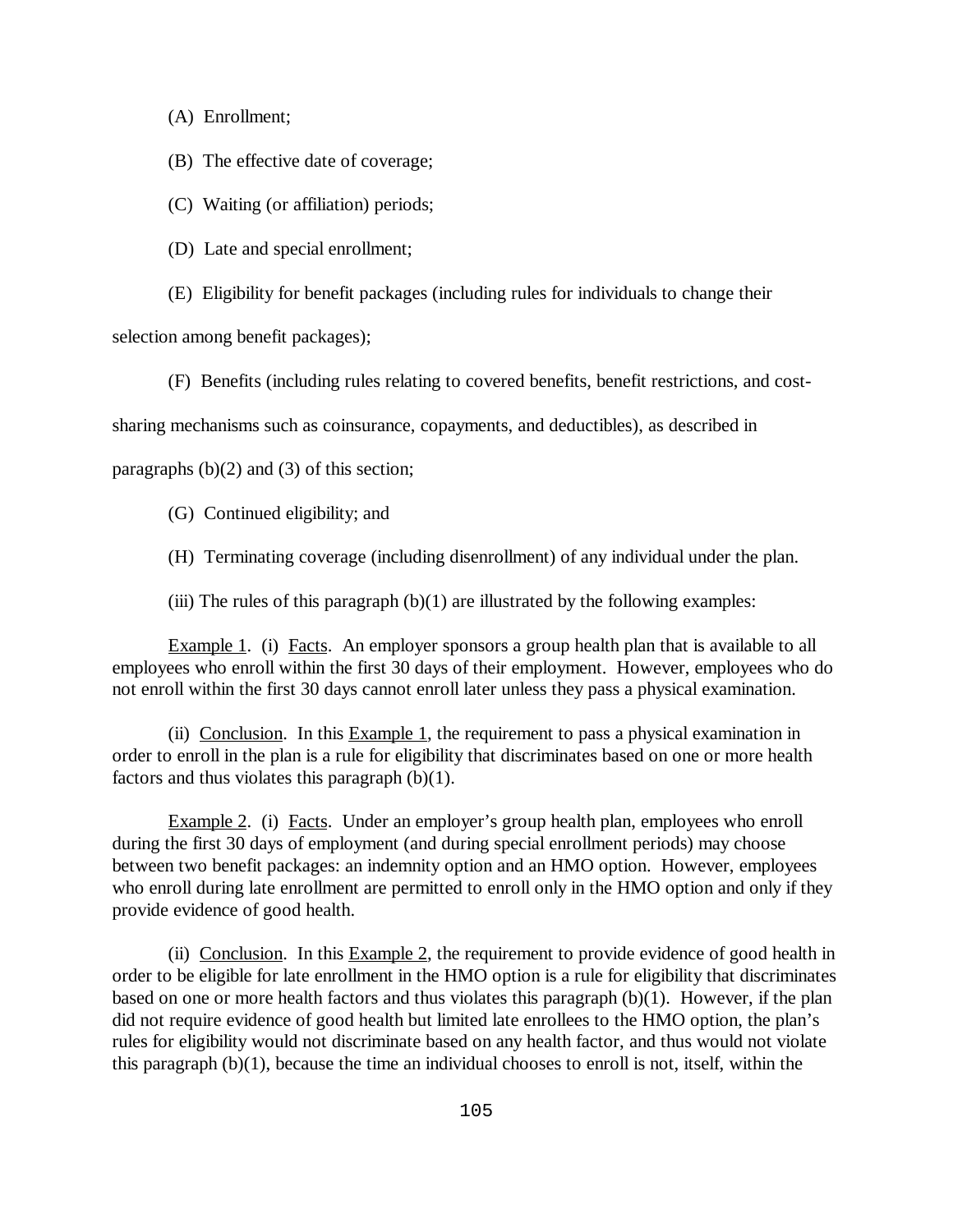scope of any health factor.

Example 3. (i) Facts. Under an employer's group health plan, all employees generally may enroll within the first 30 days of employment. However, individuals who participate in certain recreational activities, including motorcycling, are excluded from coverage.

(ii) Conclusion. In this Example 3, excluding from the plan individuals who participate in recreational activities, such as motorcycling, is a rule for eligibility that discriminates based on one more health factors and thus violates this paragraph (b)(1).

Example 4. (i) Facts. A group health plan applies for a group health policy offered by an issuer. As part of the application, the issuer receives health information about individuals to be covered under the plan. Individual  $\overline{A}$  is an employee of the employer maintaining the plan.  $\overline{A}$  and  $\vec{A}$ 's dependents have a history of high health claims. Based on the information about  $\vec{A}$  and  $\vec{A}$ 's dependents, the issuer excludes  $\underline{A}$  and  $\underline{A}$ 's dependents from the group policy it offers to the employer**.**

(ii) Conclusion. In this Example 4, the issuer's exclusion of  $\triangle$  and  $\triangle$ 's dependents from coverage is a rule for eligibility that discriminates based on one or more health factors, and thus violates this paragraph (b)(1). (If the employer is a small employer under 45 CFR 144.103 (generally, an employer with 50 or fewer employees), the issuer also may violate 45 CFR 146.150, which requires issuers to offer all the policies they sell in the small group market on a guaranteed available basis to all small employers and to accept every eligible individual in every small employer group.) If the plan provides coverage through this policy and does not provide equivalent coverage for  $\underline{A}$  and  $\underline{A}$ 's dependents through other means, the plan will also violate this paragraph  $(b)(1)$ .

(2) Application to benefits -- (i) General rule -- (A) Under this section, a group health plan or group health insurance issuer is not required to provide coverage for any particular benefit to any group of similarly situated individuals.

(B) However, benefits provided under a plan or through group health insurance coverage must be uniformly available to all similarly situated individuals (as described in paragraph (d) of this section). Likewise, any restriction on a benefit or benefits must apply uniformly to all similarly situated individuals and must not be directed at individual participants or beneficiaries based on any health factor of the participants or beneficiaries (determined based on all the relevant facts and circumstances). Thus, for example, a plan or issuer may limit or exclude benefits in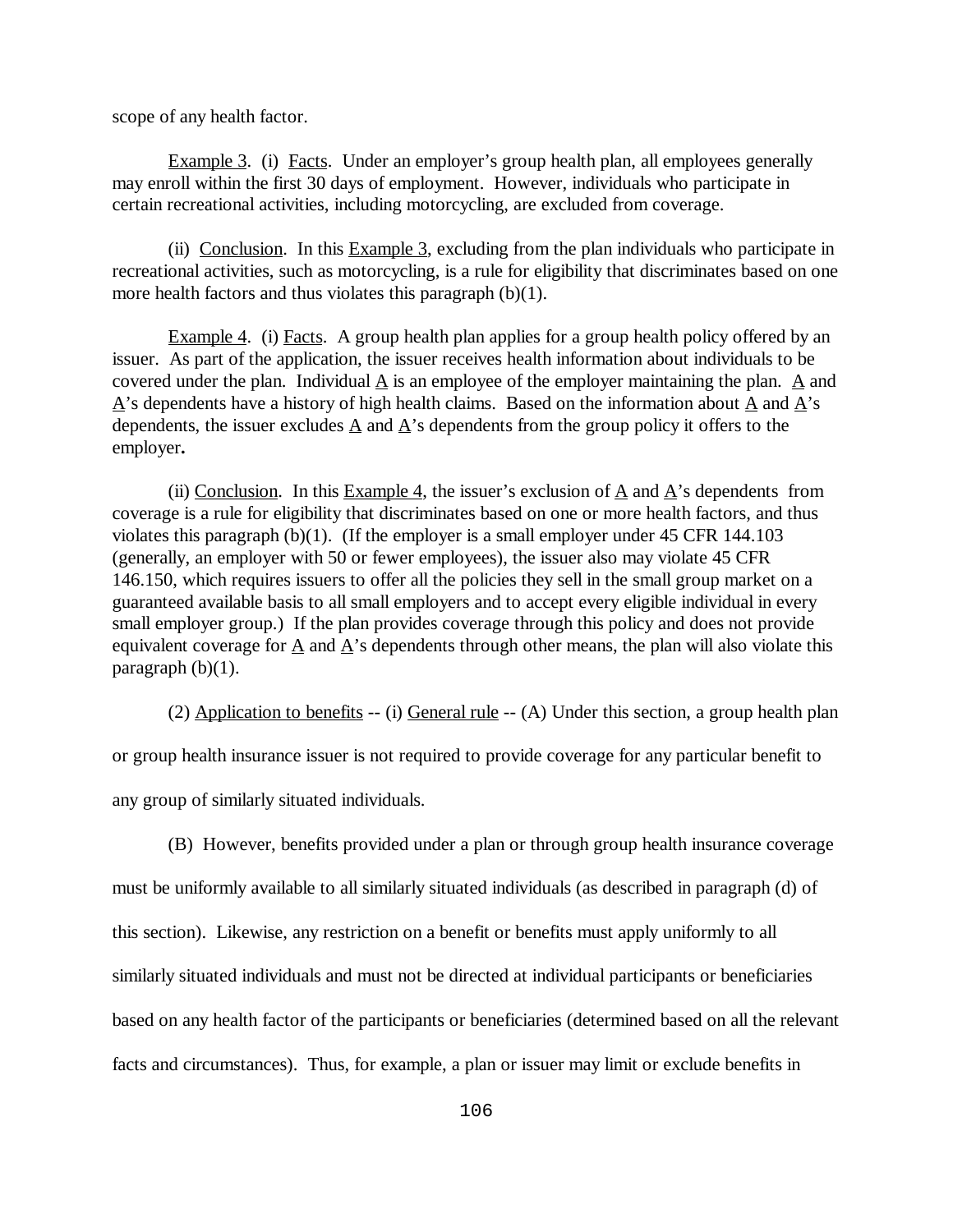relation to a specific disease or condition, limit or exclude benefits for certain types of treatments or drugs, or limit or exclude benefits based on a determination of whether the benefits are experimental or not medically necessary, but only if the benefit limitation or exclusion applies uniformly to all similarly situated individuals and is not directed at individual participants or beneficiaries based on any health factor of the participants or beneficiaries. In addition, a plan or issuer may impose annual, lifetime, or other limits on benefits and may require the satisfaction of a deductible, copayment, coinsurance, or other cost-sharing requirement in order to obtain a benefit if the limit or cost-sharing requirement applies uniformly to all similarly situated individuals and is not directed at individual participants or beneficiaries based on any health factor of the participants or beneficiaries. In the case of a cost-sharing requirement, see also paragraph  $(b)(2)(ii)$  of this section, which permits variances in the application of a cost-sharing mechanism made available under a bona fide wellness program. (Whether any plan provision or practice with respect to benefits complies with this paragraph (b)(2)(i) does not affect whether the provision or practice is permitted under any other provision of the Act, the Americans with Disabilities Act, or any other law, whether State or federal.)

(C) For purposes of this paragraph (b)(2)(i), a plan amendment applicable to all individuals in one or more groups of similarly situated individuals under the plan and made effective no earlier than the first day of the first plan year after the amendment is adopted is not considered to be directed at any individual participants or beneficiaries.

(D) The rules of this paragraph (b)(2)(i) are illustrated by the following examples:

Example 1. (i) Facts. A group health plan applies a \$500,000 lifetime limit on all benefits to each participant or beneficiary covered under the plan. The limit is not directed at individual participants or beneficiaries.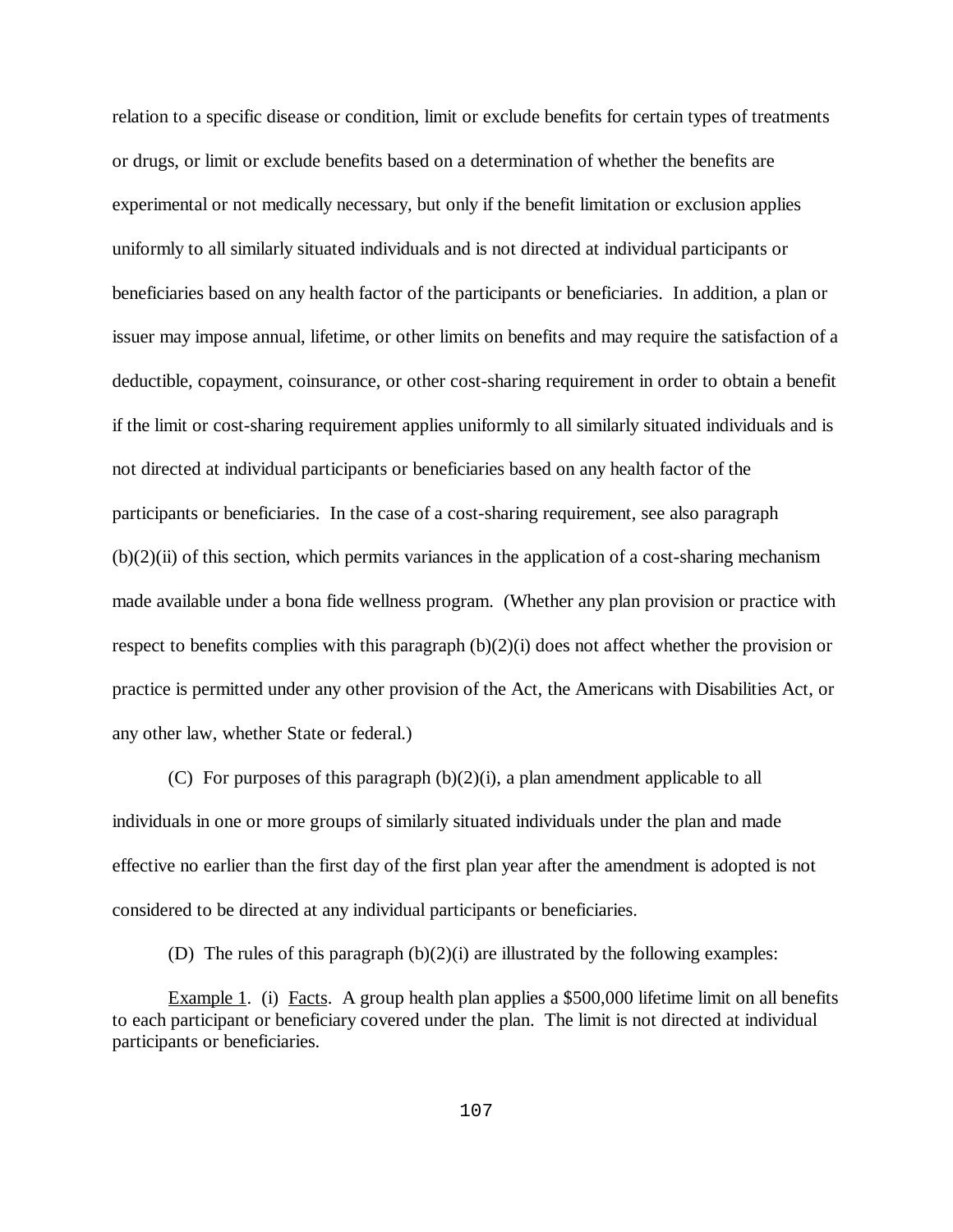(ii) Conclusion. In this Example 1, the limit does not violate this paragraph  $(b)(2)(i)$ because \$500,000 of benefits are available uniformly to each participant and beneficiary under the plan and because the limit is applied uniformly to all participants and beneficiaries and is not directed at individual participants or beneficiaries.

Example 2. (i) Facts. A group health plan has a \$2 million lifetime limit on all benefits (and no other lifetime limits) for participants covered under the plan. Participant  $\underline{B}$  files a claim for the treatment of AIDS. At the next corporate board meeting of the plan sponsor, the claim is discussed. Shortly thereafter, the plan is modified to impose a \$10,000 lifetime limit on benefits for the treatment of AIDS, effective before the beginning of the next plan year.

(ii) Conclusion. Under the facts of this  $Example 2$ , the plan violates this paragraph (b)(2)(i) because the plan modification is directed at  $\underline{B}$  based on  $\underline{B}$ 's claim.

Example 3. (i) A group health plan applies for a group health policy offered by an issuer. Individual C is covered under the plan and has an adverse health condition. As part of the application, the issuer receives health information about the individuals to be covered, including information about  $\underline{C}$ 's adverse health condition. The policy form offered by the issuer generally provides benefits for the adverse health condition that  $C$  has, but in this case the issuer offers the plan a policy modified by a rider that excludes benefits for  $C$  for that condition. The exclusionary rider is made effective the first day of the next plan year.

(ii) Conclusion. In this Example 3, the issuer violates this paragraph  $(b)(2)(i)$  because benefits for  $\underline{C}$ 's condition are available to other individuals in the group of similarly situated individuals that includes  $C$  but are not available to  $C$ . Thus, the benefits are not uniformly available to all similarly situated individuals. Even though the exclusionary rider is made effective the first day of the next plan year, because the rider does not apply to all similarly situated individuals, the issuer violates this paragraph  $(b)(2)(i)$ .

Example 4. (i) Facts. A group health plan has a \$2,000 lifetime limit for the treatment of temporomandibular joint syndrome (TMJ). The limit is applied uniformly to all similarly situated individuals and is not directed at individual participants or beneficiaries.

(ii) Conclusion. In this Example 4, the limit does not violate this paragraph  $(b)(2)(i)$ because \$2000 of benefits for the treatment of TMJ are available uniformly to all similarly situated individuals and a plan may limit benefits covered in relation to a specific disease or condition if the limit applies uniformly to all similarly situated individuals and is not directed at individual participants or beneficiaries.

Example 5. (i) Facts. A group health plan applies a \$2 million lifetime limit on all benefits. However, the \$2 million lifetime limit is reduced to \$10,000 for any participant or beneficiary covered under the plan who has a congenital heart defect.

(ii) Conclusion. In this Example 5, the lower lifetime limit for participants and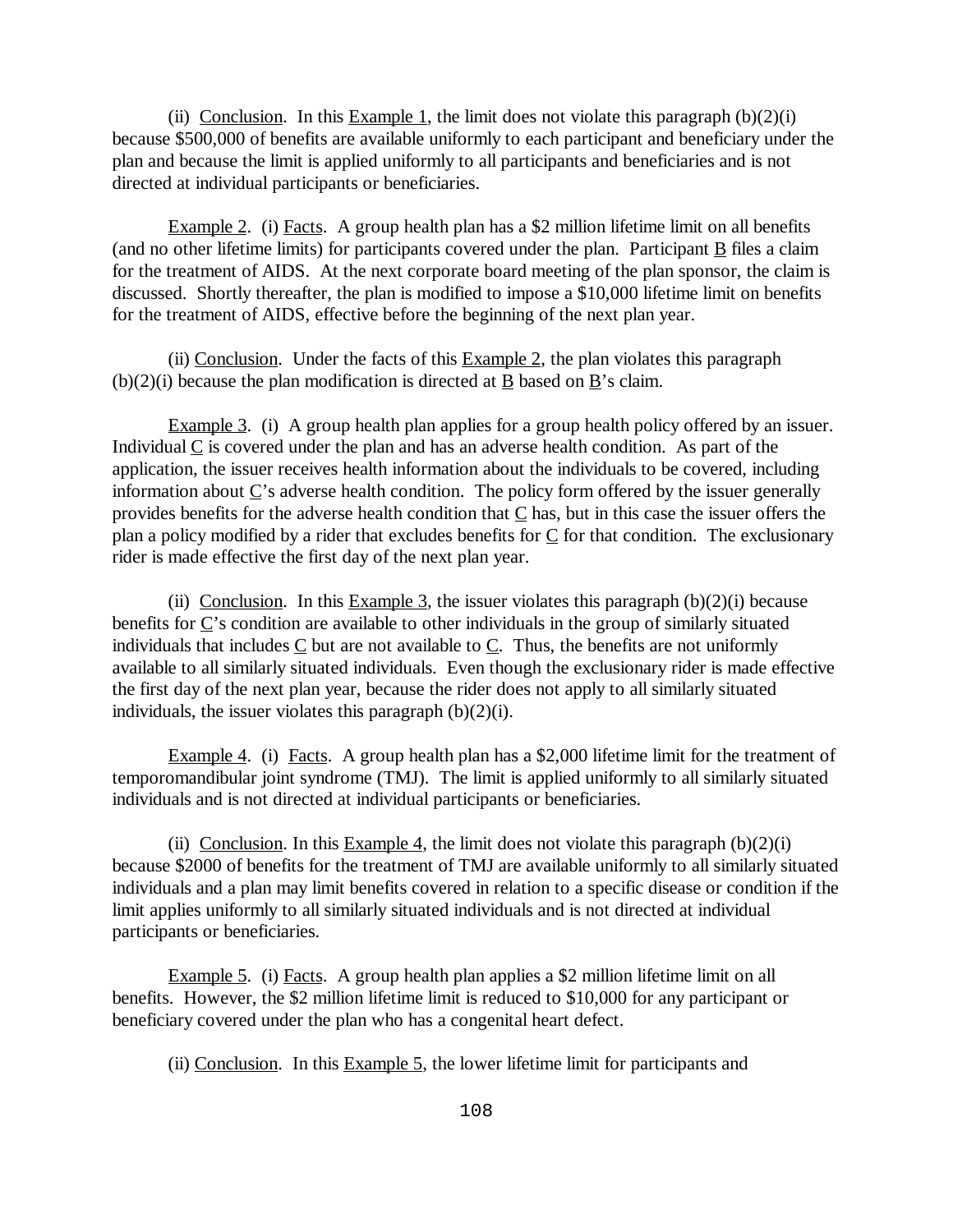beneficiaries with a congenital heart defect violates this paragraph (b)(2)(i) because benefits under the plan are not uniformly available to all similarly situated individuals and the plan's lifetime limit on benefits does not apply uniformly to all similarly situated individuals.

Example 6. (i) Facts. A group health plan limits benefits for prescription drugs to those listed on a drug formulary. The limit is applied uniformly to all similarly situated individuals and is not directed at individual participants or beneficiaries.

(ii) Conclusion. In this Example 6, the exclusion from coverage of drugs not listed on the drug formulary does not violate this paragraph (b)(2)(i) because benefits for prescription drugs listed on the formulary are uniformly available to all similarly situated individuals and because the exclusion of drugs not listed on the formulary applies uniformly to all similarly situated individuals and is not directed at individual participants or beneficiaries.

Example 7. (i) Facts. Under a group health plan, doctor visits are generally subject to a \$250 annual deductible and 20 percent coinsurance requirement. However, prenatal doctor visits are not subject to any deductible or coinsurance requirement. These rules are applied uniformly to all similarly situated individuals and are not directed at individual participants or beneficiaries.

(ii) Conclusion. In this  $Example 7$ , imposing different deductible and coinsurance requirements for prenatal doctor visits and other visits does not violate this paragraph (b)(2)(i) because a plan may establish different deductibles or coinsurance requirements for different services if the deductible or coinsurance requirement is applied uniformly to all similarly situated individuals and is not directed at individual participants or beneficiaries.

(ii) Cost-sharing mechanisms and wellness programs. A group health plan or group

health insurance coverage with a cost-sharing mechanism (such as a deductible, copayment, or coinsurance) that requires a higher payment from an individual, based on a health factor of that individual or a dependent of that individual, than for a similarly situated individual under the plan (and thus does not apply uniformly to all similarly situated individuals) does not violate the requirements of this paragraph (b)(2) if the payment differential is based on whether an individual has complied with the requirements of a bona fide wellness program.

(iii) Specific rule relating to source-of-injury exclusions -- (A) If a group health plan or group health insurance coverage generally provides benefits for a type of injury, the plan or issuer may not deny benefits otherwise provided for treatment of the injury if the injury results from an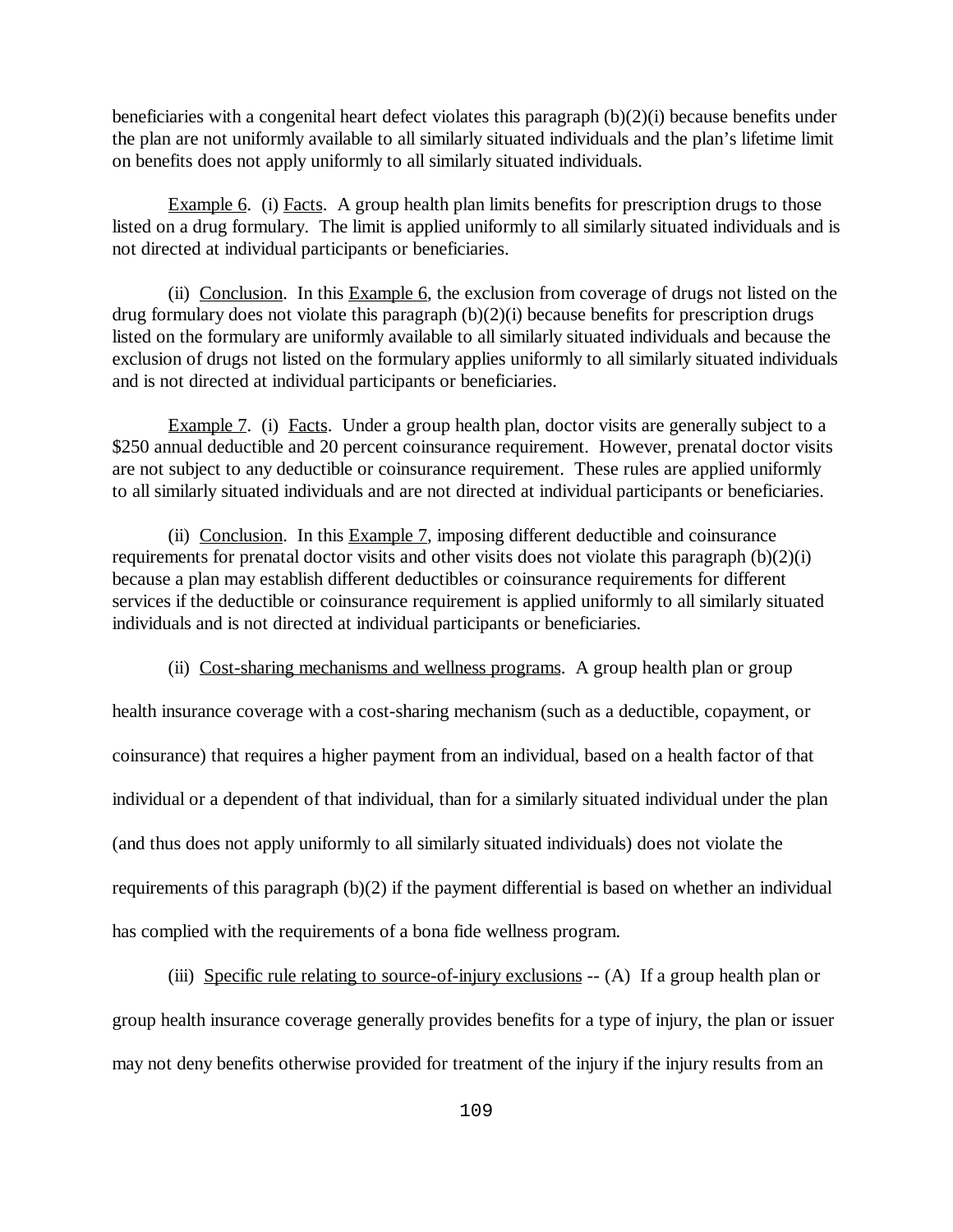act of domestic violence or a medical condition (including both physical and mental health

conditions).

(B) The rules of this paragraph  $(b)(2)(iii)$  are illustrated by the following examples:

Example 1. (i) Facts. A group health plan generally provides medical/surgical benefits, including benefits for hospital stays, that are medically necessary. However, the plan excludes benefits for self-inflicted injuries or injuries sustained in connection with attempted suicide. Individual  $\underline{D}$  suffers from depression and attempts suicide. As a result,  $\underline{D}$  sustains injuries and is hospitalized for treatment of the injuries. Pursuant to the exclusion, the plan denies D benefits for treatment of the injuries.

(ii) Conclusion. In this Example 1, the suicide attempt is the result of a medical condition (depression). Accordingly, the denial of benefits for the treatments of  $\underline{D}$ 's injuries violates the requirements of this paragraph  $(b)(2)(iii)$  because the plan provision excludes benefits for treatment of an injury resulting from a medical condition.

Example 2. (i) Facts. A group health plan provides benefits for head injuries generally. The plan also has a general exclusion for any injury sustained while participating in any of a number of recreational activities, including bungee jumping. However, this exclusion does not apply to any injury that results from a medical condition (nor from domestic violence). Participant  $E$  sustains a head injury while bungee jumping. The injury did not result from a medical condition (nor from domestic violence). Accordingly, the plan denies benefits for  $\underline{E}$ 's head injury.

(ii) Conclusion. In this  $Example 2$ , the plan provision that denies benefits based on the source of an injury does not restrict benefits based on an act of domestic violence or any medical condition. Therefore, the provision is permissible under this paragraph  $(b)(2)(iii)$  and does not violate this section. (However, if the plan did not allow  $E$  to enroll in the plan (or applied different rules for eligibility to  $E$ ) because  $E$  frequently participates in bungee jumping, the plan would violate paragraph (b)(1) of this section.)

(3) Relationship to § 2590.701-3. (i) A preexisting condition exclusion is permitted

under this section if it --

- (A) Complies with § 2590.701-3;
- (B) Applies uniformly to all similarly situated individuals (as described in paragraph (d) of

this section); and

(C) Is not directed at individual participants or beneficiaries based on any health factor of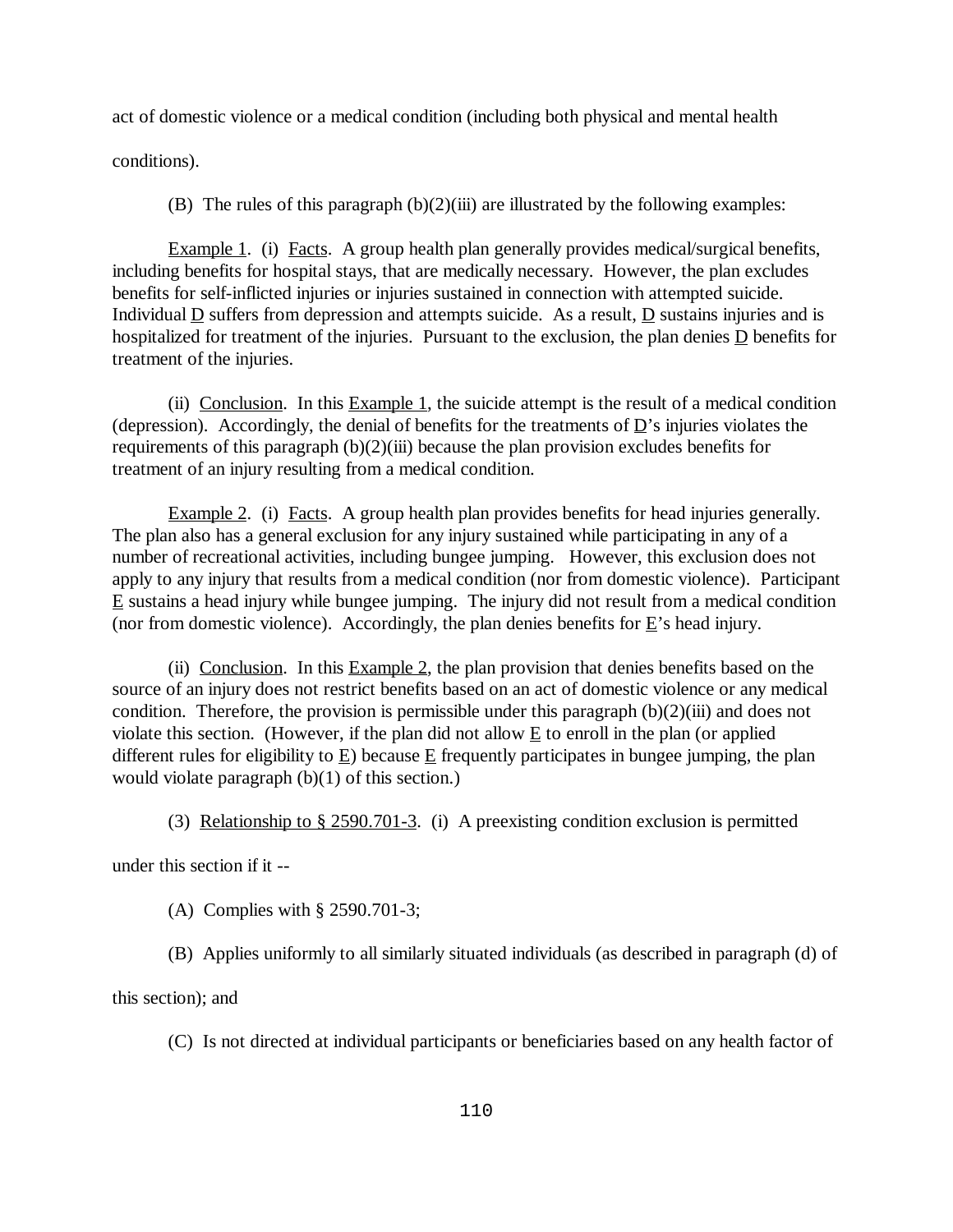the participants or beneficiaries. For purposes of this paragraph  $(b)(3)(i)(C)$ , a plan amendment relating to a preexisting condition exclusion applicable to all individuals in one or more groups of similarly situated individuals under the plan and made effective no earlier than the first day of the first plan year after the amendment is adopted is not considered to be directed at any individual participants or beneficiaries.

(ii) The rules of this paragraph  $(b)(3)$  are illustrated by the following examples:

Example 1. (i) Facts. A group health plan imposes a preexisting condition exclusion on all individuals enrolled in the plan. The exclusion applies to conditions for which medical advice, diagnosis, care, or treatment was recommended or received within the six-month period ending on an individual's enrollment date. In addition, the exclusion generally extends for 12 months after an individual's enrollment date, but this 12-month period is offset by the number of days of an individual's creditable coverage in accordance with § 2590.701-3. There is nothing to indicate that the exclusion is directed at individual participants or beneficiaries.

(ii) Conclusion. In this Example 1, even though the plan's preexisting condition exclusion discriminates against individuals based on one or more health factors, the preexisting condition exclusion does not violate this section because it applies uniformly to all similarly situated individuals, is not directed at individual participants or beneficiaries, and complies with § 2590.701-3 (that is, the requirements relating to the six-month look-back period, the 12-month (or 18-month) maximum exclusion period, and the creditable coverage offset).

Example 2. (i) Facts. A group health plan excludes coverage for conditions with respect to which medical advice, diagnosis, care, or treatment was recommended or received within the six-month period ending on an individual's enrollment date. Under the plan, the preexisting condition exclusion generally extends for 12 months, offset by creditable coverage. However, if an individual has no claims in the first six months following enrollment, the remainder of the exclusion period is waived.

(ii) Conclusion. In this Example 2, the plan's preexisting condition exclusions violate this section because they do not meet the requirements of this paragraph (b)(3); specifically, they do not apply uniformly to all similarly situated individuals. The plan provisions do not apply uniformly to all similarly situated individuals because individuals who have medical claims during the first six months following enrollment are not treated the same as similarly situated individuals with no claims during that period. (Under paragraph (d) of this section, the groups cannot be treated as two separate groups of similarly situated individuals because the distinction is based on a health factor.)

(c) Prohibited discrimination in premiums or contributions -- (1) In general -- (i) A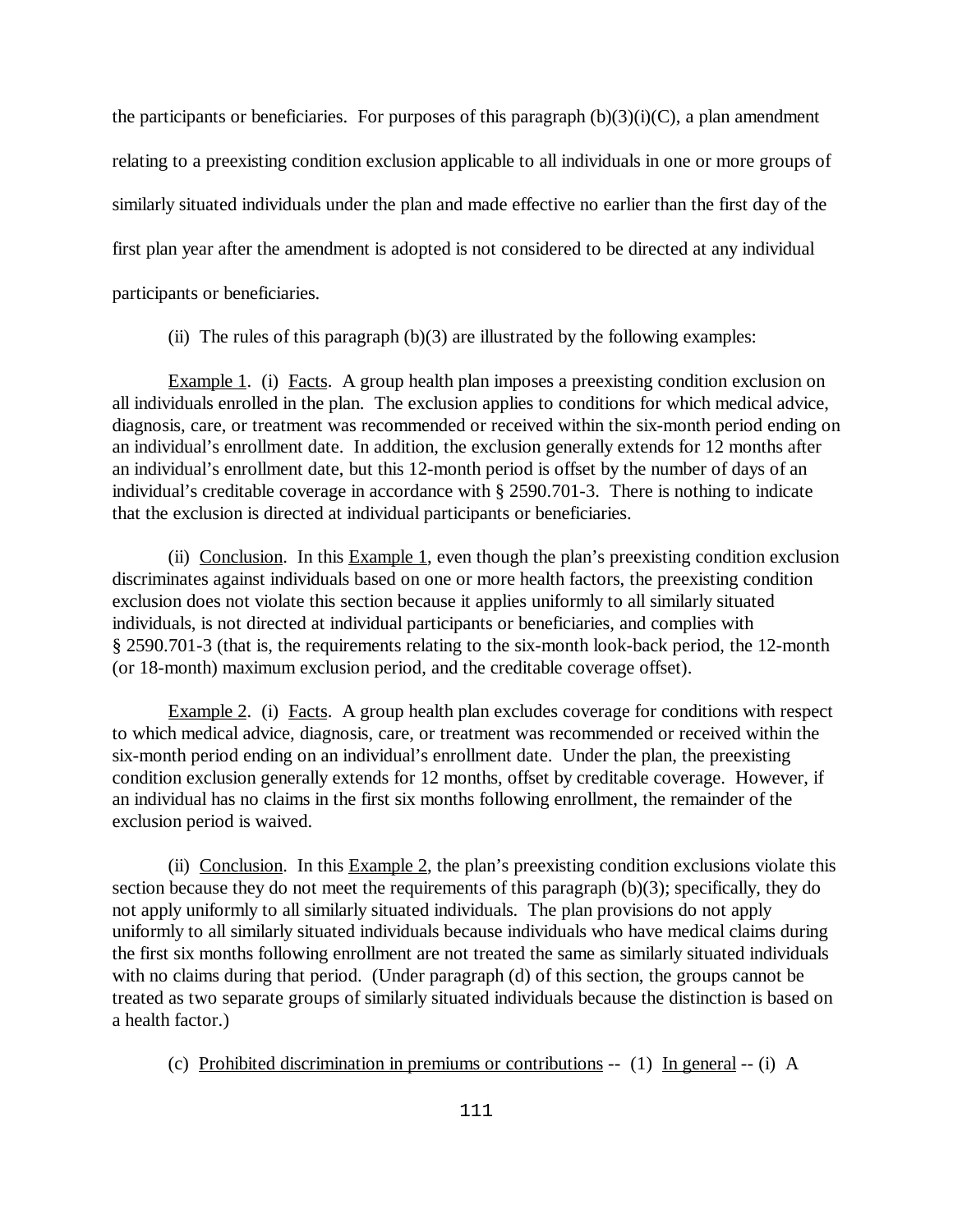group health plan, and a health insurance issuer offering health insurance coverage in connection with a group health plan, may not require an individual, as a condition of enrollment or continued enrollment under the plan or group health insurance coverage, to pay a premium or contribution that is greater than the premium or contribution for a similarly situated individual (described in paragraph (d) of this section) enrolled in the plan or group health insurance coverage based on any health factor that relates to the individual or a dependent of the individual.

(ii) Discounts, rebates, payments in kind, and any other premium differential mechanisms are taken into account in determining an individual's premium or contribution rate. (For rules relating to cost-sharing mechanisms, see paragraph  $(b)(2)$  of this section (addressing benefits).)

(2) Rules relating to premium rates -- (i) Group rating based on health factors not restricted under this section. Nothing in this section restricts the aggregate amount that an employer may be charged for coverage under a group health plan.

(ii) List billing based on a health factor prohibited. However, a group health insurance issuer, or a group health plan, may not quote or charge an employer (or an individual) a different premium for an individual in a group of similarly situated individuals based on a health factor. (But see paragraph (g) of this section permitting favorable treatment of individuals with adverse health factors.)

(iii) Examples. The rules of this paragraph  $(c)(2)$  are illustrated by the following examples:

Example 1. (i) Facts. An employer sponsors a group health plan and purchases coverage from a health insurance issuer. In order to determine the premium rate for the upcoming plan year, the issuer reviews the claims experience of individuals covered under the plan. The issuer finds that Individual F had significantly higher claims experience than similarly situated individuals in the plan. The issuer quotes the plan a higher per-participant rate because of F's claims experience.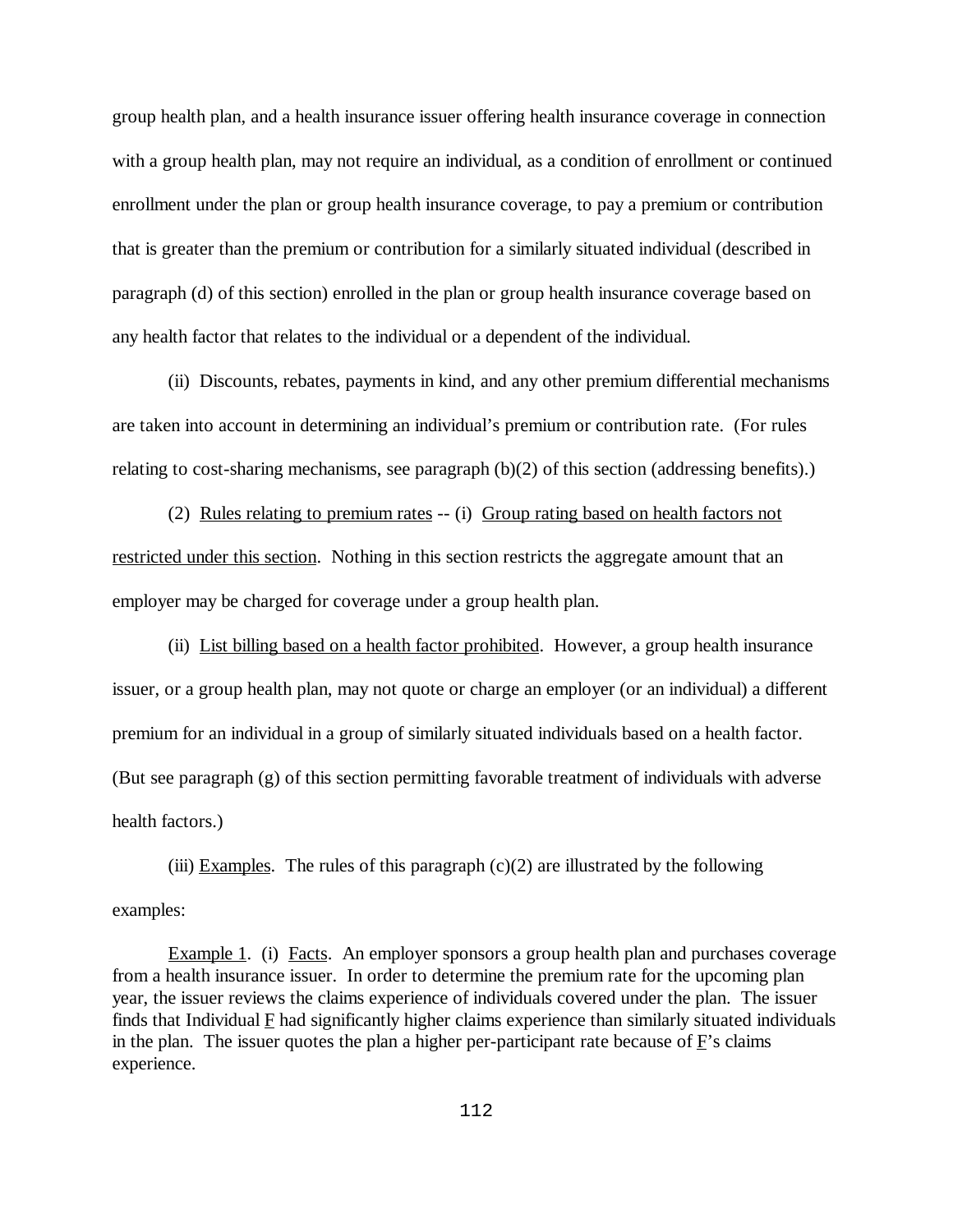(ii) Conclusion. In this Example 1, the issuer does not violate the provisions of this paragraph (c)(2) because the issuer blends the rate so that the employer is not quoted a higher rate for  $\underline{F}$  than for a similarly situated individual based on  $\underline{F}$ 's claims experience.

Example 2. (i) Facts. Same facts as Example 1, except that the issuer quotes the employer a higher premium rate for  $\overline{F}$ , because of  $\overline{F}$ 's claims experience, than for a similarly situated individual.

(ii) Conclusion. In this Example 2, the issuer violates this paragraph  $(c)(2)$ . Moreover, even if the plan purchased the policy based on the quote but did not require a higher participant contribution for F than for a similarly situated individual, the issuer would still violate this paragraph  $(c)(2)$  (but in such a case the plan would not violate this paragraph  $(c)(2)$ ).

(3) Exception for bona fide wellness programs. Notwithstanding paragraphs  $(c)(1)$  and

(2) of this section, a plan may establish a premium or contribution differential based on whether an individual has complied with the requirements of a bona fide wellness program.

(d) Similarly situated individuals. The requirements of this section apply only within a group of individuals who are treated as similarly situated individuals. A plan or issuer may treat participants as a group of similarly situated individuals separate from beneficiaries. In addition, participants may be treated as two or more distinct groups of similarly situated individuals and beneficiaries may be treated as two or more distinct groups of similarly situated individuals in accordance with the rules of this paragraph (d). Moreover, if individuals have a choice of two or more benefit packages, individuals choosing one benefit package may be treated as one or more groups of similarly situated individuals distinct from individuals choosing another benefit package.

(1) Participants. Subject to paragraph  $(d)(3)$  of this section, a plan or issuer may treat participants as two or more distinct groups of similarly situated individuals if the distinction between or among the groups of participants is based on a bona fide employment-based classification consistent with the employer's usual business practice. Whether an employmentbased classification is bona fide is determined on the basis of all the relevant facts and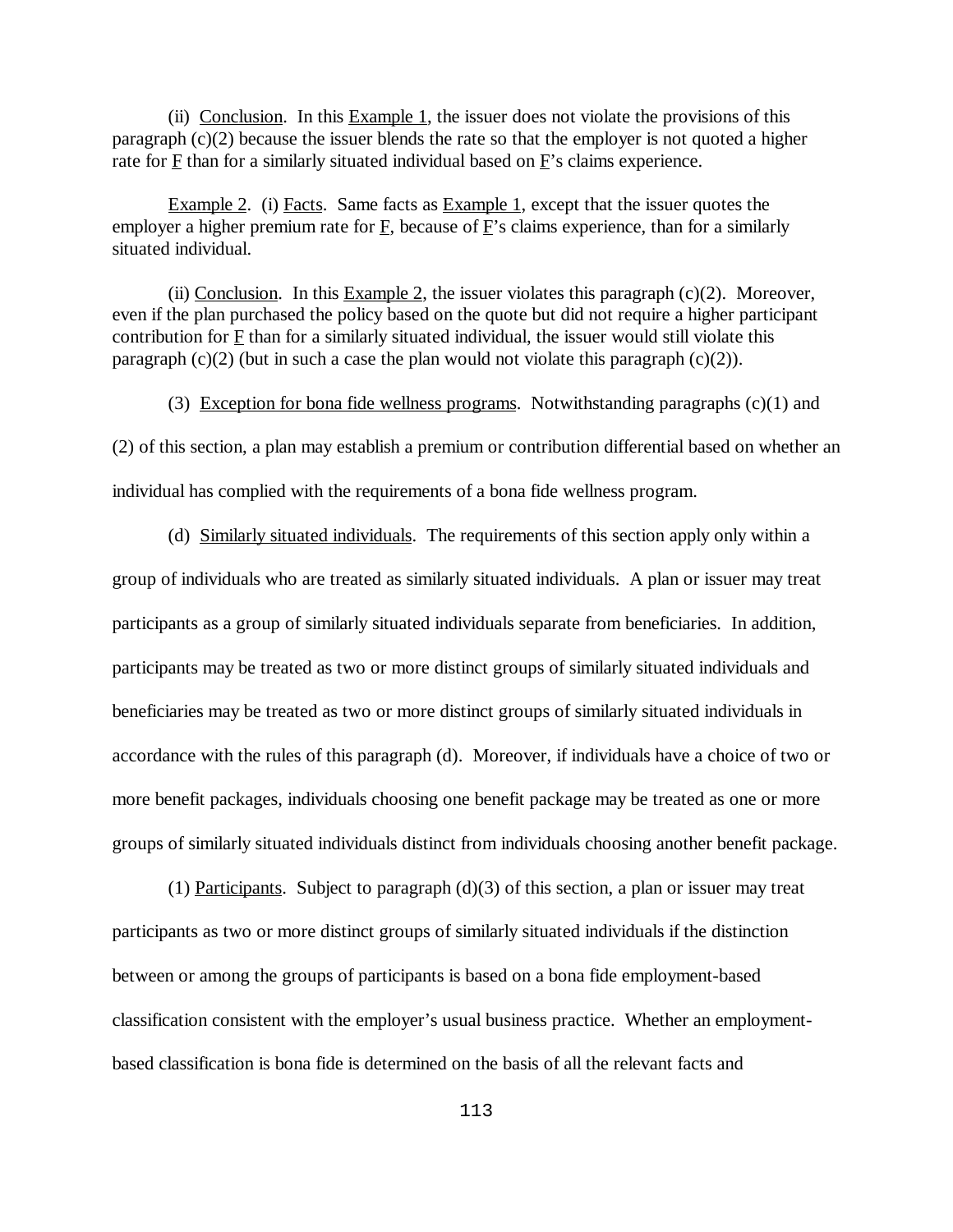circumstances. Relevant facts and circumstances include whether the employer uses the classification for purposes independent of qualification for health coverage (for example, determining eligibility for other employee benefits or determining other terms of employment). Subject to paragraph (d)(3) of this section, examples of classifications that, based on all the relevant facts and circumstances, may be bona fide include full-time versus part-time status, different geographic location, membership in a collective bargaining unit, date of hire, length of service, current employee versus former employee status, and different occupations. However, a classification based on any health factor is not a bona fide employment-based classification, unless the requirements of paragraph  $(g)$  of this section are satisfied (permitting favorable treatment of individuals with adverse health factors).

(2) Beneficiaries -- (i) Subject to paragraph (d)(3) of this section, a plan or issuer may treat beneficiaries as two or more distinct groups of similarly situated individuals if the distinction between or among the groups of beneficiaries is based on any of the following factors:

(A) A bona fide employment-based classification of the participant through whom the beneficiary is receiving coverage;

- (B) Relationship to the participant (e.g., as a spouse or as a dependent child);
- (C) Marital status;
- (D) With respect to children of a participant, age or student status; or
- (E) Any other factor if the factor is not a health factor.

(ii) Paragraph  $(d)(2)(i)$  of this section does not prevent more favorable treatment of individuals with adverse health factors in accordance with paragraph (g) of this section.

(3) Discrimination directed at individuals. Notwithstanding paragraphs (d)(1) and (2) of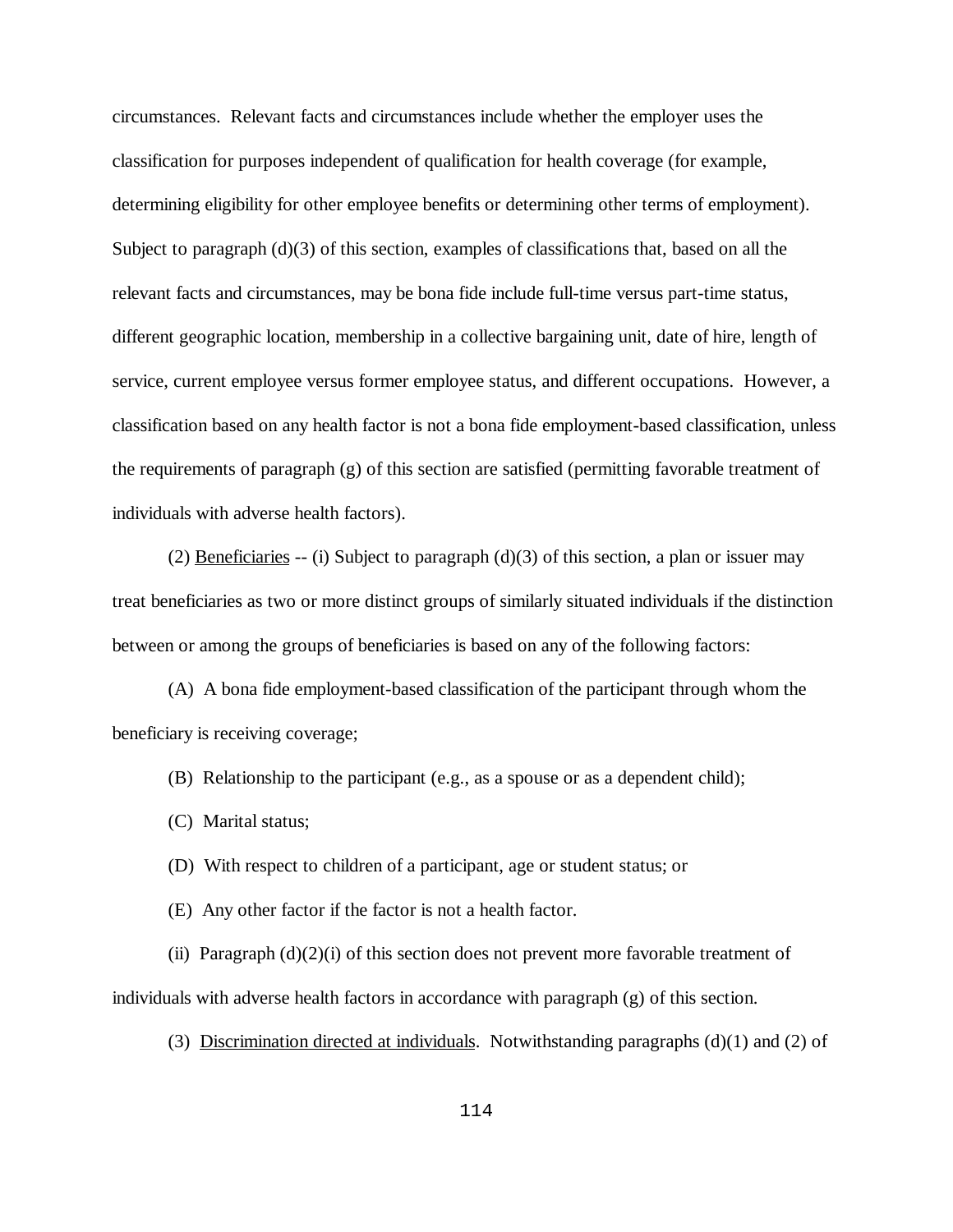this section, if the creation or modification of an employment or coverage classification is directed at individual participants or beneficiaries based on any health factor of the participants or beneficiaries, the classification is not permitted under this paragraph (d), unless it is permitted under paragraph (g) of this section (permitting favorable treatment of individuals with adverse health factors). Thus, if an employer modified an employment-based classification to single out, based on a health factor, individual participants and beneficiaries and deny them health coverage, the new classification would not be permitted under this section.

(4) Examples. The rules of this paragraph (d) are illustrated by the following examples:

Example 1. (i) Facts. An employer sponsors a group health plan for full-time employees only. Under the plan (consistent with the employer's ususal business practice), employees who normally work at least 30 hours per week are considered to be working full-time. Other employees are considered to be working part-time. There is no evidence to suggest that the classification is directed at individual participants or beneficiaries.

(ii) Conclusion. In this Example 1, treating the full-time and part-time employees as two separate groups of similarly situated individuals is permitted under this paragraph (d) because the classification is bona fide and is not directed at individual participants or beneficiaries.

Example 2. (i) Facts. Under a group health plan, coverage is made available to employees, their spouses, and their dependent children. However, coverage is made available to a dependent child only if the dependent child is under age 19 (or under age 25 if the child is continuously enrolled full-time in an institution of higher learning (full-time students)). There is no evidence to suggest that these classifications are directed at individual participants or beneficiaries.

(ii) Conclusion. In this Example 2, treating spouses and dependent children differently by imposing an age limitation on dependent children, but not on spouses, is permitted under this paragraph (d). Specifically, the distinction between spouses and dependent children is permitted under paragraph (d)(2) of this section and is not prohibited under paragraph (d)(3) of this section because it is not directed at individual participants or beneficiaries. It is also permissible to treat dependent children who are under age 19 (or full-time students under age 25) as a group of similarly situated individuals separate from those who are age 25 or older (or age 19 or older if they are not full-time students) because the classification is permitted under paragraph (d)(2) of this section and is not directed at individual participants or beneficiaries.

Example 3. (i) Facts. A university sponsors a group health plan that provides one health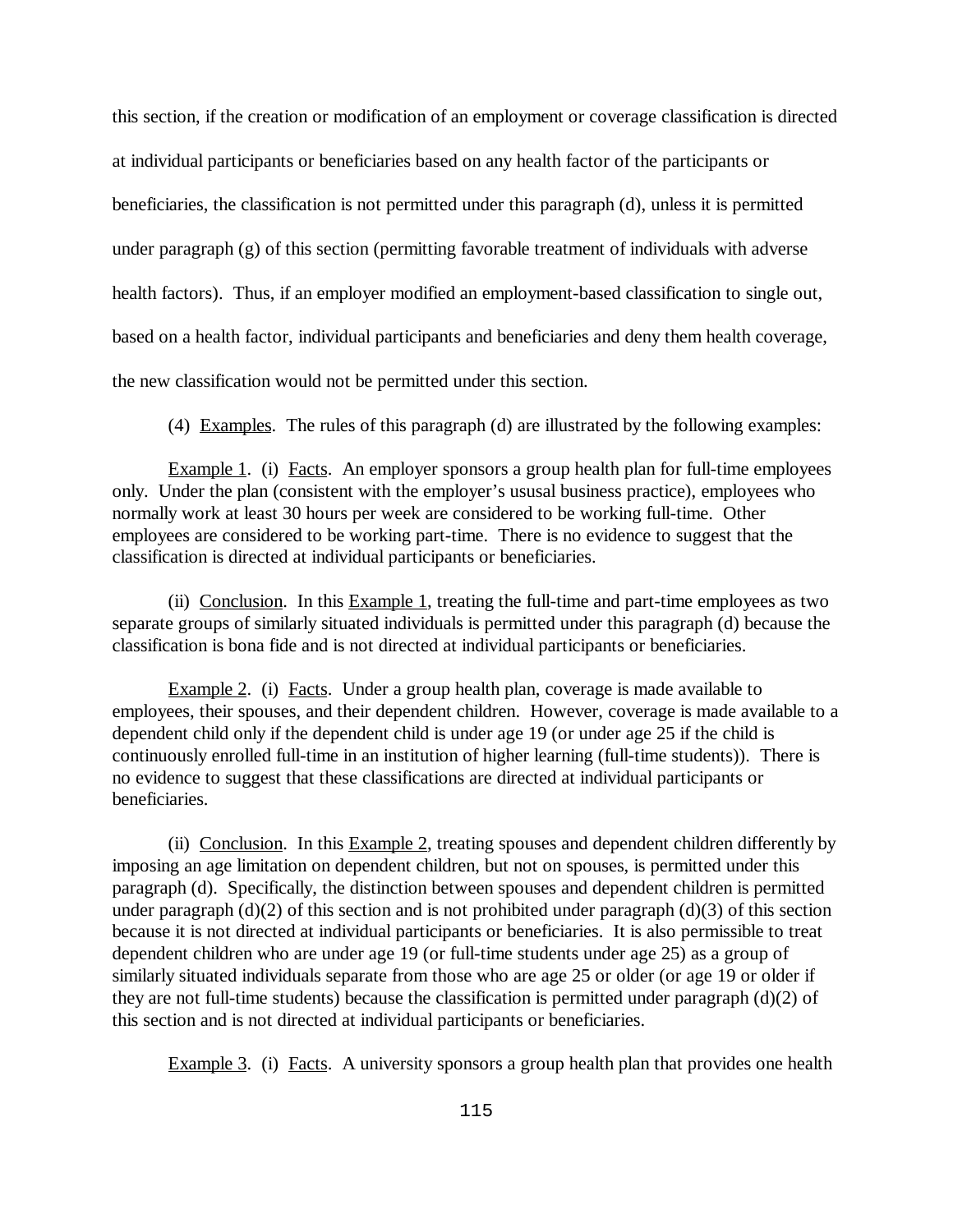benefit package to faculty and another health benefit package to other staff. Faculty and staff are treated differently with respect to other employee benefits such as retirement benefits and leaves of absence. There is no evidence to suggest that the distinction is directed at individual participants or beneficiaries.

(ii) Conclusion. In this Example 3, the classification is permitted under this paragraph (d) because there is a distinction based on a bona fide employment-based classification consistent with the employer's usual business practice and the distinction is not directed at individual participants and beneficiaries.

Example 4. (i) Facts. An employer sponsors a group health plan that is available to all current employees. Former employees may also be eligible, but only if they complete a specified number of years of service, are enrolled under the plan at the time of termination of employment, and are continuously enrolled from that date. There is no evidence to suggest that these distinctions are directed at individual participants or beneficiaries.

(ii) Conclusion. In this Example 4, imposing additional eligibility requirements on former employees is permitted because a classification that distinguishes between current and former employees is a bona fide employment-based classification that is permitted under this paragraph (d), provided that it is not directed at individual participants or beneficiaries. In addition, it is permissible to distinguish between former employees who satisfy the service requirement and those who do not, provided that the distinction is not directed at individual participants or beneficiaries. (However, former employees who do not satisfy the eligibility criteria may, nonetheless, be eligible for continued coverage pursuant to a COBRA continuation provision or similar State law.)

Example 5. (i) Facts. An employer sponsors a group health plan that provides the same benefit package to all seven employees of the employer. Six of the seven employees have the same job title and responsibilities, but Employee  $G$  has a different job title and different responsibilities. After  $G$  files an expensive claim for benefits under the plan, coverage under the plan is modified so that employees with  $\underline{G}$ 's job title receive a different benefit package that includes a lower lifetime dollar limit than in the benefit package made available to the other six employees.

(ii) Conclusion. Under the facts of this Example 5, changing the coverage classification for  $G$  based on the existing employment classification for  $G$  is not permitted under this paragraph (d) because the creation of the new coverage classification for G is directed at G based on one or more health factors.

(e) Nonconfinement and actively-at-work provisions -- (1) Nonconfinement provisions --

(i) General rule. Under the rules of paragraphs (b) and (c) of this section, a plan or issuer may

not establish a rule for eligibility (as described in paragraph  $(b)(1)(ii)$  of this section) or set any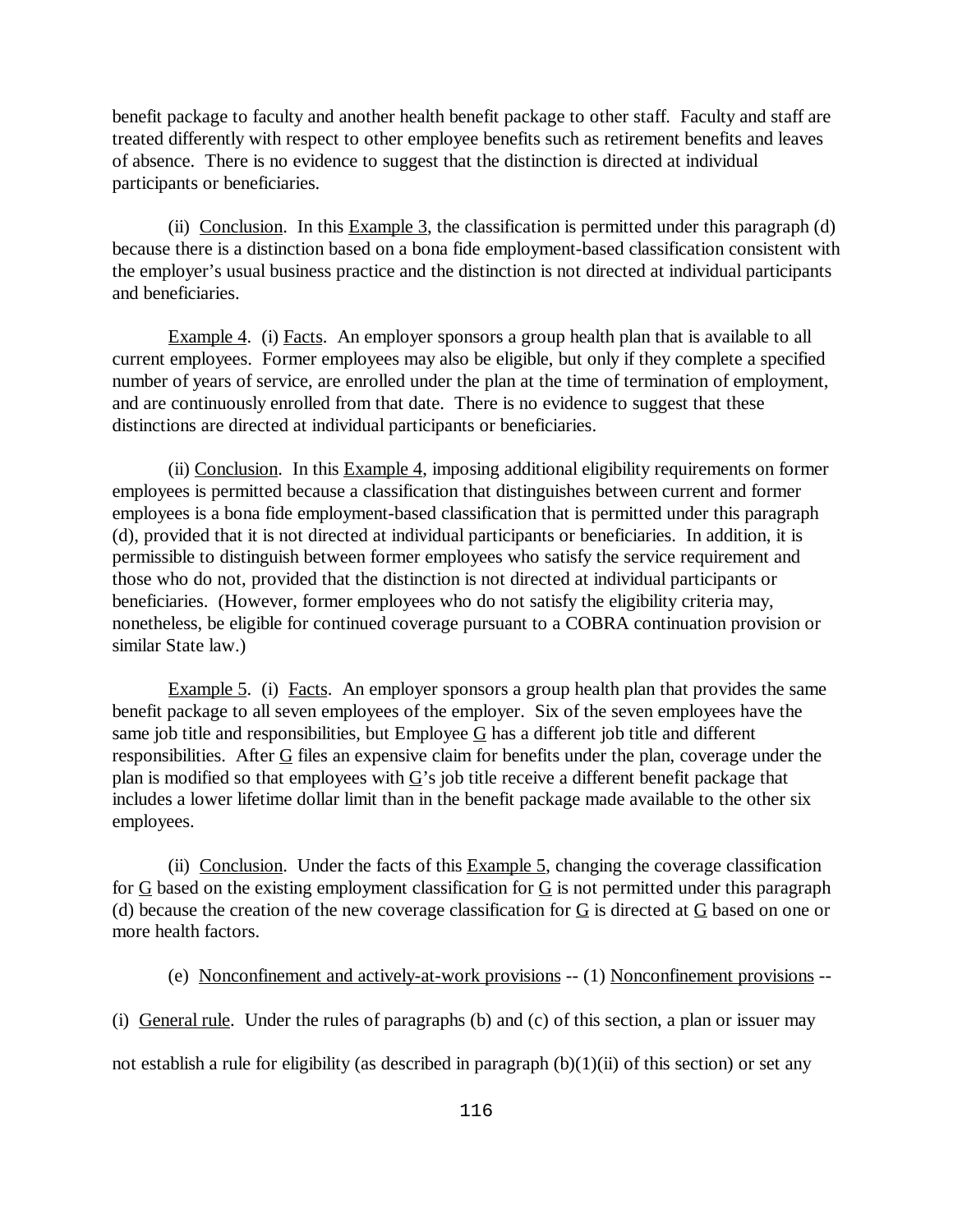individual's premium or contribution rate based on whether an individual is confined to a hospital or other health care institution. In addition, under the rules of paragraphs (b) and (c) of this section, a plan or issuer may not establish a rule for eligibility or set any individual's premium or contribution rate based on an individual's ability to engage in normal life activities, except to the extent permitted under paragraphs  $(e)(2)(ii)$  and  $(3)$  of this section (permitting plans and issuers, under certain circumstances, to distinguish among employees based on the performance of services).

(ii) Examples. The rules of this paragraph  $(e)(1)$  are illustrated by the following

examples:

Example 1. (i) Facts. Under a group health plan, coverage for employees and their dependents generally becomes effective on the first day of employment. However, coverage for a dependent who is confined to a hospital or other health care institution does not become effective until the confinement ends.

(ii) Conclusion. In this Example 1, the plan violates this paragraph  $(e)(1)$  because the plan delays the effective date of coverage for dependents based on confinement to a hospital or other health care institution.

Example 2. (i) Facts. In previous years, a group health plan has provided coverage through a group health insurance policy offered by Issuer  $M$ . However, for the current year, the plan provides coverage through a group health insurance policy offered by Issuer  $N$ . Under Issuer  $N$ 's policy, items and services provided in connection with the confinement of a dependent to a hospital or other health care institution are not covered if the confinement is covered under an extension of benefits clause from a previous health insurance issuer.

(ii) Conclusion. In this Example 2, Issuer N violates this paragraph  $(e)(1)$  because the group health insurance coverage restricts benefits (a rule for eligibility under paragraph (b)(1)) based on whether a dependent is confined to a hospital or other health care institution that is covered under an extension of benefits clause from a previous issuer. This section does not affect any obligation Issuer  $M$  may have under applicable State law to provide any extension of benefits and does not affect any State law governing coordination of benefits.

(2) Actively-at-work and continuous service provisions -- (i) General rule -- (A) Under

the rules of paragraphs (b) and (c) of this section and subject to the exception for the first day of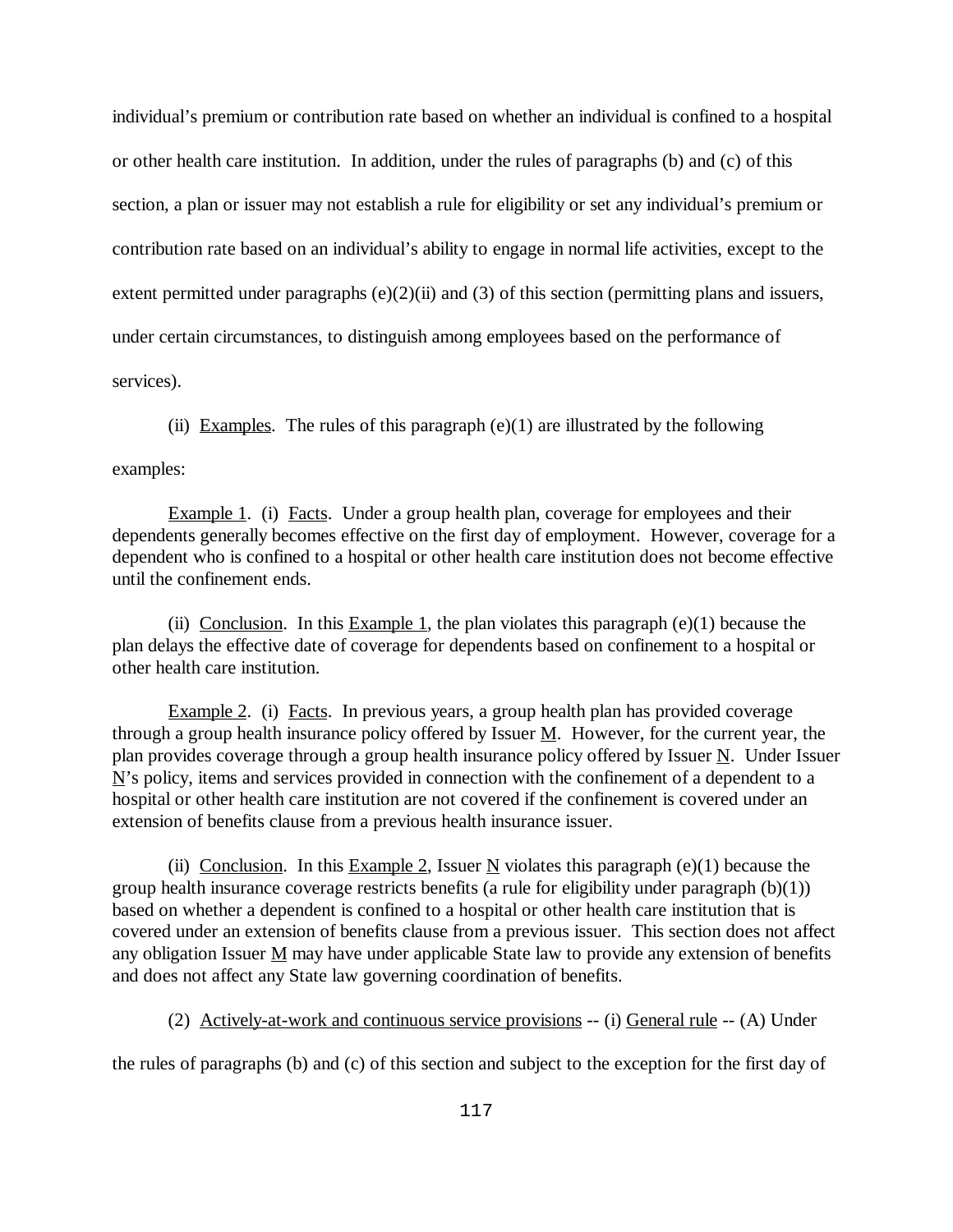work described in paragraph (e)(2)(ii) of this section, a plan or issuer may not establish a rule for eligibility (as described in paragraph  $(b)(1)(ii)$  of this section) or set any individual's premium or contribution rate based on whether an individual is actively at work (including whether an individual is continuously employed), unless absence from work due to any health factor (such as being absent from work on sick leave) is treated, for purposes of the plan or health insurance

coverage, as being actively at work.

(B) The rules of this paragraph  $(e)(2)(i)$  are illustrated by the following examples:

Example 1. (i) Facts. Under a group health plan, an employee generally becomes eligible to enroll 30 days after the first day of employment. However, if the employee is not actively at work on the first day after the end of the 30-day period, then eligibility for enrollment is delayed until the first day the employee is actively at work.

(ii) Conclusion. In this Example 1, the plan violates this paragraph ( $e(2)$ ) (and thus also violates paragraph (b) of this section). However, the plan would not violate paragraph (e)(2) or (b) of this section if, under the plan, an absence due to any health factor is considered being actively at work.

Example 2. (i) Facts. Under a group health plan, coverage for an employee becomes effective after 90 days of continuous service; that is, if an employee is absent from work (for any reason) before completing 90 days of service, the beginning of the 90-day period is measured from the day the employee returns to work (without any credit for service before the absence).

(ii) Conclusion. In this Example 2, the plan violates this paragraph (e)(2) (and thus also paragraph (b) of this section) because the 90-day continuous service requirement is a rule for eligibility based on whether an individual is actively at work. However, the plan would not violate this paragraph (e)(2) or paragraph (b) of this section if, under the plan, an absence due to any health factor is not considered an absence for purposes of measuring 90 days of continuous service.

(ii) Exception for the first day of work  $-$  (A) Notwithstanding the general rule in

paragraph (e)(2)(i) of this section, a plan or issuer may establish a rule for eligibility that requires

an individual to begin work for the employer sponsoring the plan (or, in the case of a

multiemployer plan, to begin a job in covered employment) before coverage becomes effective,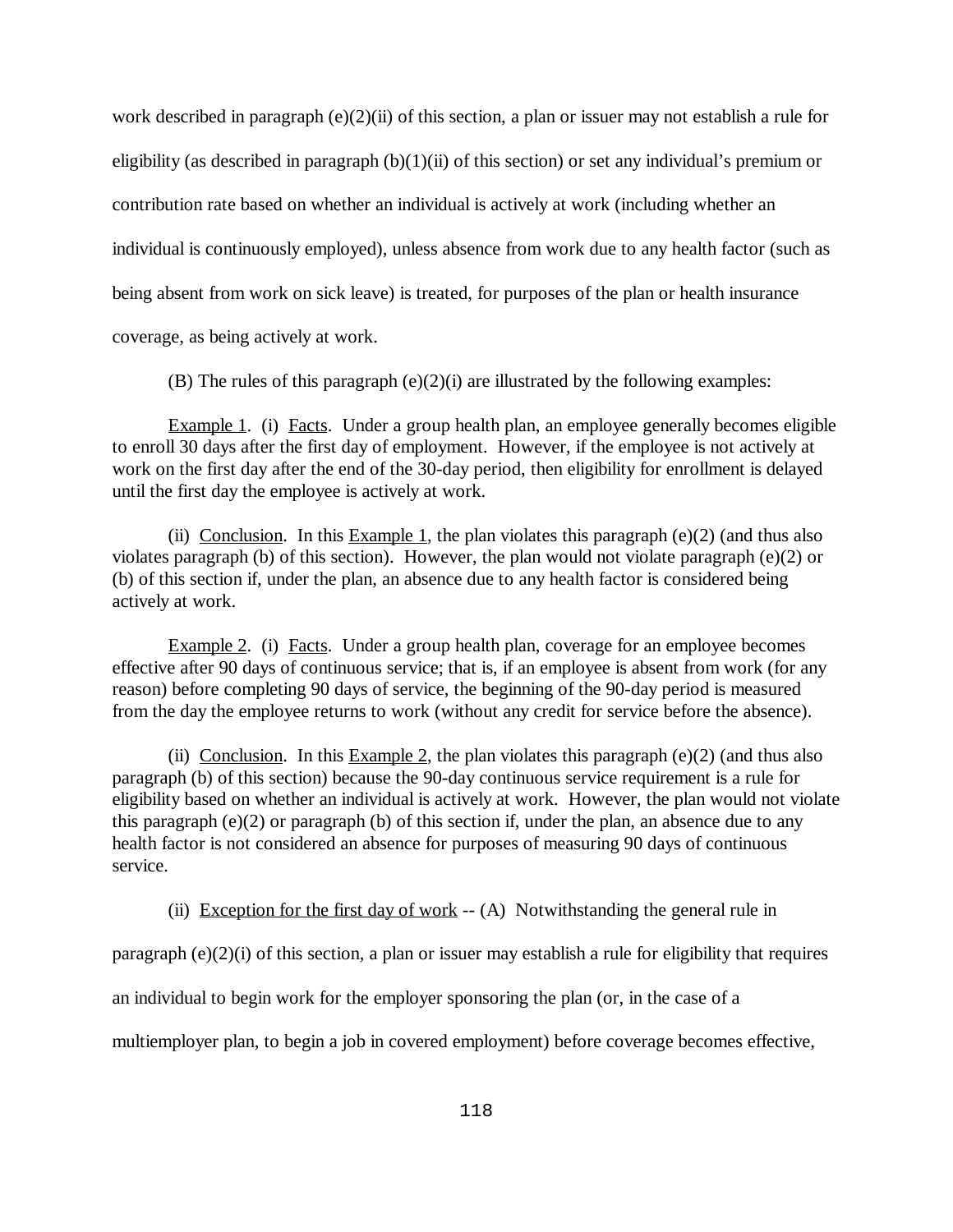provided that such a rule for eligibility applies regardless of the reason for the absence.

(B) The rules of this paragraph  $(e)(2)(ii)$  are illustrated by the following examples:

Example 1. (i) Facts. Under the eligibility provision of a group health plan, coverage for new employees becomes effective on the first day that the employee reports to work. Individual  $H$  is scheduled to begin work on August 3. However,  $H$  is unable to begin work on that day because of illness.  $\underline{H}$  begins working on August 4, and  $\underline{H}$ 's coverage is effective on August 4.

(ii) Conclusion. In this  $Example 1$ , the plan provision does not violate this section. However, if coverage for individuals who do not report to work on the first day they were scheduled to work for a reason unrelated to a health factor (such as vacation or bereavement) becomes effective on the first day they were scheduled to work, then the plan would violate this section.

Example 2. (i) Facts. Under a group health plan, coverage for new employees becomes effective on the first day of the month following the employee's first day of work, regardless of whether the employee is actively at work on the first day of the month. Individual J is scheduled to begin work on March 24. However,  $\underline{J}$  is unable to begin work on March 24 because of illness. J begins working on April 7 and J's coverage is effective May 1.

(ii) Conclusion. In this  $Example 2$ , the plan provision does not violate this section. However, as in Example 1, if coverage for individuals absent from work for reasons unrelated to a health factor became effective despite their absence, then the plan would violate this section.

(3) Relationship to plan provisions defining similarly situated individuals --

(i) Notwithstanding the rules of paragraphs  $(e)(1)$  and  $(2)$  of this section, a plan or issuer may establish rules for eligibility or set any individual's premium or contribution rate in accordance with the rules relating to similarly situated individuals in paragraph (d) of this section. Accordingly, a plan or issuer may distinguish in rules for eligibility under the plan between fulltime and part-time employees, between permanent and temporary or seasonal employees, between current and former employees, and between employees currently performing services and employees no longer performing services for the employer, subject to paragraph (d) of this section. However, other federal or State laws (including the COBRA continuation provisions and the Family and Medical Leave Act of 1993) may require an employee or the employee's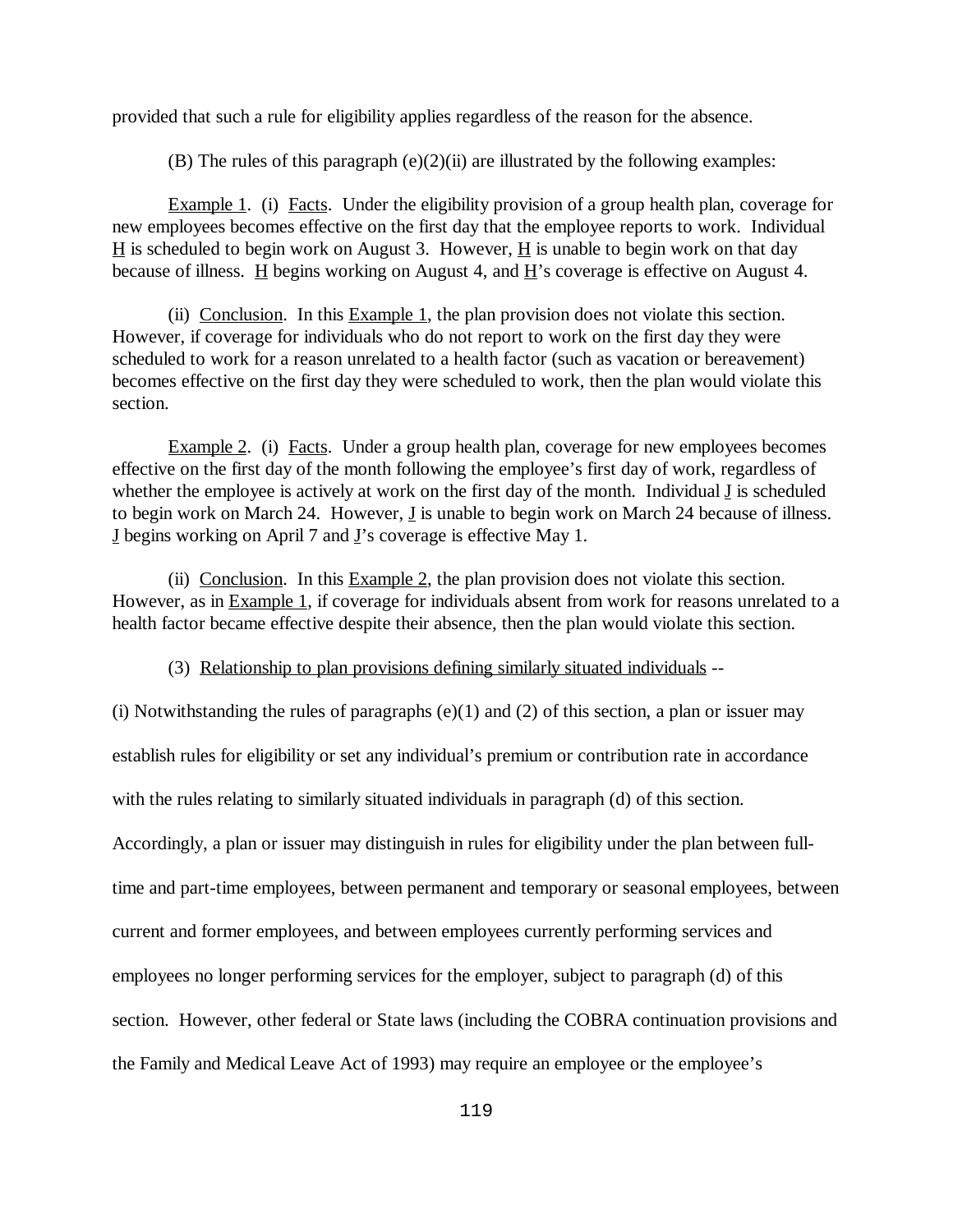dependents to be offered coverage and set limits on the premium or contribution rate even though

the employee is not performing services.

(ii) The rules of this paragraph  $(e)(3)$  are illustrated by the following examples:

Example 1. (i) Facts. Under a group health plan, employees are eligible for coverage if they perform services for the employer for 30 or more hours per week or if they are on paid leave (such as vacation, sick, or bereavement leave). Employees on unpaid leave are treated as a separate group of similarly situated individuals in accordance with the rules of paragraph (d) of this section.

(ii) Conclusion. In this Example 1, the plan provisions do not violate this section. However, if the plan treated individuals performing services for the employer for 30 or more hours per week, individuals on vacation leave, and individuals on bereavement leave as a group of similarly situated individuals separate from individuals on sick leave, the plan would violate this paragraph (e) (and thus also would violate paragraph (b) of this section) because groups of similarly situated individuals cannot be established based on a health factor (including the taking of sick leave) under paragraph (d) of this section.

Example 2. (i) Facts. To be eligible for coverage under a bona fide collectively bargained group health plan in the current calendar quarter, the plan requires an individual to have worked 250 hours in covered employment during the three-month period that ends one month before the beginning of the current calendar quarter. The distinction between employees working at least 250 hours and those working less than 250 hours in the earlier three-month period is not directed at individual participants or beneficiaries based on any health factor of the participants or beneficiaries.

(ii) Conclusion. In this  $Example 2$ , the plan provision does not violate this section because, under the rules for similarly situated individuals allowing full-time employees to be treated differently than part-time employees, employees who work at least 250 hours in a threemonth period can be treated differently than employees who fail to work 250 hours in that period. The result would be the same if the plan permitted individuals to apply excess hours from previous periods to satisfy the requirement for the current quarter.

Example 3. (i) Facts. Under a group health plan, coverage of an employee is terminated when the individual's employment is terminated, in accordance with the rules of paragraph (d) of this section. Employee  $\underline{B}$  has been covered under the plan.  $\underline{B}$  experiences a disabling illness that prevents  $\underline{B}$  from working.  $\underline{B}$  takes a leave of absence under the Family and Medical Leave Act of 1993. At the end of such leave,  $\underline{B}$  terminates employment and consequently loses coverage under the plan. (This termination of coverage is without regard to whatever rights the employee (or members of the employee's family) may have for COBRA continuation coverage.)

(ii) Conclusion. In this Example 3, the plan provision terminating  $\underline{B}$ 's coverage upon  $\underline{B}$ 's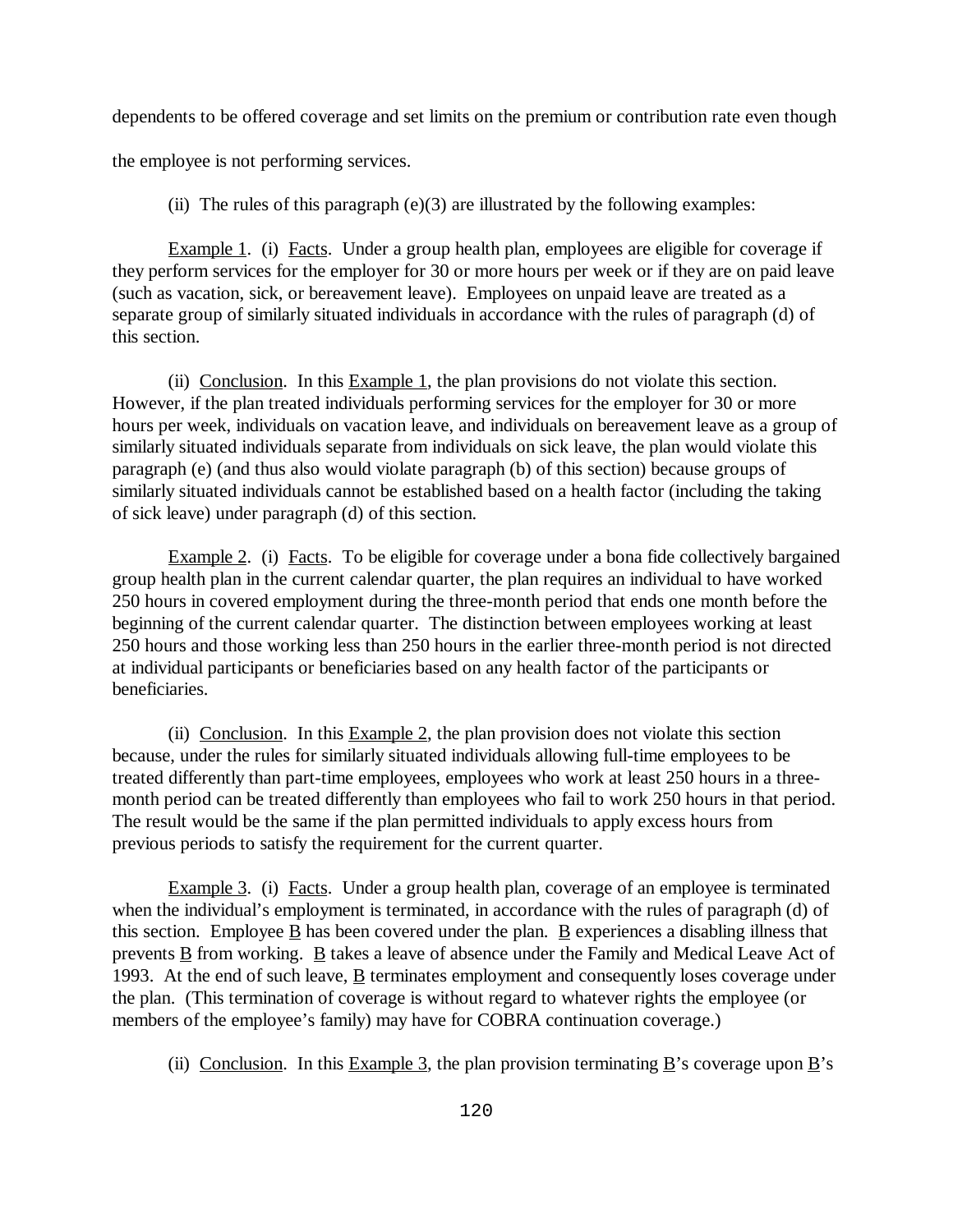termination of employment does not violate this section.

Example 4. (i) Facts. Under a group health plan, coverage of an employee is terminated when the employee ceases to perform services for the employer sponsoring the plan, in accordance with the rules of paragraph (d) of this section. Employee  $C$  is laid off for three months. When the layoff begins,  $\underline{C}$ 's coverage under the plan is terminated. (This termination of coverage is without regard to whatever rights the employee (or members of the employee's family) may have for COBRA continuation coverage.)

(ii) Conclusion. In this **Example 4**, the plan provision terminating  $C$ 's coverage upon the cessation of C's performance of services does not violate this section.

(f) Bona fide wellness programs. [Reserved.]

(g) More favorable treatment of individuals with adverse health factors permitted -- (1)

In rules for eligibility -- (i) Nothing in this section prevents a group health plan or group health insurance issuer from establishing more favorable rules for eligibility (described in paragraph (b)(1) of this section) for individuals with an adverse health factor, such as disability, than for individuals without the adverse health factor. Moreover, nothing in this section prevents a plan or issuer from charging a higher premium or contribution with respect to individuals with an adverse health factor if they would not be eligible for the coverage were it not for the adverse health factor. (However, other laws, including State insurance laws, may set or limit premium rates; these laws are not affected by this section.)

(ii) The rules of this paragraph  $(g)(1)$  are illustrated by the following examples:

Example 1. (i) Facts. An employer sponsors a group health plan that generally is available to employees, spouses of employees, and dependent children until age 23. However, dependent children who are disabled are eligible for coverage beyond age 23.

(ii) Conclusion. In this Example 1, the plan provision allowing coverage for disabled dependent children beyond age 23 satisfies this paragraph  $(g)(1)$  (and thus does not violate this section).

Example 2. (i) Facts. An employer sponsors a group health plan, which is generally available to employees (and members of the employee's family) until the last day of the month in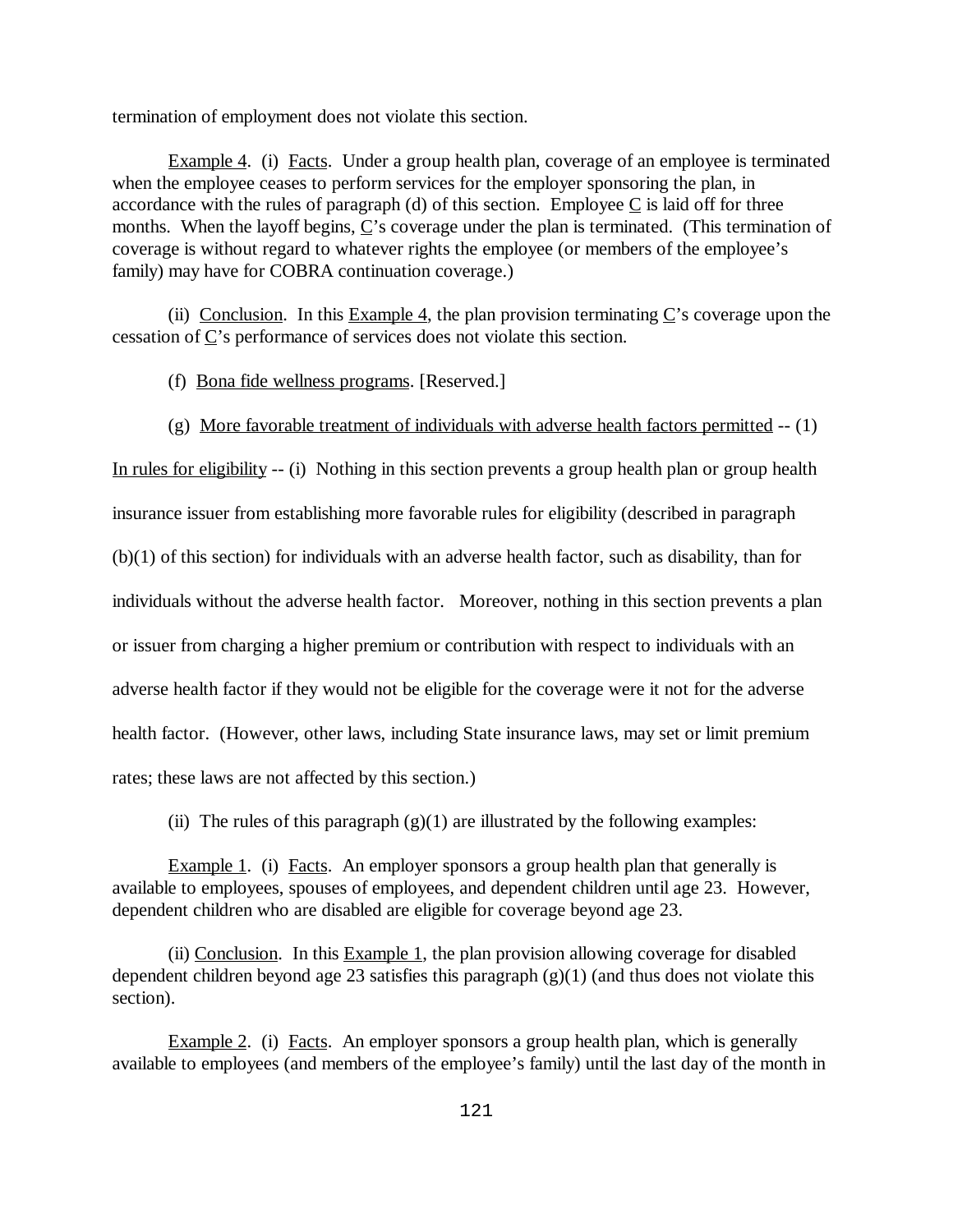which the employee ceases to perform services for the employer. The plan generally charges employees \$50 per month for employee-only coverage and \$125 per month for family coverage. However, an employee who ceases to perform services for the employer by reason of disability may remain covered under the plan until the last day of the month that is 12 months after the month in which the employee ceased to perform services for the employer. During this extended period of coverage, the plan charges the employee \$100 per month for employee-only coverage and \$250 per month for family coverage. (This extended period of coverage is without regard to whatever rights the employee (or members of the employee's family) may have for COBRA continuation coverage.)

(ii) Conclusion. In this  $Example 2$ , the plan provision allowing extended coverage for disabled employees and their families satisfies this paragraph (g)(1) (and thus does not violate this section). In addition, the plan is permitted, under this paragraph  $(g)(1)$ , to charge the disabled employees a higher premium during the extended period of coverage.

Example 3. (i) Facts. To comply with the requirements of a COBRA continuation provision, a group health plan generally makes COBRA continuation coverage available for a maximum period of 18 months in connection with a termination of employment but makes the coverage available for a maximum period of 29 months to certain disabled individuals and certain members of the disabled individual's family. Although the plan generally requires payment of 102 percent of the applicable premium for the first 18 months of COBRA continuation coverage, the plan requires payment of 150 percent of the applicable premium for the disabled individual's COBRA continuation coverage during the disability extension if the disabled individual would not be entitled to COBRA continuation coverage but for the disability.

(ii) Conclusion. In this Example 3, the plan provision allowing extended COBRA continuation coverage for disabled individuals satisfies this paragraph (g)(1) (and thus does not violate this section). In addition, the plan is permitted, under this paragraph  $(g)(1)$ , to charge the disabled individuals a higher premium for the extended coverage if the individuals would not be eligible for COBRA continuation coverage were it not for the disability. (Similarly, if the plan provided an extended period of coverage for disabled individuals pursuant to State law or plan provision rather than pursuant to a COBRA continuation coverage provision, the plan could likewise charge the disabled individuals a higher premium for the extended coverage.)

(2) In premiums or contributions -- (i) Nothing in this section prevents a group health

plan or group health insurance issuer from charging individuals a premium or contribution that is

less than the premium (or contribution) for similarly situated individuals if the lower charge is

based on an adverse health factor, such as disability.

(ii) The rules of this paragraph  $(g)(2)$  are illustrated by the following example: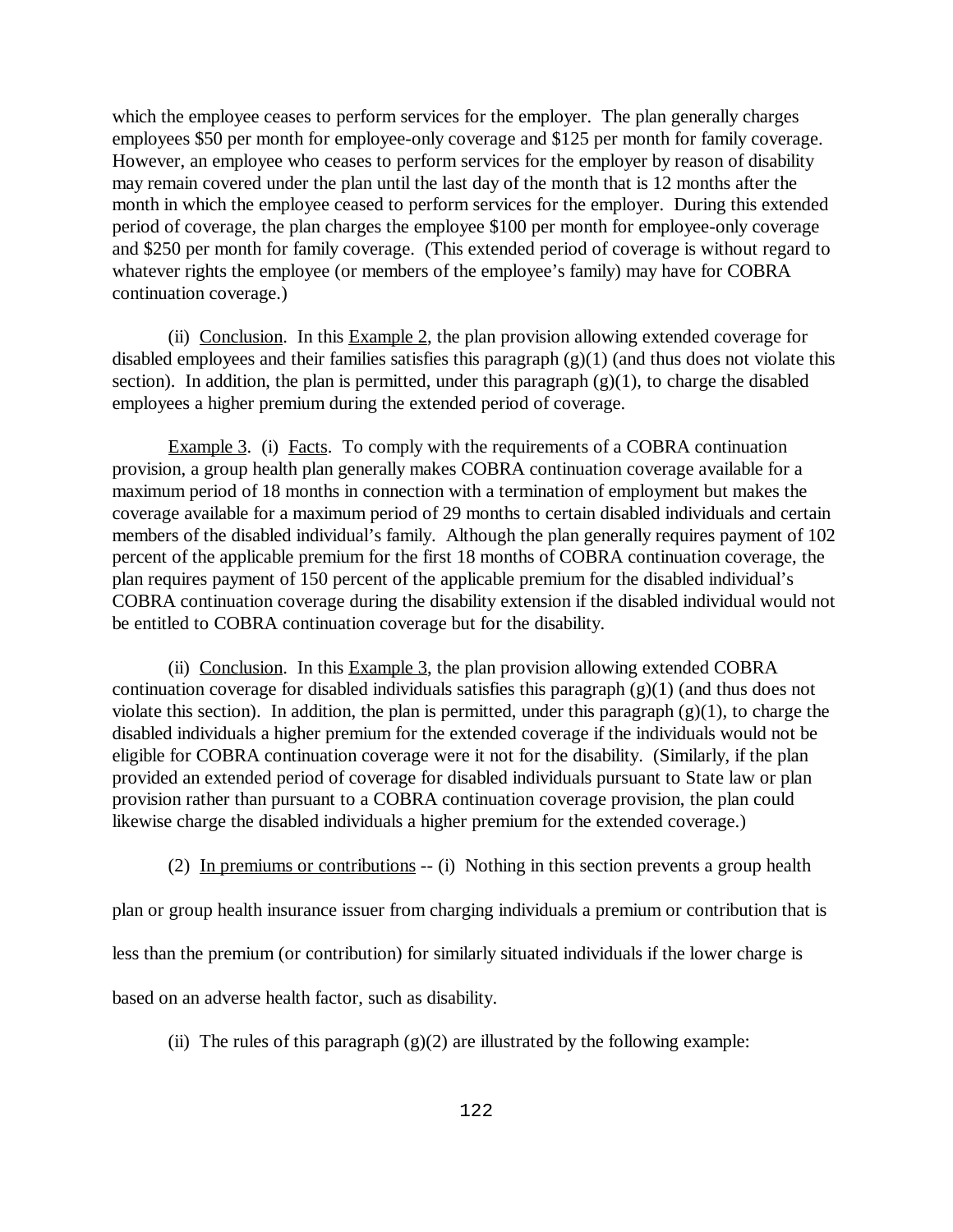Example. (i) Facts. Under a group health plan, employees are generally required to pay \$50 per month for employee-only coverage and \$125 per month for family coverage under the plan. However, employees who are disabled receive coverage (whether employee-only or family coverage) under the plan free of charge.

(ii) Conclusion. In this Example, the plan provision waiving premium payment for disabled employees is permitted under this paragraph (g)(2) (and thus does not violate this section).

(h) No effect on other laws. Compliance with this section is not determinative of compliance with any other provision of the Act (including the COBRA continuation provisions) or any other State or federal law, such as the Americans with Disabilities Act. Therefore, although the rules of this section would not prohibit a plan or issuer from treating one group of similarly situated individuals differently from another (such as providing different benefit packages to current and former employees), other federal or State laws may require that two separate groups of similarly situated individuals be treated the same for certain purposes (such as making the same benefit package available to COBRA qualified beneficiaries as is made available to active employees). In addition, although this section generally does not impose new disclosure obligations on plans and issuers, this section does not affect any other laws, including those that require accurate disclosures and prohibit intentional misrepresentation.

(*i*) Applicability dates -- (1) Paragraphs applicable March 9, 2001. Paragraphs (a)(1), (a)(2)(i), (b)(1)(i), (b)(1)(iii) Example 1, (b)(2)(i)(A), (b)(2)(ii), (c)(1)(i), (c)(2)(i), and (c)(3) of this section and this paragraph  $(i)(1)$  apply to group health plans and health insurance issuers offering group health insurance coverage March 9, 2001.

(2) Paragraphs applicable for plan years beginning on or after July 1, 2001. Except as provided in paragraph (*i*)(3) of this section, the provisions of this section not listed in paragraph (*i*)(1) of this section apply to group health plans and health insurance issuers offering group health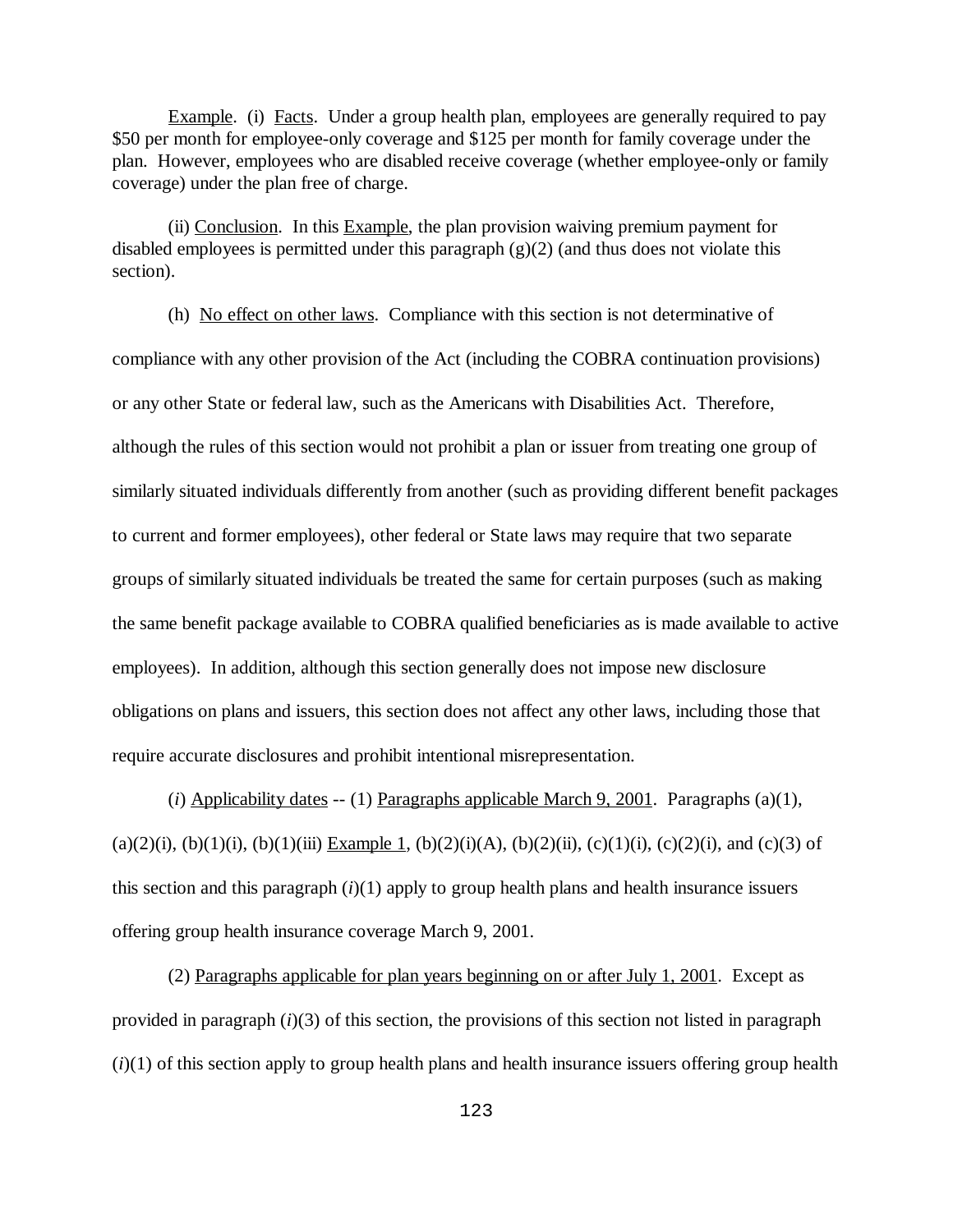insurance coverage for plan years beginning on or after July 1, 2001. Except as provided in paragraph (*i*)(3) of this section, with respect to efforts to comply with section 702 of the Act before the first plan year beginning on or after July 1, 2001, the Secretary will not take any enforcement action against a plan that has sought to comply in good faith with section 702 of the Act.

(3) Transitional rules for individuals previously denied coverage based on a health factor. This paragraph (*i*)(3) provides rules relating to individuals previously denied coverage under a group health plan or group health insurance coverage based on a health factor of the individual. Paragraph  $(i)(3)(i)$  clarifies what constitutes a denial of coverage under this paragraph  $(i)(3)$ . Paragraph  $(i)(3)$ (ii) of this section applies with respect to any individual who was denied coverage if the denial was not based on a good faith interpretation of section 702 of the Act or the Secretary's published guidance. Under that paragraph, such an individual must be allowed to enroll retroactively to the effective date of section 702 of the Act, or, if later, the date the individual meets eligibility criteria under the plan that do not discriminate based on any health factor. Paragraph (*i*)(3)(iii) of this section applies with respect to any individual who was denied coverage based on a good faith interpretation of section 702 of the Act or the Secretary's published guidance. Under that paragraph, such an individual must be given an opportunity to enroll effective July 1, 2001. In either event, whether under paragraph  $(i)(3)(ii)$  or  $(iii)$  of this section, the Secretary will not take any enforcement action with respect to denials of coverage addressed in this paragraph  $(i)(3)$  if the plan has complied with the transitional rules of this paragraph  $(i)(3)$ .

(i) Denial of coverage clarified. For purposes of this paragraph  $(i)(3)$ , an individual is

124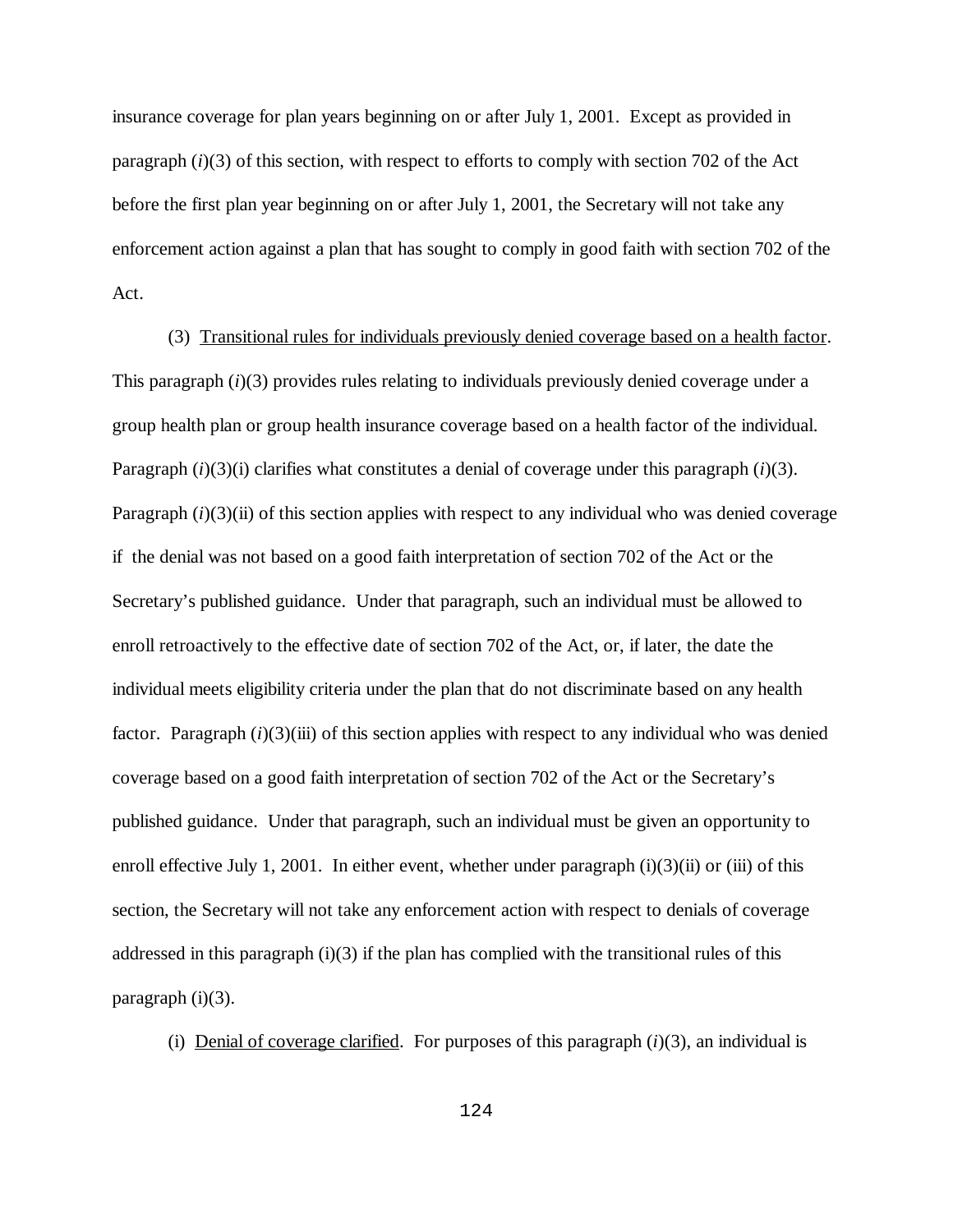considered to have been denied coverage if the individual --

(A) Failed to apply for coverage because it was reasonable to believe that an application for coverage would have been futile due to a plan provision that discriminated based on a health factor; or

(B) Was not offered an opportunity to enroll in the plan and the failure to give such an opportunity violates this section.

(ii) Individuals denied coverage without a good faith interpretation of the law  $-$  (A) Opportunity to enroll required. If a plan or issuer has denied coverage to any individual based on a health factor and that denial was not based on a good faith interpretation of section 702 of the Act or any guidance published by the Secretary, the plan or issuer is required to give the individual an opportunity to enroll (including notice of an opportunity to enroll) that continues for at least 30 days. This opportunity must be presented not later than March 9, 2001.

(1) If this enrollment opportunity was presented before or within the first plan year beginning on or after July 1, 1997 (or in the case of a collectively bargained plan, before or within the first plan year beginning on the effective date for the plan described in section  $101(g)(3)$  of the Health Insurance Portability and Accountability Act of 1996), the coverage must be effective within that first plan year.

(2) If this enrollment opportunity is presented after such plan year, the individual must be given the choice of having the coverage effective on either of the following two dates --

(i) The date the plan receives a request for enrollment in connection with the enrollment opportunity; or

 $(iii)$  Retroactively to the first day of the first plan year beginning on the effective date for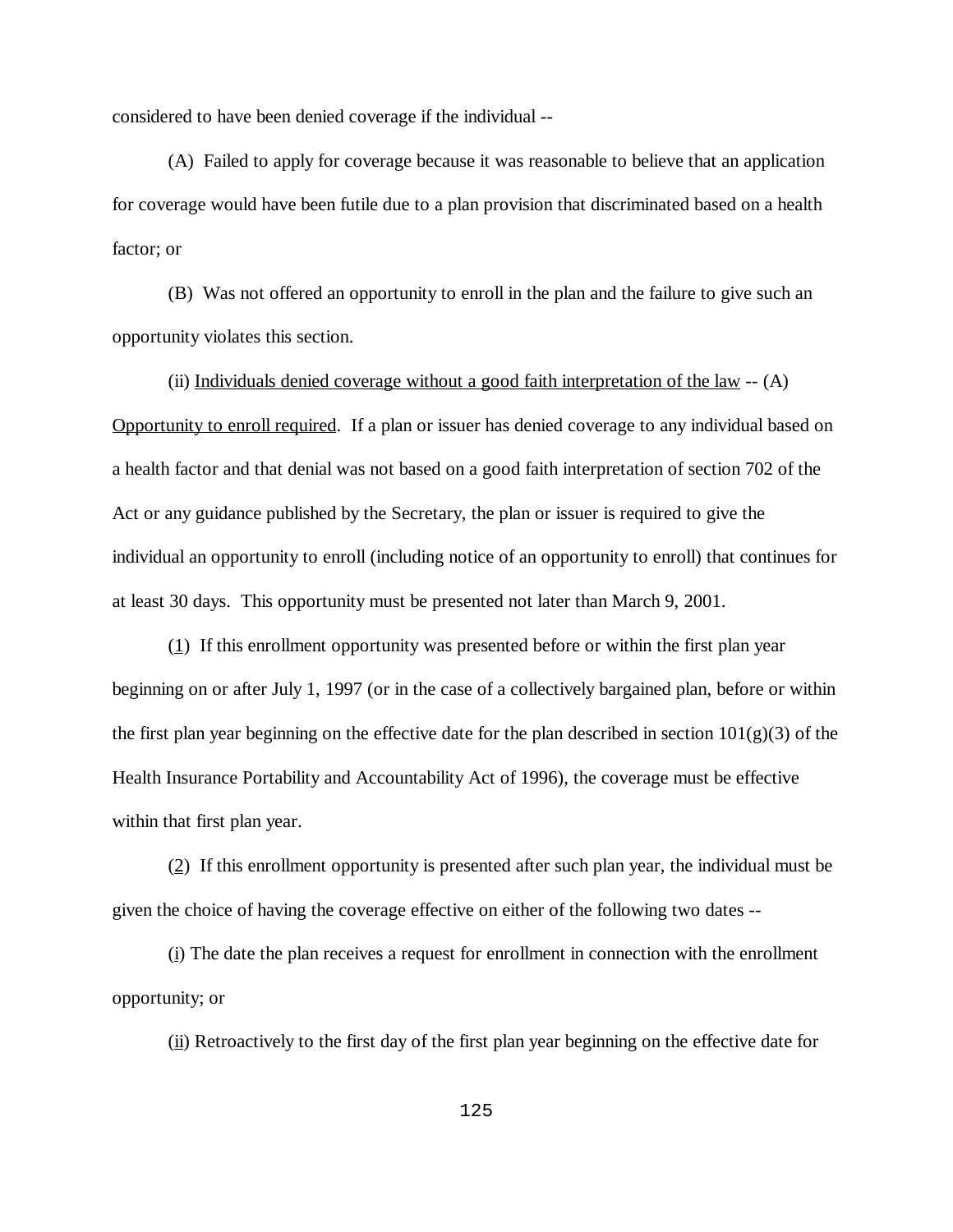the plan described in sections  $101(g)(1)$  and (3) of the Health Insurance Portability and Accountability Act of 1996 (or, if the individual otherwise first became eligible to enroll for coverage after that date, on the date the individual was otherwise eligible to enroll in the plan). If an individual elects retroactive coverage, the plan or issuer is required to provide the benefits it would have provided if the individual had been enrolled for coverage during that period (irrespective of any otherwise applicable plan provisions governing timing for the submission of claims). The plan or issuer may require the individual to pay whatever additional amount the individual would have been required to pay for the coverage (but the plan or issuer cannot charge interest on that amount).

(B) Relation to preexisting condition rules. For purposes of Part 7 of Subtitle B of Title I of the Act, the individual may not be treated as a late enrollee or as a special enrollee. Moreover, the individual's enrollment date is the effective date for the plan described in sections  $101(g)(1)$ and (3) of the Health Insurance Portability and Accountability Act (or, if the individual otherwise first became eligible to enroll for coverage after that date, on the date the individual was otherwise eligible to enroll in the plan), even if the individual chooses under paragraph  $(i)(3)(ii)(A)$  of this section to have coverage effective only prospectively. In addition, any period between the individual's enrollment date and the effective date of coverage is treated as a waiting period.

(C) Examples. The rules of this paragraph  $(i)(3)(ii)$  are illustrated by the following examples:

Example 1. (i) Facts. Employer  $\underline{X}$  maintains a group health plan with a plan year beginning October 1 and ending September 30. Individual F was hired by Employer X before the effective date of section 702 of the Act. Before the effective date of section 702 of the Act for this plan (October 1, 1997), the terms of the plan allowed employees and their dependents to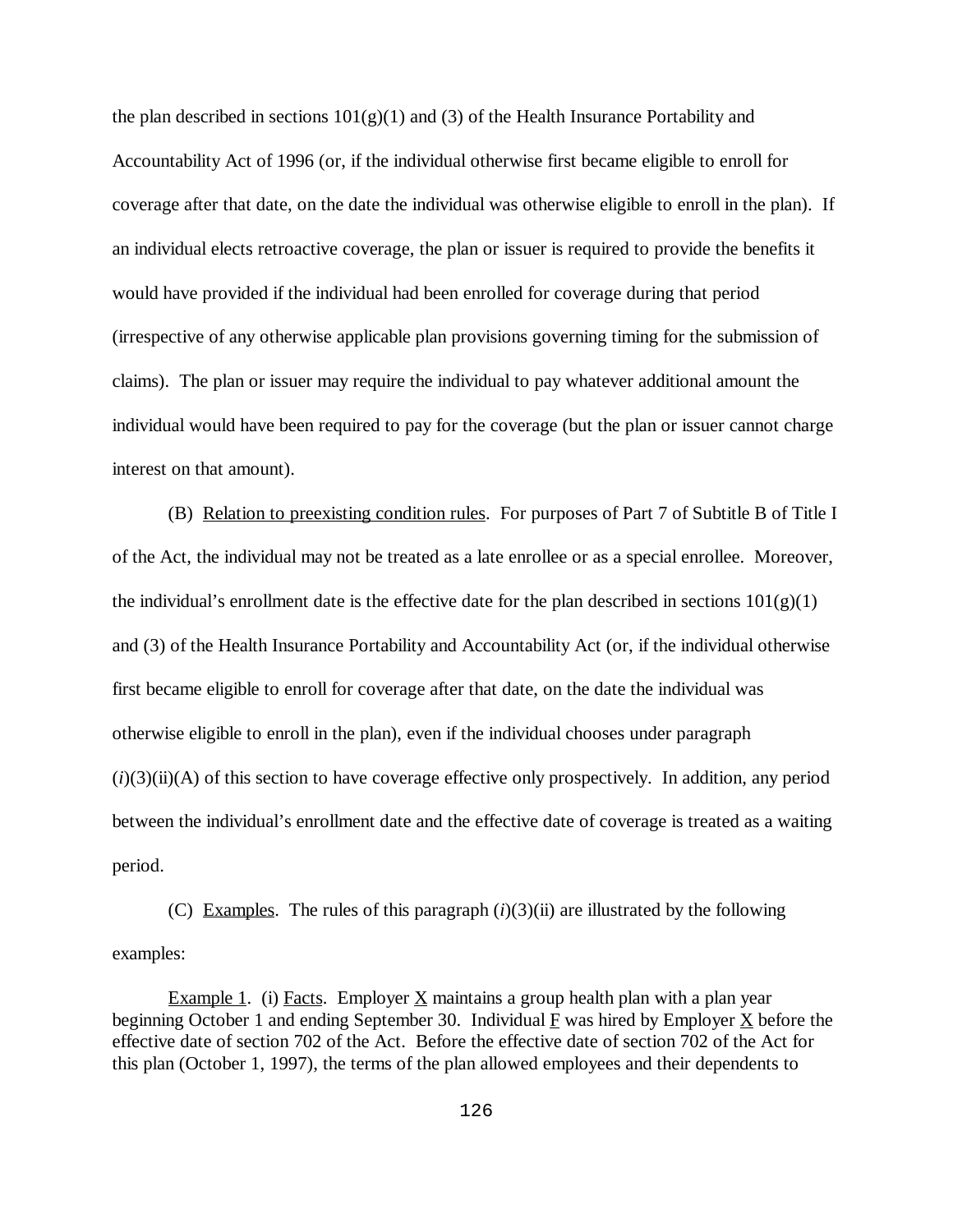enroll when the employee was first hired, and on each January 1 thereafter, but in either case, only if the individual could pass a physical examination. F's application to enroll when first hired was denied because  $E$  had diabetes and could not pass a physical examination. Upon the effective date of section 702 of the Act for this plan (October 1, 1997), the plan is amended to delete the requirement to pass a physical examination. In November of 1997, the plan gives  $\overline{F}$  an opportunity to enroll in the plan (including notice of the opportunity to enroll) without passing a physical examination, with coverage effective January 1, 1998.

(ii) Conclusion. In this Example 1, the plan complies with the requirements of this paragraph  $(i)(3)(ii)$ .

Example 2. (i) Facts. The plan year of a group health plan begins January 1 and ends December 31. Under the plan, a dependent who is unable to engage in normal life activities on the date coverage would otherwise become effective is not enrolled until the dependent is able to engage in normal life activities. Individual  $G$  is a dependent who is otherwise eligible for coverage, but is unable to engage in normal life activities. The plan has not allowed  $G$  to enroll for coverage.

(ii) Conclusion. In this Example 2, beginning on the effective date of section 702 of the Act for the plan (January 1, 1998), the plan provision is not permitted under any good faith interpretation of section 702 of the Act or any guidance published by the Secretary. Therefore, the plan is required, not later than March 9, 2001, to give  $G$  an opportunity to enroll (including notice of the opportunity to enroll), with coverage effective, at  $\underline{G}$ 's option, either retroactively from January 1, 1998 or prospectively from the date  $\underline{G}$ 's request for enrollment is received by the plan. If  $G$  elects coverage to be effective beginning January 1, 1998, the plan can require  $G$  to pay any required employee premiums for the retroactive coverage.

(iii) Individuals denied coverage based on a good faith interpretation of the law  $-$  (A)

Opportunity to enroll required. If a plan or issuer has denied coverage to any individual before the first day of the first plan year beginning on or after July 1, 2001 based in part on a health factor and that denial was based on a good faith interpretation of section 702 of the Act or guidance published by the Secretary, the plan or issuer is required to give the individual an opportunity to enroll (including notice of an opportunity to enroll) that continues for at least 30 days, with coverage effective no later than July 1, 2001. Individuals required to be offered an opportunity to enroll include individuals previously offered enrollment without regard to a health factor but subsequently denied enrollment due to a health factor.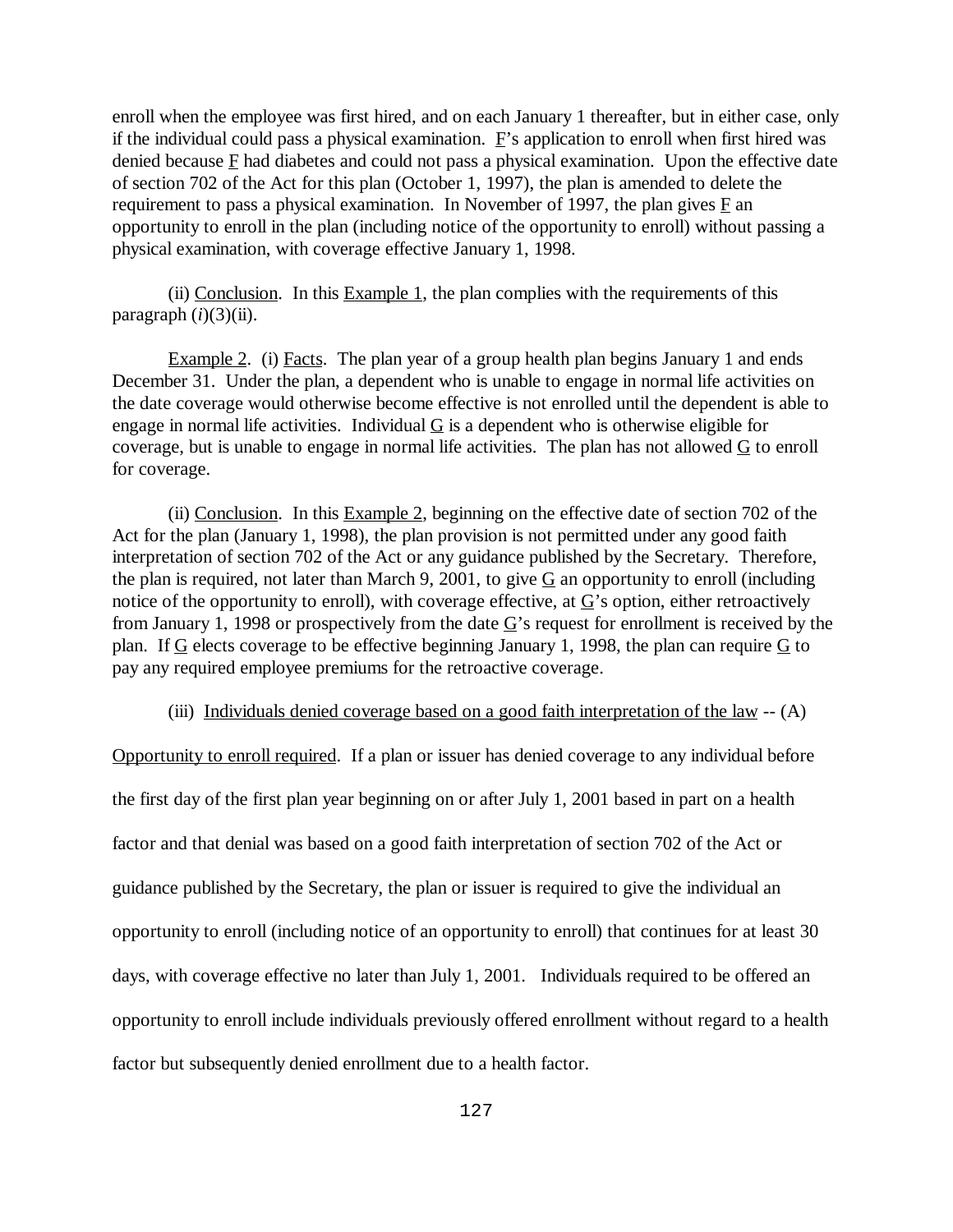(B) Relation to preexisting condition rules. For purposes of Part 7 of Subtitle B of Title I of the Act, the individual may not be treated as a late enrollee or as a special enrollee. Moreover, the individual's enrollment date is the effective date for the plan described in sections  $101(g)(1)$ and (3) of the Health Insurance Portability and Accountability Act (or, if the individual otherwise first became eligible to enroll for coverage after that date, on the date the individual was otherwise eligible to enroll in the plan). In addition, any period between the individual's enrollment date and the effective date of coverage is treated as a waiting period.

(C) Example. The rules of this paragraph  $(i)(3)(iii)$  are illustrated by the following

example:

Example. (i) Facts. Individual H was hired by Employer Y on May 3, 1995. Y maintains a group health plan with a plan year beginning on February 1. Under the terms of the plan, employees and their dependents are allowed to enroll when the employee is first hired (without a requirement to pass a physical examination), and on each February 1 thereafter if the individual can pass a physical examination.  $\underline{H}$  chose not to enroll for coverage when hired in May of 1995. On February 1, 1997,  $H$  tried to enroll for coverage under the plan. However,  $H$  was denied coverage for failure to pass a physical examination. Shortly thereafter,  $\underline{Y}$ 's plan eliminated late enrollment, and  $\underline{H}$  was not given another opportunity to enroll in the plan. There is no evidence to suggest that  $Y$ 's plan was acting in bad faith in denying coverage under the plan beginning on the effective date of section 702 of the Act (February 1, 1998).

(ii) Conclusion. In this Example, because coverage previously had been made available with respect to  $\underline{H}$  without regard to any health factor of  $\underline{H}$  and because  $\underline{Y}$ 's plan was acting in accordance with a good faith interpretation of section 702 (and guidance published by the Secretary), the failure of  $\underline{Y}$ 's plan to allow  $\underline{H}$  to enroll effective February 1, 1998 was permissible on that date. However, under the transitional rules of this paragraph  $(i)(3)(iii)$ , Y's plan must give H an opportunity to enroll that continues for at least 30 days, with coverage effective no later than July 1, 2001. (In addition, February 1, 1998 is  $\underline{H}$ 's enrollment date under the plan and the period between February 1, 1998 and July 1, 2001 is treated as a waiting period. Accordingly, any preexisting condition exclusion period permitted under § 2590.701-3 will have expired before July 1, 2001.)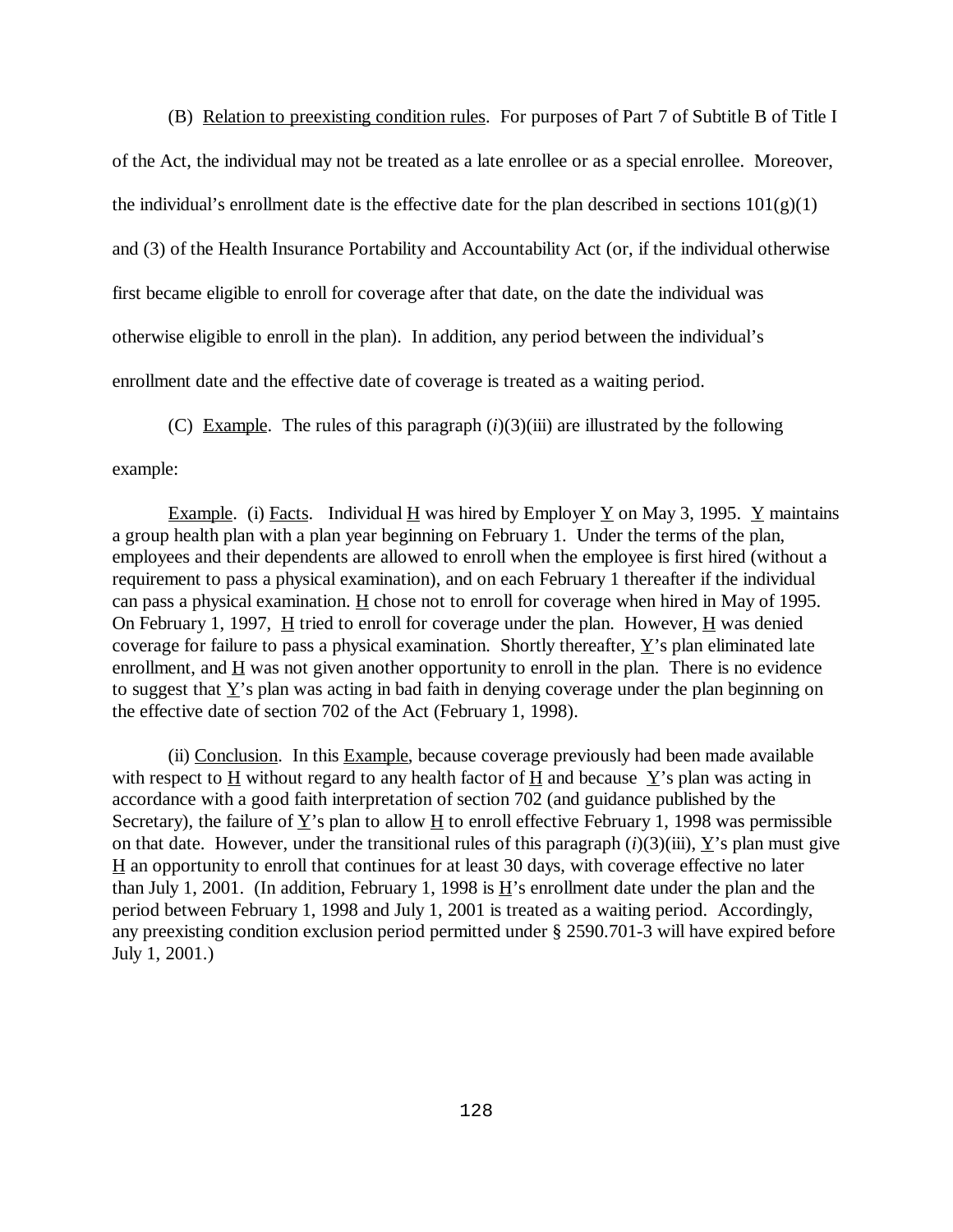3. The heading, paragraph (a)(1), and the first sentence of paragraph (a)(2) of § 2590.736 of Part 2590 are revised to read as follows:

### **§ 2590.736 Applicability dates.**

(a) General applicability dates -- (1) Non-collectively bargained plans. Part 7 of Subtitle B of Title I of the Act and §§ 2590.701-1 through 2590.701-7, 2590.703, 2590.731 through 2590.734, and this section apply with respect to group health plans, and health insurance coverage offered in connection with group health plans, for plan years beginning after June 30, 1997, except as otherwise provided in this section.

(2) Collectively-bargained plans. Except as otherwise provided in this section (other than in paragraph  $(a)(1)$  of this section), in the case of a group health plan maintained pursuant to one or more collective bargaining agreements between employee representatives and one or more employers ratified before August 21, 1996, Part 7 of Subtitle B of Title I of the Act and §§ 2590.701-1 through 2590.701-7, 2590.703, 2590.731 through 2590.734, and this section do not apply to plan years beginning before the later of July 1, 1997, or the date on which the last of the collective bargaining agreements relating to the plan terminates (determined without regard to any extension thereof agreed to after August 21, 1996). **\* \* \***

**\* \* \* \* \***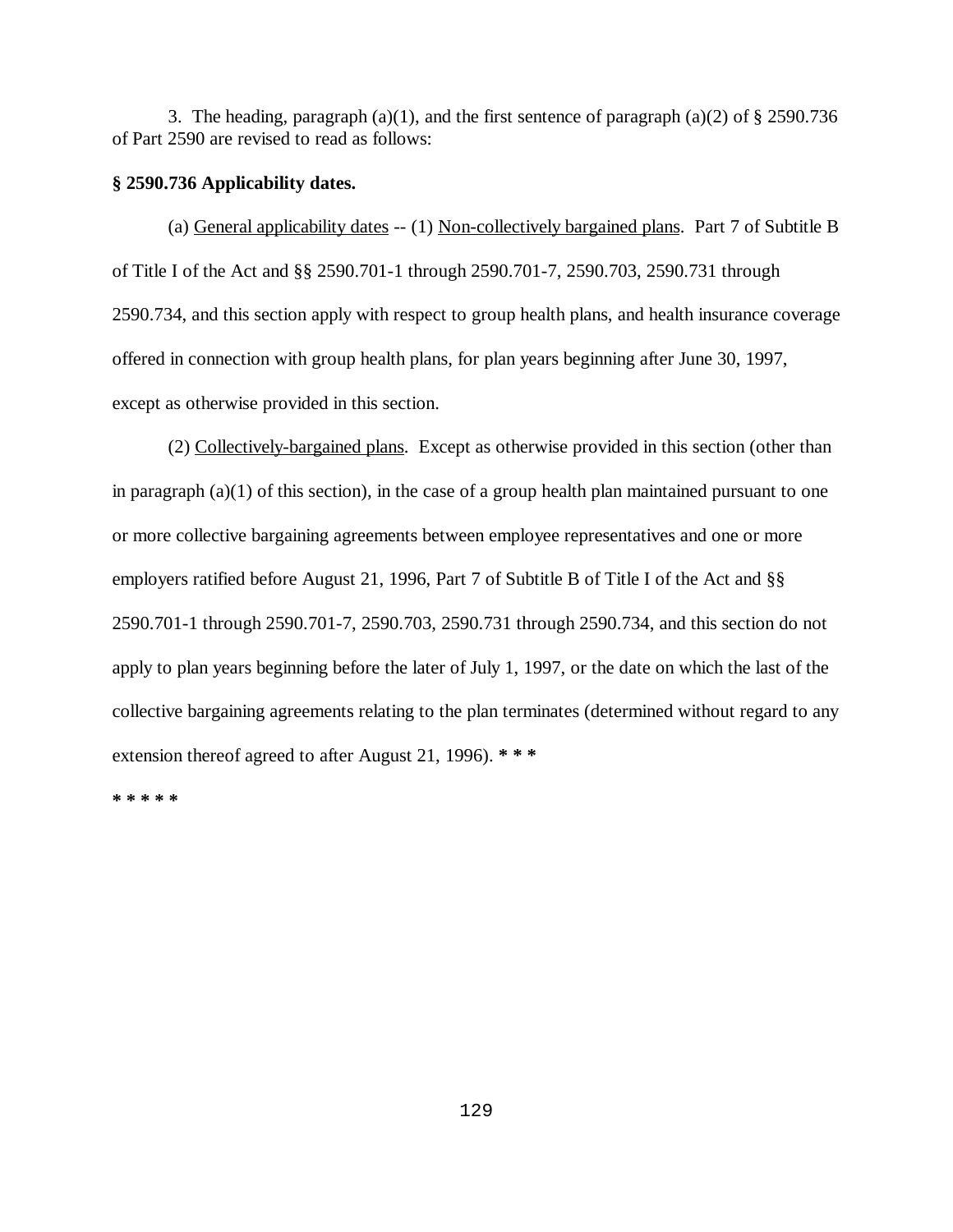Signed at Washington, DC this \_\_\_\_\_\_\_\_\_ day of \_\_\_\_\_\_\_\_\_\_\_\_\_\_\_\_\_\_\_\_\_\_\_\_\_\_, 2000.

# **Leslie B. Kramerich**

*Assistant Secretary, Pension and Welfare Benefits Administration U.S. Department of Labor*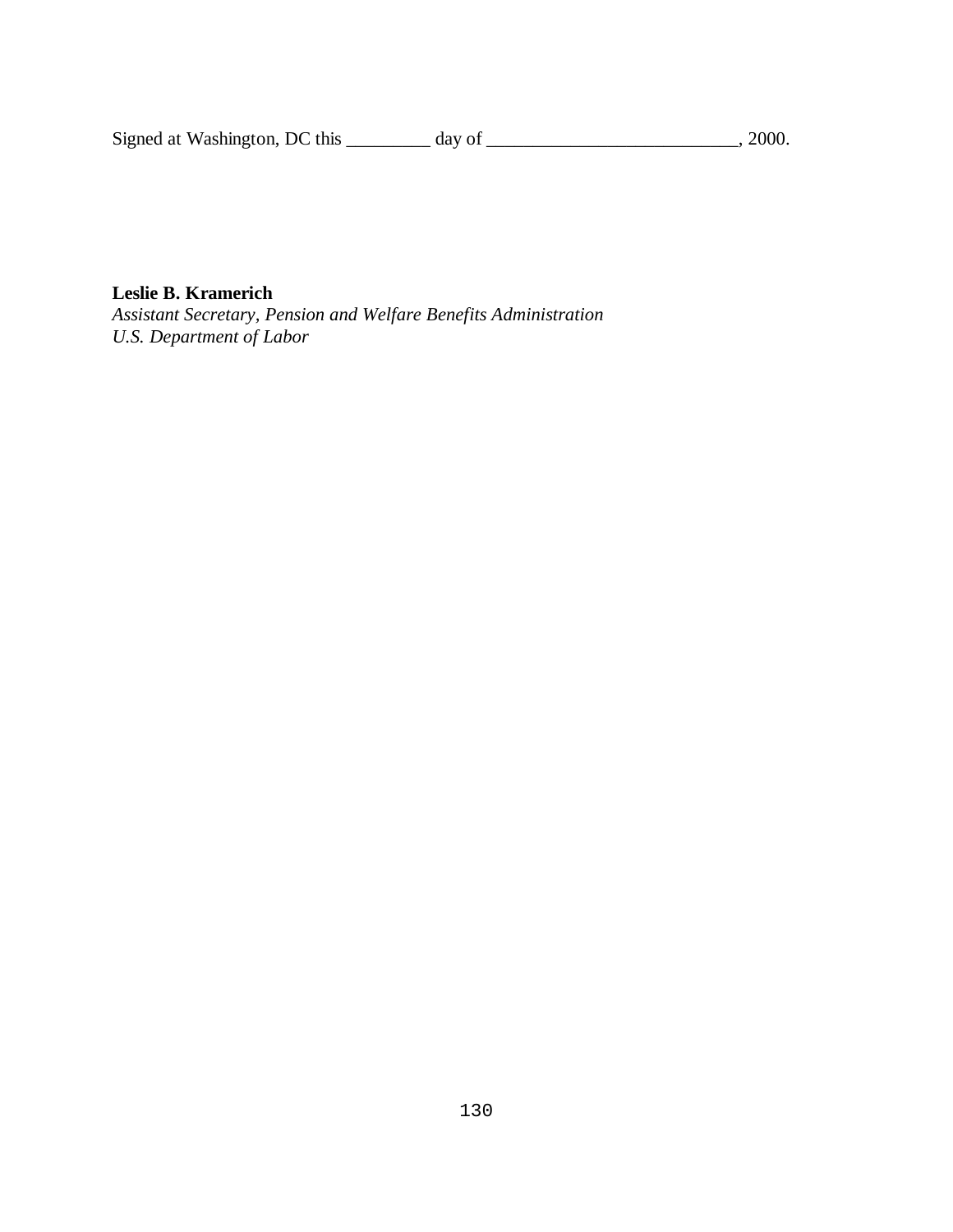For the reasons set forth above, 45 CFR Part 146 is amended as follows:

# **PART 146 [AMENDED] -- RULES AND REGULATIONS FOR HEALTH INSURANCE PORTABILITY AND RENEWABILITY FOR GROUP HEALTH PLANS**

1. The authority citation for Part 146 is revised to read as follows:

**Authority:** Secs. 2701 through 2763, 2791 and 2792 of the Public Health Service Act, 42

U.S.C. 300gg through 300gg-63, 300gg-91, 300gg-92 as amended by HIPAA (Public Law104-

191, 110 Stat. 1936), MHPA and NMHPA (Public Law 104-204, 110 Stat. 2935), and WHCRA

(Public Law 105-277, 112 Stat. 2681-436), and section 102(c)(4) of HIPAA.

### 2. **Section § 146.121 is revised to read as follows:**

### **§ 146.121 Prohibiting discrimination against participants and beneficiaries based on a health factor.**

(a) Health factors. (1) The term health factor means, in relation to an individual, any of

the following health status-related factors:

(i) Health status;

(ii) Medical condition (including both physical and mental illnesses), as defined in

§ 144.103;

- (iii) Claims experience;
- (iv) Receipt of health care;
- (v) Medical history;
- (vi) Genetic information, as defined in 45 CFR 144.103;
- (vii) Evidence of insurability; or
- (viii) Disability.
- (2) Evidence of insurability includes --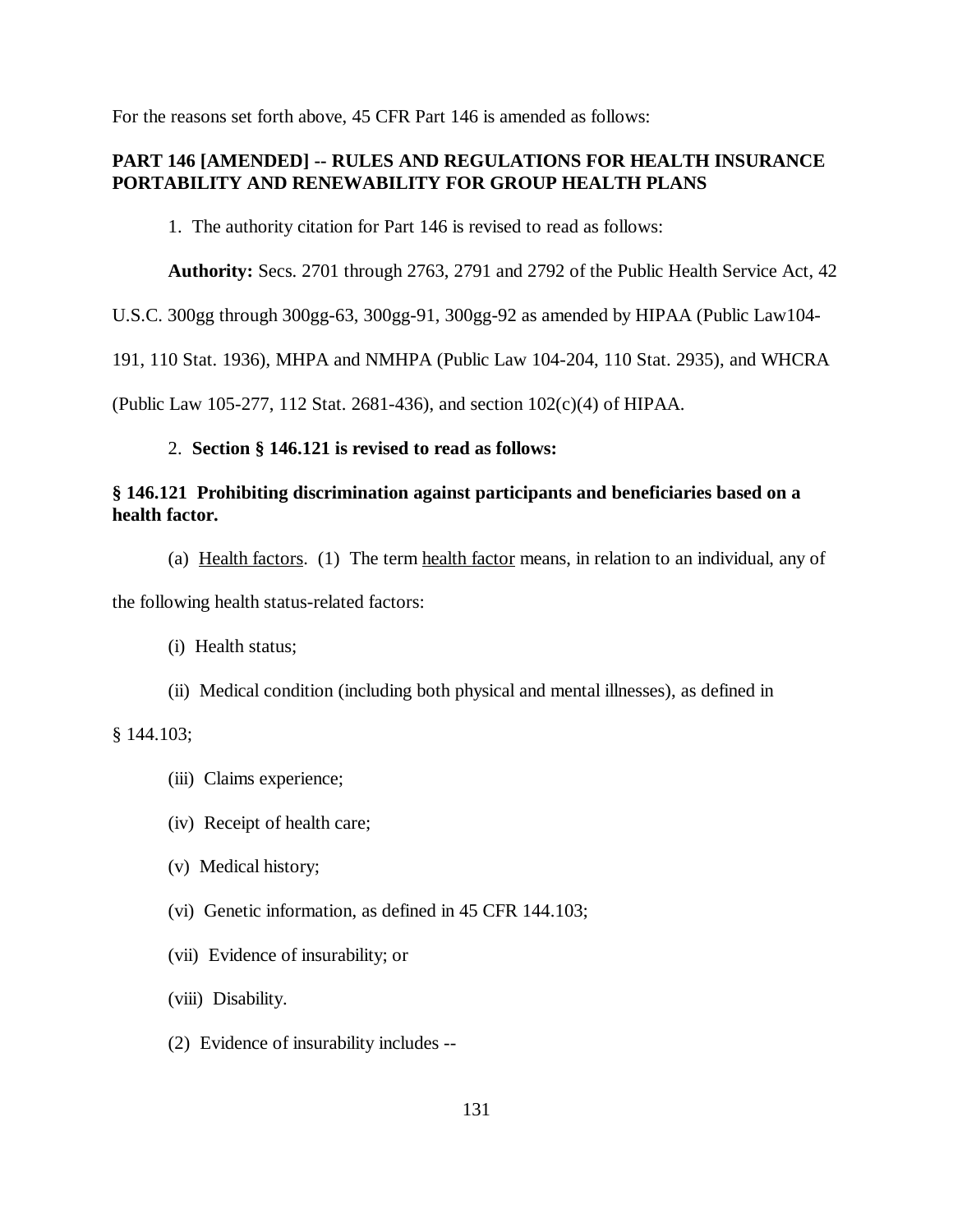(i) Conditions arising out of acts of domestic violence; and

(ii) Participation in activities such as motorcycling, snowmobiling, all-terrain vehicle riding, horseback riding, skiing, and other similar activities.

(3) The decision whether health coverage is elected for an individual (including the time chosen to enroll, such as under special enrollment or late enrollment) is not, itself, within the scope of any health factor. (However, under § 146.117, a plan or issuer must treat special enrollees the same as similarly situated individuals who are enrolled when first eligible.)

(b) Prohibited discrimination in rules for eligibility  $-(-1)$  In general  $-(-i)$  A group health plan, and a health insurance issuer offering health insurance coverage in connection with a group health plan, may not establish any rule for eligibility (including continued eligibility) of any individual to enroll for benefits under the terms of the plan or group health insurance coverage that discriminates based on any health factor that relates to that individual or a dependent of that individual. This rule is subject to the provisions of paragraph (b)(2) of this section (explaining how this rule applies to benefits), paragraph (b)(3) of this section (allowing plans to impose certain preexisting condition exclusions), paragraph (d) of this section (containing rules for establishing groups of similarly situated individuals), paragraph (e) of this section (relating to nonconfinement, actively-at-work, and other service requirements), paragraph (f) of this section (relating to bona fide wellness programs), and paragraph (g) of this section (permitting favorable treatment of individuals with adverse health factors).

(ii) For purposes of this section, rules for eligibility include, but are not limited to, rules relating to --

(A) Enrollment;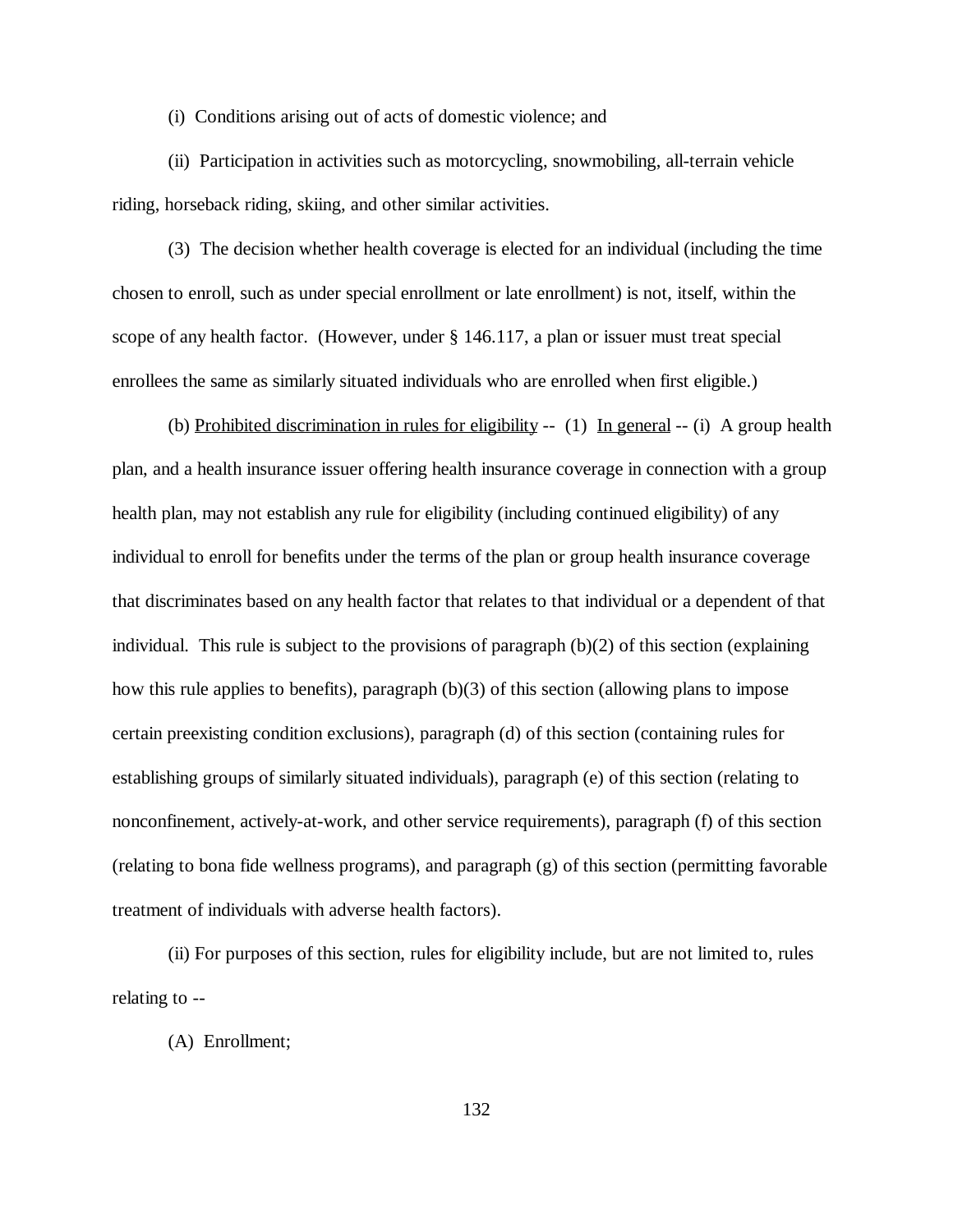(B) The effective date of coverage;

(C) Waiting (or affiliation) periods;

(D) Late and special enrollment;

(E) Eligibility for benefit packages (including rules for individuals to change their

selection among benefit packages);

(F) Benefits (including rules relating to covered benefits, benefit restrictions, and cost-

sharing mechanisms such as coinsurance, copayments, and deductibles), as described in

paragraphs (b)(2) and (3) of this section;

(G) Continued eligibility; and

(H) Terminating coverage (including disenrollment) of any individual under the plan.

(iii) The rules of this paragraph  $(b)(1)$  are illustrated by the following examples:

Example 1. (i) Facts. An employer sponsors a group health plan that is available to all employees who enroll within the first 30 days of their employment. However, employees who do not enroll within the first 30 days cannot enroll later unless they pass a physical examination.

(ii) Conclusion. In this Example 1, the requirement to pass a physical examination in order to enroll in the plan is a rule for eligibility that discriminates based on one or more health factors and thus violates this paragraph (b)(1).

Example 2. (i) Facts. Under an employer's group health plan, employees who enroll during the first 30 days of employment (and during special enrollment periods) may choose between two benefit packages: an indemnity option and an HMO option. However, employees who enroll during late enrollment are permitted to enroll only in the HMO option and only if they provide evidence of good health.

(ii) Conclusion. In this  $Example 2$ , the requirement to provide evidence of good health in order to be eligible for late enrollment in the HMO option is a rule for eligibility that discriminates based on one or more health factors and thus violates this paragraph (b)(1). However, if the plan did not require evidence of good health but limited late enrollees to the HMO option, the plan's rules for eligibility would not discriminate based on any health factor, and thus would not violate this paragraph (b)(1), because the time an individual chooses to enroll is not, itself, within the scope of any health factor.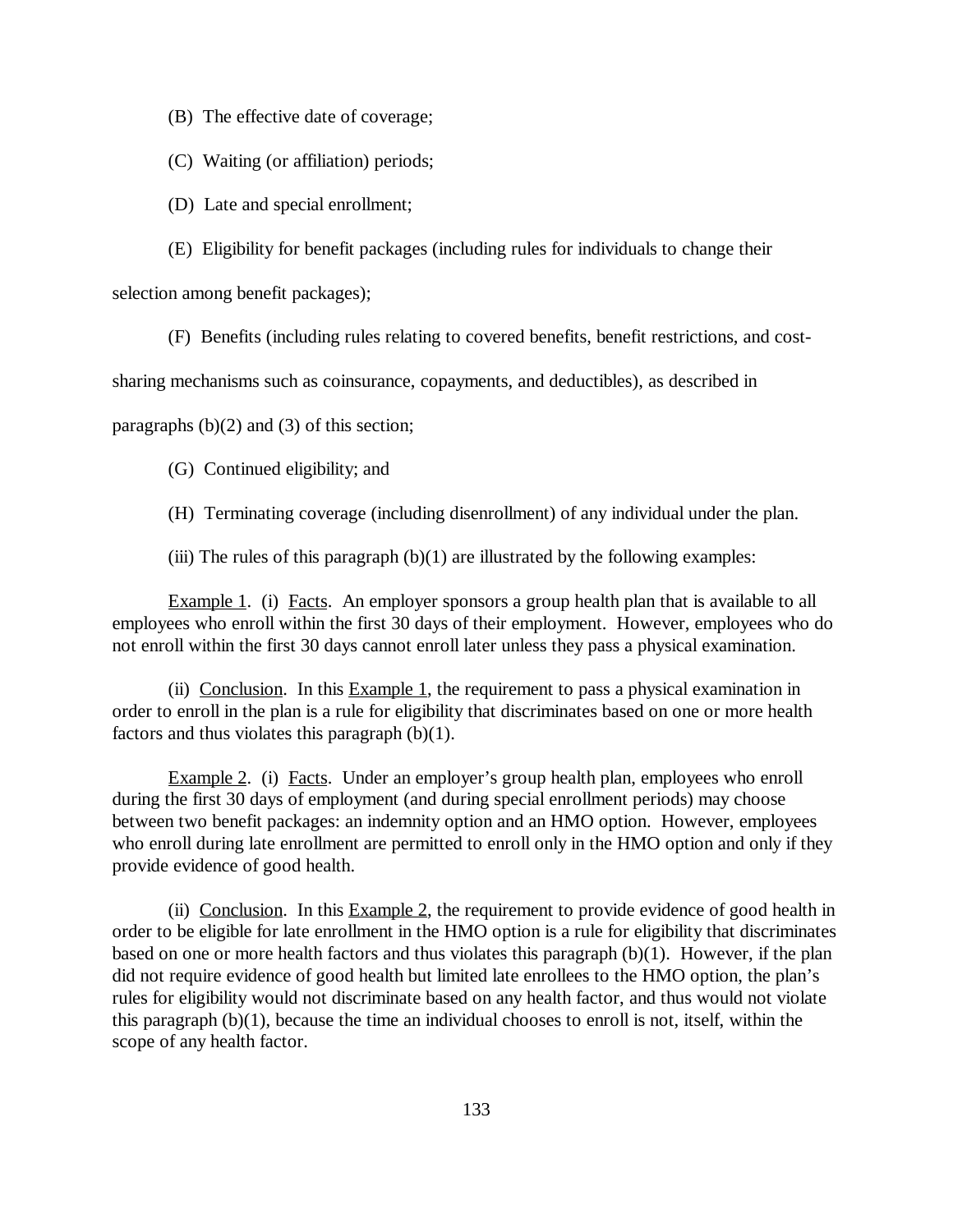Example 3. (i) Facts. Under an employer's group health plan, all employees generally may enroll within the first 30 days of employment. However, individuals who participate in certain recreational activities, including motorcycling, are excluded from coverage.

(ii) Conclusion. In this Example 3, excluding from the plan individuals who participate in recreational activities, such as motorcycling, is a rule for eligibility that discriminates based on one more health factors and thus violates this paragraph (b)(1).

Example 4. (i) Facts. A group health plan applies for a group health policy offered by an issuer. As part of the application, the issuer receives health information about individuals to be covered under the plan. Individual A is an employee of the employer maintaining the plan. A and  $\Delta$ 's dependents have a history of high health claims. Based on the information about  $\Delta$  and  $\Delta$ 's dependents, the issuer excludes  $\triangle$  and  $\triangle$ 's dependents from the group policy it offers to the employer**.**

(ii) Conclusion. In this Example 4, the issuer's exclusion of  $\underline{A}$  and  $\underline{A}$ 's dependents from coverage is a rule for eligibility that discriminates based on one or more health factors, and thus violates this paragraph (b)(1). (If the employer is a small employer under 45 CFR 144.103 (generally, an employer with 50 or fewer employees), the issuer also may violate 45 CFR 146.150, which requires issuers to offer all the policies they sell in the small group market on a guaranteed available basis to all small employers and to accept every eligible individual in every small employer group.) If the plan provides coverage through this policy and does not provide equivalent coverage for A and A's dependents through other means, the plan will also violate this paragraph  $(b)(1)$ .

(2) Application to benefits  $-$  (i) General rule  $-$  (A) Under this section, a group health plan or group health insurance issuer is not required to provide coverage for any particular benefit to any group of similarly situated individuals.

(B) However, benefits provided under a plan or through group health insurance coverage must be uniformly available to all similarly situated individuals (as described in paragraph (d) of this section). Likewise, any restriction on a benefit or benefits must apply uniformly to all similarly situated individuals and must not be directed at individual participants or beneficiaries based on any health factor of the participants or beneficiaries (determined based on all the relevant facts and circumstances). Thus, for example, a plan or issuer may limit or exclude benefits in relation to a specific disease or condition, limit or exclude benefits for certain types of treatments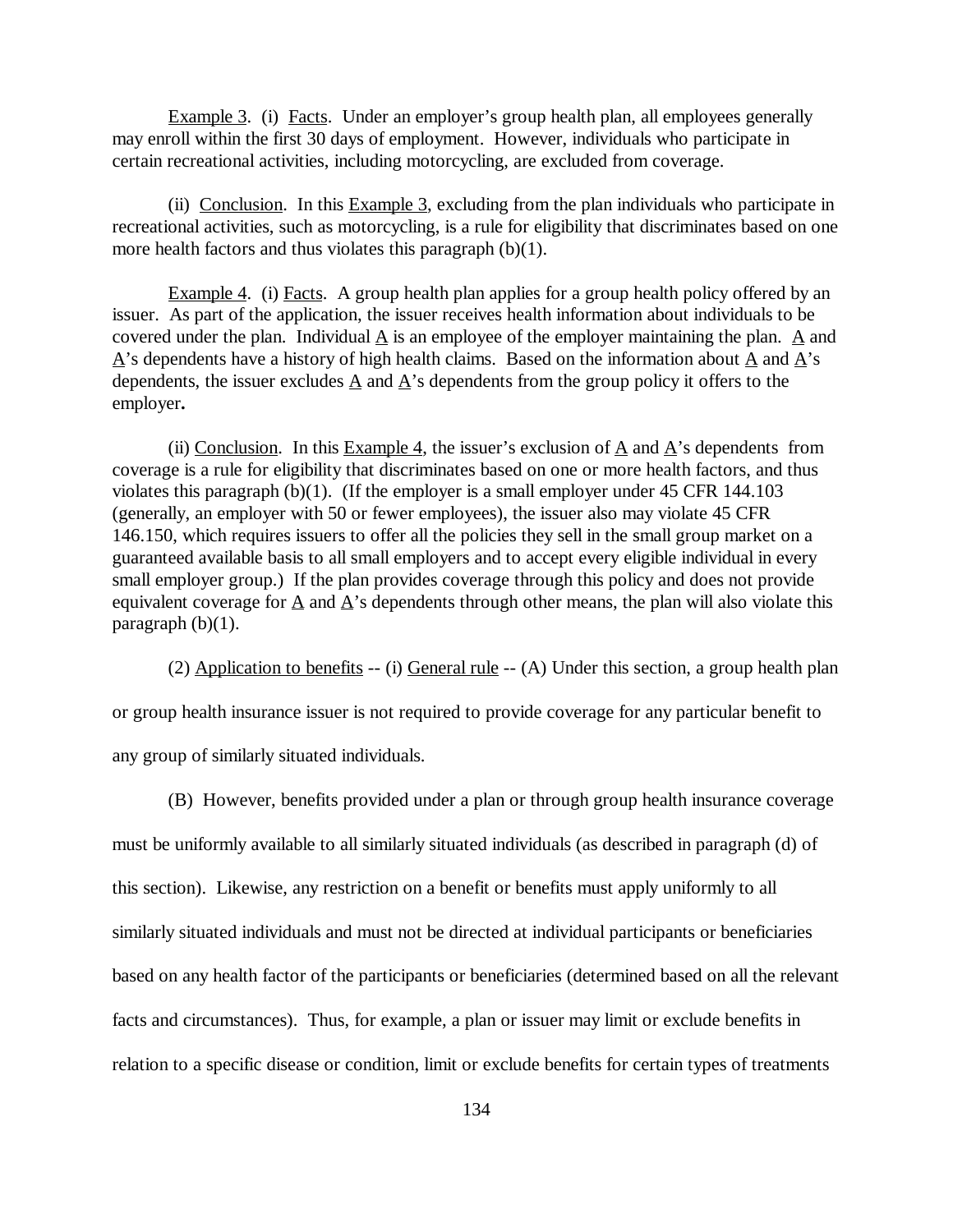or drugs, or limit or exclude benefits based on a determination of whether the benefits are experimental or not medically necessary, but only if the benefit limitation or exclusion applies uniformly to all similarly situated individuals and is not directed at individual participants or beneficiaries based on any health factor of the participants or beneficiaries. In addition, a plan or issuer may impose annual, lifetime, or other limits on benefits and may require the satisfaction of a deductible, copayment, coinsurance, or other cost-sharing requirement in order to obtain a benefit if the limit or cost-sharing requirement applies uniformly to all similarly situated individuals and is not directed at individual participants or beneficiaries based on any health factor of the participants or beneficiaries. In the case of a cost-sharing requirement, see also paragraph  $(b)(2)(ii)$  of this section, which permits variances in the application of a cost-sharing mechanism made available under a bona fide wellness program. (Whether any plan provision or practice with respect to benefits complies with this paragraph (b)(2)(i) does not affect whether the provision or practice is permitted under any other provision of ERISA, the Americans with Disabilities Act, or any other law, whether State or federal.)

(C) For purposes of this paragraph  $(b)(2)(i)$ , a plan amendment applicable to all individuals in one or more groups of similarly situated individuals under the plan and made effective no earlier than the first day of the first plan year after the amendment is adopted is not considered to be directed at any individual participants or beneficiaries.

(D) The rules of this paragraph (b)(2)(i) are illustrated by the following examples:

Example 1. (i) Facts. A group health plan applies a \$500,000 lifetime limit on all benefits to each participant or beneficiary covered under the plan. The limit is not directed at individual participants or beneficiaries.

(ii) Conclusion. In this Example 1, the limit does not violate this paragraph  $(b)(2)(i)$ because \$500,000 of benefits are available uniformly to each participant and beneficiary under the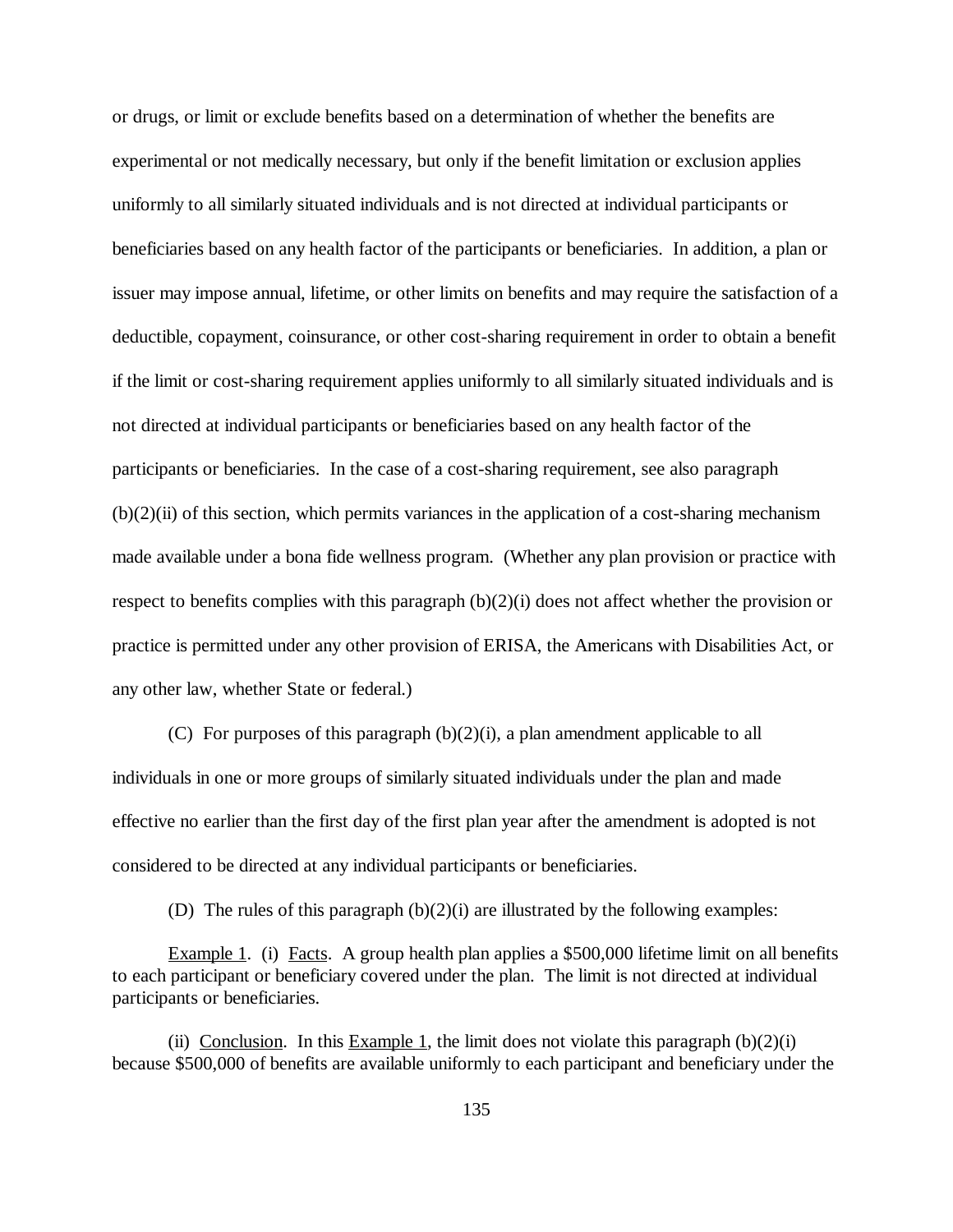plan and because the limit is applied uniformly to all participants and beneficiaries and is not directed at individual participants or beneficiaries.

Example 2. (i) Facts. A group health plan has a \$2 million lifetime limit on all benefits (and no other lifetime limits) for participants covered under the plan. Participant  $\underline{B}$  files a claim for the treatment of AIDS. At the next corporate board meeting of the plan sponsor, the claim is discussed. Shortly thereafter, the plan is modified to impose a \$10,000 lifetime limit on benefits for the treatment of AIDS, effective before the beginning of the next plan year.

(ii) Conclusion. Under the facts of this  $Example 2$ , the plan violates this paragraph  $(b)(2)(i)$  because the plan modification is directed at B based on B's claim.

Example 3. (i) A group health plan applies for a group health policy offered by an issuer. Individual  $C$  is covered under the plan and has an adverse health condition. As part of the application, the issuer receives health information about the individuals to be covered, including information about C's adverse health condition. The policy form offered by the issuer generally provides benefits for the adverse health condition that  $C$  has, but in this case the issuer offers the plan a policy modified by a rider that excludes benefits for  $C$  for that condition. The exclusionary rider is made effective the first day of the next plan year.

(ii) Conclusion. In this Example 3, the issuer violates this paragraph  $(b)(2)(i)$  because benefits for  $\underline{C}$ 's condition are available to other individuals in the group of similarly situated individuals that includes  $C$  but are not available to  $C$ . Thus, the benefits are not uniformly available to all similarly situated individuals. Even though the exclusionary rider is made effective the first day of the next plan year, because the rider does not apply to all similarly situated individuals, the issuer violates this paragraph (b)(2)(i).

Example 4. (i) Facts. A group health plan has a \$2,000 lifetime limit for the treatment of temporomandibular joint syndrome (TMJ). The limit is applied uniformly to all similarly situated individuals and is not directed at individual participants or beneficiaries.

(ii) Conclusion. In this Example 4, the limit does not violate this paragraph  $(b)(2)(i)$ because \$2000 of benefits for the treatment of TMJ are available uniformly to all similarly situated individuals and a plan may limit benefits covered in relation to a specific disease or condition if the limit applies uniformly to all similarly situated individuals and is not directed at individual participants or beneficiaries.

Example 5. (i) Facts. A group health plan applies a \$2 million lifetime limit on all benefits. However, the \$2 million lifetime limit is reduced to \$10,000 for any participant or beneficiary covered under the plan who has a congenital heart defect.

(ii) Conclusion. In this Example 5, the lower lifetime limit for participants and beneficiaries with a congenital heart defect violates this paragraph (b)(2)(i) because benefits under the plan are not uniformly available to all similarly situated individuals and the plan's lifetime limit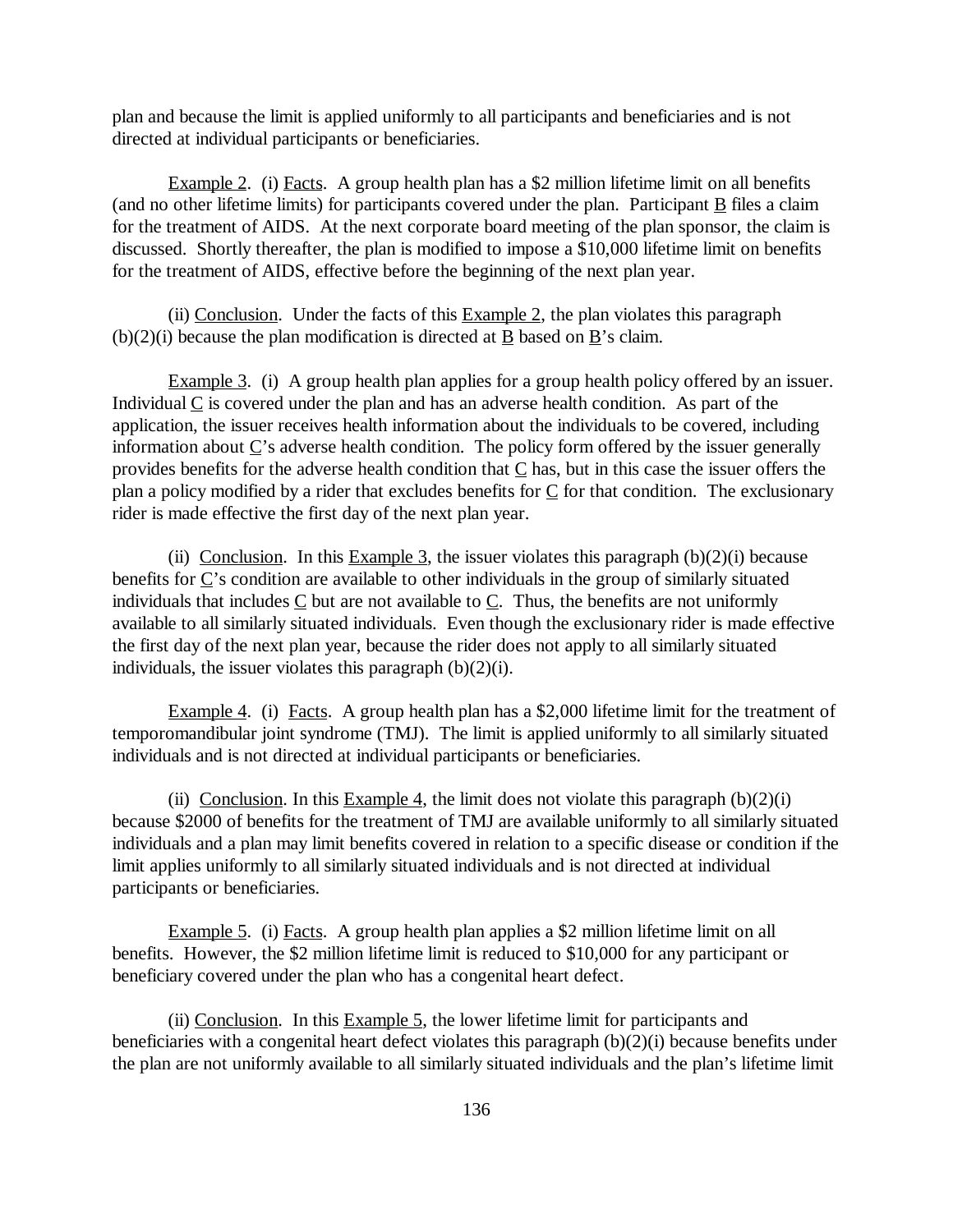on benefits does not apply uniformly to all similarly situated individuals.

Example 6. (i) Facts. A group health plan limits benefits for prescription drugs to those listed on a drug formulary. The limit is applied uniformly to all similarly situated individuals and is not directed at individual participants or beneficiaries.

(ii) Conclusion. In this Example 6, the exclusion from coverage of drugs not listed on the drug formulary does not violate this paragraph (b)(2)(i) because benefits for prescription drugs listed on the formulary are uniformly available to all similarly situated individuals and because the exclusion of drugs not listed on the formulary applies uniformly to all similarly situated individuals and is not directed at individual participants or beneficiaries.

Example 7. (i) Facts. Under a group health plan, doctor visits are generally subject to a \$250 annual deductible and 20 percent coinsurance requirement. However, prenatal doctor visits are not subject to any deductible or coinsurance requirement. These rules are applied uniformly to all similarly situated individuals and are not directed at individual participants or beneficiaries.

(ii) Conclusion. In this Example 7, imposing different deductible and coinsurance requirements for prenatal doctor visits and other visits does not violate this paragraph (b)(2)(i) because a plan may establish different deductibles or coinsurance requirements for different services if the deductible or coinsurance requirement is applied uniformly to all similarly situated individuals and is not directed at individual participants or beneficiaries.

(ii) Cost-sharing mechanisms and wellness programs. A group health plan or group

health insurance coverage with a cost-sharing mechanism (such as a deductible, copayment, or coinsurance) that requires a higher payment from an individual, based on a health factor of that individual or a dependent of that individual, than for a similarly situated individual under the plan (and thus does not apply uniformly to all similarly situated individuals) does not violate the requirements of this paragraph (b)(2) if the payment differential is based on whether an individual has complied with the requirements of a bona fide wellness program.

(iii) Specific rule relating to source-of-injury exclusions -- (A) If a group health plan or group health insurance coverage generally provides benefits for a type of injury, the plan or issuer may not deny benefits otherwise provided for treatment of the injury if the injury results from an act of domestic violence or a medical condition (including both physical and mental health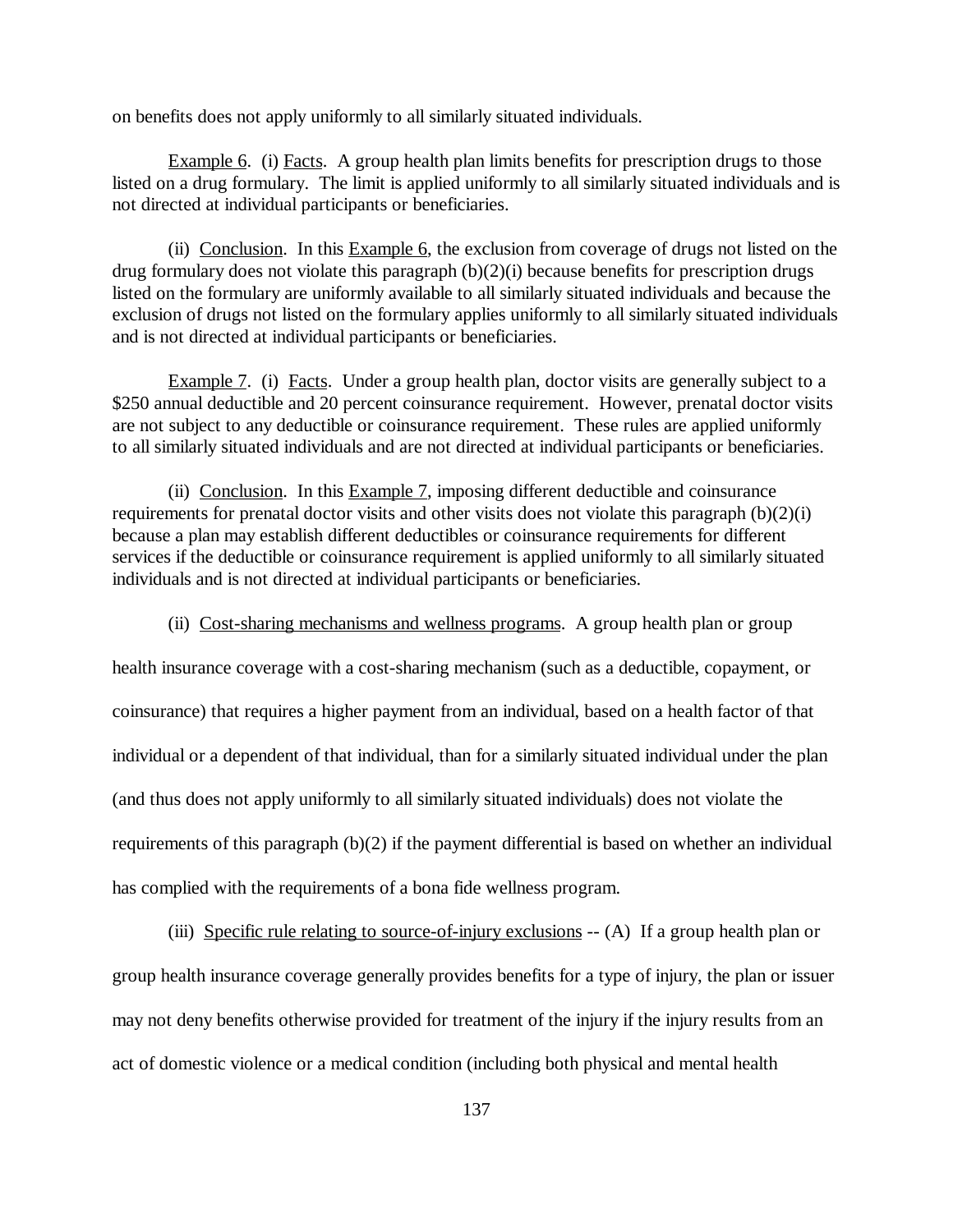conditions).

(B) The rules of this paragraph  $(b)(2)(iii)$  are illustrated by the following examples:

Example 1. (i) Facts. A group health plan generally provides medical/surgical benefits, including benefits for hospital stays, that are medically necessary. However, the plan excludes benefits for self-inflicted injuries or injuries sustained in connection with attempted suicide. Individual  $\underline{D}$  suffers from depression and attempts suicide. As a result,  $\underline{D}$  sustains injuries and is hospitalized for treatment of the injuries. Pursuant to the exclusion, the plan denies D benefits for treatment of the injuries.

(ii) Conclusion. In this Example 1, the suicide attempt is the result of a medical condition (depression). Accordingly, the denial of benefits for the treatments of  $D$ 's injuries violates the requirements of this paragraph  $(b)(2)(iii)$  because the plan provision excludes benefits for treatment of an injury resulting from a medical condition.

Example 2. (i) Facts. A group health plan provides benefits for head injuries generally. The plan also has a general exclusion for any injury sustained while participating in any of a number of recreational activities, including bungee jumping. However, this exclusion does not apply to any injury that results from a medical condition (nor from domestic violence). Participant E sustains a head injury while bungee jumping. The injury did not result from a medical condition (nor from domestic violence). Accordingly, the plan denies benefits for  $E$ 's head injury.

(ii) Conclusion. In this Example 2, the plan provision that denies benefits based on the source of an injury does not restrict benefits based on an act of domestic violence or any medical condition. Therefore, the provision is permissible under this paragraph  $(b)(2)(iii)$  and does not violate this section. (However, if the plan did not allow E to enroll in the plan (or applied different rules for eligibility to E) because E frequently participates in bungee jumping, the plan would violate paragraph (b)(1) of this section.)

(3) Relationship to  $\S 146.111$ . (i) A preexisting condition exclusion is permitted under

this section if it --

(A) Complies with § 146.111;

(B) Applies uniformly to all similarly situated individuals (as described in paragraph (d) of

this section); and

(C) Is not directed at individual participants or beneficiaries based on any health factor of the participants or beneficiaries. For purposes of this paragraph  $(b)(3)(i)(C)$ , a plan amendment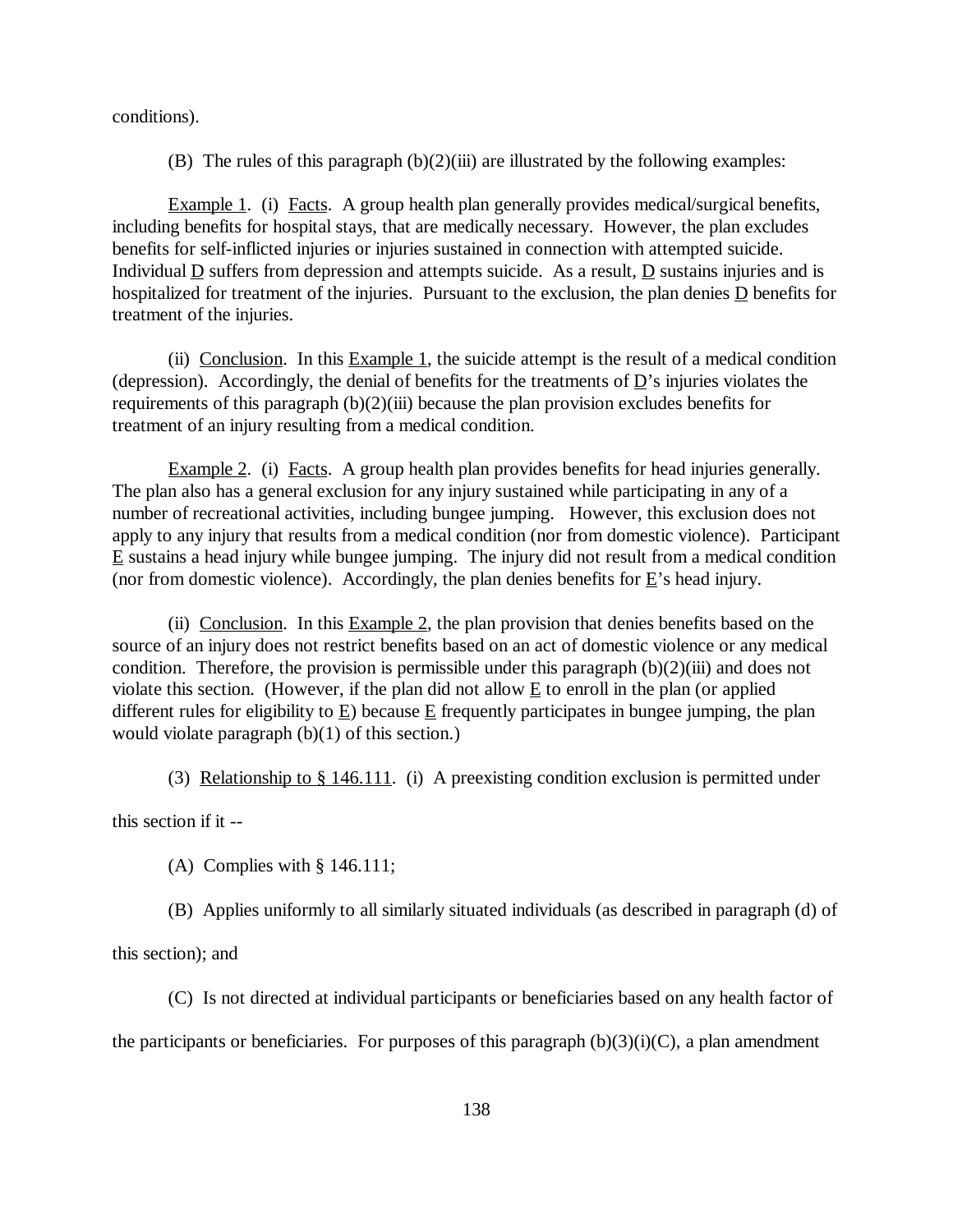relating to a preexisting condition exclusion applicable to all individuals in one or more groups of similarly situated individuals under the plan and made effective no earlier than the first day of the first plan year after the amendment is adopted is not considered to be directed at any individual participants or beneficiaries.

(ii) The rules of this paragraph  $(b)(3)$  are illustrated by the following examples:

Example 1. (i) Facts. A group health plan imposes a preexisting condition exclusion on all individuals enrolled in the plan. The exclusion applies to conditions for which medical advice, diagnosis, care, or treatment was recommended or received within the six-month period ending on an individual's enrollment date. In addition, the exclusion generally extends for 12 months after an individual's enrollment date, but this 12-month period is offset by the number of days of an individual's creditable coverage in accordance with § 146.111. There is nothing to indicate that the exclusion is directed at individual participants or beneficiaries.

(ii) Conclusion. In this  $Example 1$ , even though the plan's preexisting condition exclusion discriminates against individuals based on one or more health factors, the preexisting condition exclusion does not violate this section because it applies uniformly to all similarly situated individuals, is not directed at individual participants or beneficiaries, and complies with § 146.111 (that is, the requirements relating to the six-month look-back period, the 12-month (or 18-month) maximum exclusion period, and the creditable coverage offset).

Example 2. (i) Facts. A group health plan excludes coverage for conditions with respect to which medical advice, diagnosis, care, or treatment was recommended or received within the six-month period ending on an individual's enrollment date. Under the plan, the preexisting condition exclusion generally extends for 12 months, offset by creditable coverage. However, if an individual has no claims in the first six months following enrollment, the remainder of the exclusion period is waived.

(ii) Conclusion. In this Example 2, the plan's preexisting condition exclusions violate this section because they do not meet the requirements of this paragraph (b)(3); specifically, they do not apply uniformly to all similarly situated individuals. The plan provisions do not apply uniformly to all similarly situated individuals because individuals who have medical claims during the first six months following enrollment are not treated the same as similarly situated individuals with no claims during that period. (Under paragraph (d) of this section, the groups cannot be treated as two separate groups of similarly situated individuals because the distinction is based on a health factor.)

(c) Prohibited discrimination in premiums or contributions -- (1) In general -- (i) A

group health plan, and a health insurance issuer offering health insurance coverage in connection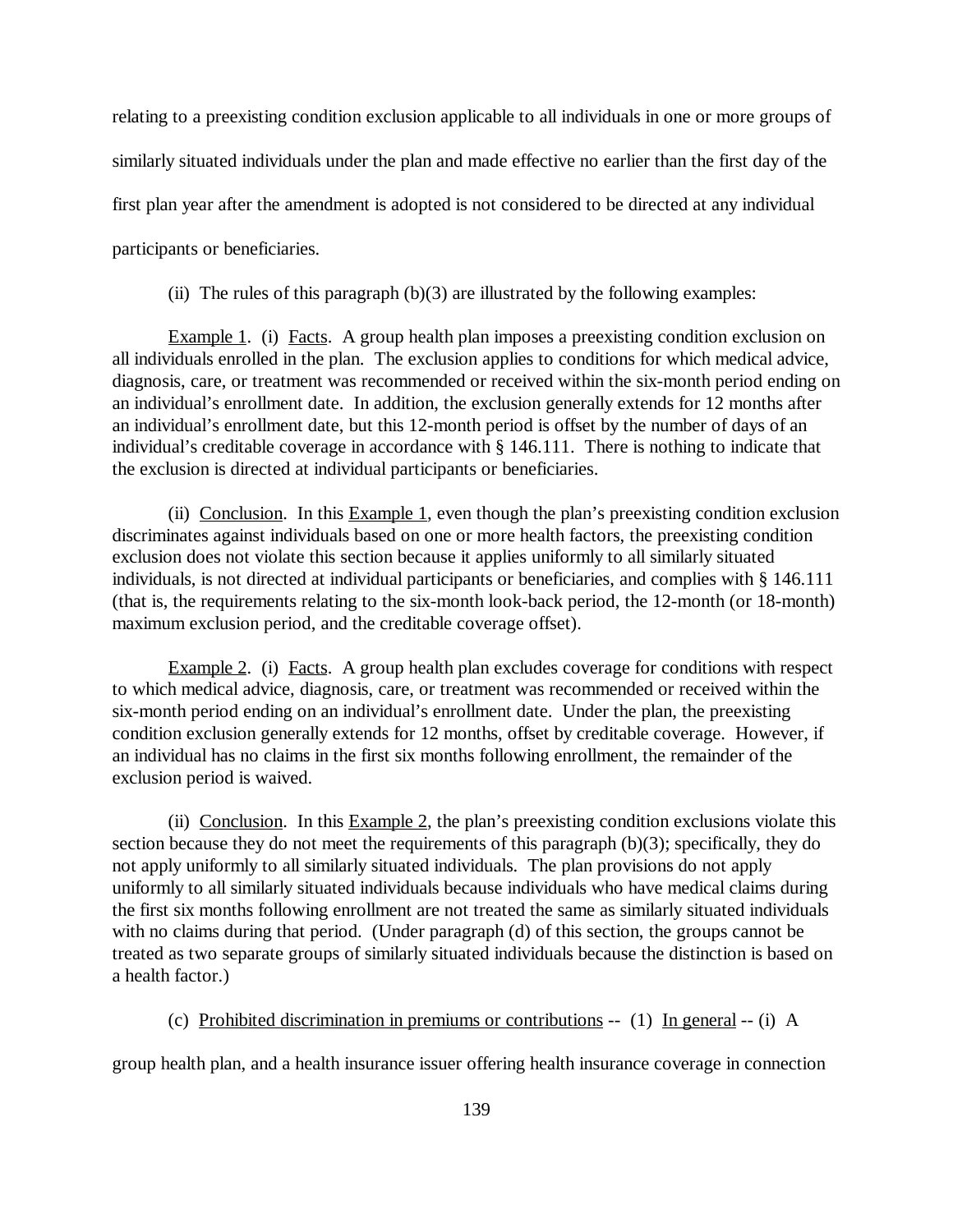with a group health plan, may not require an individual, as a condition of enrollment or continued enrollment under the plan or group health insurance coverage, to pay a premium or contribution that is greater than the premium or contribution for a similarly situated individual (described in paragraph (d) of this section) enrolled in the plan or group health insurance coverage based on any health factor that relates to the individual or a dependent of the individual.

 (ii) Discounts, rebates, payments in kind, and any other premium differential mechanisms are taken into account in determining an individual's premium or contribution rate. (For rules relating to cost-sharing mechanisms, see paragraph (b)(2) of this section (addressing benefits).)

(2) Rules relating to premium rates -- (i) Group rating based on health factors not restricted under this section. Nothing in this section restricts the aggregate amount that an employer may be charged for coverage under a group health plan.

(ii) List billing based on a health factor prohibited. However, a group health insurance issuer, or a group health plan, may not quote or charge an employer (or an individual) a different premium for an individual in a group of similarly situated individuals based on a health factor. (But see paragraph (g) of this section permitting favorable treatment of individuals with adverse health factors.)

(iii) Examples. The rules of this paragraph  $(c)(2)$  are illustrated by the following examples:

Example 1. (i) Facts. An employer sponsors a group health plan and purchases coverage from a health insurance issuer. In order to determine the premium rate for the upcoming plan year, the issuer reviews the claims experience of individuals covered under the plan. The issuer finds that Individual  $E$  had significantly higher claims experience than similarly situated individuals in the plan. The issuer quotes the plan a higher per-participant rate because of  $\vec{F}$ 's claims experience.

(ii) Conclusion. In this Example 1, the issuer does not violate the provisions of this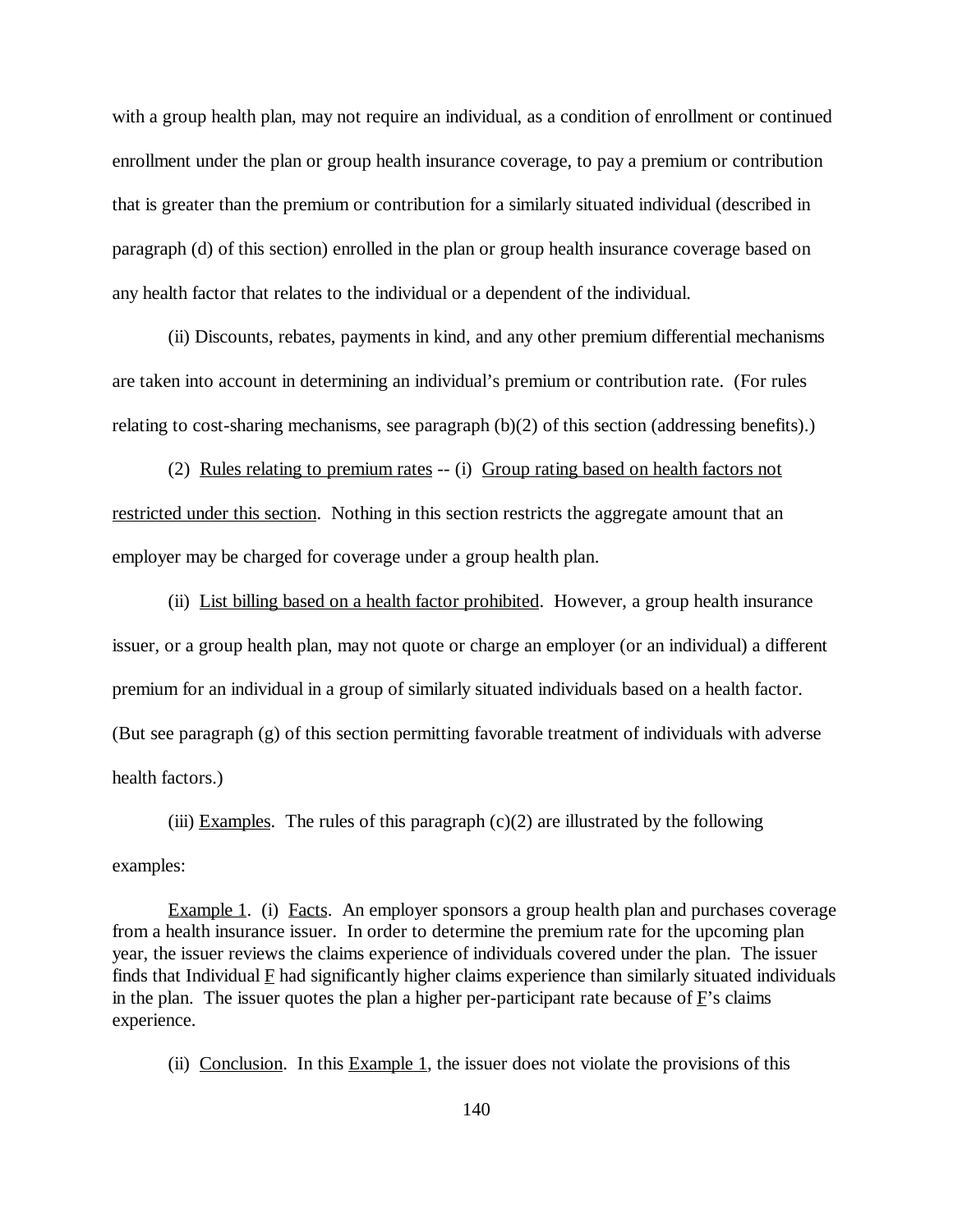paragraph (c)(2) because the issuer blends the rate so that the employer is not quoted a higher rate for F than for a similarly situated individual based on F's claims experience.

Example 2. (i) Facts. Same facts as Example 1, except that the issuer quotes the employer a higher premium rate for  $\overline{F}$ , because of  $\overline{F}$ 's claims experience, than for a similarly situated individual.

(ii) Conclusion. In this Example 2, the issuer violates this paragraph  $(c)(2)$ . Moreover, even if the plan purchased the policy based on the quote but did not require a higher participant contribution for F than for a similarly situated individual, the issuer would still violate this paragraph  $(c)(2)$  (but in such a case the plan would not violate this paragraph  $(c)(2)$ ).

(3) Exception for bona fide wellness programs. Notwithstanding paragraphs  $(c)(1)$  and

(2) of this section, a plan may establish a premium or contribution differential based on whether an individual has complied with the requirements of a bona fide wellness program.

(d) Similarly situated individuals. The requirements of this section apply only within a group of individuals who are treated as similarly situated individuals. A plan or issuer may treat participants as a group of similarly situated individuals separate from beneficiaries. In addition, participants may be treated as two or more distinct groups of similarly situated individuals and beneficiaries may be treated as two or more distinct groups of similarly situated individuals in accordance with the rules of this paragraph (d). Moreover, if individuals have a choice of two or more benefit packages, individuals choosing one benefit package may be treated as one or more groups of similarly situated individuals distinct from individuals choosing another benefit package.

(1) Participants. Subject to paragraph  $(d)(3)$  of this section, a plan or issuer may treat participants as two or more distinct groups of similarly situated individuals if the distinction between or among the groups of participants is based on a bona fide employment-based classification consistent with the employer's usual business practice. Whether an employmentbased classification is bona fide is determined on the basis of all the relevant facts and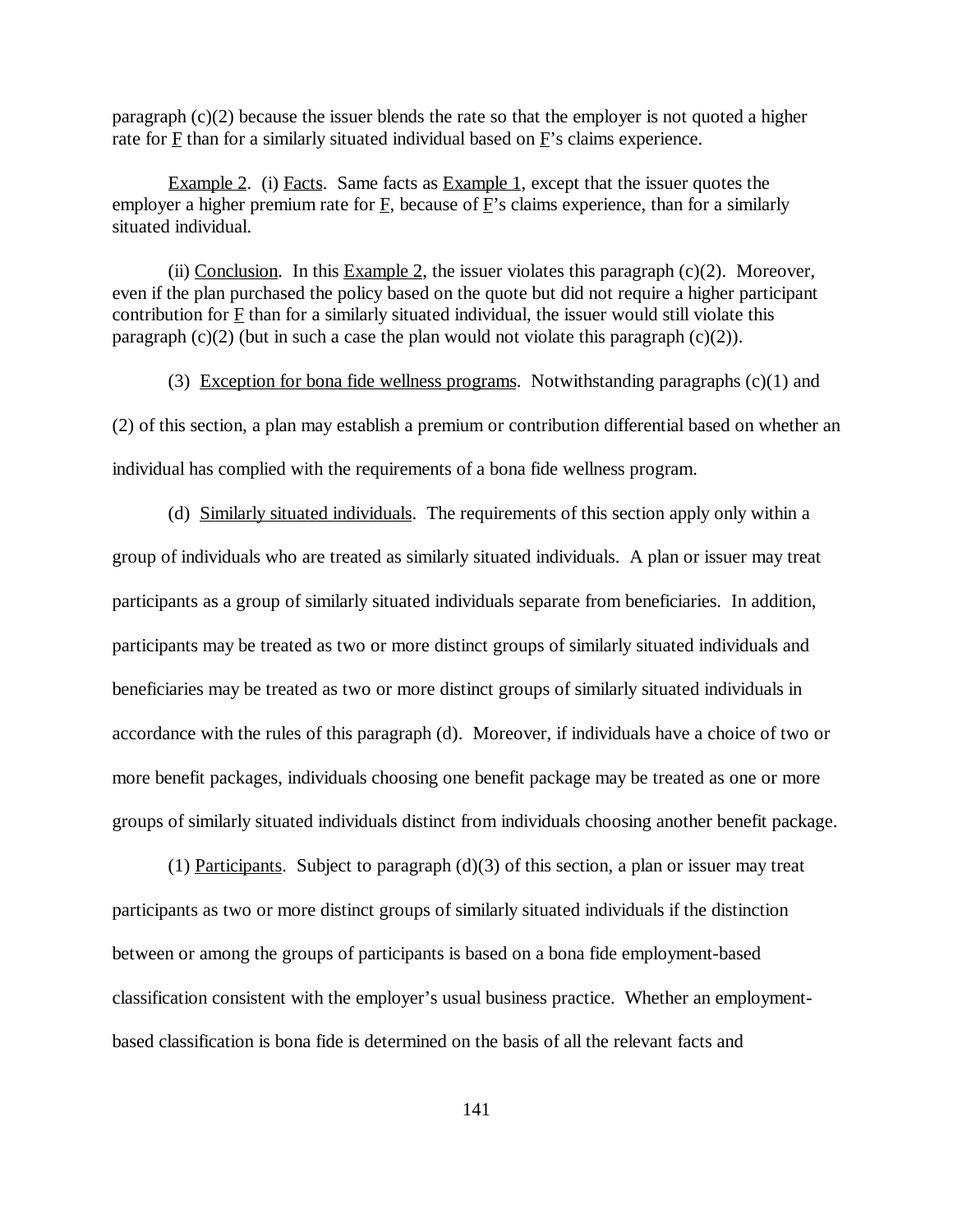circumstances. Relevant facts and circumstances include whether the employer uses the classification for purposes independent of qualification for health coverage (for example, determining eligibility for other employee benefits or determining other terms of employment). Subject to paragraph (d)(3) of this section, examples of classifications that, based on all the relevant facts and circumstances, may be bona fide include full-time versus part-time status, different geographic location, membership in a collective bargaining unit, date of hire, length of service, current employee versus former employee status, and different occupations. However, a classification based on any health factor is not a bona fide employment-based classification, unless the requirements of paragraph  $(g)$  of this section are satisfied (permitting favorable treatment of individuals with adverse health factors).

(2) Beneficiaries -- (i) Subject to paragraph (d)(3) of this section, a plan or issuer may treat beneficiaries as two or more distinct groups of similarly situated individuals if the distinction between or among the groups of beneficiaries is based on any of the following factors:

(A) A bona fide employment-based classification of the participant through whom the beneficiary is receiving coverage;

- (B) Relationship to the participant (e.g., as a spouse or as a dependent child);
- (C) Marital status;
- (D) With respect to children of a participant, age or student status; or
- (E) Any other factor if the factor is not a health factor.

(ii) Paragraph  $(d)(2)(i)$  of this section does not prevent more favorable treatment of individuals with adverse health factors in accordance with paragraph (g) of this section.

(3) Discrimination directed at individuals. Notwithstanding paragraphs (d)(1) and (2) of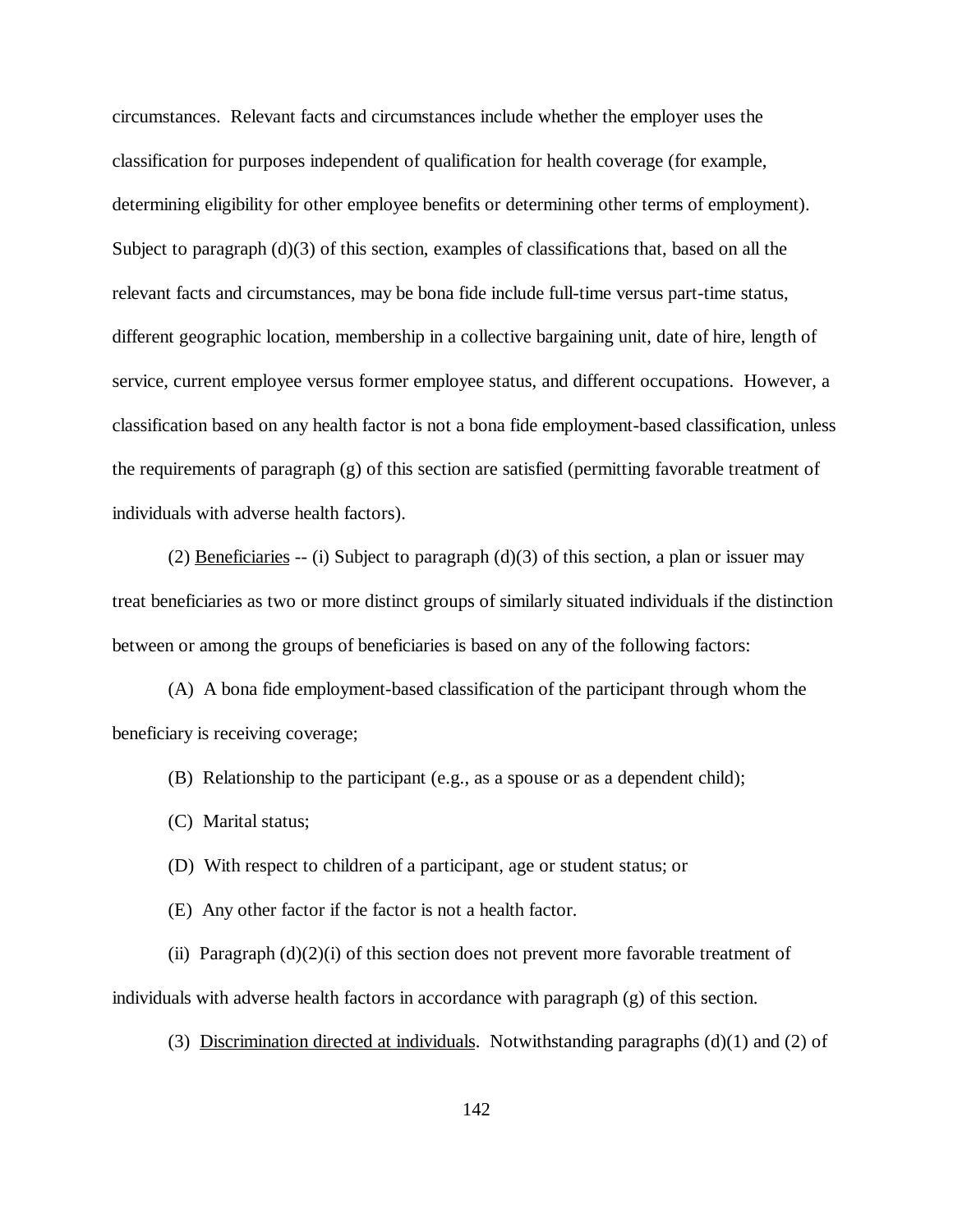this section, if the creation or modification of an employment or coverage classification is directed at individual participants or beneficiaries based on any health factor of the participants or beneficiaries, the classification is not permitted under this paragraph (d), unless it is permitted under paragraph (g) of this section (permitting favorable treatment of individuals with adverse health factors). Thus, if an employer modified an employment-based classification to single out, based on a health factor, individual participants and beneficiaries and deny them health coverage, the new classification would not be permitted under this section.

(4) Examples. The rules of this paragraph (d) are illustrated by the following examples:

Example 1. (i) Facts. An employer sponsors a group health plan for full-time employees only. Under the plan (consistent with the employer's ususal business practice), employees who normally work at least 30 hours per week are considered to be working full-time. Other employees are considered to be working part-time. There is no evidence to suggest that the classification is directed at individual participants or beneficiaries.

(ii) Conclusion. In this Example 1, treating the full-time and part-time employees as two separate groups of similarly situated individuals is permitted under this paragraph (d) because the classification is bona fide and is not directed at individual participants or beneficiaries.

Example 2. (i) Facts. Under a group health plan, coverage is made available to employees, their spouses, and their dependent children. However, coverage is made available to a dependent child only if the dependent child is under age 19 (or under age 25 if the child is continuously enrolled full-time in an institution of higher learning (full-time students)). There is no evidence to suggest that these classifications are directed at individual participants or beneficiaries.

(ii) Conclusion. In this Example 2, treating spouses and dependent children differently by imposing an age limitation on dependent children, but not on spouses, is permitted under this paragraph (d). Specifically, the distinction between spouses and dependent children is permitted under paragraph (d)(2) of this section and is not prohibited under paragraph (d)(3) of this section because it is not directed at individual participants or beneficiaries. It is also permissible to treat dependent children who are under age 19 (or full-time students under age 25) as a group of similarly situated individuals separate from those who are age 25 or older (or age 19 or older if they are not full-time students) because the classification is permitted under paragraph (d)(2) of this section and is not directed at individual participants or beneficiaries.

Example 3. (i) Facts. A university sponsors a group health plan that provides one health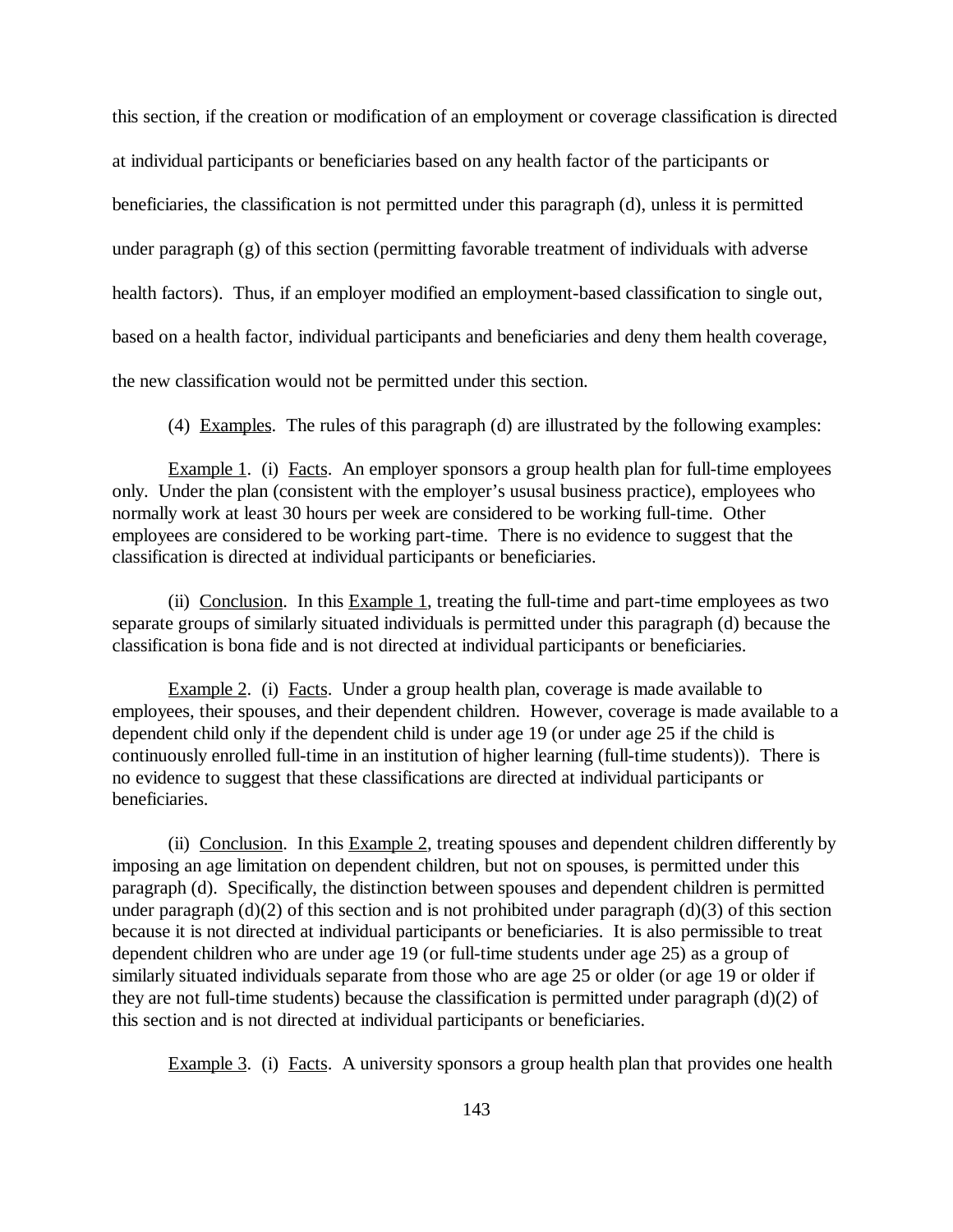benefit package to faculty and another health benefit package to other staff. Faculty and staff are treated differently with respect to other employee benefits such as retirement benefits and leaves of absence. There is no evidence to suggest that the distinction is directed at individual participants or beneficiaries.

(ii) Conclusion. In this Example 3, the classification is permitted under this paragraph (d) because there is a distinction based on a bona fide employment-based classification consistent with the employer's usual business practice and the distinction is not directed at individual participants and beneficiaries.

Example 4. (i) Facts. An employer sponsors a group health plan that is available to all current employees. Former employees may also be eligible, but only if they complete a specified number of years of service, are enrolled under the plan at the time of termination of employment, and are continuously enrolled from that date. There is no evidence to suggest that these distinctions are directed at individual participants or beneficiaries.

(ii) Conclusion. In this Example 4, imposing additional eligibility requirements on former employees is permitted because a classification that distinguishes between current and former employees is a bona fide employment-based classification that is permitted under this paragraph (d), provided that it is not directed at individual participants or beneficiaries. In addition, it is permissible to distinguish between former employees who satisfy the service requirement and those who do not, provided that the distinction is not directed at individual participants or beneficiaries. (However, former employees who do not satisfy the eligibility criteria may, nonetheless, be eligible for continued coverage pursuant to a COBRA continuation provision or similar State law.)

Example 5. (i) Facts. An employer sponsors a group health plan that provides the same benefit package to all seven employees of the employer. Six of the seven employees have the same job title and responsibilities, but Employee  $G$  has a different job title and different responsibilities. After  $G$  files an expensive claim for benefits under the plan, coverage under the plan is modified so that employees with  $\underline{G}$ 's job title receive a different benefit package that includes a lower lifetime dollar limit than in the benefit package made available to the other six employees.

(ii) Conclusion. Under the facts of this Example 5, changing the coverage classification for  $G$  based on the existing employment classification for  $G$  is not permitted under this paragraph (d) because the creation of the new coverage classification for G is directed at G based on one or more health factors.

(e) Nonconfinement and actively-at-work provisions -- (1) Nonconfinement provisions --

(i) General rule. Under the rules of paragraphs (b) and (c) of this section, a plan or issuer may

not establish a rule for eligibility (as described in paragraph  $(b)(1)(ii)$  of this section) or set any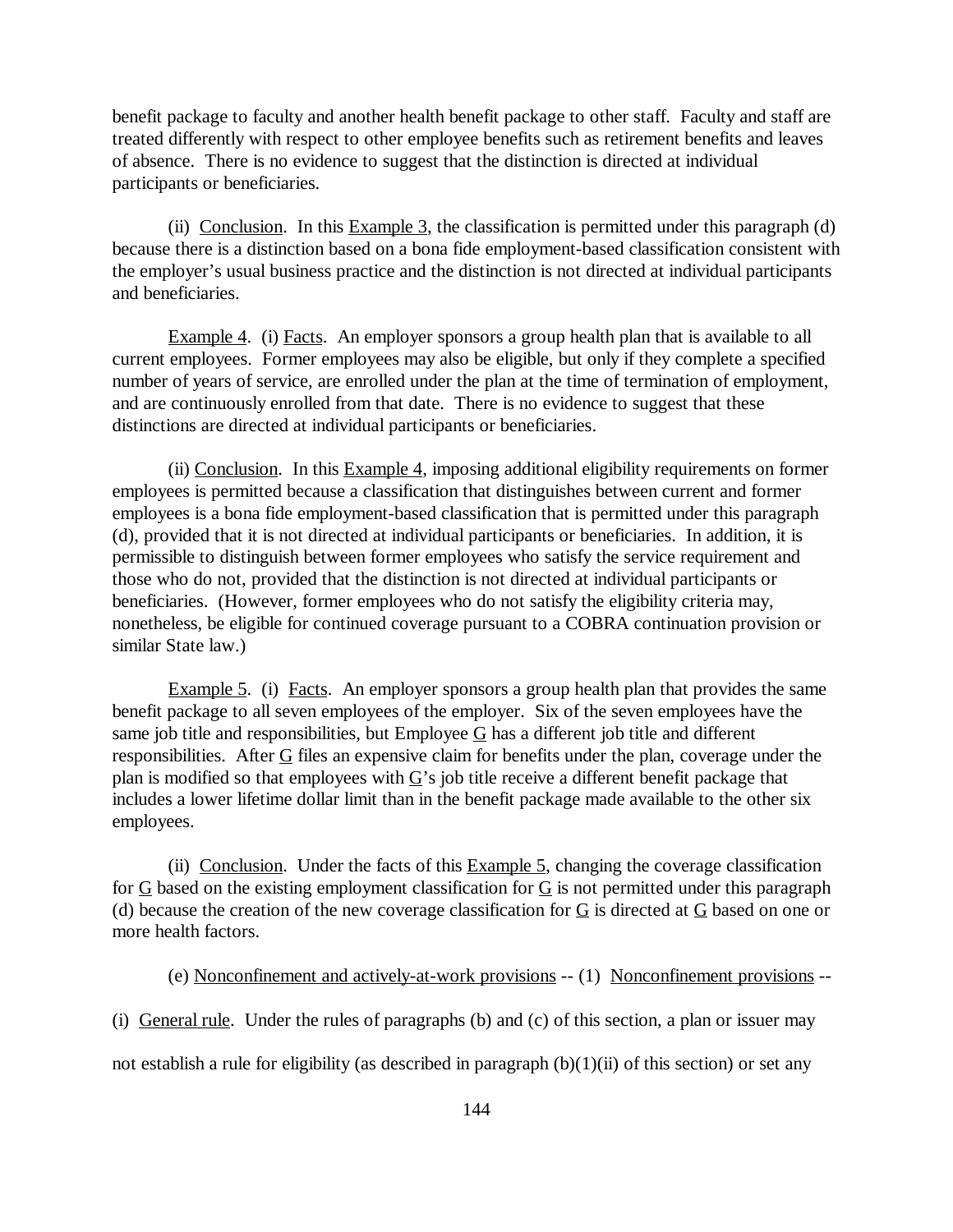individual's premium or contribution rate based on whether an individual is confined to a hospital or other health care institution. In addition, under the rules of paragraphs (b) and (c) of this section, a plan or issuer may not establish a rule for eligibility or set any individual's premium or contribution rate based on an individual's ability to engage in normal life activities, except to the extent permitted under paragraphs  $(e)(2)(ii)$  and  $(3)$  of this section (permitting plans and issuers, under certain circumstances, to distinguish among employees based on the performance of services).

(ii) Examples. The rules of this paragraph  $(e)(1)$  are illustrated by the following

examples:

Example 1. (i) Facts. Under a group health plan, coverage for employees and their dependents generally becomes effective on the first day of employment. However, coverage for a dependent who is confined to a hospital or other health care institution does not become effective until the confinement ends.

(ii) Conclusion. In this Example 1, the plan violates this paragraph  $(e)(1)$  because the plan delays the effective date of coverage for dependents based on confinement to a hospital or other health care institution.

Example 2. (i) Facts. In previous years, a group health plan has provided coverage through a group health insurance policy offered by Issuer  $M$ . However, for the current year, the plan provides coverage through a group health insurance policy offered by Issuer  $N$ . Under Issuer  $N$ 's policy, items and services provided in connection with the confinement of a dependent to a hospital or other health care institution are not covered if the confinement is covered under an extension of benefits clause from a previous health insurance issuer.

(ii) Conclusion. In this Example 2, Issuer N violates this paragraph  $(e)(1)$  because the group health insurance coverage restricts benefits (a rule for eligibility under paragraph (b)(1)) based on whether a dependent is confined to a hospital or other health care institution that is covered under an extension of benefits clause from a previous issuer. This section does not affect any obligation Issuer  $M$  may have under applicable State law to provide any extension of benefits and does not affect any State law governing coordination of benefits.

(2) Actively-at-work and continuous service provisions -- (i) General rule -- (A) Under

the rules of paragraphs (b) and (c) of this section and subject to the exception for the first day of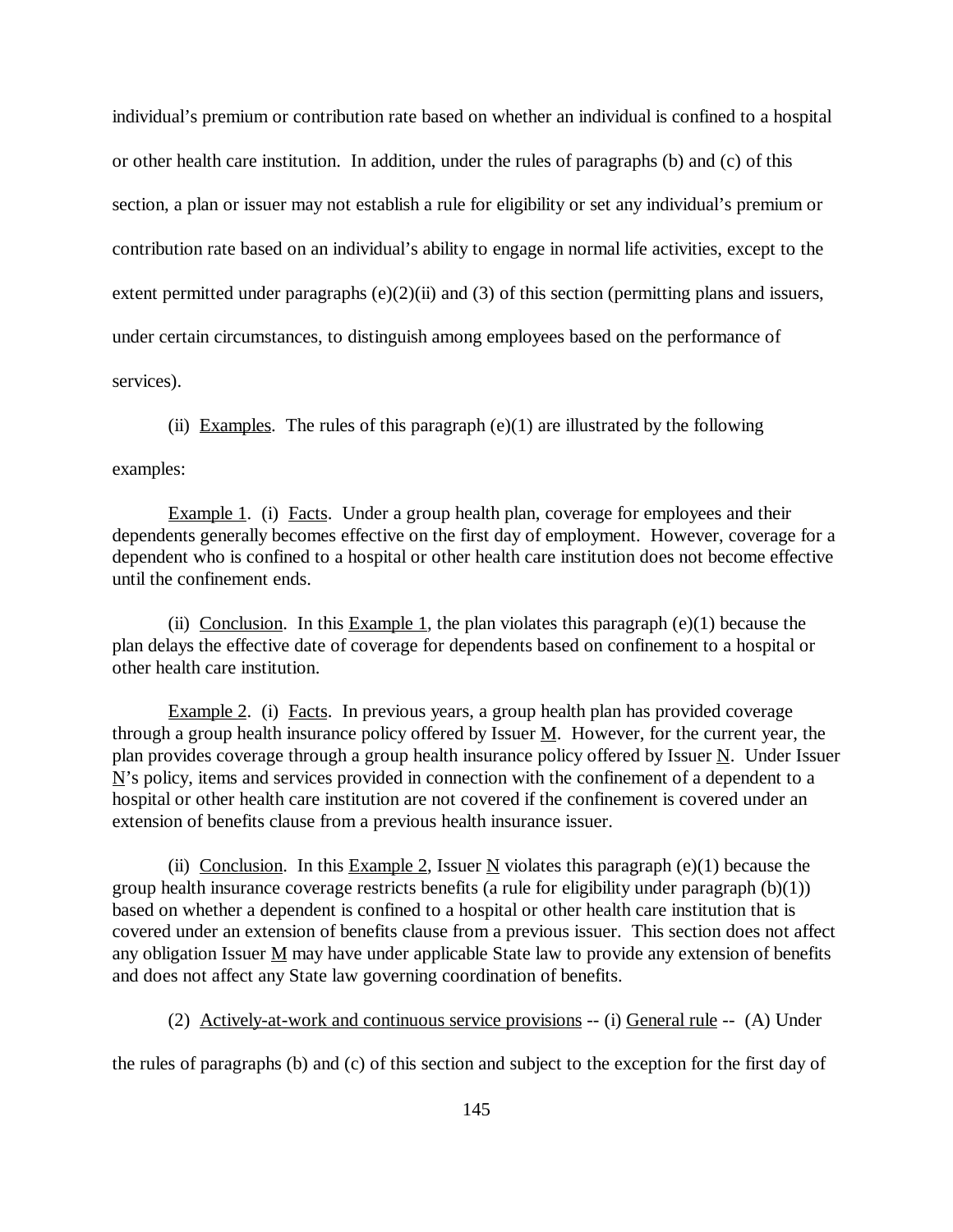work described in paragraph (e)(2)(ii) of this section, a plan or issuer may not establish a rule for eligibility (as described in paragraph  $(b)(1)(ii)$  of this section) or set any individual's premium or contribution rate based on whether an individual is actively at work (including whether an individual is continuously employed), unless absence from work due to any health factor (such as being absent from work on sick leave) is treated, for purposes of the plan or health insurance

coverage, as being actively at work.

(B) The rules of this paragraph  $(e)(2)(i)$  are illustrated by the following examples:

Example 1. (i) Facts. Under a group health plan, an employee generally becomes eligible to enroll 30 days after the first day of employment. However, if the employee is not actively at work on the first day after the end of the 30-day period, then eligibility for enrollment is delayed until the first day the employee is actively at work.

(ii) Conclusion. In this Example 1, the plan violates this paragraph  $(e)(2)$  (and thus also violates paragraph (b) of this section). However, the plan would not violate paragraph (e)(2) or (b) of this section if, under the plan, an absence due to any health factor is considered being actively at work.

Example 2. (i) Facts. Under a group health plan, coverage for an employee becomes effective after 90 days of continuous service; that is, if an employee is absent from work (for any reason) before completing 90 days of service, the beginning of the 90-day period is measured from the day the employee returns to work (without any credit for service before the absence).

(ii) Conclusion. In this Example 2, the plan violates this paragraph (e)(2) (and thus also paragraph (b) of this section) because the 90-day continuous service requirement is a rule for eligibility based on whether an individual is actively at work. However, the plan would not violate this paragraph (e)(2) or paragraph (b) of this section if, under the plan, an absence due to any health factor is not considered an absence for purposes of measuring 90 days of continuous service.

(ii) Exception for the first day of work  $-$  (A) Notwithstanding the general rule in

paragraph (e)(2)(i) of this section, a plan or issuer may establish a rule for eligibility that requires

an individual to begin work for the employer sponsoring the plan (or, in the case of a

multiemployer plan, to begin a job in covered employment) before coverage becomes effective,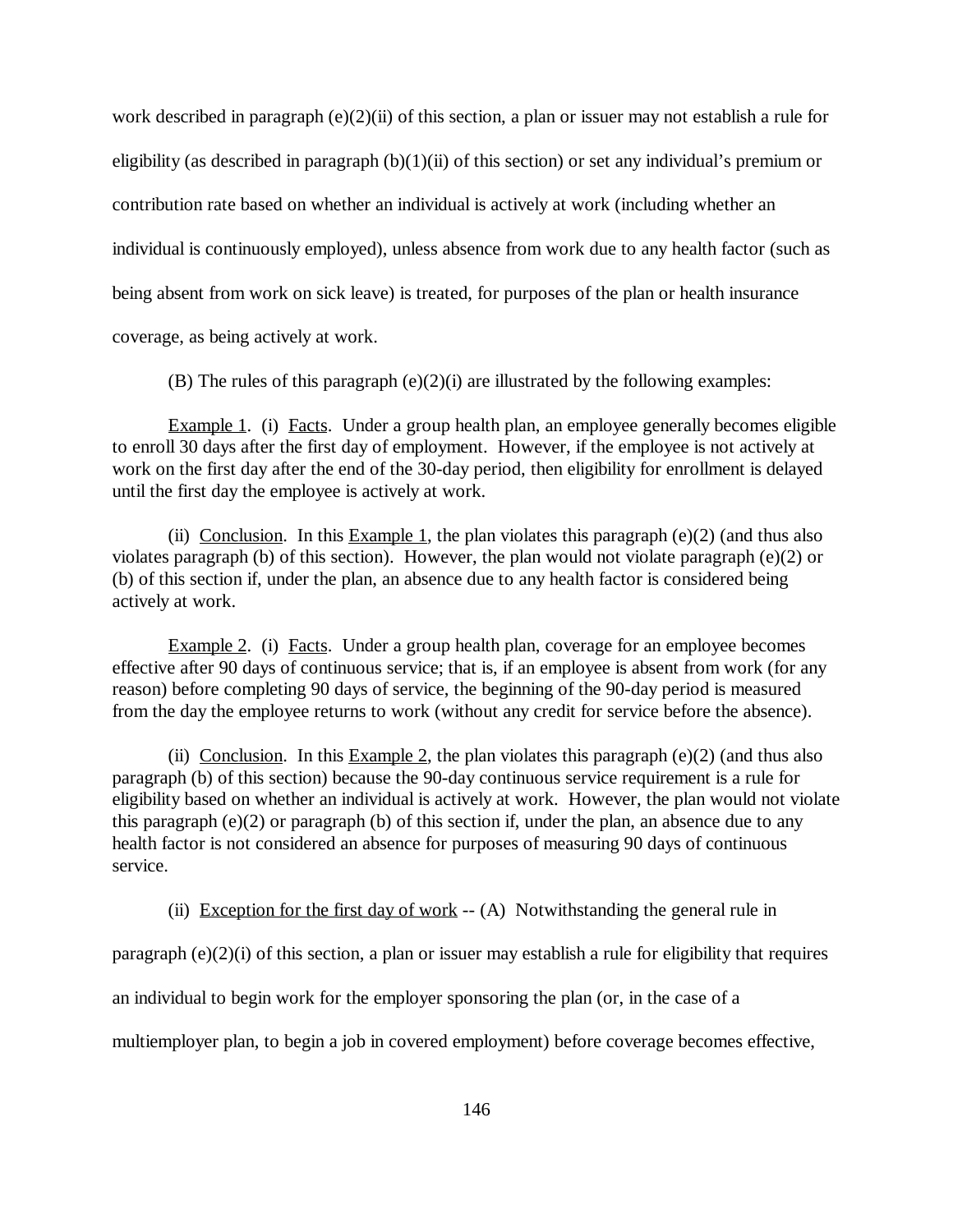provided that such a rule for eligibility applies regardless of the reason for the absence.

(B) The rules of this paragraph  $(e)(2)(ii)$  are illustrated by the following examples:

Example 1. (i) Facts. Under the eligibility provision of a group health plan, coverage for new employees becomes effective on the first day that the employee reports to work. Individual  $H$  is scheduled to begin work on August 3. However,  $H$  is unable to begin work on that day because of illness.  $\underline{H}$  begins working on August 4, and  $\underline{H}$ 's coverage is effective on August 4.

(ii) Conclusion. In this  $Example 1$ , the plan provision does not violate this section. However, if coverage for individuals who do not report to work on the first day they were scheduled to work for a reason unrelated to a health factor (such as vacation or bereavement) becomes effective on the first day they were scheduled to work, then the plan would violate this section.

Example 2. (i) Facts. Under a group health plan, coverage for new employees becomes effective on the first day of the month following the employee's first day of work, regardless of whether the employee is actively at work on the first day of the month. Individual J is scheduled to begin work on March 24. However,  $\underline{J}$  is unable to begin work on March 24 because of illness. J begins working on April 7 and J's coverage is effective May 1.

(ii) Conclusion. In this  $Example 2$ , the plan provision does not violate this section. However, as in Example 1, if coverage for individuals absent from work for reasons unrelated to a health factor became effective despite their absence, then the plan would violate this section.

(3) Relationship to plan provisions defining similarly situated individuals --

(i) Notwithstanding the rules of paragraphs  $(e)(1)$  and  $(2)$  of this section, a plan or issuer may establish rules for eligibility or set any individual's premium or contribution rate in accordance with the rules relating to similarly situated individuals in paragraph (d) of this section. Accordingly, a plan or issuer may distinguish in rules for eligibility under the plan between fulltime and part-time employees, between permanent and temporary or seasonal employees, between current and former employees, and between employees currently performing services and employees no longer performing services for the employer, subject to paragraph (d) of this section. However, other federal or State laws (including the COBRA continuation provisions and the Family and Medical Leave Act of 1993) may require an employee or the employee's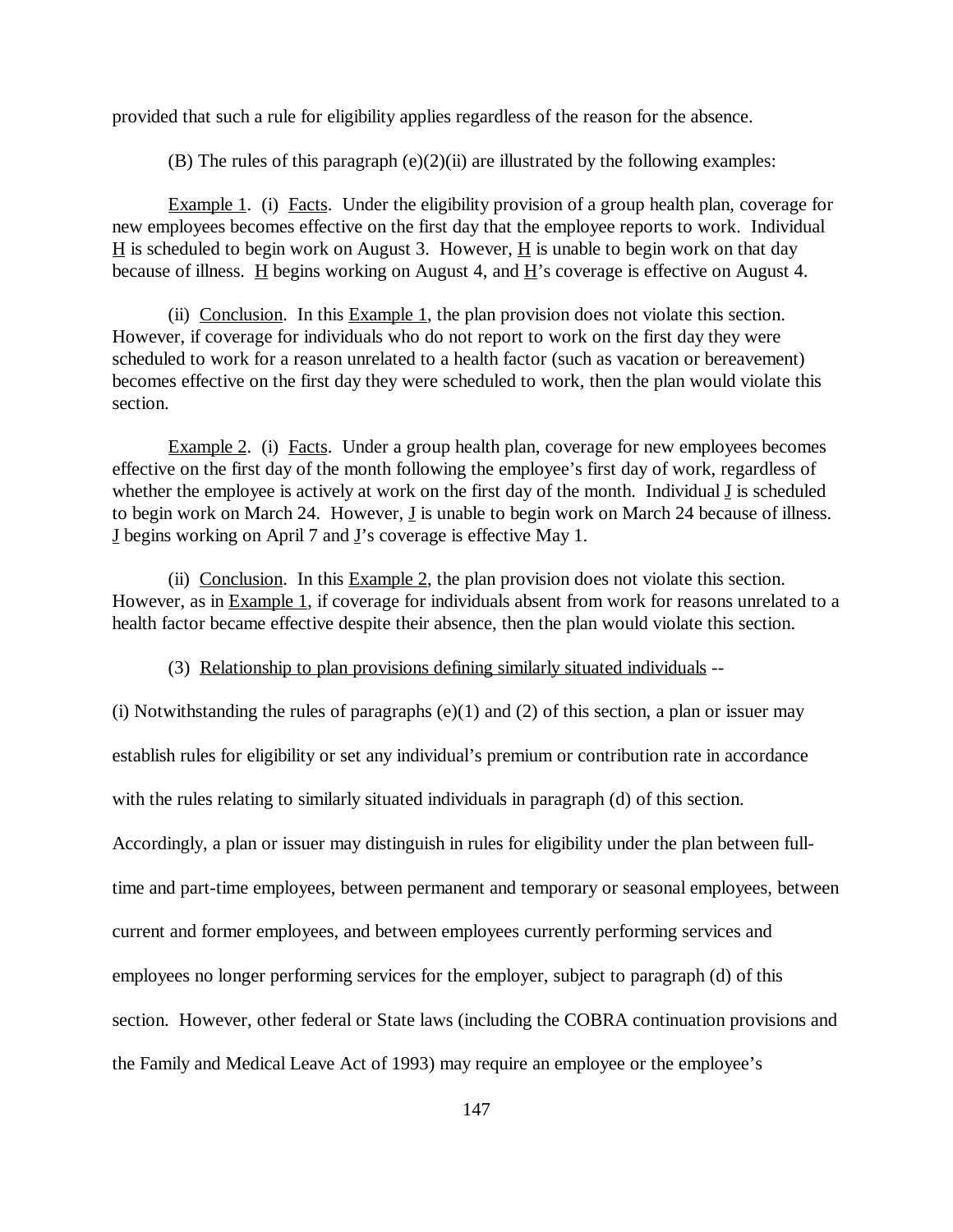dependents to be offered coverage and set limits on the premium or contribution rate even though

the employee is not performing services.

(ii) The rules of this paragraph  $(e)(3)$  are illustrated by the following examples:

Example 1. (i) Facts. Under a group health plan, employees are eligible for coverage if they perform services for the employer for 30 or more hours per week or if they are on paid leave (such as vacation, sick, or bereavement leave). Employees on unpaid leave are treated as a separate group of similarly situated individuals in accordance with the rules of paragraph (d) of this section.

(ii) Conclusion. In this Example 1, the plan provisions do not violate this section. However, if the plan treated individuals performing services for the employer for 30 or more hours per week, individuals on vacation leave, and individuals on bereavement leave as a group of similarly situated individuals separate from individuals on sick leave, the plan would violate this paragraph (e) (and thus also would violate paragraph (b) of this section) because groups of similarly situated individuals cannot be established based on a health factor (including the taking of sick leave) under paragraph (d) of this section.

Example 2. (i) Facts. To be eligible for coverage under a bona fide collectively bargained group health plan in the current calendar quarter, the plan requires an individual to have worked 250 hours in covered employment during the three-month period that ends one month before the beginning of the current calendar quarter. The distinction between employees working at least 250 hours and those working less than 250 hours in the earlier three-month period is not directed at individual participants or beneficiaries based on any health factor of the participants or beneficiaries.

(ii) Conclusion. In this  $Example 2$ , the plan provision does not violate this section because, under the rules for similarly situated individuals allowing full-time employees to be treated differently than part-time employees, employees who work at least 250 hours in a threemonth period can be treated differently than employees who fail to work 250 hours in that period. The result would be the same if the plan permitted individuals to apply excess hours from previous periods to satisfy the requirement for the current quarter.

Example 3. (i) Facts. Under a group health plan, coverage of an employee is terminated when the individual's employment is terminated, in accordance with the rules of paragraph (d) of this section. Employee  $\underline{B}$  has been covered under the plan.  $\underline{B}$  experiences a disabling illness that prevents  $\underline{B}$  from working.  $\underline{B}$  takes a leave of absence under the Family and Medical Leave Act of 1993. At the end of such leave,  $\underline{B}$  terminates employment and consequently loses coverage under the plan. (This termination of coverage is without regard to whatever rights the employee (or members of the employee's family) may have for COBRA continuation coverage.)

(ii) Conclusion. In this Example 3, the plan provision terminating B's coverage upon B's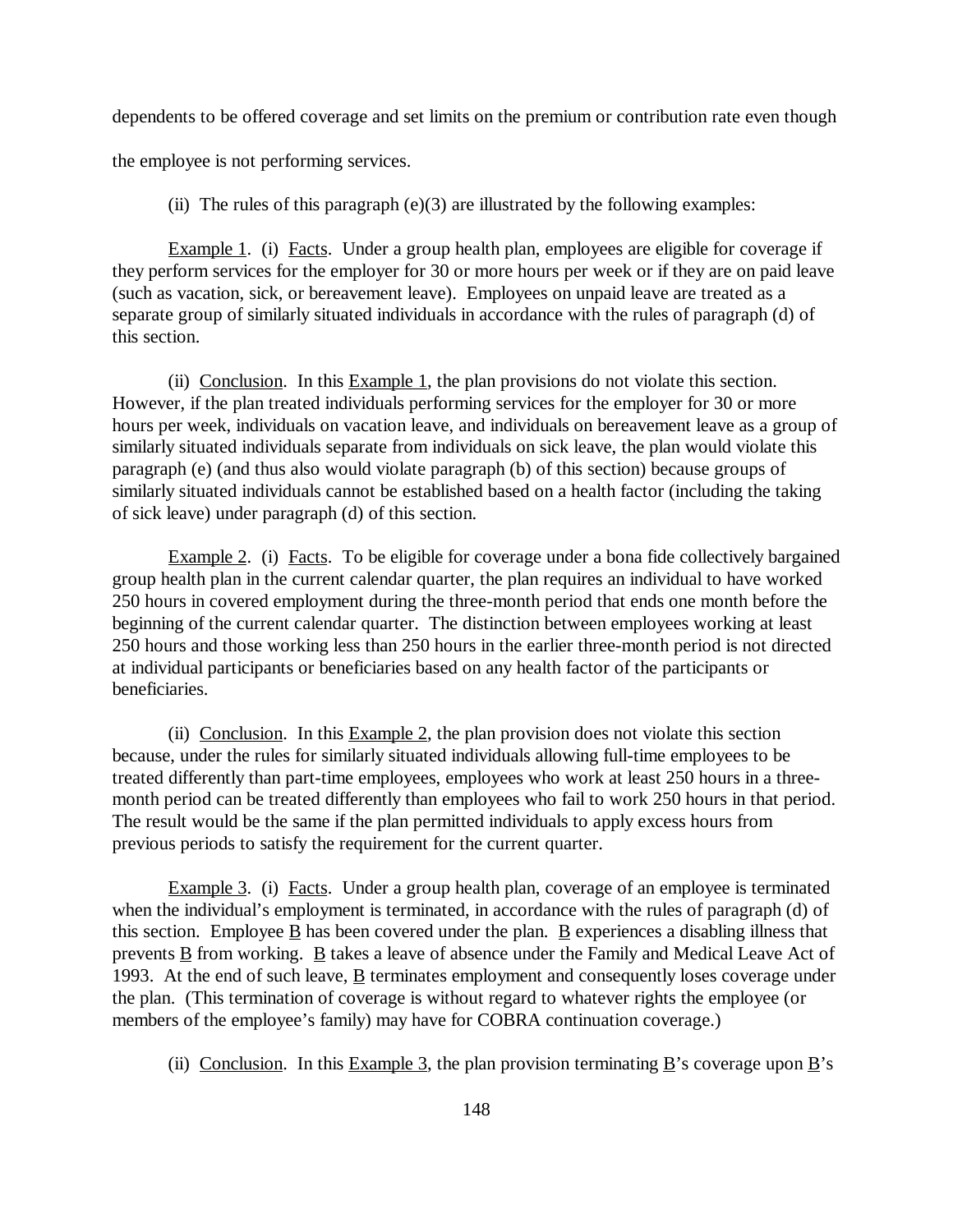termination of employment does not violate this section.

Example 4. (i) Facts. Under a group health plan, coverage of an employee is terminated when the employee ceases to perform services for the employer sponsoring the plan, in accordance with the rules of paragraph (d) of this section. Employee  $C$  is laid off for three months. When the layoff begins,  $\underline{C}$ 's coverage under the plan is terminated. (This termination of coverage is without regard to whatever rights the employee (or members of the employee's family) may have for COBRA continuation coverage.)

(ii) Conclusion. In this Example 4, the plan provision terminating  $C$ 's coverage upon the cessation of C's performance of services does not violate this section.

(f) Bona fide wellness programs. [Reserved.]

(g) More favorable treatment of individuals with adverse health factors permitted  $- (1)$  In

rules for eligibility -- (i) Nothing in this section prevents a group health plan or group health insurance issuer from establishing more favorable rules for eligibility (described in paragraph (b)(1) of this section) for individuals with an adverse health factor, such as disability, than for individuals without the adverse health factor. Moreover, nothing in this section prevents a plan or issuer from charging a higher premium or contribution with respect to individuals with an adverse health factor if they would not be eligible for the coverage were it not for the adverse health factor. (However, other laws, including State insurance laws, may set or limit premium rates; these laws are not affected by this section.)

(ii) The rules of this paragraph  $(g)(1)$  are illustrated by the following examples:

Example 1. (i) Facts. An employer sponsors a group health plan that generally is available to employees, spouses of employees, and dependent children until age 23. However, dependent children who are disabled are eligible for coverage beyond age 23.

(ii) Conclusion. In this Example 1, the plan provision allowing coverage for disabled dependent children beyond age 23 satisfies this paragraph  $(g)(1)$  (and thus does not violate this section).

Example 2. (i) Facts. An employer sponsors a group health plan, which is generally available to employees (and members of the employee's family) until the last day of the month in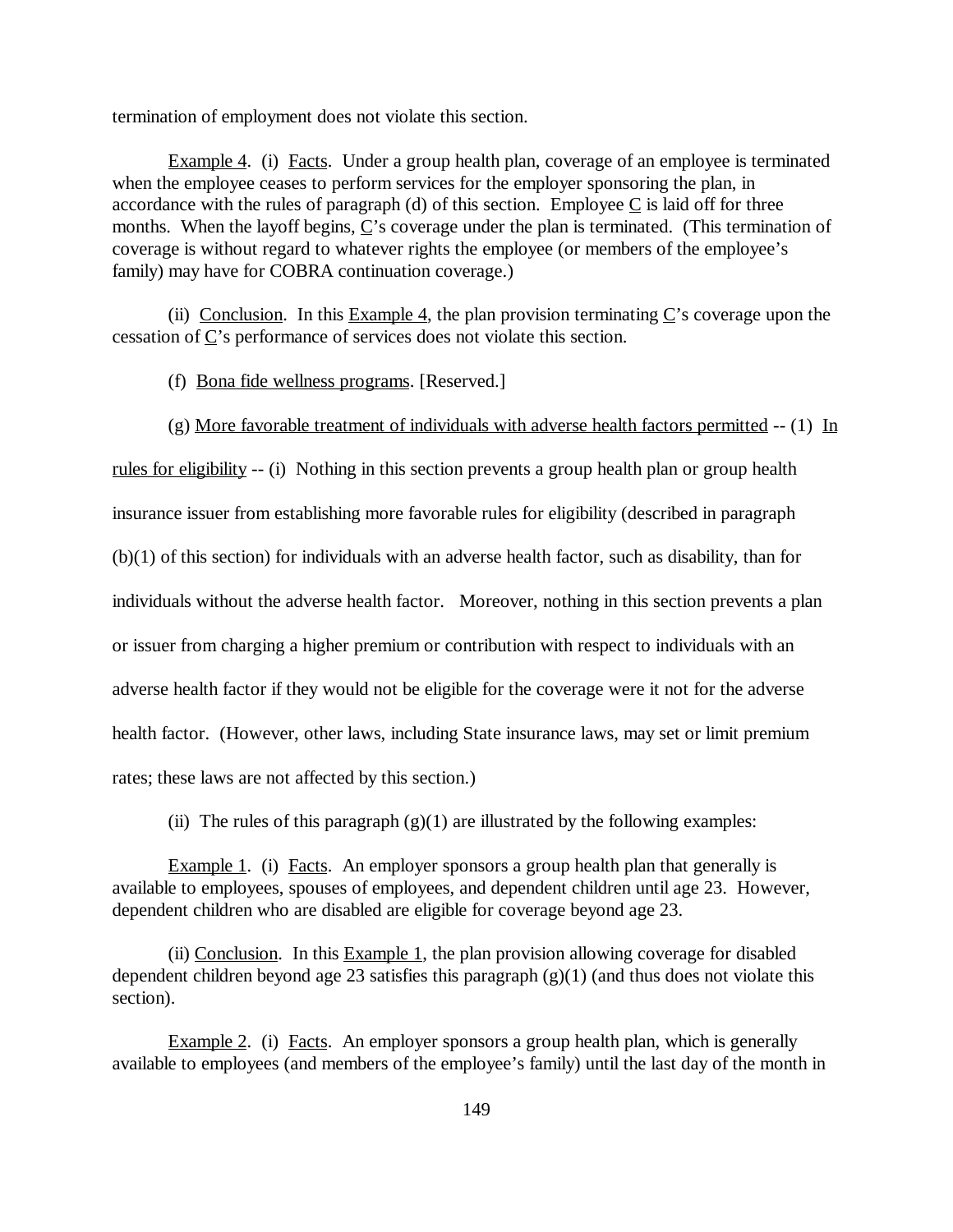which the employee ceases to perform services for the employer. The plan generally charges employees \$50 per month for employee-only coverage and \$125 per month for family coverage. However, an employee who ceases to perform services for the employer by reason of disability may remain covered under the plan until the last day of the month that is 12 months after the month in which the employee ceased to perform services for the employer. During this extended period of coverage, the plan charges the employee \$100 per month for employee-only coverage and \$250 per month for family coverage. (This extended period of coverage is without regard to whatever rights the employee (or members of the employee's family) may have for COBRA continuation coverage.)

(ii) Conclusion. In this  $Example 2$ , the plan provision allowing extended coverage for disabled employees and their families satisfies this paragraph (g)(1) (and thus does not violate this section). In addition, the plan is permitted, under this paragraph  $(g)(1)$ , to charge the disabled employees a higher premium during the extended period of coverage.

Example 3. (i) Facts. To comply with the requirements of a COBRA continuation provision, a group health plan generally makes COBRA continuation coverage available for a maximum period of 18 months in connection with a termination of employment but makes the coverage available for a maximum period of 29 months to certain disabled individuals and certain members of the disabled individual's family. Although the plan generally requires payment of 102 percent of the applicable premium for the first 18 months of COBRA continuation coverage, the plan requires payment of 150 percent of the applicable premium for the disabled individual's COBRA continuation coverage during the disability extension if the disabled individual would not be entitled to COBRA continuation coverage but for the disability.

(ii) Conclusion. In this Example 3, the plan provision allowing extended COBRA continuation coverage for disabled individuals satisfies this paragraph (g)(1) (and thus does not violate this section). In addition, the plan is permitted, under this paragraph  $(g)(1)$ , to charge the disabled individuals a higher premium for the extended coverage if the individuals would not be eligible for COBRA continuation coverage were it not for the disability. (Similarly, if the plan provided an extended period of coverage for disabled individuals pursuant to State law or plan provision rather than pursuant to a COBRA continuation coverage provision, the plan could likewise charge the disabled individuals a higher premium for the extended coverage.)

(2) In premiums or contributions -- (i) Nothing in this section prevents a group health

plan or group health insurance issuer from charging individuals a premium or contribution that is

less than the premium (or contribution) for similarly situated individuals if the lower charge is

based on an adverse health factor, such as disability.

(ii) The rules of this paragraph  $(g)(2)$  are illustrated by the following example: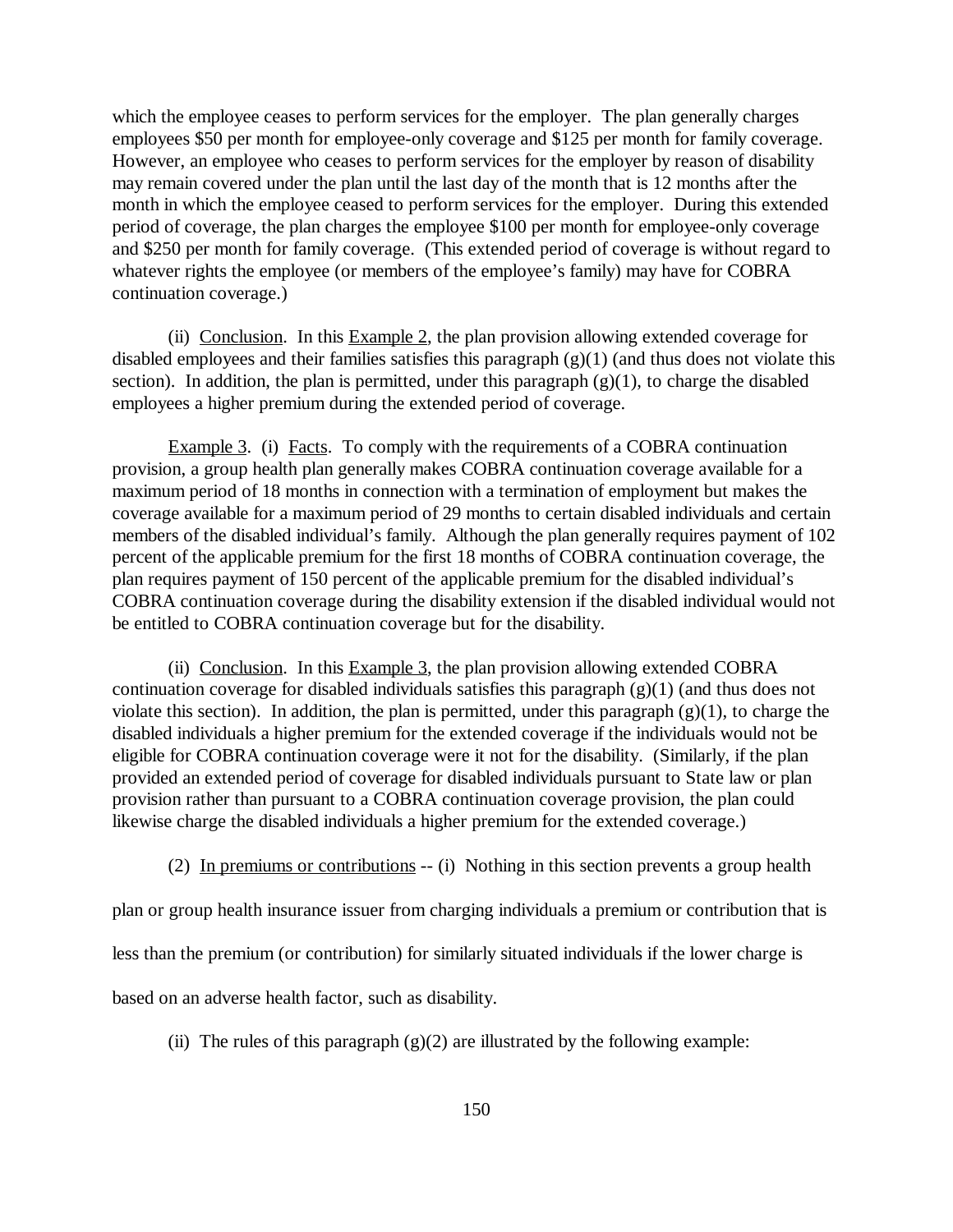Example. (i) Facts. Under a group health plan, employees are generally required to pay \$50 per month for employee-only coverage and \$125 per month for family coverage under the plan. However, employees who are disabled receive coverage (whether employee-only or family coverage) under the plan free of charge.

(ii) Conclusion. In this Example, the plan provision waiving premium payment for disabled employees is permitted under this paragraph (g)(2) (and thus does not violate this section).

(h) No effect on other laws. Compliance with this section is not determinative of compliance with any other provision of the PHS Act (including the COBRA continuation provisions) or any other State or federal law, such as the Americans with Disabilities Act. Therefore, although the rules of this section would not prohibit a plan or issuer from treating one group of similarly situated individuals differently from another (such as providing different benefit packages to current and former employees), other federal or State laws may require that two separate groups of similarly situated individuals be treated the same for certain purposes (such as making the same benefit package available to COBRA qualified beneficiaries as is made available to active employees). In addition, although this section generally does not impose new disclosure obligations on plans and issuers, this section does not affect any other laws, including those that require accurate disclosures and prohibit intentional misrepresentation.

(*i*) Applicability dates -- (1) Paragraphs applicable March 9, 2001. Paragraphs (a)(1), (a)(2)(i), (b)(1)(i), (b)(1)(iii) Example 1, (b)(2)(i)(A), (b)(2)(ii), (c)(1)(i), (c)(2)(i), and (c)(3) of this section and this paragraph  $(i)(1)$  apply to group health plans and health insurance issuers offering group health insurance coverage March 9, 2001.

(2) Paragraphs applicable for plan years beginning on or after July 1, 2001. Except as provided in paragraph (*i*)(3) or (*i*)(4) of this section, the provisions of this section not listed in paragraph  $(i)(1)$  of this section apply to group health plans and health insurance issuers offering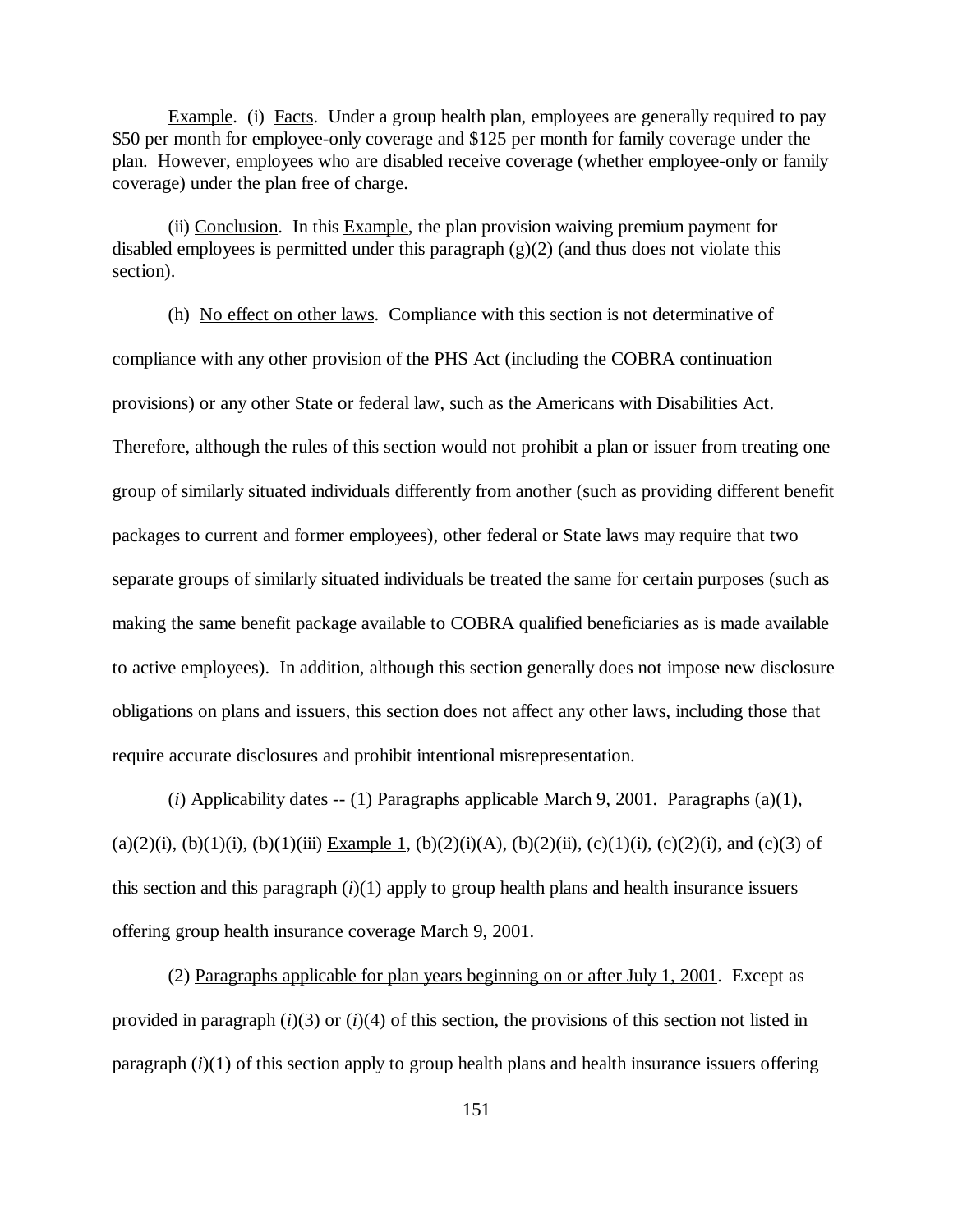group health insurance coverage for plan years beginning on or after July 1, 2001. Except as provided in paragraph  $(i)(3)$  or  $(i)(4)$  of this section, with respect to efforts to comply with section 2702 of the PHS Act before the first plan year beginning on or after July 1, 2001, the Secretary will not take any enforcement action against an issuer or plan that has sought to comply in good faith with section 2702 of the PHS Act.

(3) Transitional rules for individuals previously denied coverage based on a health factor. This paragraph (*i*)(3) provides rules relating to individuals previously denied coverage under a group health plan or group health insurance coverage based on a health factor of the individual. Paragraph  $(i)(3)(i)$  clarifies what constitutes a denial of coverage under this paragraph  $(i)(3)$ . Paragraph  $(i)(3)$ (ii) of this section applies with respect to any individual who was denied coverage if the denial was not based on a good faith interpretation of section 2702 of the PHS Act or the Secretary's published guidance. Under that paragraph, such an individual must be allowed to enroll retroactively to the effective date of section 2702 of the PHS Act, or, if later, the date the individual meets eligibility criteria under the plan that do not discriminate based on any health factor. Paragraph (*i*)(3)(iii) of this section applies with respect to any individual who was denied coverage based on a good faith interpretation of section 2702 of the PHS Act or the Secretary's published guidance. Under that paragraph, such an individual must be given an opportunity to enroll effective July 1, 2001. In either event, whether under paragraph (*i*)(3)(ii) or (iii) of this section, the Secretary will not take any enforcement action with respect to denials of coverage addressed in this paragraph  $(i)(3)$  if the issuer or plan has complied with the transitional rules of this paragraph  $(i)(3)$ .

(i) Denial of coverage clarified. For purposes of this paragraph  $(i)(3)$ , an individual is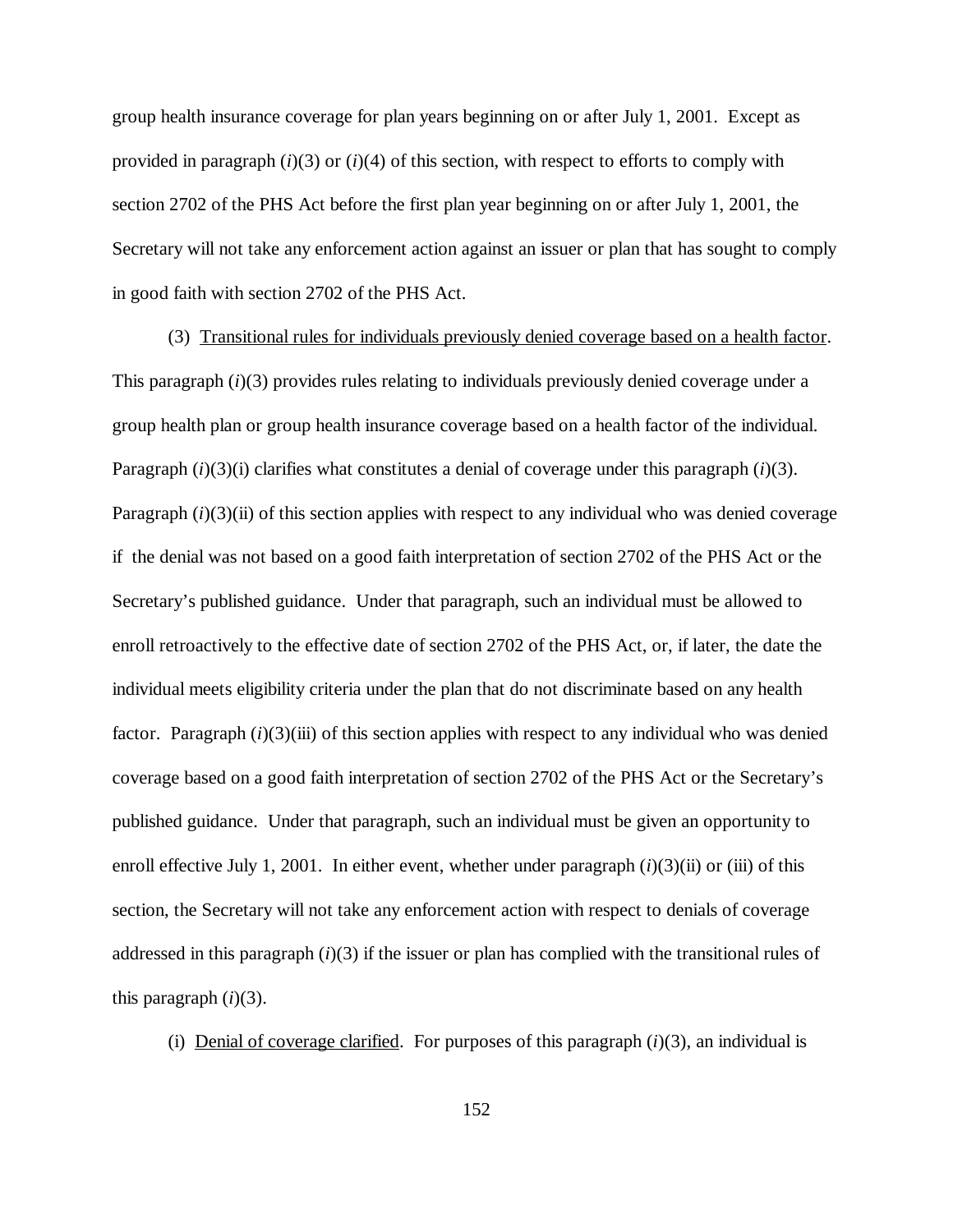considered to have been denied coverage if the individual --

(A) Failed to apply for coverage because it was reasonable to believe that an application for coverage would have been futile due to a plan provision that discriminated based on a health factor; or

(B) Was not offered an opportunity to enroll in the plan and the failure to give such an opportunity violates this section.

(ii) Individuals denied coverage without a good faith interpretation of the law  $-$  (A) Opportunity to enroll required. If a plan or issuer has denied coverage to any individual based on a health factor and that denial was not based on a good faith interpretation of section 2702 of the PHS Act or any guidance published by the Secretary, the plan or issuer is required to give the individual an opportunity to enroll (including notice of an opportunity to enroll) that continues for at least 30 days. This opportunity must be presented not later than March 9, 2001.

(1) If this enrollment opportunity was presented before or within the first plan year beginning on or after July 1, 1997 (or in the case of a collectively bargained plan, before or within the first plan year beginning on the effective date for the plan described in section 102(c) (3) of the Health Insurance Portability and Accountability Act of 1996), the coverage must be effective within that first plan year.

(2) If this enrollment opportunity is presented after such plan year, the individual must be given the choice of having the coverage effective on either of the following two dates --

(i) The date the plan receives a request for enrollment in connection with the enrollment opportunity; or

 $(iii)$  Retroactively to the first day of the first plan year beginning on the effective date for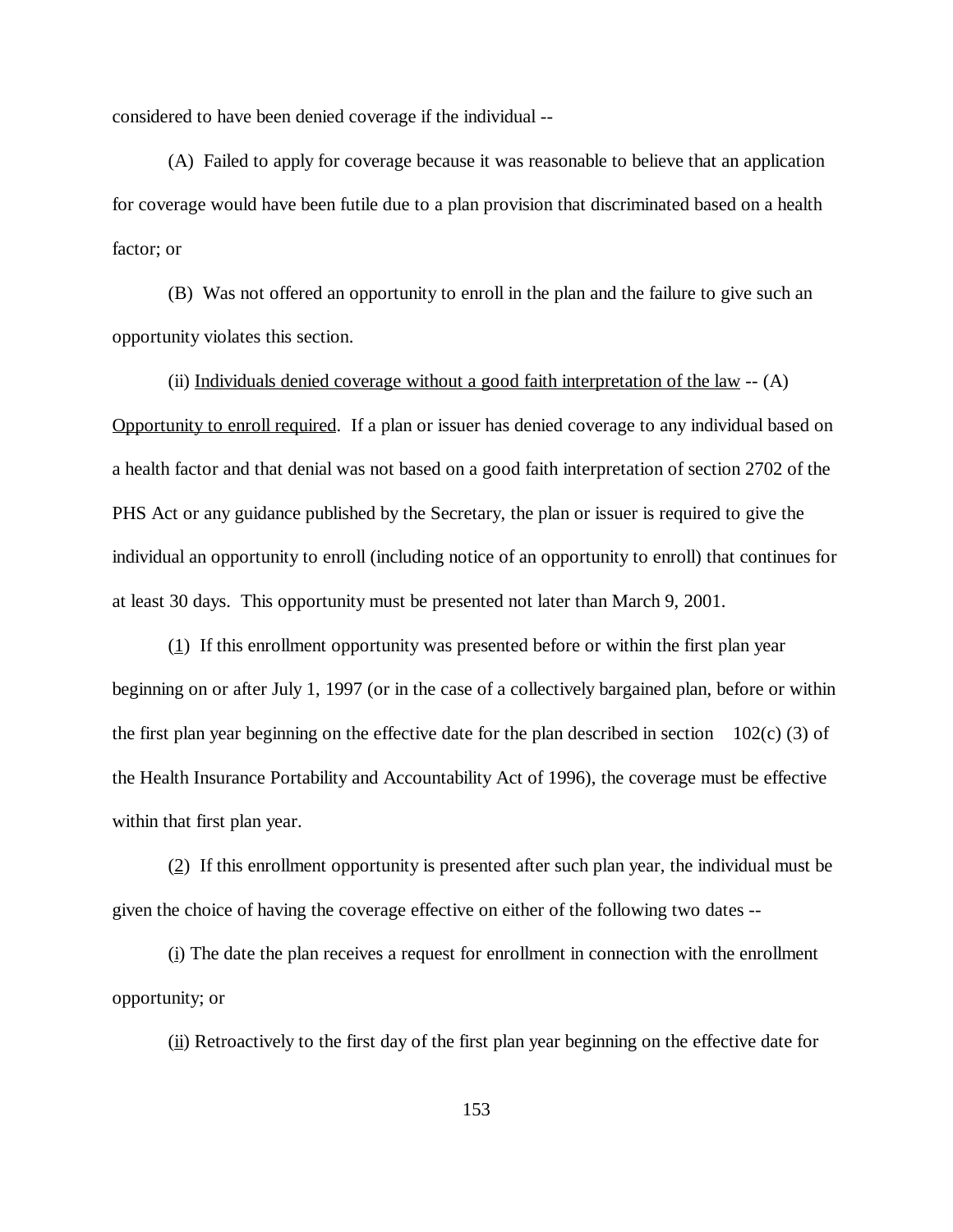the plan described in sections  $102(c)(1)$  and (3) of the Health Insurance Portability and Accountability Act of 1996 (or, if the individual otherwise first became eligible to enroll for coverage after that date, on the date the individual was otherwise eligible to enroll in the plan). If an individual elects retroactive coverage, the plan or issuer is required to provide the benefits it would have provided if the individual had been enrolled for coverage during that period (irrespective of any otherwise applicable plan provisions governing timing for the submission of claims). The plan or issuer may require the individual to pay whatever additional amount the individual would have been required to pay for the coverage (but the plan or issuer cannot charge interest on that amount).

(B) Relation to preexisting condition rules. For purposes of section 2701 of the PHS Act, the individual may not be treated as a late enrollee or as a special enrollee. Moreover, the individual's enrollment date is the effective date for the plan described in sections  $102(c)(1)$  and (3) of the Health Insurance Portability and Accountability Act (or, if the individual otherwise first became eligible to enroll for coverage after that date, on the date the individual was otherwise eligible to enroll in the plan), even if the individual chooses under paragraph  $(i)(3)(ii)(A)$  of this section to have coverage effective only prospectively. In addition, any period between the individual's enrollment date and the effective date of coverage is treated as a waiting period.

(C) Examples. The rules of this paragraph  $(i)(3)(ii)$  are illustrated by the following examples:

Example 1. (i) Facts. Employer  $\underline{X}$  maintains a group health plan with a plan year beginning October 1 and ending September 30. Individual  $\overline{F}$  was hired by Employer  $\overline{X}$  before the effective date of section 2702 of the PHS Act. Before the effective date of section 2702 of the PHS Act for this plan (October 1, 1997), the terms of the plan allowed employees and their dependents to enroll when the employee was first hired, and on each January 1 thereafter, but in either case, only if the individual could pass a physical examination. F's application to enroll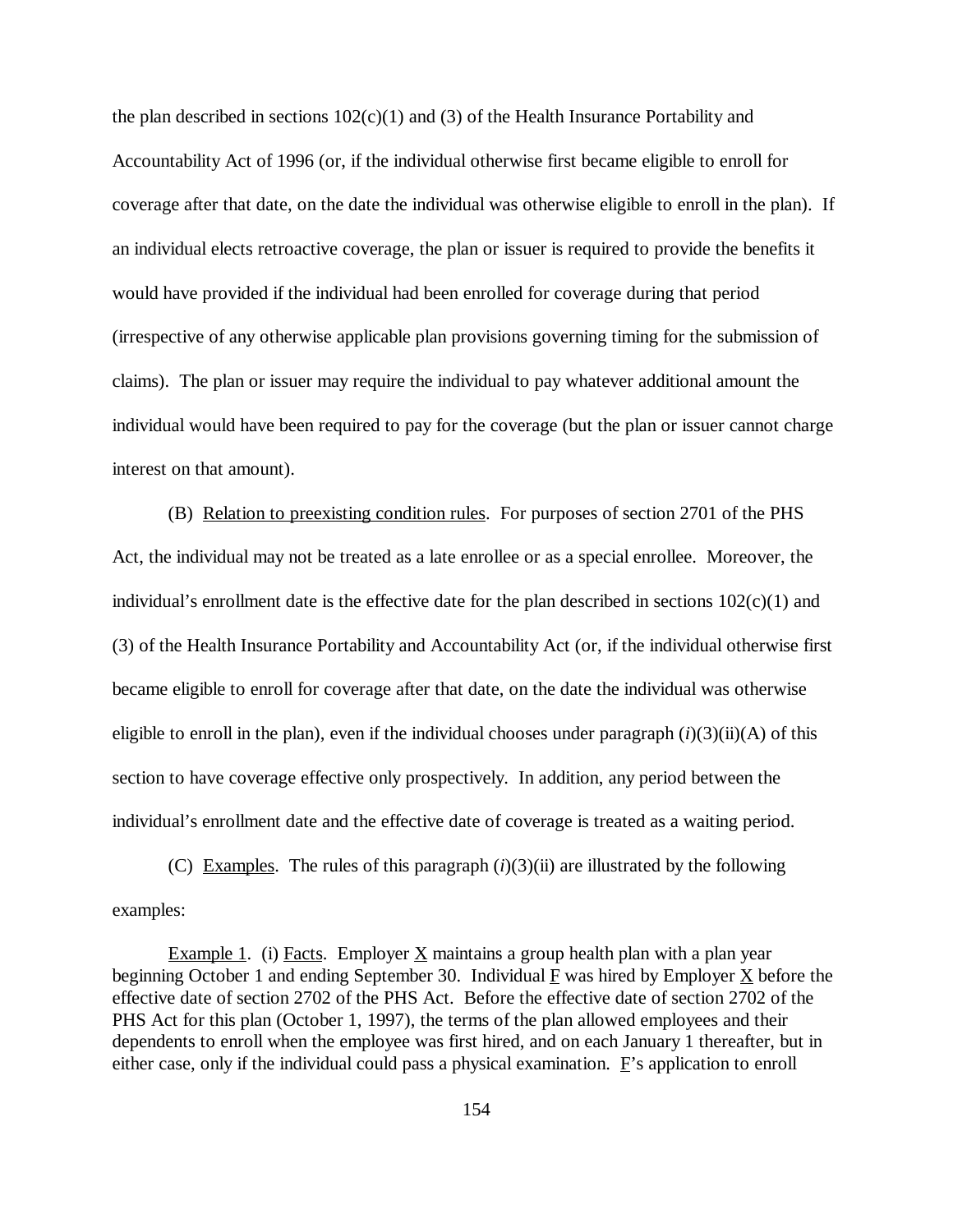when first hired was denied because  $E$  had diabetes and could not pass a physical examination. Upon the effective date of section 2702 of the PHS Act for this plan (October 1, 1997), the plan is amended to delete the requirement to pass a physical examination. In November of 1997, the plan gives  $\overline{F}$  an opportunity to enroll in the plan (including notice of the opportunity to enroll) without passing a physical examination, with coverage effective January 1, 1998.

(ii) Conclusion. In this Example 1, the plan complies with the requirements of this paragraph  $(i)(3)(ii)$ .

Example 2. (i) Facts. The plan year of a group health plan begins January 1 and ends December 31. Under the plan, a dependent who is unable to engage in normal life activities on the date coverage would otherwise become effective is not enrolled until the dependent is able to engage in normal life activities. Individual  $G$  is a dependent who is otherwise eligible for coverage, but is unable to engage in normal life activities. The plan has not allowed  $G$  to enroll for coverage.

(ii) Conclusion. In this Example 2, beginning on the effective date of section 2702 of the PHS Act for the plan (January 1, 1998), the plan provision is not permitted under any good faith interpretation of section 2702 of the PHS Act or any guidance published by the Secretary. Therefore, the plan is required, not later than March 9, 2001, to give  $G$  an opportunity to enroll (including notice of the opportunity to enroll), with coverage effective, at  $G$ 's option, either retroactively from January 1, 1998 or prospectively from the date  $G$ 's request for enrollment is received by the plan. If  $G$  elects coverage to be effective beginning January 1, 1998, the plan can require  $G$  to pay any required employee premiums for the retroactive coverage.

(iii) Individuals denied coverage based on a good faith interpretation of the law -- (A)

Opportunity to enroll required. If a plan or issuer has denied coverage to any individual before the first day of the first plan year beginning on or after July 1, 2001 based in part on a health factor and that denial was based on a good faith interpretation of section 2702 of the PHS Act or guidance published by the Secretary, the plan or issuer is required to give the individual an opportunity to enroll (including notice of an opportunity to enroll) that continues for at least 30 days, with coverage effective no later than July 1, 2001. Individuals required to be offered an opportunity to enroll include individuals previously offered enrollment without regard to a health factor but subsequently denied enrollment due to a health factor.

(B) Relation to preexisting condition rules. For purposes of section 2701 of the PHS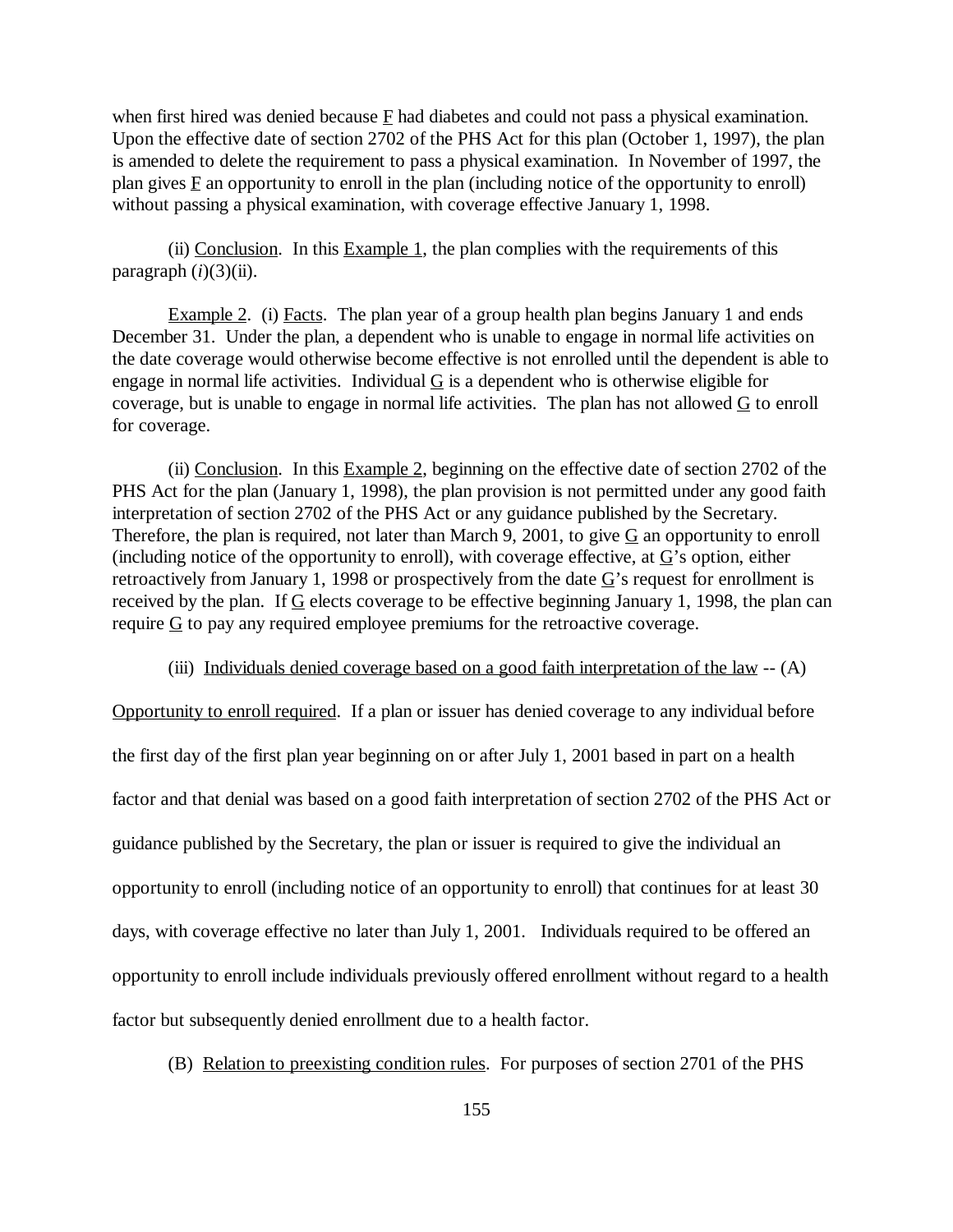Act, the individual may not be treated as a late enrollee or as a special enrollee. Moreover, the individual's enrollment date is the effective date for the plan described in sections  $102(c)(1)$  and (3) of the Health Insurance Portability and Accountability Act (or, if the individual otherwise first became eligible to enroll for coverage after that date, on the date the individual was otherwise eligible to enroll in the plan). In addition, any period between the individual's enrollment date and the effective date of coverage is treated as a waiting period.

(C) Example. The rules of this paragraph  $(i)(3)(iii)$  are illustrated by the following

## example:

Example. (i) Facts. Individual H was hired by Employer Y on May 3, 1995. Y maintains a group health plan with a plan year beginning on February 1. Under the terms of the plan, employees and their dependents are allowed to enroll when the employee is first hired (without a requirement to pass a physical examination), and on each February 1 thereafter if the individual can pass a physical examination. H chose not to enroll for coverage when hired in May of 1995. On February 1, 1997,  $H$  tried to enroll for coverage under the plan. However,  $H$  was denied coverage for failure to pass a physical examination. Shortly thereafter,  $\underline{Y}$ 's plan eliminated late enrollment, and  $\underline{H}$  was not given another opportunity to enroll in the plan. There is no evidence to suggest that  $\underline{Y}$ 's plan was acting in bad faith in denying coverage under the plan beginning on the effective date of section 2702 of the PHS Act (February 1, 1998).

(ii) Conclusion. In this Example, because coverage previously had been made available with respect to  $H$  without regard to any health factor of  $H$  and because  $Y$ 's plan was acting in accordance with a good faith interpretation of section 2702 of the PHS Act (and guidance published by the Secretary), the failure of  $\underline{Y}$ 's plan to allow  $\underline{H}$  to enroll effective February 1, 1998 was permissible on that date. However, under the transitional rules of this paragraph (*i*)(3)(iii),  $Y$ 's plan must give H an opportunity to enroll that continues for at least 30 days, with coverage effective no later than July 1, 2001. (In addition, February 1, 1998 is  $\underline{H}$ 's enrollment date under the plan and the period between February 1, 1998 and July 1, 2001 is treated as a waiting period. Accordingly, any preexisting condition exclusion period permitted under § 146.111 will have expired before July 1, 2001.)

(4) Special transitional rule for self-funded non-Federal governmental plans exempted under 45

CFR 146.180 -- (i) If coverage has been denied to any individual because the sponsor of a self-

funded non-Federal governmental plan has elected under § 146.180 to exempt the plan from the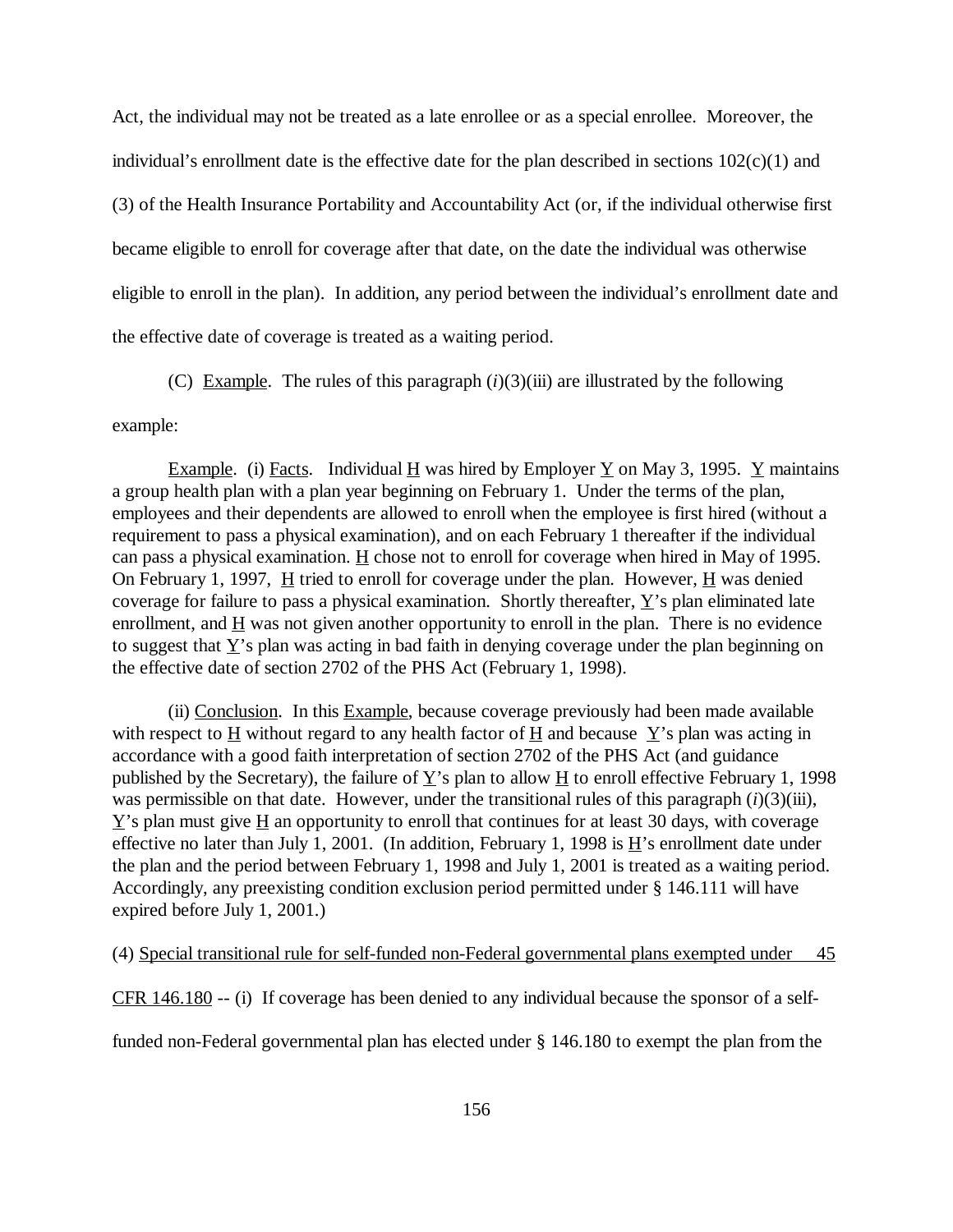requirements of this section, and the plan sponsor subsequently chooses to bring the plan into compliance with the requirements of this section, the plan --

(A) Must notify the individual that the plan will be coming into compliance with the requirements of this section, specify the effective date of compliance, and inform the individual regarding any enrollment restrictions that may apply under the terms of the plan once the plan is in compliance with this section (as a matter of administrative convenience, the notice may be disseminated to all employees);

(B) Must give the individual an opportunity to enroll that continues for at least 30 days;

(C) Must permit coverage to be effective as of the first day of plan coverage for which an exemption election under § 146.180 (with regard to this section) is no longer in effect (or July 1, 2001, if later, and the plan was acting in accordance with a good faith interpretation of section 2702 of the PHS Act and guidance published by HCFA); and

(D) May not treat the individual as a late enrollee or a special enrollee.

(ii) For purposes of this paragraph  $(i)(4)$ , an individual is considered to have been denied coverage if the individual failed to apply for coverage because, given an exemption election under § 146.180, it was reasonable to believe that an application for coverage would have been denied based on a health factor.

(iii) The rules of this paragraph  $(i)(4)$  are illustrated by the following examples:

Example 1. (i) Facts. Individual D was hired by a non-Federal governmental employer in June 1996. The employer maintains a self-funded group health plan with a plan year beginning on October 1. Under the terms of the plan, employees and their dependents are allowed to enroll when the employee is first hired without regard to any health factor. If an individual declines to enroll when first eligible, the individual may enroll effective October 1 of any plan year if the individual can pass a physical examination. The plan sponsor elected under § 146.180 of this part to exempt the plan from the requirements of this section for the plan year beginning October 1, 1997, and renewed the exemption election for the plan year beginning October 1, 1998. That is,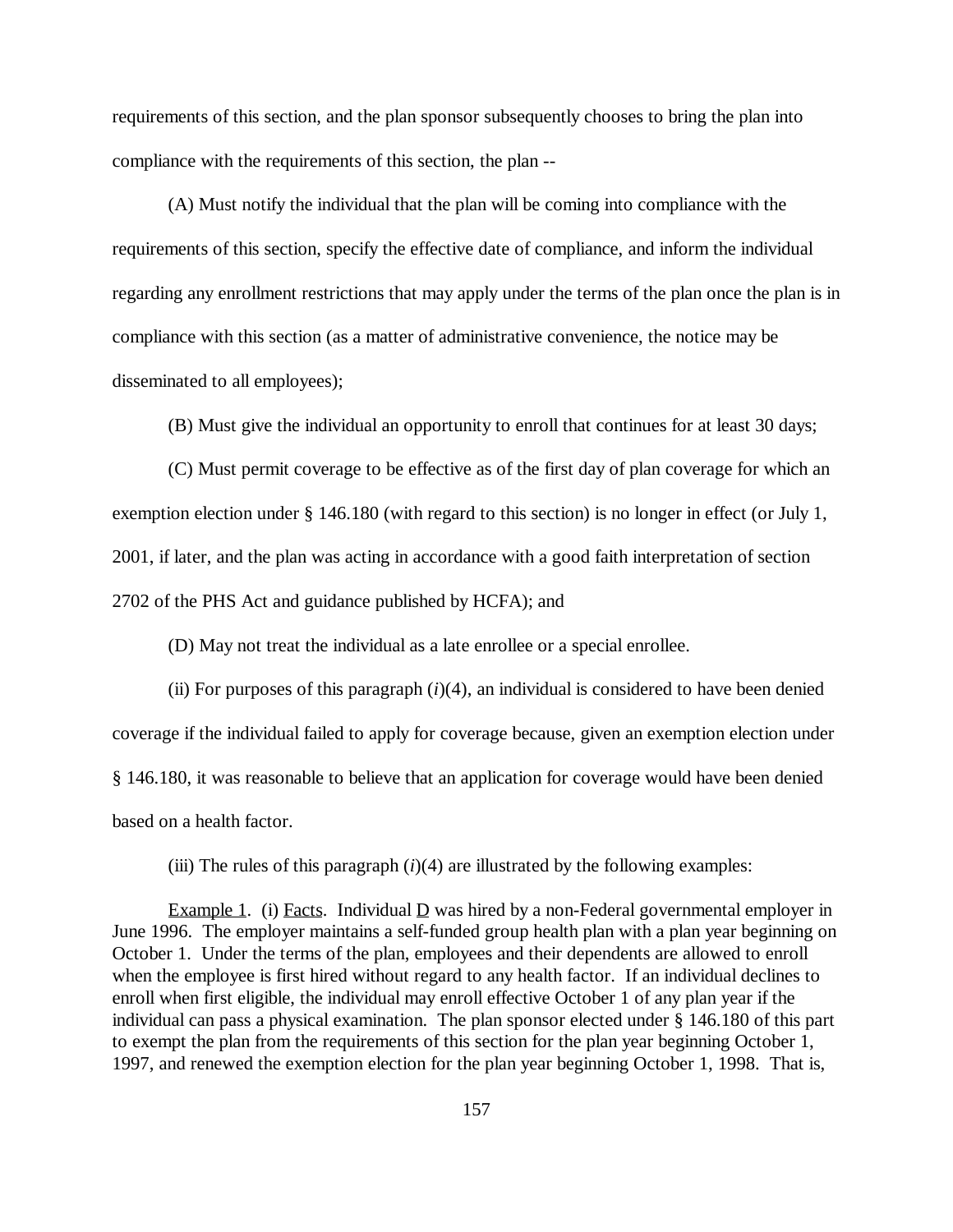the plan sponsor elected to retain the evidence of good health requirement for late enrollees which, absent an exemption election under § 146.180 of this part, would have been in violation of this section as of October 1, 1997.  $\underline{D}$  chose not to enroll for coverage when first hired. In February of 1998,  $\overline{D}$  was treated for skin cancer but did not apply for coverage under the plan for the plan year beginning October 1, 1998, because  $\underline{D}$  assumed  $\underline{D}$  could not meet the evidence of good health requirement. With the plan year beginning October 1, 1999, the plan sponsor chose not to renew its exemption election and brought the plan into compliance with this section. However, the terms of the plan, effective October 1, 1999, were amended to permit enrollment only during the initial 30-day period of employment. The plan no longer permits late enrollment under any circumstances, including with respect to current employees not enrolled in the plan. Therefore, D was not given another opportunity to enroll in the plan. There is no evidence to suggest that the plan was acting in bad faith in denying  $D$  coverage under the plan beginning on the effective date of § 146.121 for the plan (October 1, 1999).

(ii) Conclusion. In this Example 1, because the plan under  $\S$  146.180 was previously excluded from the requirements of § 146.121 and thereafter was acting in accordance with a good faith interpretation of § 146.121 and guidance published by HCFA, the failure of the plan to give  $\underline{D}$  an opportunity to enroll effective October 1, 1999 was permissible on that date. However, under the transitional rules of this paragraph  $(i)(4)$ , the plan must give  $\underline{D}$  an opportunity to enroll that continues for at least 30 days, with coverage effective no later than July 1, 2001. (Additionally, October 1, 1999 is  $D$ 's enrollment date under the plan and the period between October 1, 1999 and July 1, 2001 is treated as a waiting period. Furthermore, if the plan sponsor has not elected to exempt the plan from limitations on preexisting condition exclusion periods, any preexisting condition exclusion period must be administered in accordance with § 146.111. Accordingly, any preexisting condition exclusion period permitted under § 146.111 will have expired before July 1, 2001.)

Example 2. (i) Facts. Individual E was hired by a non-Federal governmental employer in February 1995. The employer maintains a self-funded group health plan with a plan year beginning on September 1. Under the terms of the plan, employees and their dependents are allowed to enroll when the employee is first hired without regard to any health factor. If an individual declines to enroll when first eligible, the individual may enroll effective September 1 of any plan year if the individual can pass a physical examination. All enrollees are subject to a 12 month preexisting condition exclusion period. The plan sponsor elected under § 146.180 of this part to exempt the plan from the requirements of this section and § 146.111 (limitations on preexisting condition exclusion periods) for the plan year beginning September 1, 1997, and renews the exemption election for the plan years beginning September 1, 1998, September 1, 1999, and September 1, 2000. E chose not to enroll for coverage when first hired. In June of  $2001$ , E is diagnosed as having multiple sclerosis (MS). With the plan year beginning September 1, 2001, the plan sponsor chooses to bring the plan into compliance with this section, but renews its exemption election with regard to limitations on preexisting condition exclusion periods. The plan affords E an opportunity to enroll, without a physical examination, effective September 1, 2001. E is subject to a 12-month preexisting condition exclusion period with respect to any treatment E receives that is related to E's MS, without regard to any prior creditable coverage E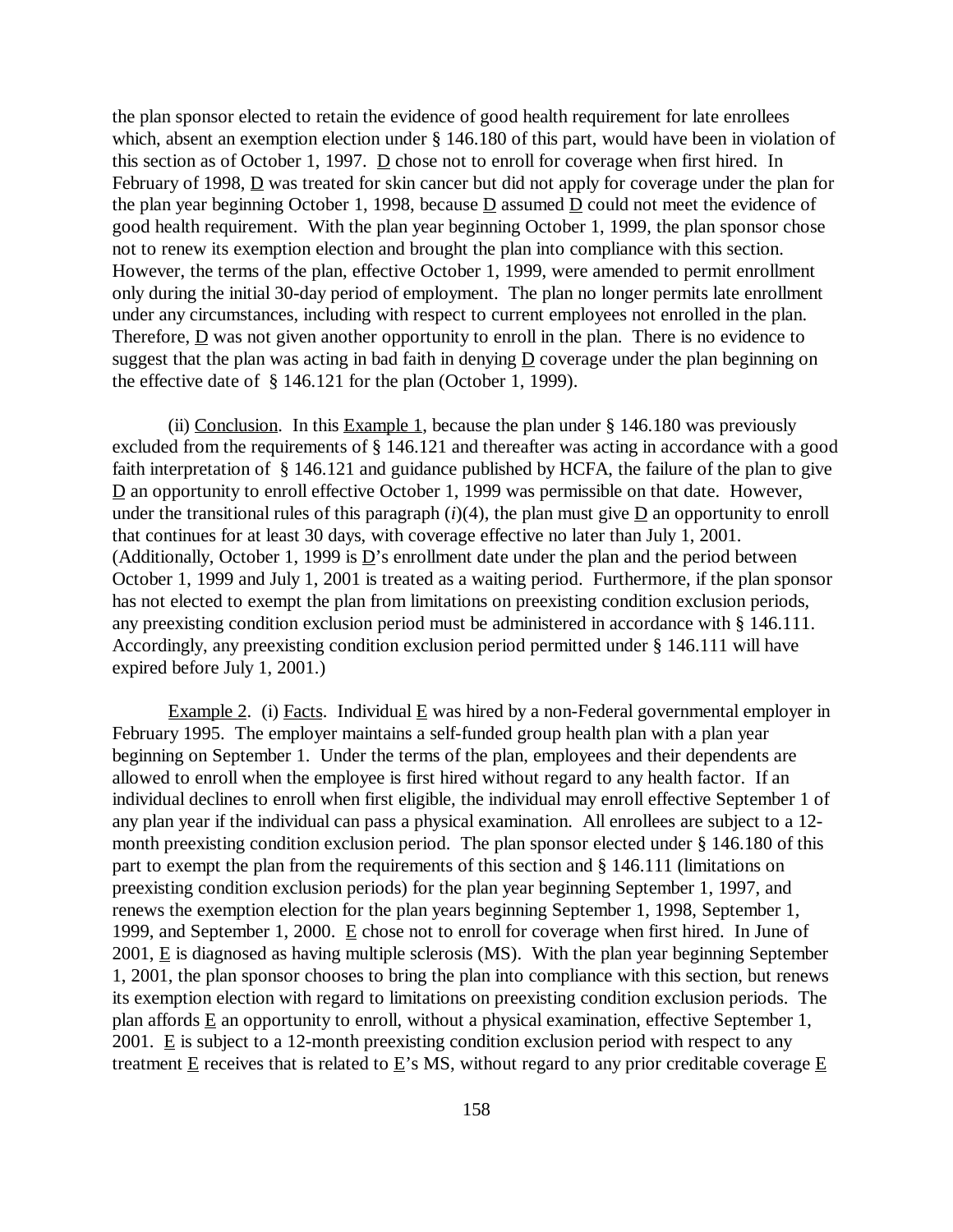may have. Beginning September 1, 2002, the plan will cover treatment of  $E$ 's MS.

(ii) Conclusion. In this  $Example 2$ , the plan complies with the requirements of this section. (The plan is not required to comply with the requirements of § 146.111 because the plan continues to be exempted from those requirements in accordance with the plan sponsor's election under § 146.180.)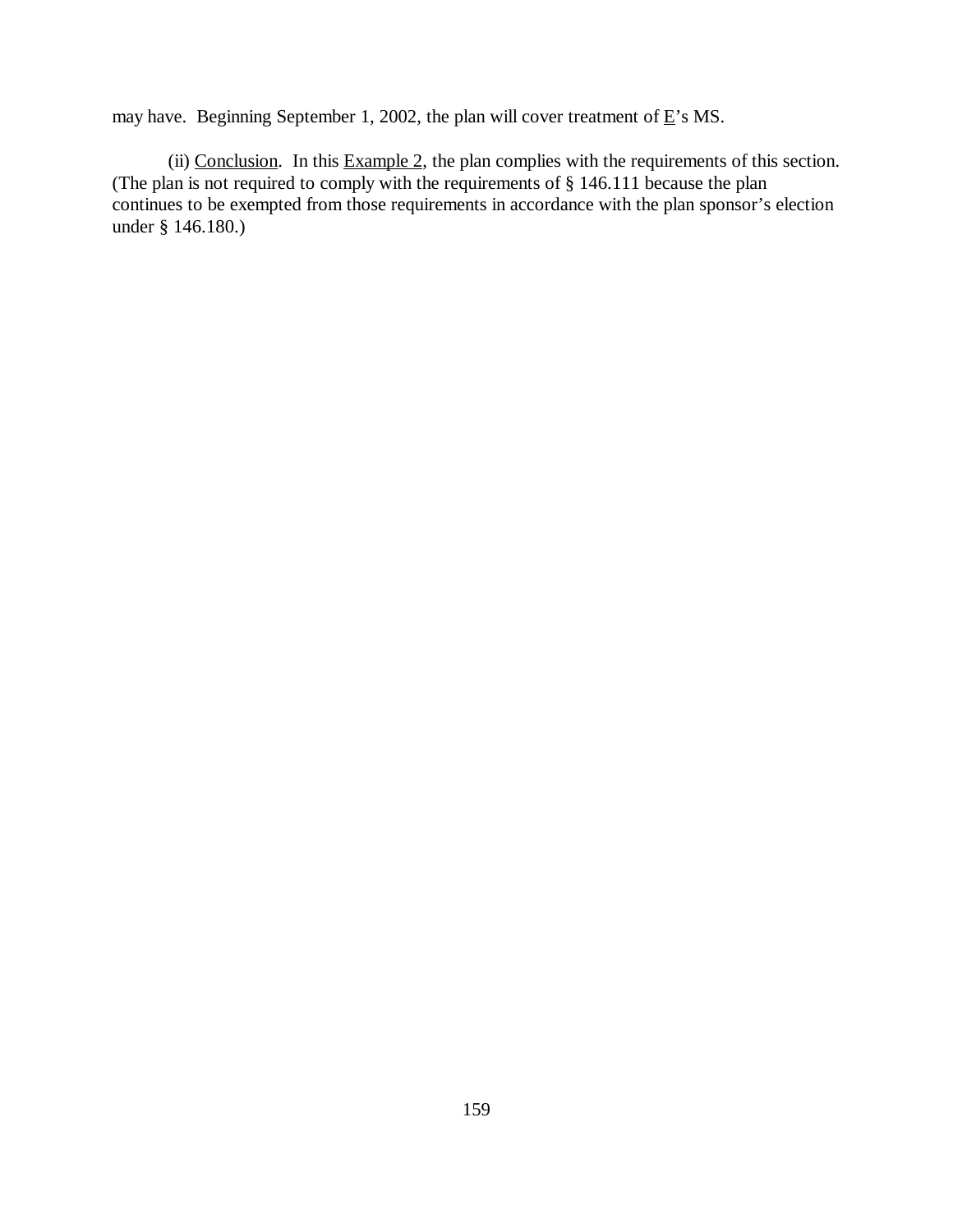**3. The heading, paragraph (a)(1), and the first sentence of paragraph (a)(2) of § 146.125 are revised to read as follows:**

## **§ 146.125 Applicability dates.**

(a) General applicability dates -- (1) Non-collectively bargained plans. Part A of title XXVII of the PHS Act and §§146.101 through 146.119, § 146.143, §146.145, 45 CFR part 150, and this section apply with respect to group health plans, and health insurance coverage offered in connection with group health plans, for plan years beginning after June 30, 1997, except as otherwise provided in this section.

(2) Collectively-bargained plans. Except as otherwise provided in this section (other than paragraph (a)(1) of this section), in the case of a group health plan maintained pursuant to one or more collective bargaining agreements between employee representatives and one or more employers ratified before August 21, 1996, Part A of Title XXVII of the PHS Act and §§ 146.101 through 146.119, § 146.143, § 146.145, 45 CFR part 150, and this section do not apply to plan years beginning before the later of July 1, 1997, or the date on which the last of the collective bargaining agreements relating to the plan terminates (determined without regard to any extension thereof agreed to after August 21, 1996). **\* \* \***

**\* \* \* \* \***